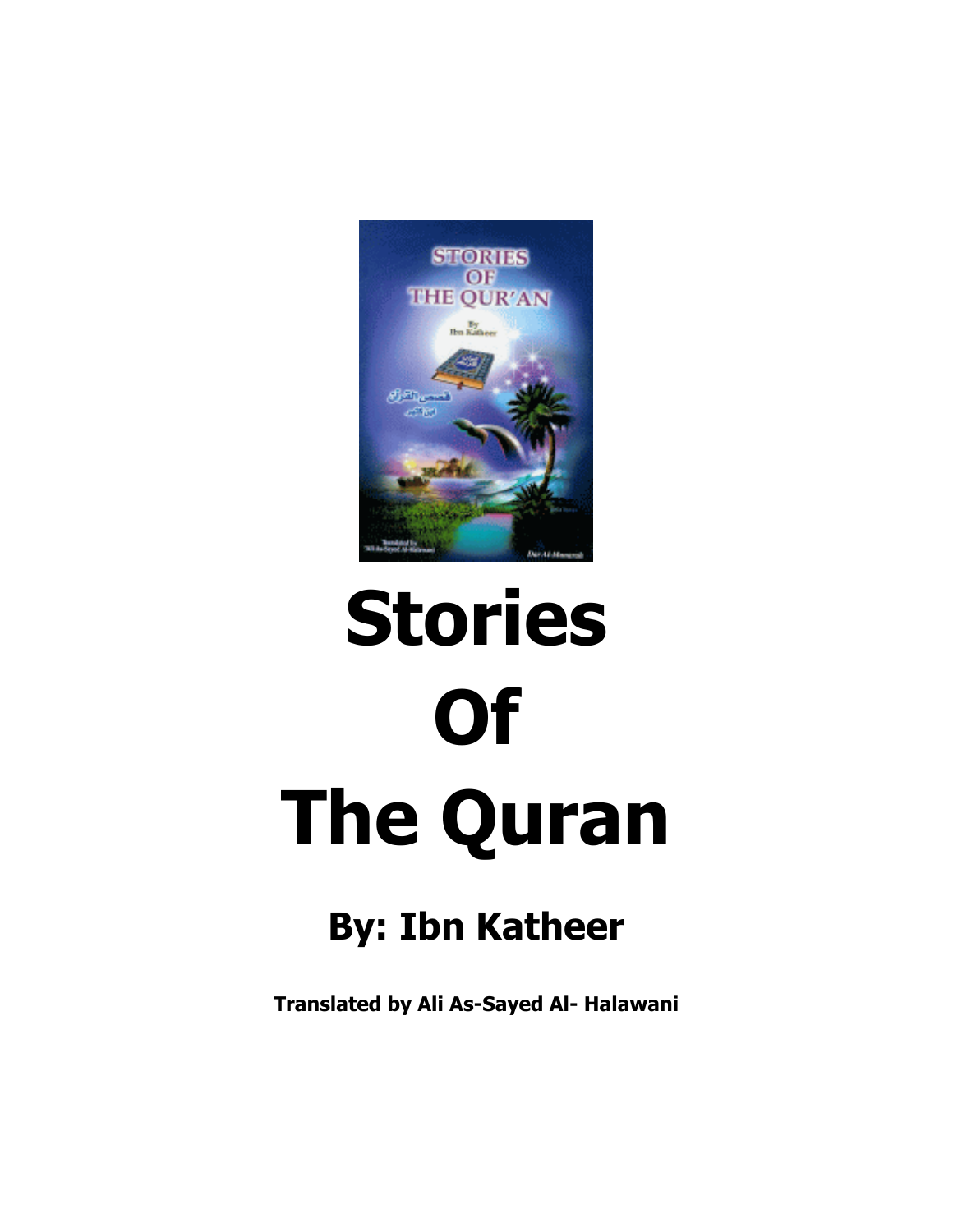#### **Table of Contents**

Translator's Note

Publisher's Note

Biography of Ibn Katheer

- 1. The Story of Habil and Qabil (Abel and Cain)
- 2. Harut and Marut
- 3. Dwellers of the Town
- 4. Story of the Heifer
- 5. Moses and AI-Khadir
- 6. The Story of Qarun (Korah)
- 7. Bilqis (Queen of Sheba)
- 8. The Story of Saba' (Sheba)
- 9. `Uzair (Ezra)
- 10. Dhul Qarnain
- 11. Gog and Magog
- 12. People of the Cave
- 13. The Believer & the Disbeliever
- 14. People of the Garden
- 15. The Sabbath-Breakers
- 16. Story of Luqman
- 17. People of the Ditch
- 18. Barsisa the Worshipper (The Renegade)
- 19. Owners of the Elephant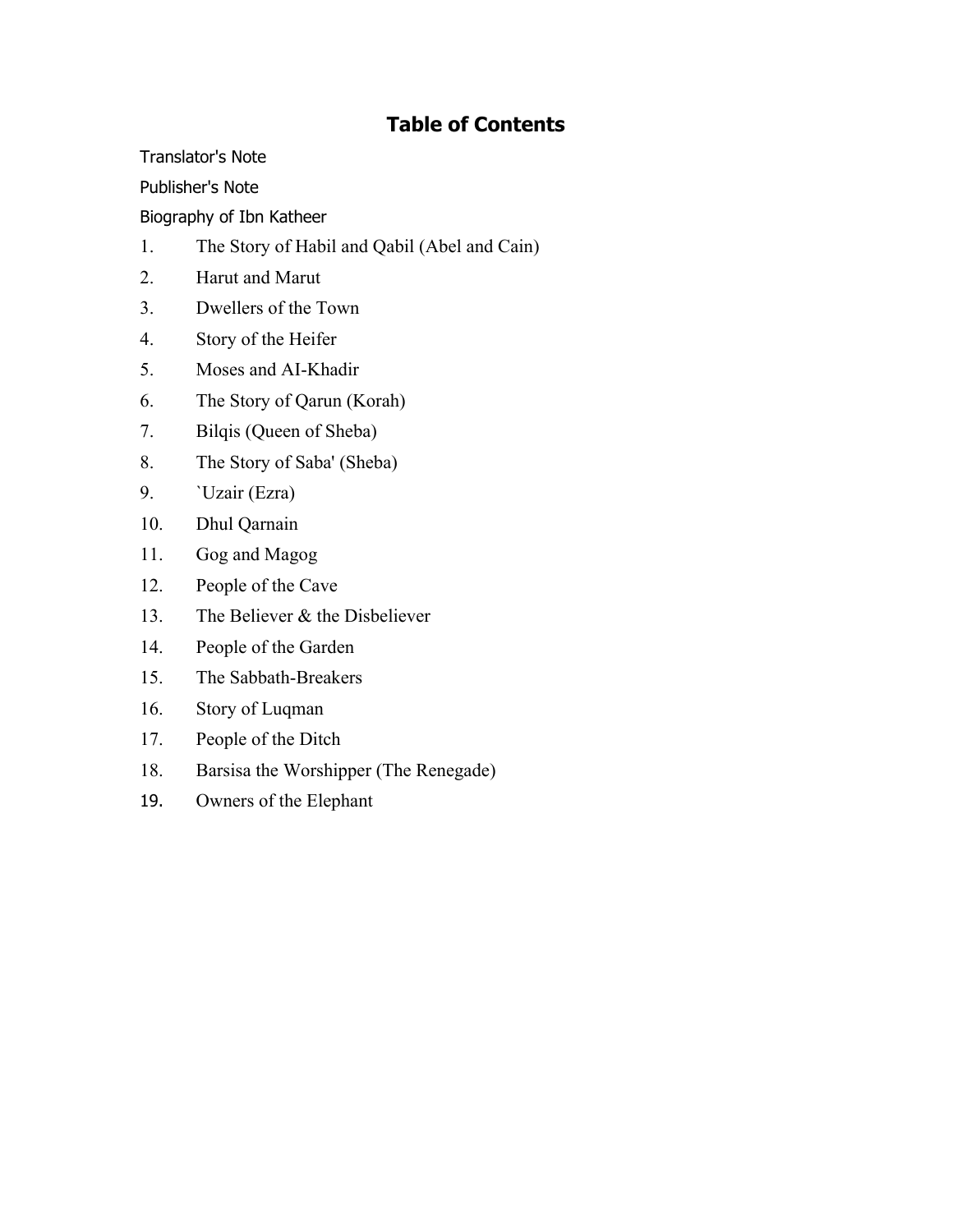#### **Translator's Note**

All praise and thanks are due to Allah, the Lord of the worlds. We cannot find words to praise Him, AS He only sees fit how laudation should be addressed to Him. We seek refuge in Allah from the evils within ourselves and the evils of our bad deeds. Whosoever Allah guides will never be led astray, and whosoever He leads astray will never find guidance. We bear witness that there is no god but Allah, the One without any associate, and We bear witness that Muhammad is His Messenger and bondman, peace and blessings be upon him, his kith and kin, his Companions and all those who follow their guidance until the Day of Judgment.

The Glorious Qur'an will continue to be the sole everlasting miracle till the Day of Judgement. It is the Word of Allah, Exalted be He, sent to His chosen Prophet, Muhammad (Peace be upon him) who endeavored with all his might and main to convey and explain it to the whole world. He visualizes to the whole world its inherent wisdom and admonition. The Glorious Qur'an, however, recounts a number of stories that took place throughout far-remote points of history which are full of events that one's eyes and mind cannot fail to grasp its admonition and advice. These admonitions and advice, if seriously considered, can verify and restore to the right course a great number of false beliefs and concepts.Allah the Almighty says: {**Thus We relate to you (O Muhammad (Peace be upon him)) some information of what happened before. And indeed We have given you from Us a Reminder (this Qur'an)}.** (Ta-Ha, 99)

Given the significance of these stories, not a small number of Muslim scholars exerted efforts to compile, verify and comment on them. Ibn Katheer (May Allah rest his soul) is a pioneer in that respect. His voluminous Al-Bidayah wan-Nihayah (The Beginning and the End) relates the stories of Allah's prophets and world nations since the beginning of history. Truly, he successfully managed to find the relationship between the details cited in the Glorious Qur'an and the Prophetic Hadiths of Prophet Muhammad (Peace be upon him) that explained and clarified the incidents that took place. He also tried his best to portrait the characters of heroes of our stories and their relevant backgrounds. So doing, he presented a lively easy account of these stories of the Glorious Qur'an.

Here, I must admit that translating this book Stories of the Qur'an was not an easy thing. As the original book of Ibn Katheer was full of details, the translation underwent some abridgment, without impairing the contents of the book. Also, I have left out most of the Invented Hadiths, Al-Mawdu `at, that were 'falsely' attributed to Prophet Muhammad (Peace be upon him) throughout the book (by other than Ibn Katheer of course!). However, it goes without saying that the style of the Arabic language is totally different from that of English. This forced me to make so many changes in the form of presenting the text with a view to rendering it more readable and easily understood by our dear reader.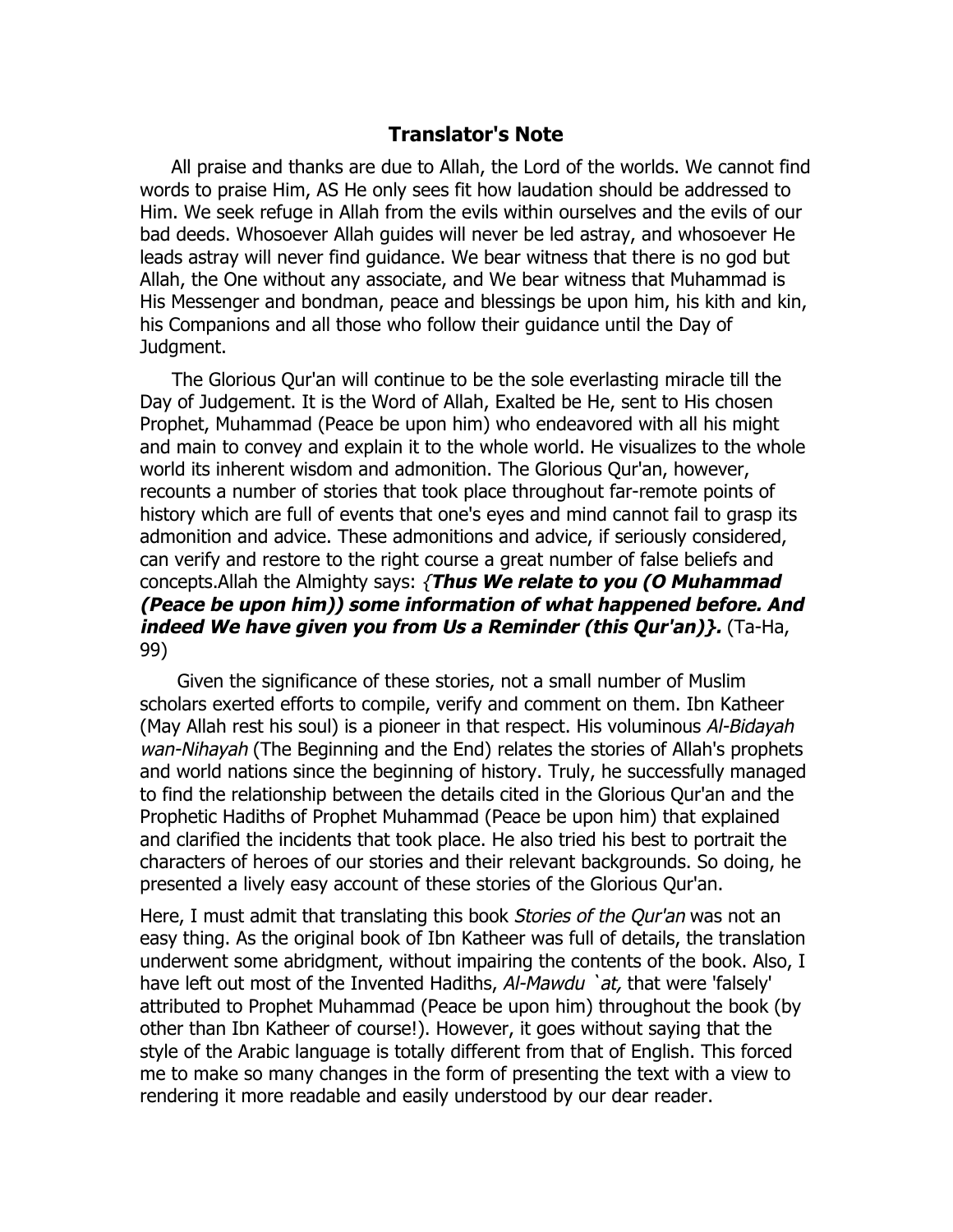In conclusion, I would like to thank all those who helped to publish this book. I pray to Allah to accept all our efforts as sincere deeds done solely for His Sake, for it is He alone Whose reward is of any real significance.

Translator Ali As-Sayed Al- Halawani

Department of English, Faculty of Alsun, Minia University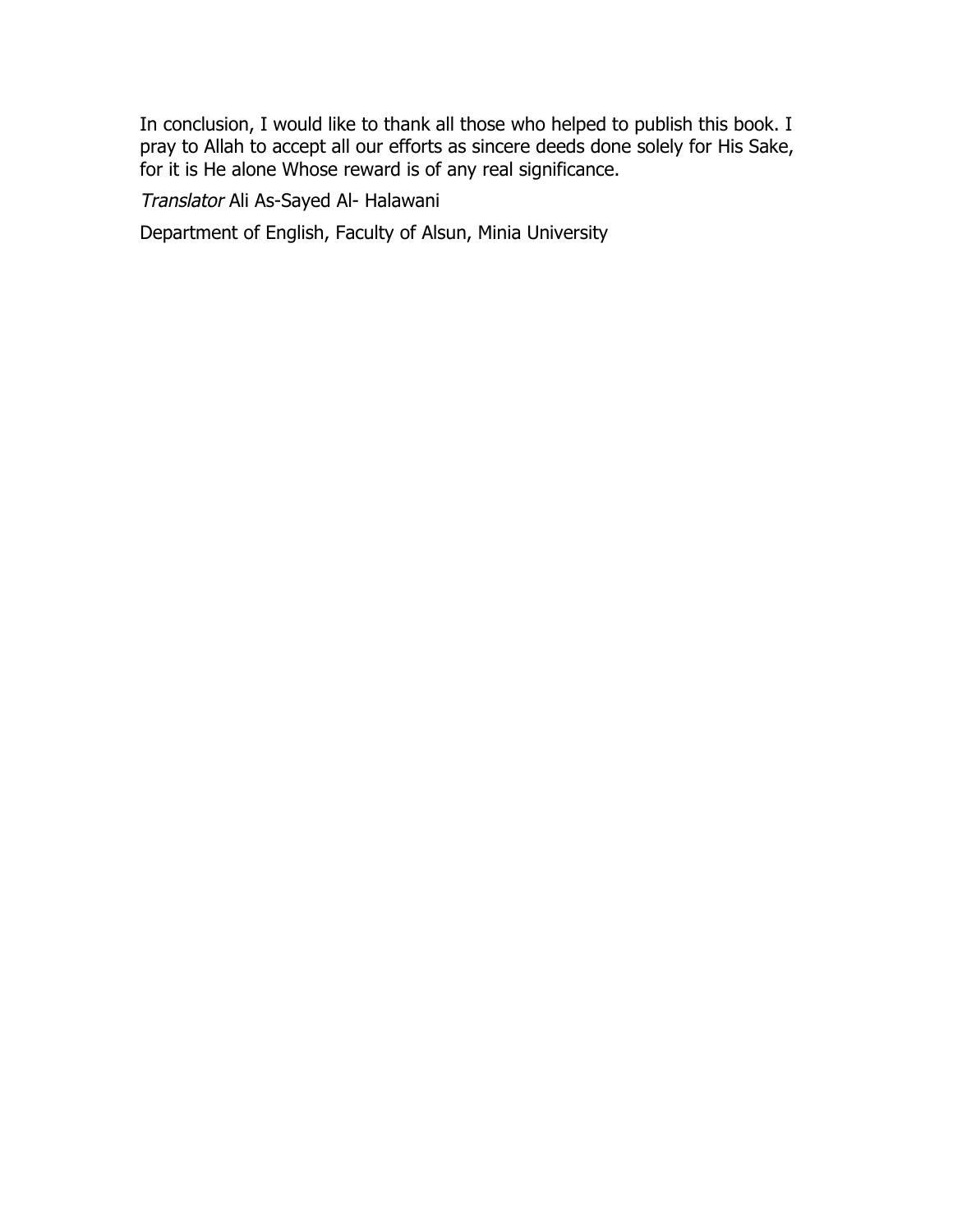#### **Publisher's Note**

All Praise is due to Allah and much peace and many blessings be upon the Messenger of Allah, his family, his companions, his followers and those who disseminate his call until the Day of Judgment.

Here we are with the book **Stories of the Qur'an** by AI-Hafiz Isma` il Ibn Katheer Ad- Dimashqi (May Allah rest his soul), taking a tour throughout the stories mentioned in the Glorious Qur' an pertaining to which Allah the Almighty says: **{Indeed in their stories, there is a lesson for men of understanding }.** (Yusuf, 111) Yes, in order to find admonition, lessons and exemplary models!

This book of ours handles the stories that are cited in the Glorious Qur'an, gathered from the book titled, **Al-Bidayah wan-Nihayah** (The Beginning and the End). The book also covers a number of stories that were not included in **Al-Bidayah wan-Nihayah**, such as that of Harut and Marut. Also, stories of Allah's Prophets and Messengers (Peace be upon them all) are not included here as they are already detailed in Ibn Katheer's other book **Stories of the Prophets**. One should know that **Dar Al-Manarah** issued three successive releases of this valuable book during the years 2000-2001.

We would like to thank **`Ali As-Sayed Al-Halawani** for his efforts in translating and revising this work. Great appreciation is due also to **Sa`id Fares**, our respected reviser, under whose guidance and supervision the subject matter took proper form.

Finally, all Praise and Thanks are due to Allah, MostHigh.

Dar Al-Manarah Director, M. `Uthman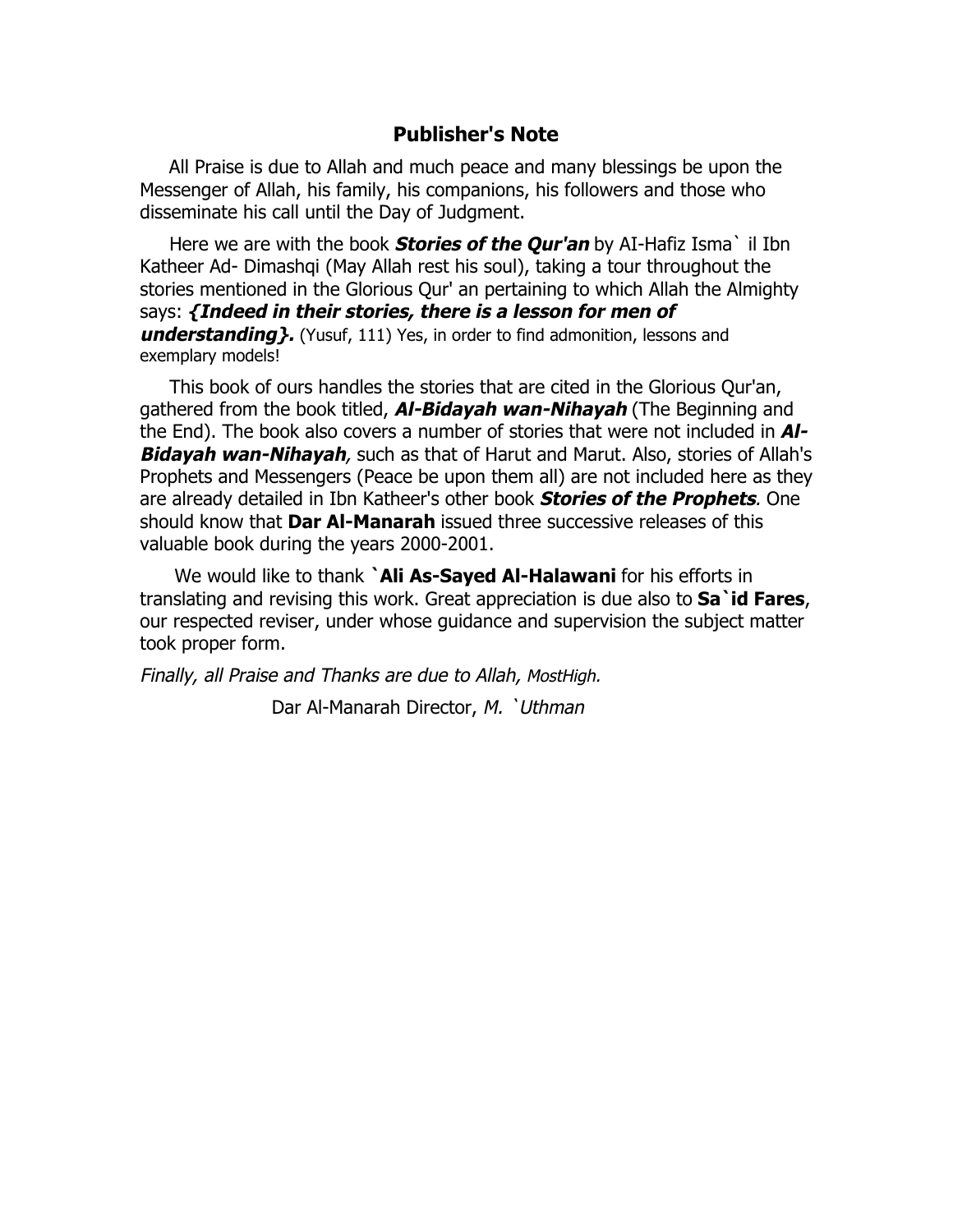#### **BIOGRAPHY OF IBN KATHEER**

 (700 -774 A.H.) (May Allah bless his soul)

`Imad Ad-Deen Isma`il Ibn `Umar IbnKatheer Al-Basri Ad-Dimashqi was born in 700 A.H., or shortly afterwards. After the decease of his father, Ibn Katheer, aged seven then, headed for Damascus, accompanied by his elder brother. He owed much of his learning to Ibn Ashginah, Al-Amadi, Ibn `Asakir and others, may Allah be pleased with them all. He immensely revered Ibn Taimiyah, may Allah bless his soul, whose views he believed, defended and mostly abided by, particularly as regards divorce. It was on account of this that he went through an ordeal and was made to suffer a lot.

Ibn Katheer was widely acclaimed for the sublime degree of learning that he so admirably attained. Scholars have unanimously attested to his wellversedness, particularly in the fields of the exegesis of the Glorious Qur'an, Hadith and history. Ibn Habeeb describes him as "the leader of all men engaged in the exegesis (of the Qur'an). He amassed and categorized all (the knowledge) he heard. People marveled at his *fatwas* and benefited from his teachings. His fatwas grew widely popular all across the country. He was renowned for his precision and was proclaimed as the beacon of history, Hadith and exegesis (of the Qur'an)." Ibn Hijji, one of his students, owed: "Of all our contemporaries, he (Ibn Katheer) was the best at memorizing authentic Hadiths and the most knowledgeable as to assessing the degree of reliability and honesty of Hadithnarrators as well as authentic and non-authentic Hadiths. His comrades and mentors acknowledge every word of the above. I would frequently visit him, and every time I was in his company I benefited from him."

Ibn Katheer lost his eyesight shortly before he died in 774 A. H. He was buried at the Sufis cemetery along with his mentor Ibn Taimiyah. Among his best-known works is his masterpiece in history Al-Bidayah wan-Nihayah (The Beginning and the End) .He also interpreted part of Al Bukhari's Sahih (book of authentic Hadiths). By and large, Ibn Katheer's admirable knowledge and well-versedness are best manifested to whoever reads his two best celebrated masterpieces; his interpretation and his book of history.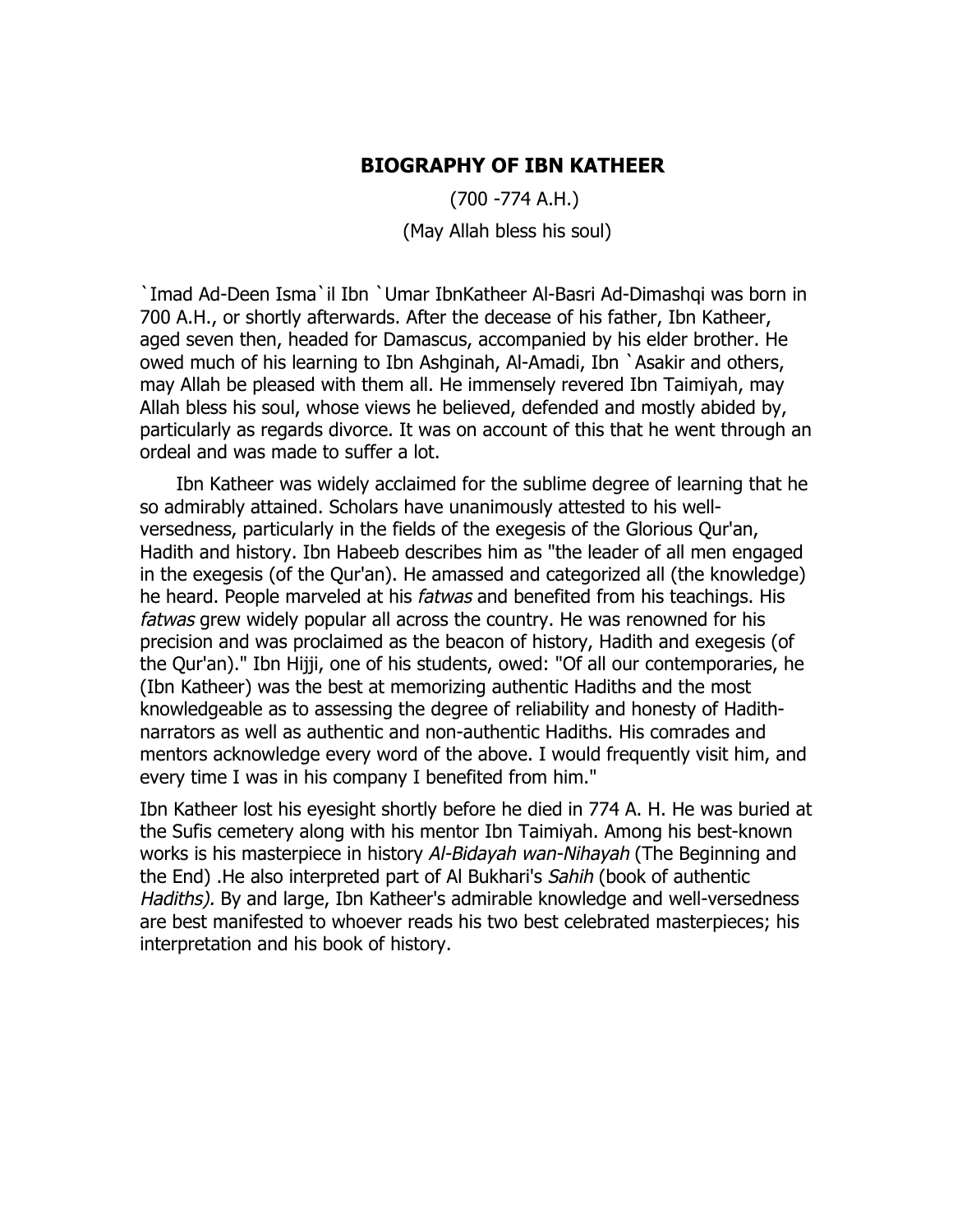In the Name ofAllah, Most Gracious, Most Merciful

(1)

### **The Story of Habil and Qabil "Able and Cain"**

#### **The First Crime on Earth**

Allah the Almighty says:

**{And (O Muhammad (Peace be upon him» recite to them (the Jews) the story of the two sons of Adam (Habil and Qabil) in truth; when each offered a sacrifice (to Allah), it was accepted from the one but not from the other. The latter said to the former: "I will surely kill you." The former said: "Verily, Allah accepts only from those who are Al-Muttaqun (the pious)." "If you do stretch your hand against me to kill me, I shall never stretch my hand against you to kill you: for I fear Allah, the Lord of the `Alamin (mankind, jinn, and all that exists)." "Verily, I intend to let you draw my sin on yourself as well as yours, then you will be one of the dwellers of the Fire; and that is the recompense of the Zalimin (polytheists and wrong-doers);" So the Nafs (self) of the other (latter one) encouraged him and made fair-seeming to him the murder of his brother; he murdered him and became one of the losers; Then Allah sent a crow who scratched the ground to show him to hide the dead body of his brother; He (the murderer) said: "Woe to me! Am I not even able to be as this crow and to hide the dead body of my brother?" Then he became one of those who regretted}.** (Al-- Ma'idah, 27-31)

Narrated As-Sadiy on the authority of Abu Malik and Abu Salih after Ibn 'Abbas (May Allah be pleased with him) and on the authority of Ibn Mas`ud and other Companions that Adam (Peace be upon him) used to get the male brought by one birth married to the female brought by the other. Hence, it was supposed that Abel would get married to Cain's sister who was better and more beautiful than anyone else. At the same time, Cain wanted to keep her for himself. Adam (Peace be upon him) ordered him to allow' Abel to marry her, but he totally refused. Then, Adam (Peace be upon him) ordered both (Abel and Cain) to offer a sacrifice to Allah Almighty. Meanwhile, Adam set forth towards Mecca to perform Pilgrimage. Just before leaving, Adam tried to entrust (the affairs of) his children to the heavens, the earth and finally to the mountains, but all declined to shoulder the (heavy) trust. Thereupon, Cain accepted the trust and after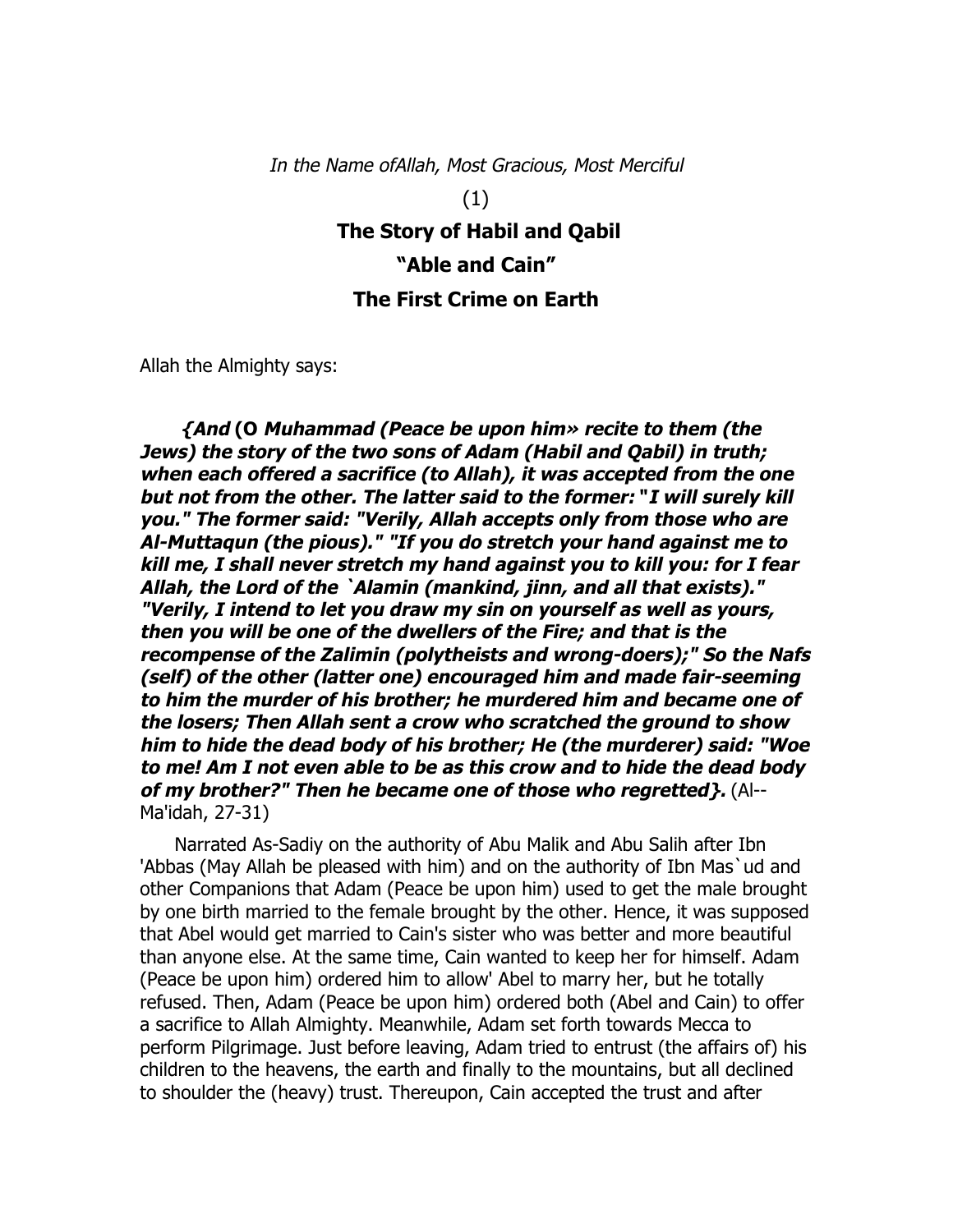Adam went away they (Abel and Cain) offered their sacrifices to Allah. Abel offered a fat she-goat, while Cain offered a bundle of bad plants. Later, a fire came down from heaven and consumed the sacrifice offered by Abel and left untouched that of Cain. Cain became livid with rage and said to his brother: I will kill you so as not to marry my sister, Abel said: **{Verily, Allah accepts only from those who are Al-Muttaqun (the pious)}.**

'Abdullah Ibn `Amr (May Allah be pleased with both of them) said: By Allah! The murdered (Abel) was stronger (than the murderer, Cain), but he refused to stretch his hand against his brother to kill him due to his piety and God-fearing.

Abu Ja`far Al-Baqir mentioned that Adam (Peace be upon him) was present there when they offered their sacrifices. After Abel's sacrifice was accepted, Cain said to his father, Adam: "It was accepted only from him because you invoked Allah for his sake." And, he secretly intended something against his brother. One day, Abel was late and Adam sent Cain to look for him. The two brothers met and Cain said: "Your sacrifice was accepted and mine was not." Abel said: **"{Verily, Allah accepts only from those who are Al-Muttaqun (the pious)}**." Cain got angry and hit his brother with an iron rod and Abel fell dead at once.

It was said: Cain killed Abel by throwing a rock at his head while he was asleep. It was also said: Cain choked Abel violently and bit him to death as beasts do. However, Abel's saying when Cain threatened to kill him: **{If you do stretch your hand against me to kill me, I shall never stretch my hand against you to kill you: for I fear Allah, the Lord of the" Alamin (mankind, jinn, and all that exists)}** (Al-Ma'idah, 28) indicated his good morals and ethics, his fear from Allah, and perfect piety that he may harm his brother, in contrast with the odious deed intended by his brother, Cain. For this, Abu Bakrah (May Allah be pleased with him) reported Allah's Messenger (Peace be upon him) as saying: "'When two Muslims confront each other and the one amongst them attacks his brother with a weapon, both of them get into Hell-Fire.' He (Ahnaf, one of the sub-narrators) said: 'I said, or it was said: Messenger of Allah! It may be the case of one who kills, but what about the slain (why he would be put in Hell-Fire)?' Thereupon, he (Peace be upon him) said: 'He also intended to kill his companion. "

Allah the Almighty says: **{Verily, I intend to let you draw my sin (on yourself) as well as yours, then you will be one of the denizens of the Fire; and that is the recompense of the Zalimun (polytheists and wrong-doers)}.** (Al-Ma'idah, 29) i.e. I do not intend to fight against you though I am myself far stronger and tougher than you are, but you will **{draw my sin on yourself as well as yours},** i.e. you will bear the sin of murdering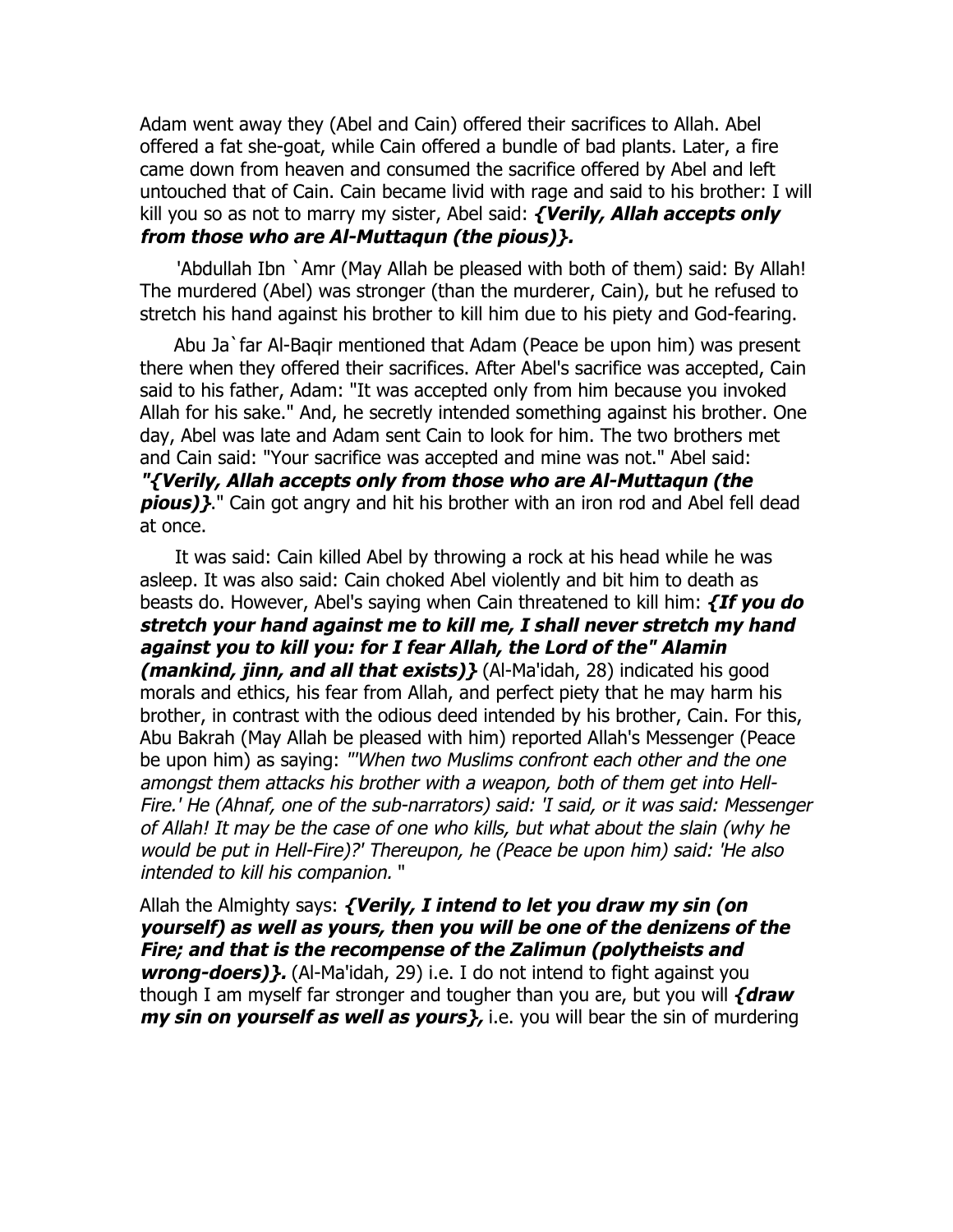me along with your previous sins.<sup>1</sup>

Narrated Imam Ahmed, Abu Dawud and At-Tirmidhi on the authority of Sa'd Ibn Abu Waqqas his statement upon the ordeal of `Uthman Ibn `Affan that reads: I testify that Allah's Messenger (Peace be upon him) said: "There will be soon a period of turmoil in which the one who sits will be better than one who stands and the one who stands will be better than one who walks and the one who walks will be better than one who runs." Someone said: 'Allah's Messenger! What is your opinion if someone entered my home and stretched his hand to kill me?' Allah's Messenger (Peace be upon him) said: 'Be just like the son of Adam (Abel). "Narrated by Ibn Mardwiyah after Hudhaifah Ibn Al- Yaman in another wording as saying: "Be just like the best of Adam's two sons."

Imam Ahmed transmitted after Mu`awiyah and Waki` their saying: We were told by Al- A ` mash on the authority of `Abdullah Ibn Murrah after Masruq after `Abdullah Ibn Mas`ud (May Allah be pleased with him) as saying: The Prophet (Peace be upon him) said, "None (no human being) is killed or murdered (unjustly), but a part of responsibility for the crime is laid on the first son of Adam who invented the tradition of killing (murdering on earth). " (Ahmed's Musnad)

However, there is a cave, called the "Blood Cave", in a mountain located to the northern part of Syria. It is thought to be the scene of the crime where Cain killed his brother Abel. The people living there came to know this through the People of the Book (Christians and Jews) and only Allah Almighty knows the validity or realness of this. .Al-Hafiz Ibn `Asakir mentioned in the biography of Ahmed Ibn Katheer that "He (Ahmed) saw in a dream Allah's Messenger (Peace be upon him), Abu Bakr, `Umar and Abel. Ahmed came to know from Abel -who took an oath of that- it was his own blood (that was spilt there (in that very cave)). Abel said that he had asked Allah Almighty to make the invocations and supplications offered in that place acceptable. Allah accepted his own invocations and His Messenger, Muhammad (Peace be upon him) believed in that and said: I (Allah's Messenger), Abu Bakr and `Umar used to visit that place every Thursday. "However, it is to be stated that this narration represents only a vision. Even if it were true, no religious ruling can ever be based on such a thing; and Allah knows best!

Allah Almighty says: {**Then, Allah sent a crow who scratched the ground to show him how to hide the dead body of his brother. He (the murderer) said: "Woe to me! Am I not even able to be as this crow and to hide the dead body of my brother? "Then he became one of those who regretted}.** (Al-Ma'idah, 31) Some interpreters said: "After Cain had killed

 $1$  As for the Prophetic Hadith that was transmitted by some other narrators that reads: "The killer will bear all sins of the slain", no one even knows its degree of validity: whether it be Authentic, Good, or even Weak. It cannot be found in any of the Prophetic Hadith Compilations.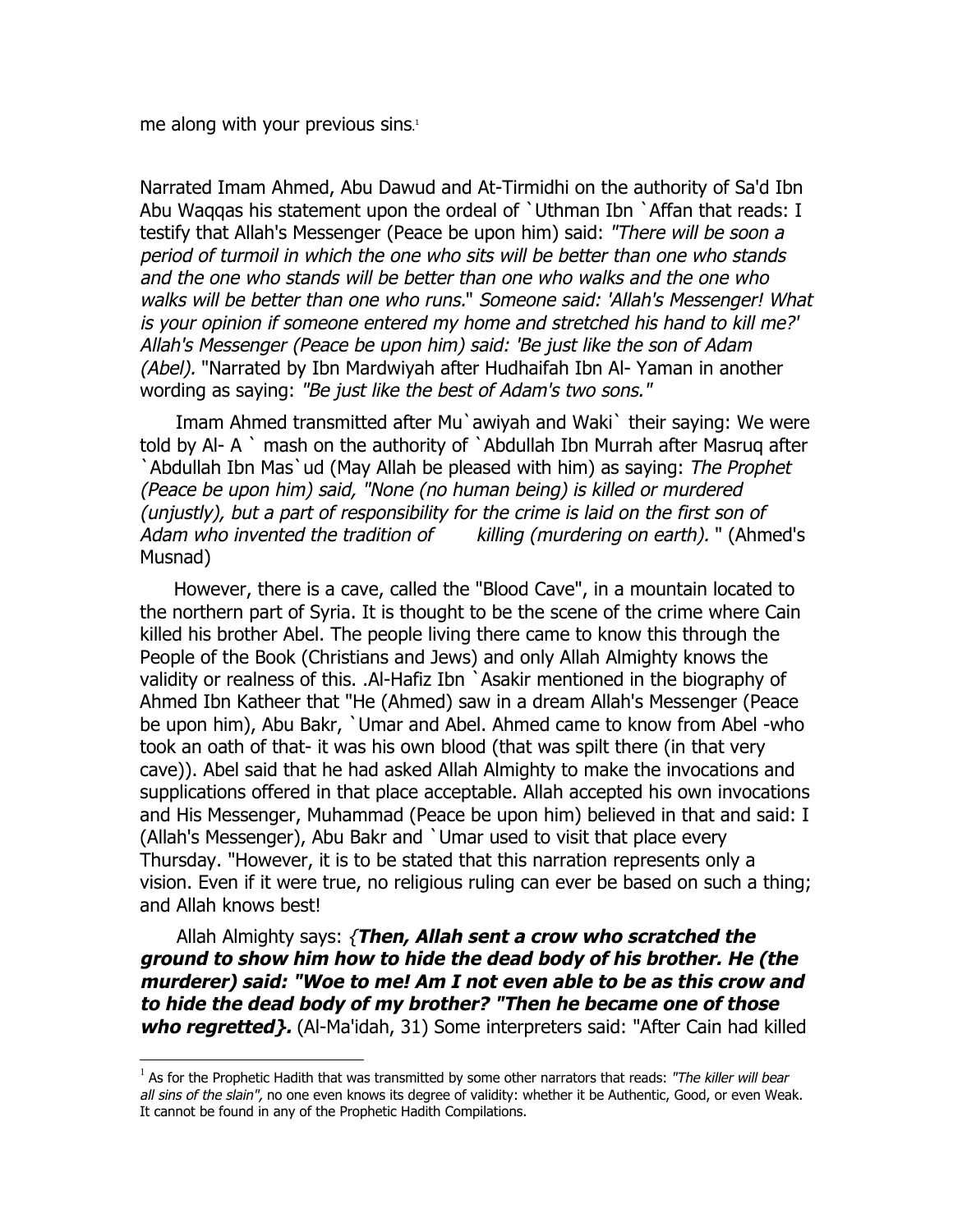his brother, he carried him on his back for a full year (not knowing what to do with his brother's corpse!)." Others said: He carried him on his back for one hundred years till Allah Almighty sent two crows who fought against one another. One of them was killed. The murderer scratched the ground to hide the body of the dead crow. Seeing him doing that, Cain said: Woe to me! Am I not even able to do as this crow and to hide the dead body of my brother? Then, he buried the body of his dead brother and covered it with earth.

Historians said: Adam became very sick at heart and felt great sorrow for his dead son, Abel. Mujahid said: Cain was brought punishment very soon afterwards. On the same day he killed his brother, Abel, his foot was tied up to his thighbone and his face was forcibly directed up to the sun disk. His face used to go where the sun goes as a way of punishment and penalty in return for what he had done to his own brother. Allah's Messenger (Peace be upon him) said: "There is no sin more recurring punishment (very rapidly) in the present life, along with what awaits for its doer in the Hereafter, than transgression and severing the ties of relationship. "

Imam Abu J a' far mentioned in his Tarikh "History" on the authority of some people who had said: Eve gave birth to forty children through twenty births. Ibn Ishaq viewed the same and he mentioned their names in detail. However, nothing is sure of their names or numbers. Only Allah knows best and no one else can know their exact number! Others said: there were one hundred and twenty births, in each one a male and a female were born. The first among them were Cain and his sister Qalimah, and the last ones were `Abdul Mughith and his sister Ummul Mughith. Then, humans increased in number and spread into the earth. Allah Almighty says: **{O mankind! Be dutiful to your Lord, Who created you from a single person (Adam), and from him (Adam) He created his wife [Hawwa (Eve)], and from them both He created many men and women; and fear Allah through Whom you demand (your mutual rights), and (do not cut the relations of) the wombs (kinship). Surely, Allah is Ever an All-Watcher over you}.** (An-Nisa', 1)

Historians said: Adam did not die till he saw from among his progeny and offspring four hundred thousand persons (400.000). Only Allah knows best!

Allah, the Almighty says: **{It is He Who has created you from a single person (Adam), and (then) He has created from him his wife [Hawwa' (Eve)], in order that he might enjoy the pleasure of living with her. When he had sexual relation with her, she became pregnant and she carried it about lightly. Then when it became heavy, they both invoked Allah, their Lord (saying): "If You give us a Salih (good in every aspect) child, we shall indeed be among the grateful." But when He gave them a Salih (good in every aspect) child, they ascribed partners to Him (Allah) in that which He has given to them. High be Allah, Exalted above all that they ascribe as partners to Him}.** (Al-A'raf, 189, 190) Adam was mentioned first to draw the attention of the reader of the Qur'an, then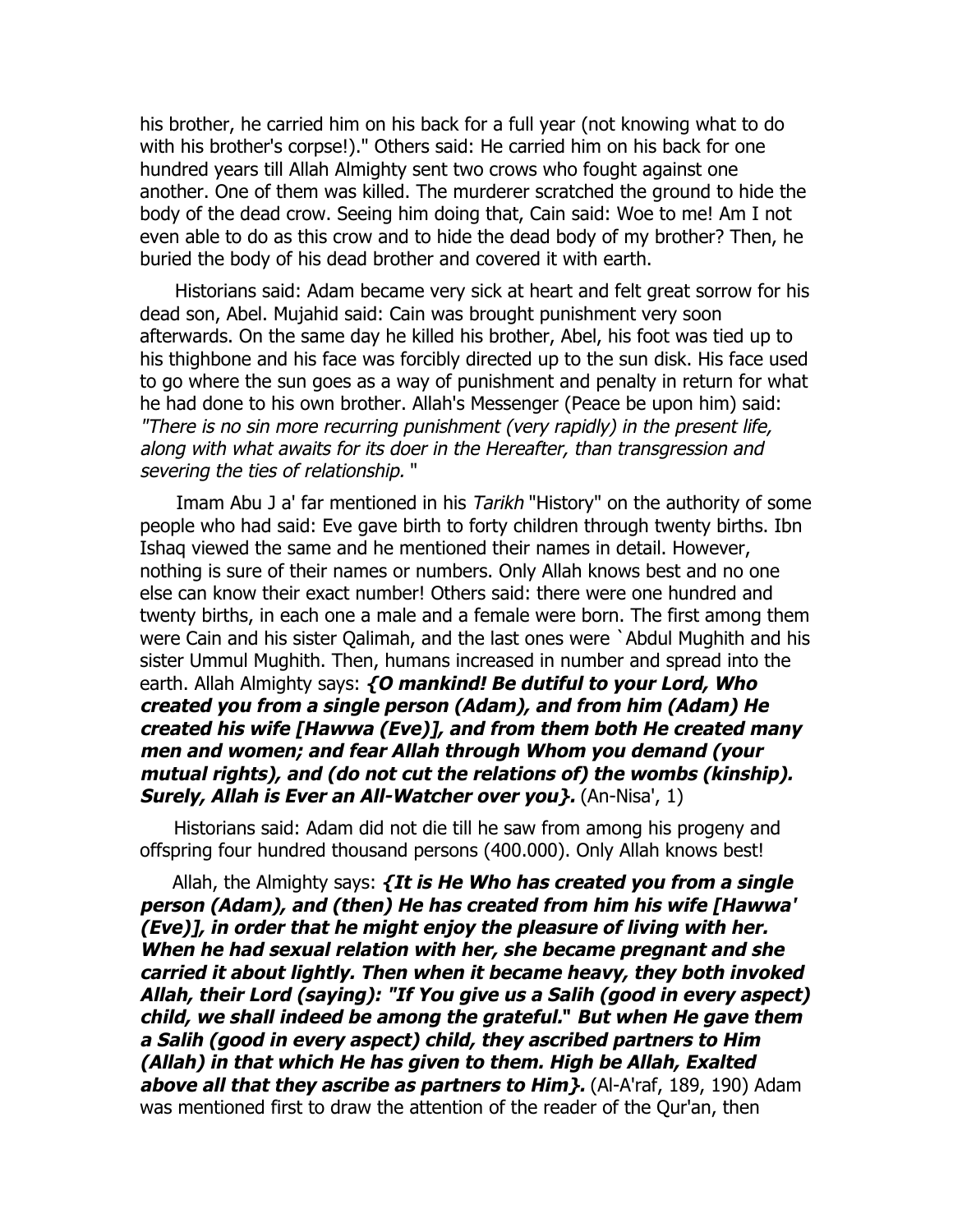whom was mentioned second was the whole race of mankind. This is done by way of mentioning the whole race of mankind after mentioning the forefather thereof; Allah the Almighty says: **{And indeed We created man (Adam) out of an extract of clay (water and earth). Thereafter We made him (the offspring of Adam) as a Nutfah (mixed drops of the male and female sexual discharge and lodged it) in a safe lodging (Womb of the woman)}.** (Al-Mu'minun, 12, 13); and in: **{And indeed We have adorned the nearest heaven with lamps, and We have made such lamps (as) missiles to drive away the Shayatin (devils)}.** (Al-Mulk, 5) Where it is wellknown that the "lamps as missiles" are not the same as lamps of adornment, but He turned from a single category or person to the whole race.

Adam (Peace be upon him) was. the father of mankind. He was created by the Hand of Allah Who breathed out of His Soul into him, Who made the Angels prostrate themselves before him, Who taught him names of everything, and Who made him dwell in His spacious Paradise. Narrated Ibn Hibban in his Sahih on the authority of Abu Dharr his saying: "I said, 0 Allah's Messenger! How many were the Prophets of Allah?' He (Peace be upon him) said: 'One hundred twenty -four thousands.' I said: 'O Allah's Messenger! How many were the Messengers among them?' He (Peace be upon him) said: 'Three hundred and thirteen, a great number!' I said: 'O Allah's Messenger! Who was the first among them? 'He (Peace be upon him) said: 'Adam.' I said: 'O Allah's Messenger! Was he a Prophet sent with a Message?' He (Peace be upon him) said: 'Yes, Allah the Almighty created him with His Hand, then, breathed into him out of His Soul, then, He fashioned him (in a very proper manner). "

In the Night Journey Hadith that can be found in the two Sahihs -Al-Bukhari and Muslim -Prophet Muhammad (Peace be upon him) said: "So the gate was opened and we went over the nearest heaven and there we saw a man sitting with some people on his right and some on his left. When he looked towards his right, he laughed and when he looked towards his left he wept. Then he said, 'Welcome! 0 pious Prophet and pious son!' I asked Gabriel: 'Who is he?' He replied: 'He is Adam and the people on his right and left are the souls of his offspring. Those on his right are the people of Paradise and those on his left are the people of Hell and when he looks towards his right he laughs and when he looks towards his left he weeps. " (Al-Bukhari and Muslim)

Regarding the Prophetic Hadith that reads: "Then, I passed by Yusuf (Joseph) and I found him to be granted half of beauty."Some scholars explained that it means that he was given half of the beauty Adam was granted. Indeed, this is very suitable and convincing! That Allah, the Almighty created Adam, fashioned him by His Hand and breathed into him out of His Soul, for all these Allah the Almighty must have created the best of all things.

It was narrated on the authority of `Abdullah Ibn 'Umar and' Abdullah Ibn 'Amr that: When Allah the Almighty created Paradise, the Angels said: "'Our Lord! Make this for us for You created for mankind the present world in which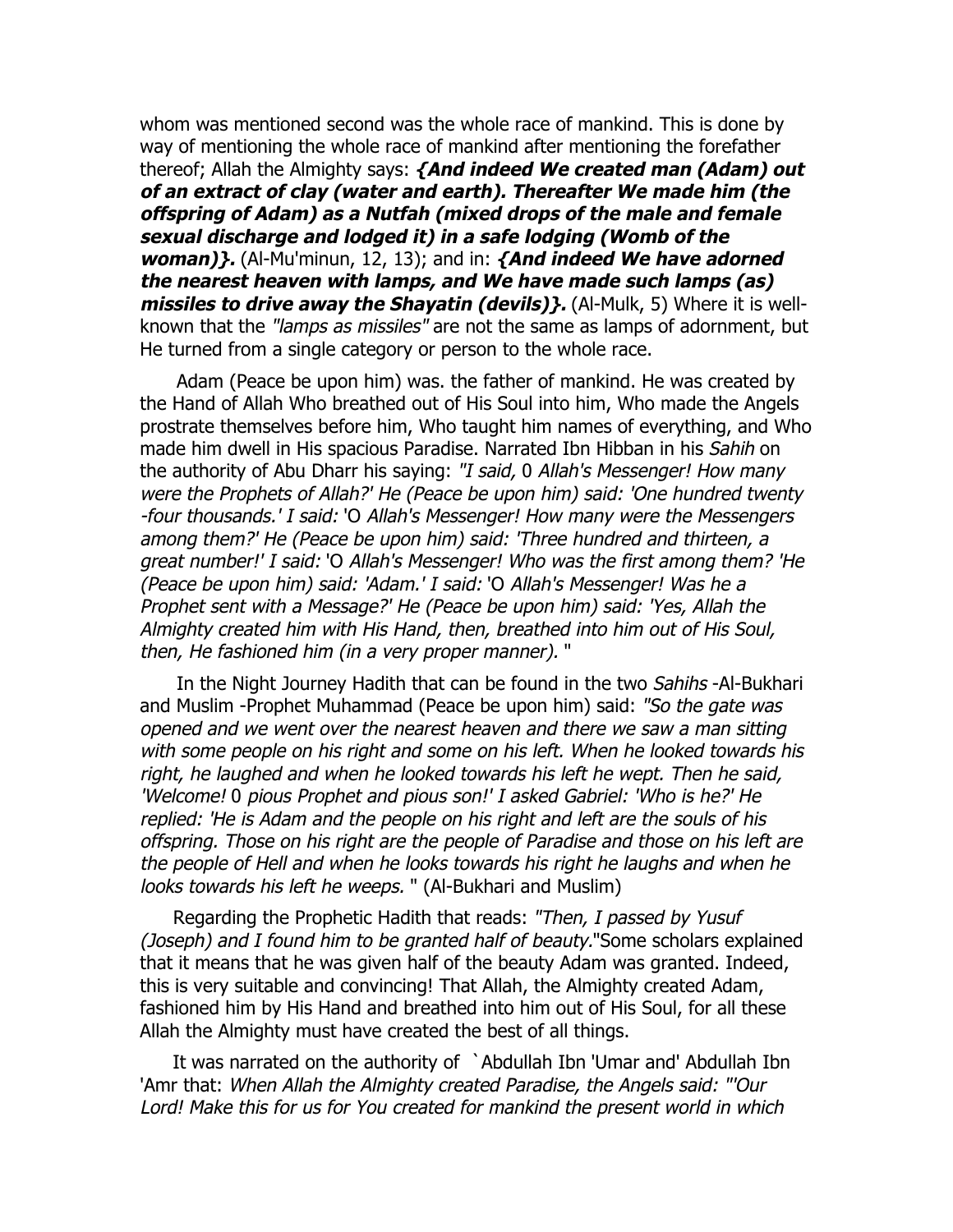they eat and drink.' Allah the Almighty said: 'By My Glory and Loftiness! I will not equalize between the pious from among those whom I created with My Hand, and those whom When I said "Be", they were!" It was narrated in the two Sahihs -Bukhari and Muslim that Abu Hurairah (May Allah be pleased with him) reported Allah's Messenger (Peace be upon him) as saying: Allah, the Exalted and Glorious created Adam in His own image with His length of sixty cubits, and as He created him He told him to greet that group, and that was a party of angels sitting there, and listen to the response that they give him, for it would form his greeting and that of his offspring. Adam then addressed them: Peace be upon you! They (the angels) said: May there be peace upon you and the Mercy of Allah, and they made an addition of "Mercy of Allah ". So he who would get into Paradise would get in the form of Adam, his length being sixty cubits, then the people who followed him continued to diminish in size up to this day. "(Al-Bukhari and Muslim)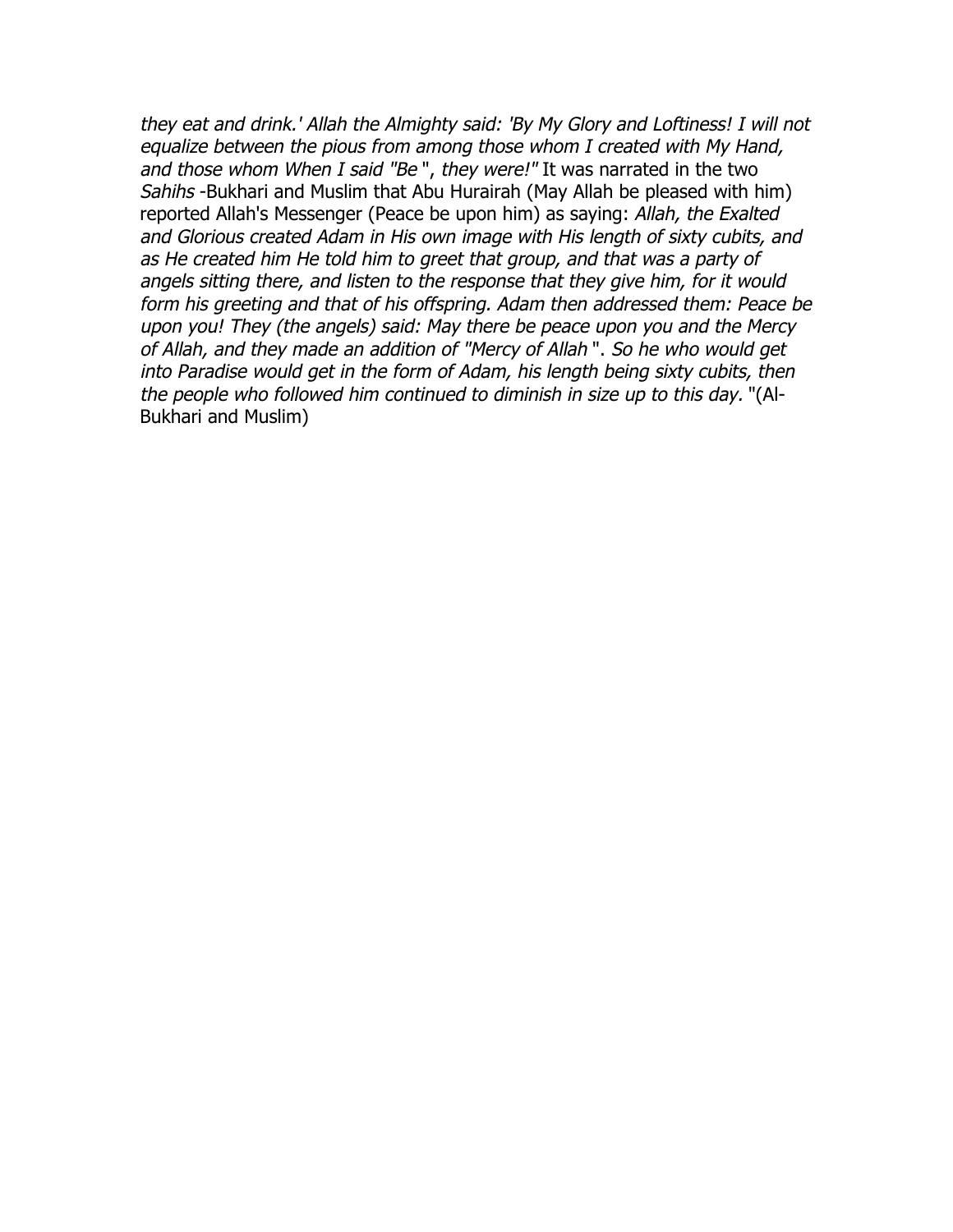#### **(2)**

#### **Harut and Marut**

Allah the Almighty says:

**{They followed what the Shayatin (devils) gave out (falsely of the magic) in the lifetime of Sulaiman (Solomon). Sulaiman did not disbelieve, but the Shayatin (devils) disbelieved, teaching men magic and such things that came down at Babylon to the two angels, Harut and Marut but neither of these two (angels) taught anyone (such things) till they had said, "We are only for trial, so disbelieve not (by learning this magic from us). "And from these (angels) people learn that by which they cause separation between man and his wife, but they could not thus harm anyone except by Allah's Leave. And they learn that which harms them and profits them not. And indeed they knew that the buyers of it (magic) would have no share in the Hereafter. And how bad indeed was that for which they sold their own selves, if they but knew. And if they had believed and guarded themselves from evil and kept their duty to Allah, far better would have been the reward from their Lord, if they but knew!}.** (Al-Baqarah, 102, 103)

Narrated Al-`Ufi in his interpretation on the authority of Ibn `Abbas (May Allah be pleased with him) pertaining to Allah's Statement **{They followed what the Shayatin (devils) gave out (falsely of the magic) in the lifetime of Sulaiman (Solomon). Sulaiman did not disbelieve, but the Shayatin (devils) disbelieved, teaching men magic and such things that came down at Babylon to the two angels, Harut and Marut but neither of these two (angels) taught anyone (such things) till they had said, "We are only for trial, so disbelieve not (by learning this magic from us)."...}** When Sulaiman lost his kingdom, great numbers from among mankind and the jinn renegaded and followed their lusts. But, when Allah restored to Sulaiman his kingdom and the renegade came to follow the Straight Path once again, Sulaiman seized their holy scriptures which he buried underneath his throne. Shortly after, Sulaiman (Peace be upon him) died. In no time, the men and the Jinn uncovered the buried scriptures and said: This was a book revealed by Allah to Sulaiman who hid it from us. They took it as their religion and Allah the Almighty revealed His Saying: **{And when there came to them a Messenger from Allah confirming what was with them, a party of those who were given the Scripture threw away the Book of Allah behind their backs as if they did not know!}.** (Al-Baqarah, 101) and they followed what the devils gave out, i.e. musical instruments, play and all that blocks the remembrance of Allah.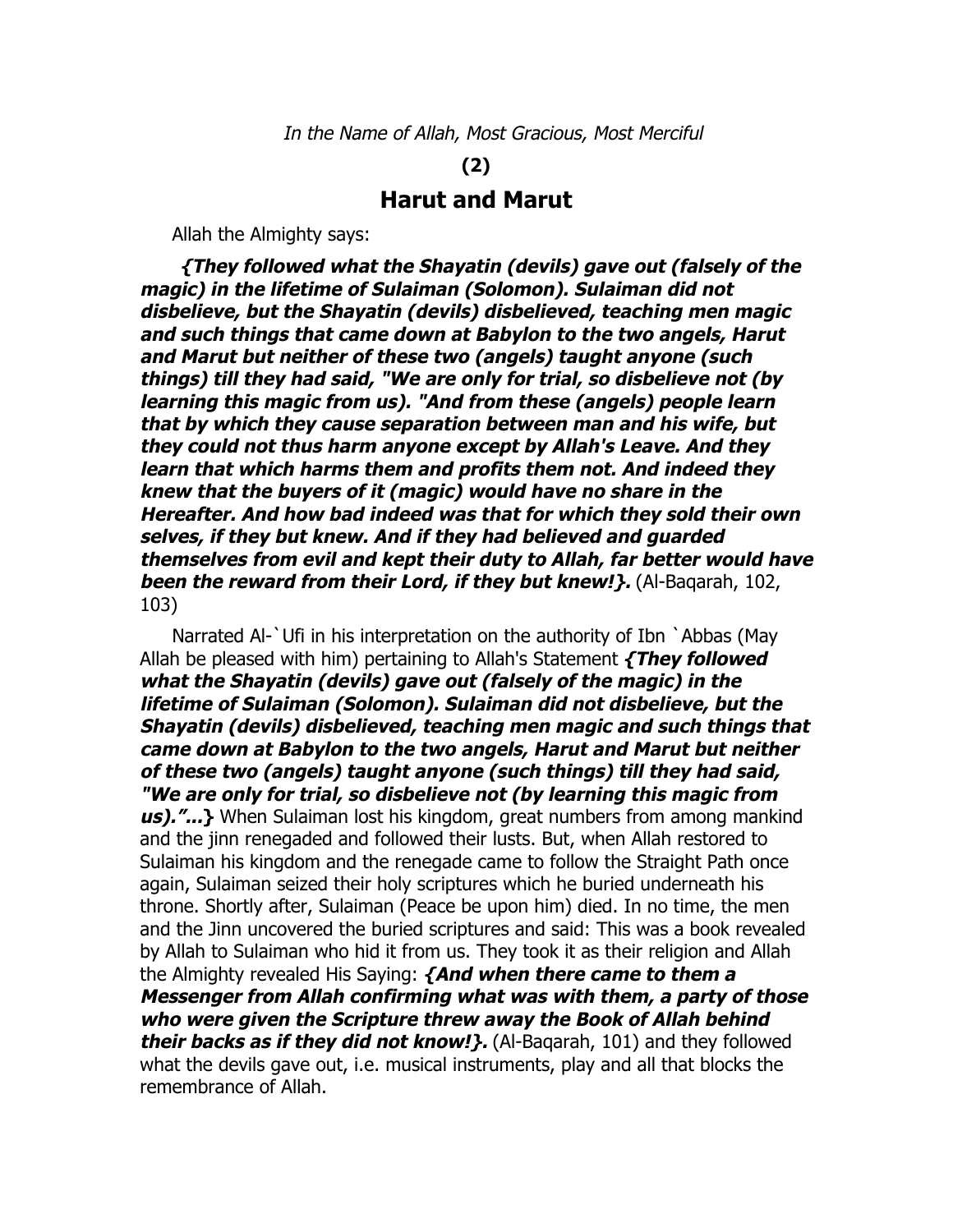Narrated Ibn Abu Hatim: I was told by Abu Sa' id Al-Ashaj after Abu Usamah after Al-A' mash after Al-Minhal after Sa'id Ibn Jubair after Ibn `Abbas (May Allah be pleased with him) as saying: Asif was Sulaiman's scribe. He knew the Greatest Name of Allah and used to write what he was ordered to by Sulaiman, then, bury it underneath the throne. After Sulaiman's death, the devils got it out and wrote between each two lines magical and blasphemous things. They said: "this is what Sulaiman used to apply and act upon." The ignorant among the people regarded Sulaiman as a disbeliever and continued to insult him till Muhammad (Peace be upon him) was sent with the Glorious Qur'an that reads: **{They followed what the, Shayatin (devils) gave out (falsely of the magic) in the lifetime of Sulaiman (Solomon). Sulaiman did not disbelieve, but the Shayatin (devils) disbelieved}.**

Narrated Ibn Jarir: I was told by Abu As-Sa'ib Salamah Ibn Junadah As-Sawa'i after Abu Mu`awiyah after Al-A`mash after Al-Minhal after Sa`id Ibn Jubair on the authority of Ibn `Abbas (May Allah be pleased with him) as saying: When Sulaiman wanted to answer the call of nature or to make love with any of his wives, he used to give his ring to a woman called Al-Jaradah. When Allah the Almighty wanted to afflict Sulaiman, he gave his ring to that woman. Afterwards, Satan came to her in the form of Sulaiman and took the ring from her. When Satan put the ring on, all mankind, the jinn and Devils submitted to him. Then, Sulaiman came seeking his ring from her and she said: "You are a liar, you are not Sulaiman." Thus, Sulaiman knew that it was a test from Allah the Almighty. Upon this, the devils were free to do whatever they wished. So, they wrote down books of black magic and blasphemy which they buried underneath the throne of Sulaiman. After Sulaiman's death, they uncovered these books and said to the people: Verily, Sulaiman used to prevail with the help of these books. Consequently, the people declared their innocence of Sulaiman and declared him to be a disbeliever till the advent of Prophet Muhammad (Peace be upon him) who came with the Qur'anic Verse that reads: **{Sulaiman did not disbelieve, but the Shayatin (devils) disbelieved}.** Then, Ibn Jarir said: I was told by Ibn Hamid after Jarir after Husain Ibn `Abdur Rahman after `Imran as saying: While we were with Ibn `Abbas (May Allah be pleased with them), a man came and Ibn `Abbas asked him: Where do you come from? The man said: from Iraq. Ibn `Abbas asked: which city? The man said: Kufa. Ibn `Abbas asked: What is the latest news there? The man said: I left them talking about `Ali's departing for them. Ibn `Abbas (May Allah be pleased with him) said: how dare you say so! If we felt that (he is departing us for the people of Kufa), we would not marry his women, or divide his properties among us. However, I will tell you the truth: the angels used to descend on the clouds and mention this or that matter decreed in the Heaven. The devils listen stealthily to such a matter, come down to inspire the soothsayers with it, and the latter would add to it one hundred lies of their own. The people believe in them and regard them trustworthy. Allah the Almighty informed Sulaiman with the matter and enabled him to bury these lies under his throne. After his death, one of the devils said: I can lead you to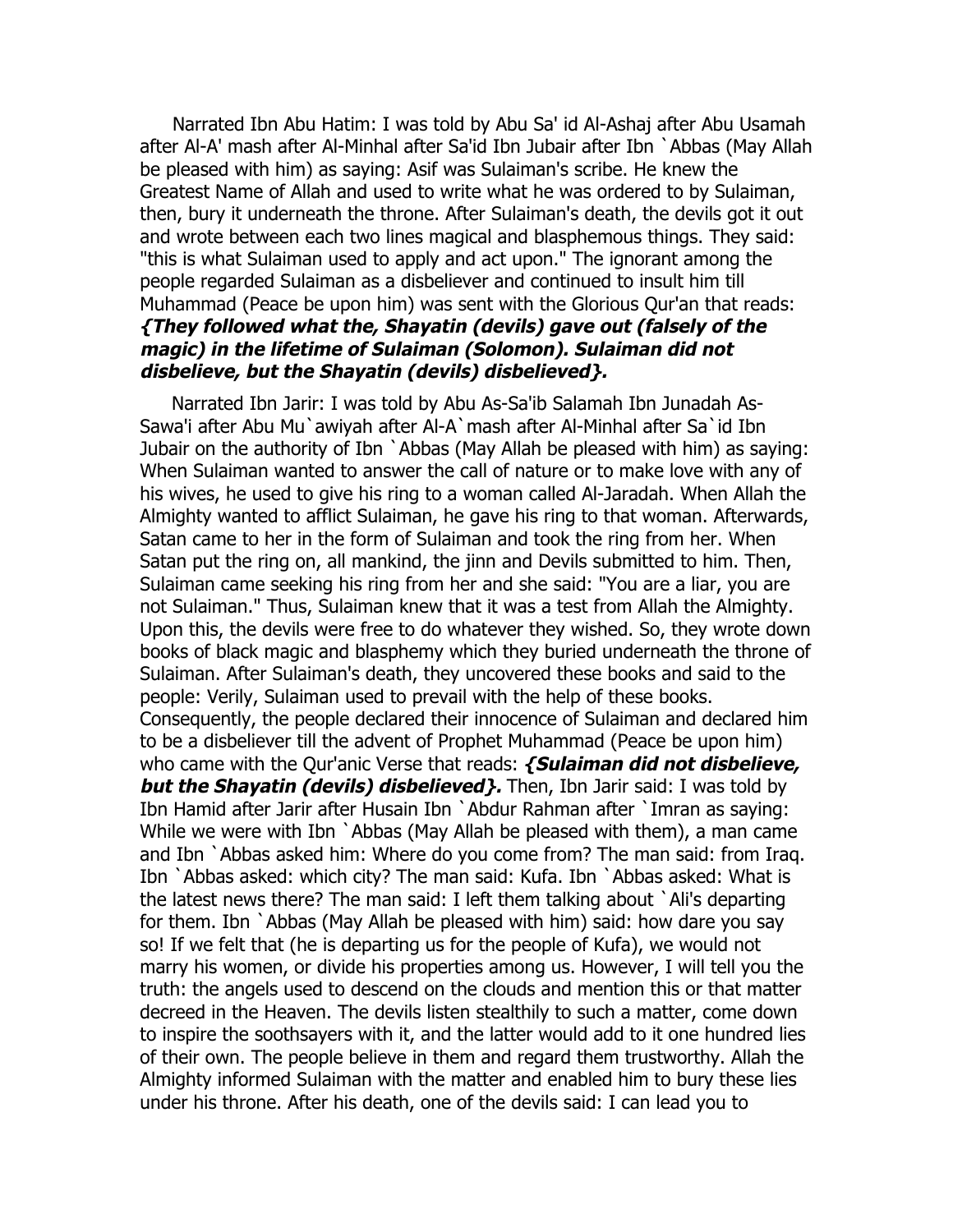Sulaiman's dearest and most precious treasure. It is under his throne. Consequently, they uncovered it and said: this is magic. Afterwards, it continued to be copied and acted upon and what the Iraqi people practice nowadays is nothing but its remnants. Allah the Almighty revealed: **{They followed what the Shayatin (devils) gave out (falsely of the magic) in the lifetime of Sulaiman (Solomon). Sulaiman did not disbelieve, but the Shayatin (devils) disbelieved, teaching men magic and such things that came down at Babylon to the two angels, Harut and Marut but neither of these two (angels) taught anyone (such things) till they had said, "We are only for trial, so disbelieve not (by learning this magic from us). " And from these (angels) people learn that by which they cause separation between man, and his wife, but they could not thus harm anyone except by Allah's Leave. And they learn that which harms them and profits them not. And indeed they knew that the buyers of it (magic) would have no share in the Hereafter}.**

As-Sadiy said: Allah's Saying: {**They followed what the Shayatin (devils) gave out (falsely of the magic) in the lifetime of Sulaiman (Solomon). Sulaiman did not disbelieve, but the Shayatin (devils) disbelieved**, i.e. the devils used to listen stealthily to the talks of the angels concerning what happens to those on earth: death, unseen matters or divine ordainments. Then, they come down to inspire the soothsayers with it and the latter would tell the people with it. The people believe in them and regard them trustworthy. Time after time, the soothsayers trusted the devils who later on used to add to each word one-hundred lies of their own. The people started to write down these matters and it circulated among the Children of Israel that the Jinn know the Unseen. Sulaiman moved quickly and gathered all these writings and put them in a chest and buried it under his throne. All the devils who tried to even approach the chest were burnt alive. Sulaiman declared that he would behead anyone who claims that the devils know the Unseen. After Sulaiman's death and that of the godly-scholars who knew it well, a devil came in the form of a human being to the people and said: I will lead you to an everlasting treasure that will never run out. He ordered them to dig under Sulaiman's throne and he took a side. He said to them: kill me if you find nothing. They dug it and found these writings. Thereupon, the devil said: Only with this magic, Sulaiman could overcome mankind, the Jinn and birds. Then, he flew away. It was rumored and circulated that Sulaiman had been a sorcerer. The Children of Israel kept these writings and disputed with Prophet Muhammad (Peace be upon him) regarding them. But Allah the Almighty revealed to him His Saying: {**They followed what the Shayatin (devils) gave out (falsely of the magic) in the lifetime of Sulaiman (Solomon). Sulaiman did not disbelieve, but the Shayatin (devils) disbelieved}.**

Narrated Ar-Rabi' Ibn Anas: the Jews used to ask Prophet Muhammad (Peace be upon him) about matters from the Torah, and every time they ask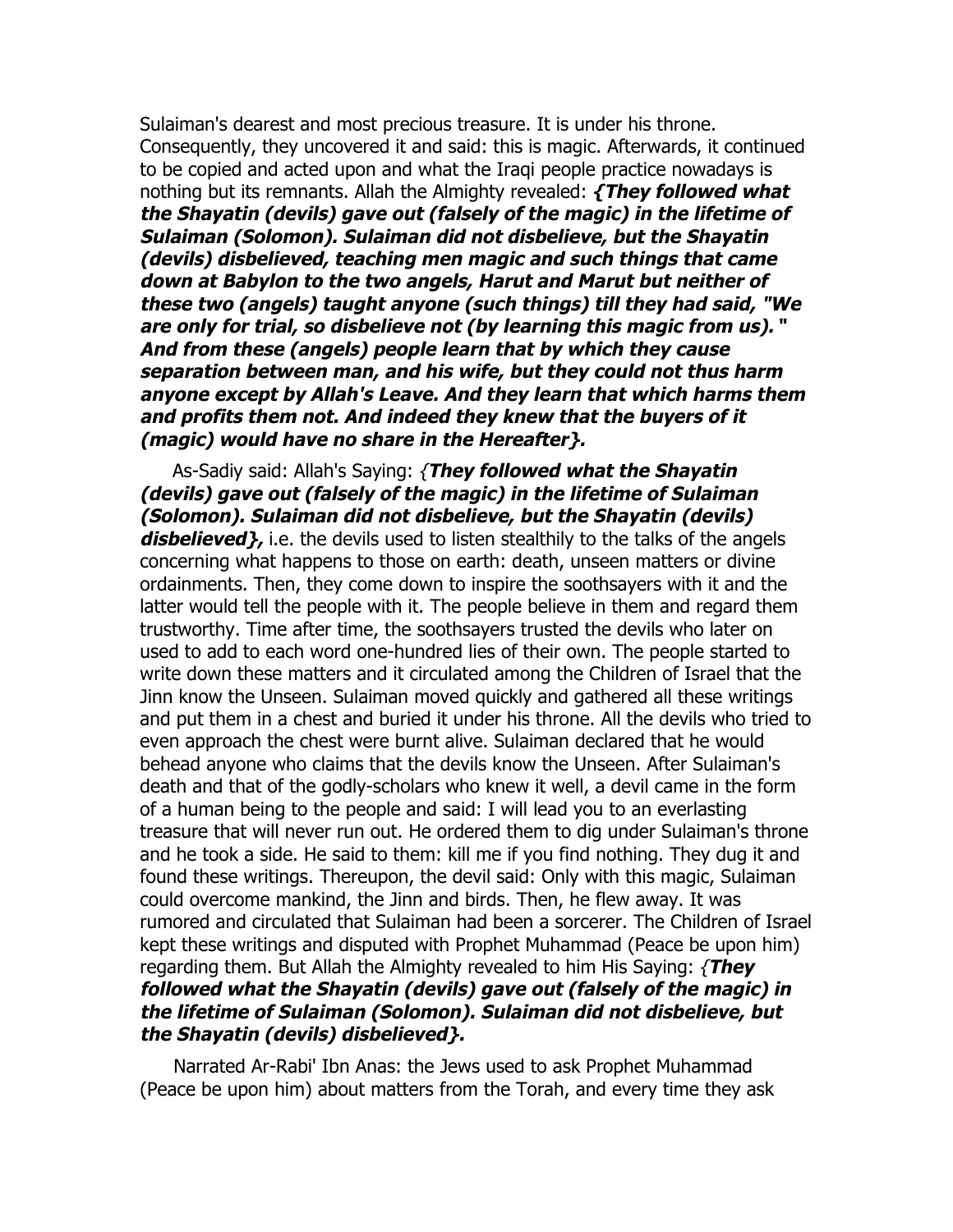him, Allah reveals to him that with which he defeats and overcomes them. Thereupon, they said: Muhammad knows what has been revealed to us better than we do! Then, they asked him about sorcery and Allah revealed His Statement: **{They followed what the Shayatin (devils) gave out (falsely of the magic) in the lifetime of Sulaiman (Solomon). Sulaiman did not disbelieve, but the Shayatin (devils) disbelieved, teaching men magic and such things that came down at Babylon to the two angels, Harut** and Marut}. And He informed His Prophet Muhammad (Peace be upon him) that the devils wrote a book about sorcery and soothsaying and buried it under Sulaiman's throne. Verily, Sulaiman was not knowledgeable about the Unseen. When he died, the devils got that magic out and deceived the people by saying: this is the knowledge which Sulaiman used to secretly keep from you. Prophet Muhammad (Peace be upon him) informed the Jews of that narration and they went out lowering their heads defeated and humiliated.

Mujahid said pertaining to Allah's Statement: **{They followed what the Shayatin (devils) gave out (falsely of the magic) in the lifetime of Sulaiman (Solomon). Sulaiman did not disbelieve, but the Shayatin (devils) disbelieved, teaching men magic and such things that came down at Babylon to the two angels, Harut and Marut},** the devils used to listen stealthily to the discussions of the angels and add to what they heard twohundred lies. Then, Sulaiman seized what they wrote and after his death they regained it and taught it to the people, it was nothing but blackmagic.

Sa'id Ibn Jubair said: Sulaiman used to look for and capture the magic of the devils and keep it buried under his throne. The devils could not reach it and thus they inspired to the people that it is the knowledge with which Sulaiman was able to overcome the Jinn, the wind, etc., and that it is buried under his own throne. Afterwards, the people got it out and practiced it. Later, the people of the Hejaz said: Sulaiman used to practice sorcery. Upon this, Allah the Almighty revealed His Saying: **{They followed what the Shayatin (devils) gave out (falsely of the magic) in the lifetime of Sulaiman (Solomon). Sulaiman did not disbelieve, but the Shayatin (devils) disbelieved, teaching men magic and such things that came down at Babylon to the two angels, Harut and Marut}.** Muhammad Ibn Ishaq Ibn Yasar said: when the devils knew of the death of Sulaiman, they wrote down types of sorcery (magic) as thus: to fulfill such and such matters, practice such and such (procedures). They gathered all these in a book and sealed it with a ring bearing the inscription found on Sulaiman's ring and titled it with: This is what was written by Asif Ibn Barkhiya by order of King Sulaiman Ibn Dawud. Then, they buried it under the throne (of Sulaiman). After some time, the Children of Israel got it out and said: Verily, Sulaiman ruled over us only with this and they diffused sorcery among the people. When Prophet Muhammad (Peace be upon him) mentioned Sulaiman Ibn Dawud as one of the former Messengers sent by Allah the Almighty, the Jews in Madinah said: Amazingly Muhammad claims that Sulaiman Ibn Dawud was a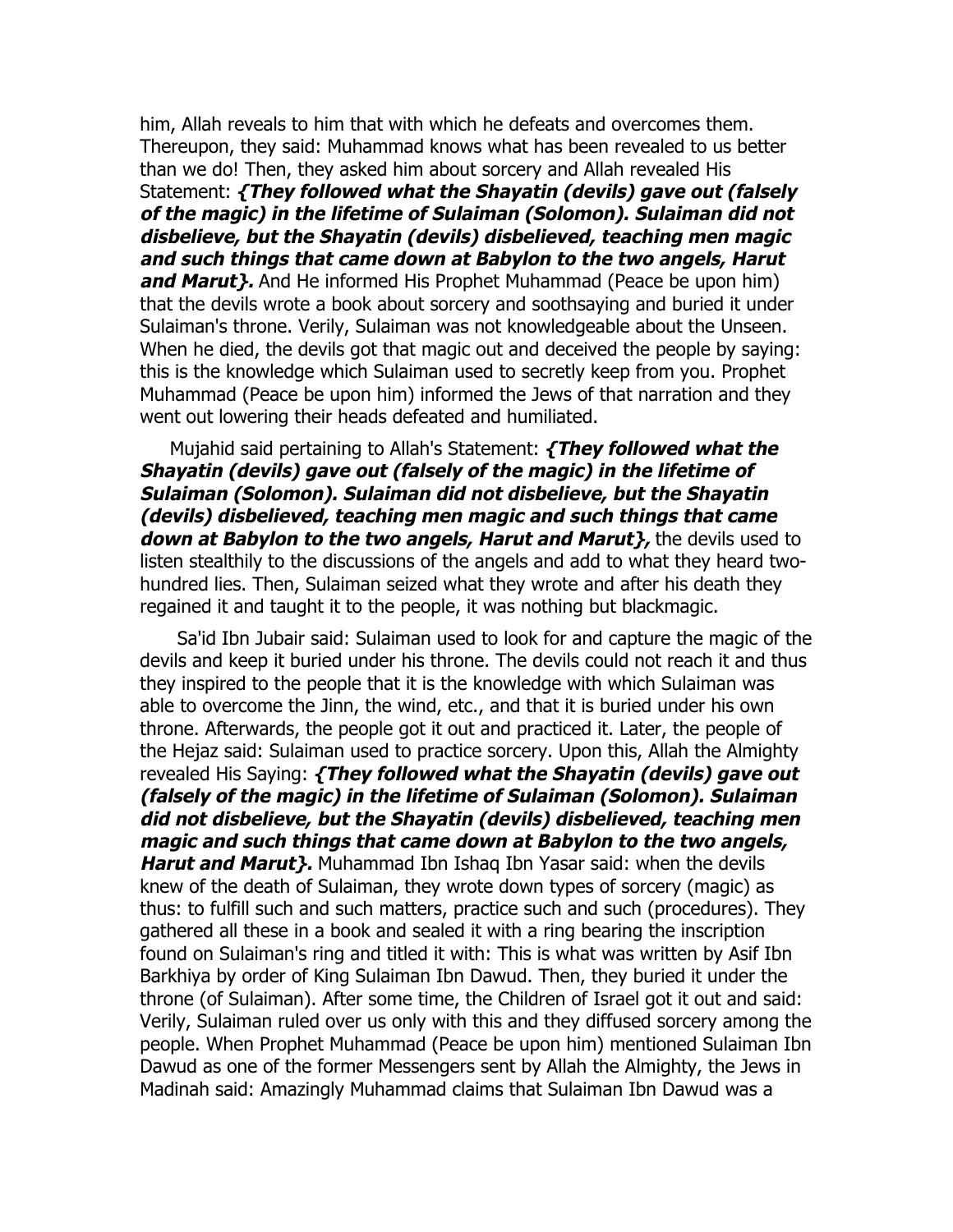Prophet, by Allah, he was nothing but a sorcerer. Thereupon, Allah the Almighty revealed His Saying: {**They followed what the Shayatin (devils) gave out (falsely of the magic) in the lifetime of Sulaiman (Solomon). Sulaiman did not disbelieve, but the Shayatin (devils) disbelieved, teaching men magic and such things that came down at Babylon to the two angels, Harut and Marut but neither of these two (angels) taught anyone (such things) till they had said, "We are only for trial, so disbelieve not (by learning this magic from us)." And from these (angels) people learn that by which they cause separation between man and his wife, but they could not thus harm anyone except by Allah's Leave. And they learn that which harms them and profits them not. And indeed they knew that the buyers of it (magic) would have no share in the Hereafter. And how bad indeed was that for which they sold their own selves, if they but knew).**

Narrated Ibn Jarir: I was told by Al-Qasim after Hussein Ibn Al-Hajjaj after Abu Bakr after Shahr Ibn Hawshab<sup>2</sup> as saying: The devils used to write sorcery down when Sulaiman was absent. "They wrote: whosoever wants to do such and such, he should stand facing the sun and say such and such. And, whosoever wants to do such and such, he should stand giving his back to the sun and say such and such." They wrote this in a book titled: "This is what has been written by Asif Ibn Barkhiya by the order of King Sulaiman Ibn Dawud: from the treasures of knowledge." Then, they buried it under Sulaiman's throne. When Sulaiman died, Satan established himself as an orator and said: "O people! Sulaiman was not a prophet; he was only a sorcerer! Go and seek his sorcery in his dwellings and luggage." And he led them to the buried "treasure". The people said: "By Allah! Sulaiman was a sorcerer who subjected us through his magic." The believers from among them said: "Nay, he was a faithful Prophet." When Prophet Muhammad (Peace be upon him) was sent and he mentioned Dawud and Sulaiman, the Jews said: "Muhammad confounds the truth with falsehood: he puts Sulaiman with the Prophets while he was just a sorcerer who was carried by the wind. Thereupon, Allah the Almighty revealed: **{They followed what the Shayatin (devils) gave out (falsely of the magic) in the lifetime of Sulaiman (Solomon). Sulaiman did not disbelieve, but the Shayatin (devils) disbelieved, teaching men magic and such things that came down at Babylon to the two angels, Harut and Marutbut neither of these two (angels) taught anyone (such things) till they had said, "We are only for trial, so disbelieve not (by learning this magic from us). "And from these (angels) people learn that by which they cause separation between man and his wife, but they could not thus harm anyone except by Allah's Leave. And they learn that which harms them and profits them not. And indeed they knew that the buyers of it**

 $2$  Shahr Ibn Hawshab is a Weak (i.e. not trustworthy) Narrator.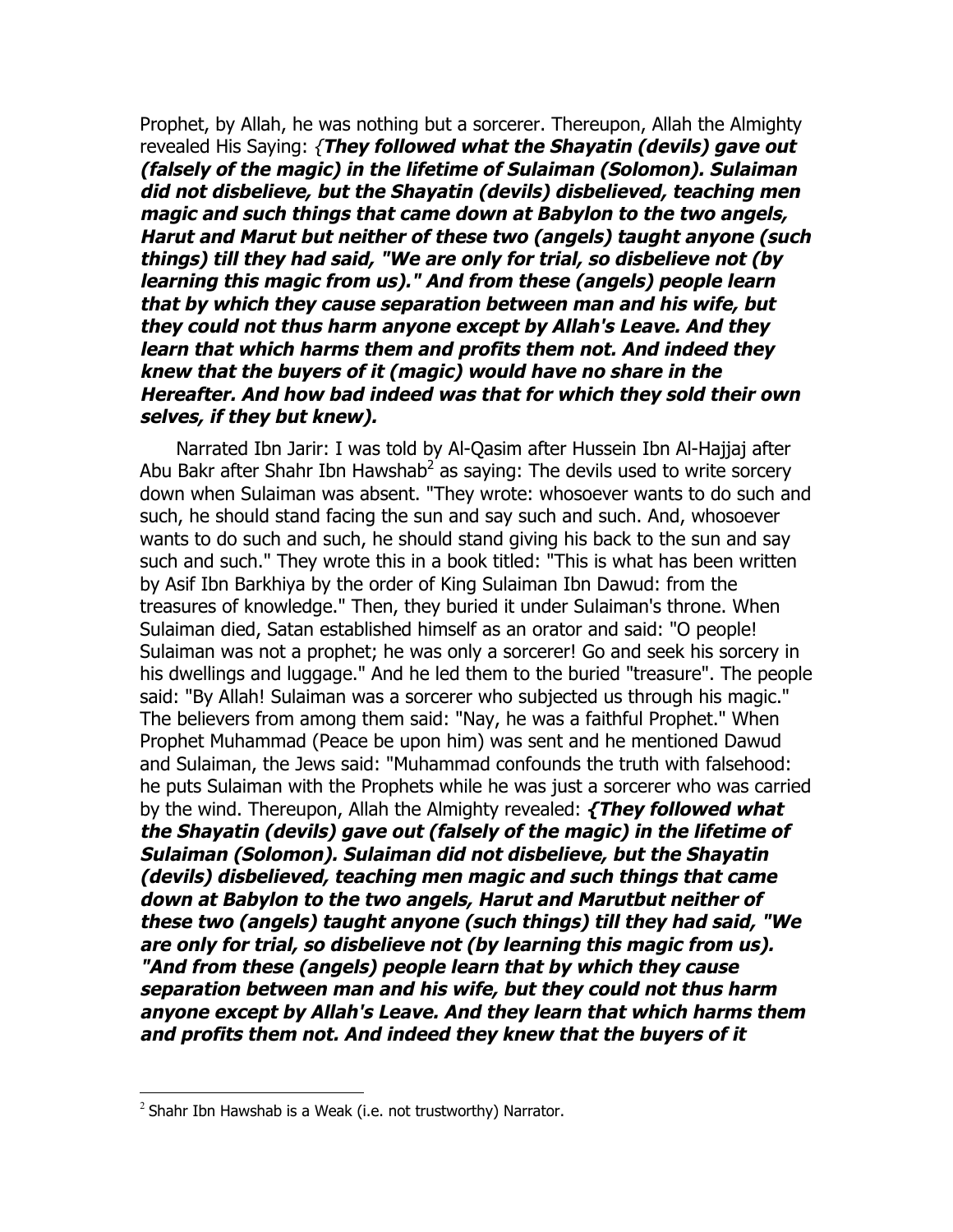#### **(magic) would have no share in the Hereafter. And how bad indeed was that for which they sold their own selves, if they but knew}**.

Narrated Ibn Jarir: I was told by Muhammad Ibn Abdel A la As-San ani that he was told by Al-Mu`tamir Ibn Sulaiman who said: I heard ` Imran Ibn Jarir who narrated from Abu Majliz as saying: Sulaiman (Peace be upon him) took from every living creature a covenant. So when any person gets afflicted with anything, he (Sulaiman) asks Allah with that covenant and the person recovers. Unfortunately, the people added to this sorcery and magic and said: this is what Sulaiman Ibn Dawud used to act upon. Thereupon, Allah the Almighty revealed His Saying: **{They followed what the Shayatin (devils) gave out (falsely of the magic) in the lifetime of Sulaiman (Solomon). Sulaiman did lot disbelieve, but the Shayatin (devils) disbelieved, teaching men magic and such things that came town at Babylon to the two angels, Harut and Marut but neither of these two (angels) taught anyone (such things) till they had said, "We are**

**only for trial, so disbelieve not (by learning this magic from us)." And from these (angels) people earn that by which they cause separation between man and his wife, but they could not thus harm anyone except by Allah's Leave. And they learn that which harms them and profits them not. And indeed they knew that the buyers of it (magic) would have no share in the Hereafter. And how bad indeed was that for which they sold their own selves, if they but knew}.**

Narrated Ibn Abu Hatim: I was told by `Isam Ibn Rawwad after Adam after Al-Mas`udi after Ziyad the freed slave of Ibn Mus` ab after Al-Hasan pertaining to Allah's Statement: **{They followed what the Shayatin (devils) gave out (falsely of the magic) in the lifetime of Sulaiman (Solomon)}**, as saying: one-third of poetry, one-third of sorcery (magic), and one-third of soothsaying. And, he said: I was told by AI-Hasan Ibn Ahmed after Ibrahim Ibn `Abdullah Ibn Bshshar Al-Wasiti after Surur Ibn Al-Mughirah after `Abbad Ibn Mansur after Al-Hasan pertaining to Allah's Statement: **{They followed what the Shayatin (devils) gave out (falsely of the magic) in the lifetime of Sulaiman (Solomon)},** as saying: they were the Jews who followed what they gave out in the lifetime of Sulaiman (Peace be upon him). Prior to that the people knew sorcery, but it was only followed in the lifetime of Sulaiman.

That was a summary of the sayings and narrations of the godly earlier scholars concerning this and it is obvious that there is no clear contradiction between any of them, may Allah guide us all to the Right and Straight Path of His!

Allah's Statement: **{They followed what the Shayatin (devils) gave out (falsely of the magic) in the lifetime of Sulaiman (Solomon)},** i.e. the Jews who were given an earlier Divine Scripture -gave their backs to it and rejected Prophet Muhammad (Peace be upon him) and followed **{what the**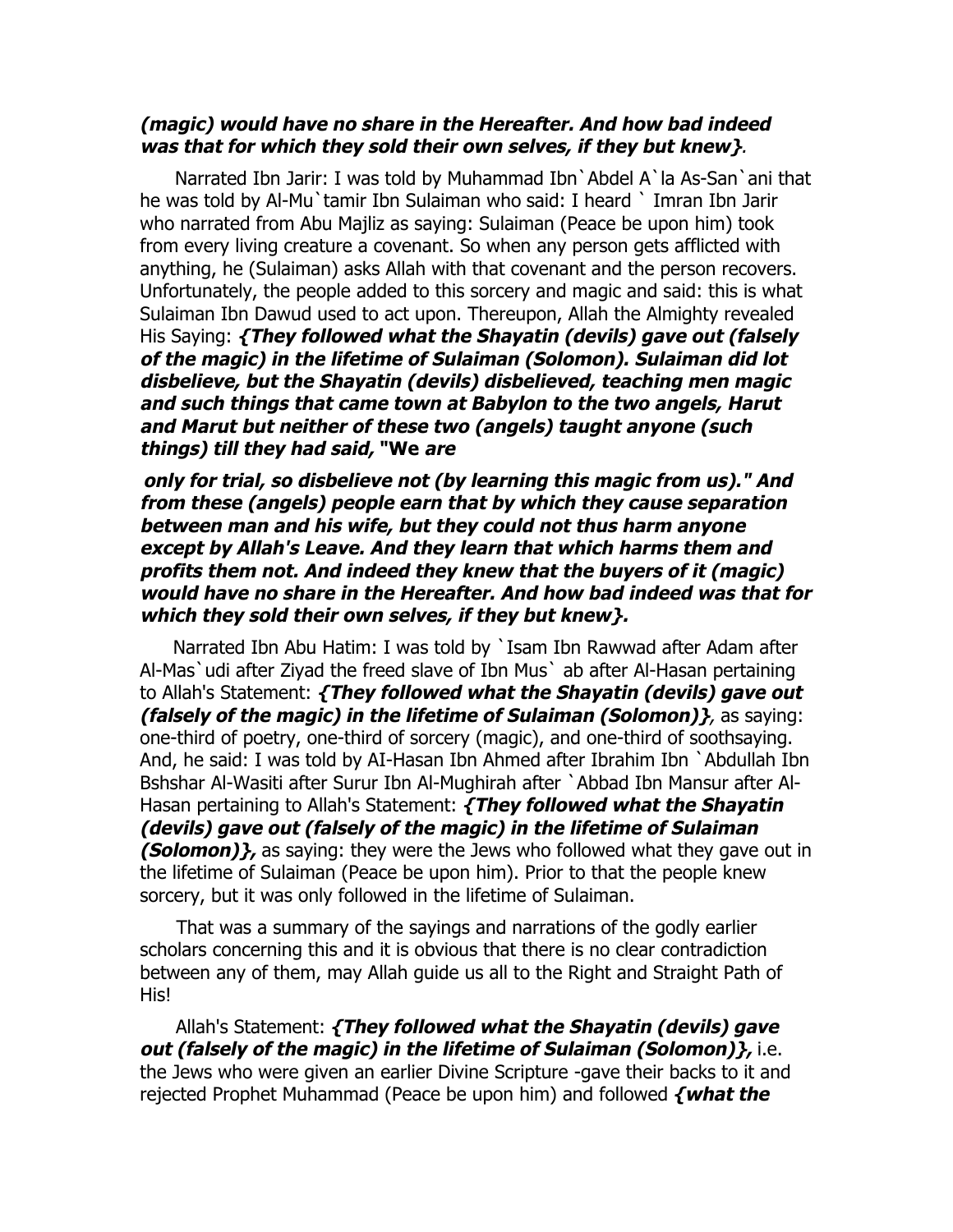#### **Shayatin (devils) gave out (falsely of the magic)},what the Shayatin (devils) gave out (falsely of the magic), i.e. what was narrated and related by the devils {in the lifetime of Sulaiman (Solomon)}.**

It is true that magic existed before the time of Sulaiman Ibn Dawud (Peace be upon them) because magicians were found in the lifetime of Musa (Moses) (Peace be upon him) and that Sulaiman came after Musa (Peace be upon them both). Allah the Almighty says: **{Have you not thought about the group of the Children of Israel after (the time of) Musa (Moses)? When they said to a Prophet of theirs, "Appoint for us a king and we will fight in Allah's Way." He said, "Would you then refrain from fighting, if fighting was prescribed for you?" They said, "Why should we not fight in Allah's Way while we have been driven out of our homes and our children (families have been taken as captives)?" But when fighting was ordered for them, they turned away, all except a few of them. And Allah is All-Aware of the Zalimun (polytheists and wrong-doers)}.** (Al-Baqarah, 246) then, Allah mentioned the story in which, **{and Dawud (David) killed Jalut (Goliath), and Allah gave him [Dawud (David)] the kingdom [after the death of Talut (Saul) and Samuel] and Al-Hikmah (Prophethood), and taught him of that which He willed}.** (Al-Baqarah, 251) and, the people of Salih who existed before Ibrahim (Peace be upon him) said to their Prophet Salih: **{You are only of those bewitched!}.** (Ash-Shu' ara', 153)

Allah the Almighty says: **{and such things that came down at Babylon to the two angels, Harut and Marut but neither of these two (angels) taught anyone (such things) till they had said, "We are only for trial, so disbelieve not (by learning this magic from us)." And from these (angels) people learn that by which they cause separation between man and his wife),** i.e. the Jew falsely claimed that Allah Almighty revealed magic on the tongues of Gabriel and Michael to Sulaiman Ibn Dawud, but Allah belied them and showed their falsehood. Moreover, Allah informed His Messenger Muhammad (Peace be upon him) that neither Gabriel, nor Michael has descended with magic and He declared the innocence of Sulaiman (Peace be upon him) from sorcery and black magic. Allah told the whole people that magic is nothing but the work of devils who teach it to the people in Babylon. And, that the two men who used to teach it to the people there were called Harut and Marut.

#### **The Related Hadith**

#### **(And Comments)**

Narrated Imam Ahmed (May Allah rest his soul) in his Musnad: I was told by Yahya Ibn Bakir after Zuhair Ibn Muhammad after Musa Ibn Iubair after Nafi after `Abdullah Ibn `Umar (May Allah be pleased with them) that he heard Allah's Messenger (Peace be upon him) as saying: "When Adam (Peace be upon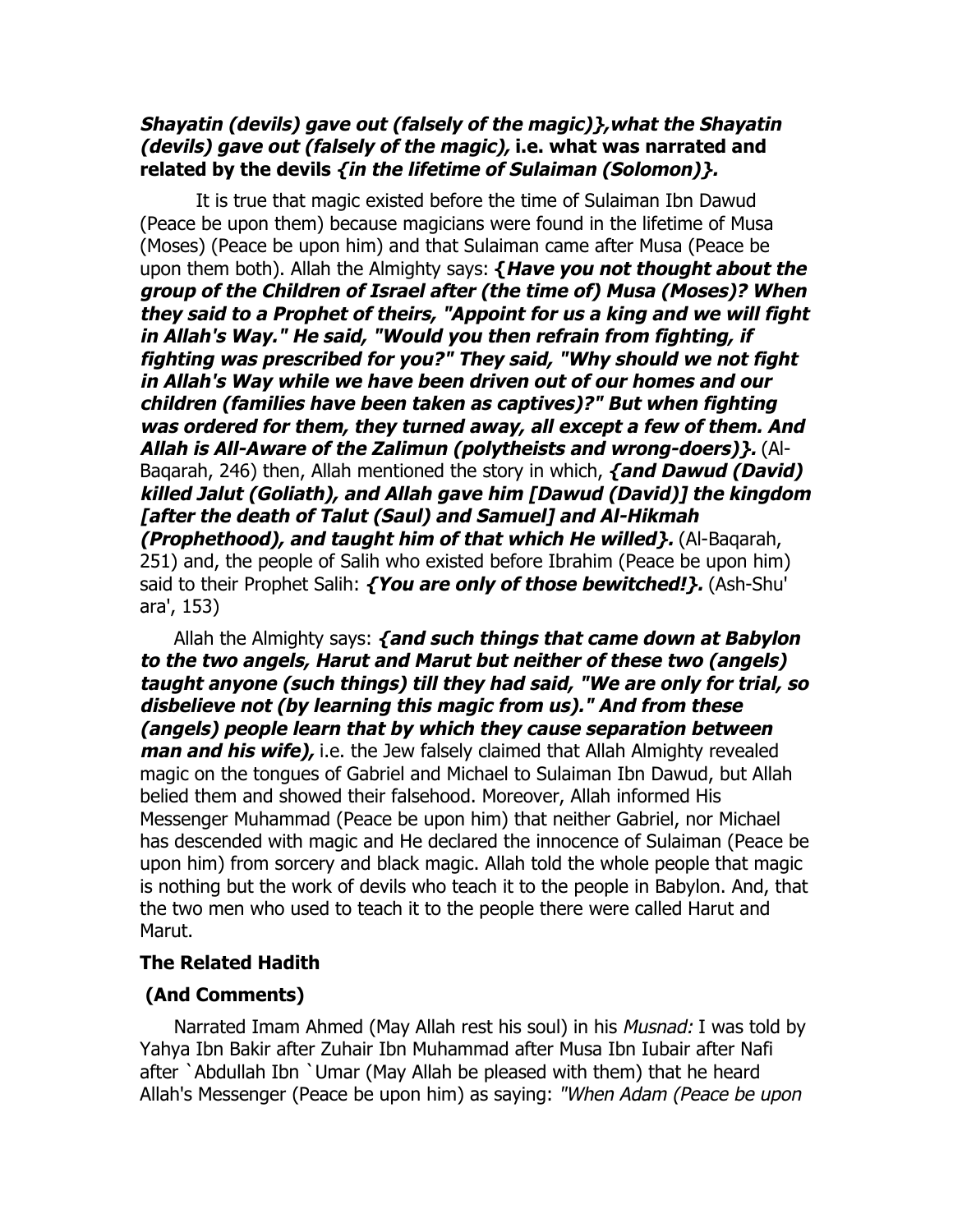him) was put down on earth, the angels said: 0 Lord! **{Will You place therein those who will make mischief therein and shed blood, -while we glorify You with praises and thanks and sanctify You}.** (Al-Baqarah, 30) They continued: Our Lord! We obey You more than man does. Allah the Almighty said to them: Appoint two angels from amongst you to descend to earth. The angels said: Our Lord! (We chose) Harut and Marut. They went down to earth where the flower appeared to them in the form of the most beautiful woman on earth. They asked her to have sexual intercourse with them. But, she said: only after you disbelieve in Allah. They refused and she went away for a while. Then, she came back holding a child in her arms and they asked her for the second time. She said: first, you must kill this boy. They refused to and she went away for a while and then, came back holding a glass of wine. They asked her for the third time. She said: First, you must drink this glass of wine. They drank the wine, committed adultery with her and finally killed the boy. When they restored their conscience, the woman said: By Allah! After you had drunk the wine, you committed all that which you refused to do at first. Thereupon, they were given the choice between receiving the torment of this like or that of the Hereafter. They' chose that of the present life."

(Narrated by Imam Ahmed) The same was narrated by Abu Hatim Ibn Hibban in his Sahih after Al-Hasan after Sufyan after Abu Bakr Ibn Abu Shaibah after Yahya Ibn Bakir. However, this Hadith is an Unfamiliar<sup>3</sup> one from this Chain of Transmission.

All its narrators are trustworthy but the one named Musa Ibn Iubair.

#### **Very Important:**

**Many scholars and transmitters narrated various stories and narrations pertaining to the story of Harut and Marut, but all the details they mentioned could be traced down to the narrations made by the Children of Israel. However, there is not a single Hadith or Narration that can be traced down to Prophet Muhammad (Peace be upon him), the infallible one who says nothing but the truth. In addition, the text of the Glorious Qur'an does not relate this story in details, and thus we believe in what is mentioned in the Glorious Qur'an as it is without any increase or decrease. Finally, Allah knows best!**

Allah Almighty says: {**But neither of these two taught anyone (such things) till they had said, "We are only for trial, so disbelieve not (by** *learning this magic from us***)** "}, Ibn 'Abbas (May Allah be pleased with him) said: they used to warn anyone who came to them to learn magic and say to

 $3$  The Unfamiliar Hadith: That is narrated only by one narrator even if he were in one class. Many scholars name the Unfamiliar Hadith as (the Single). (Translator)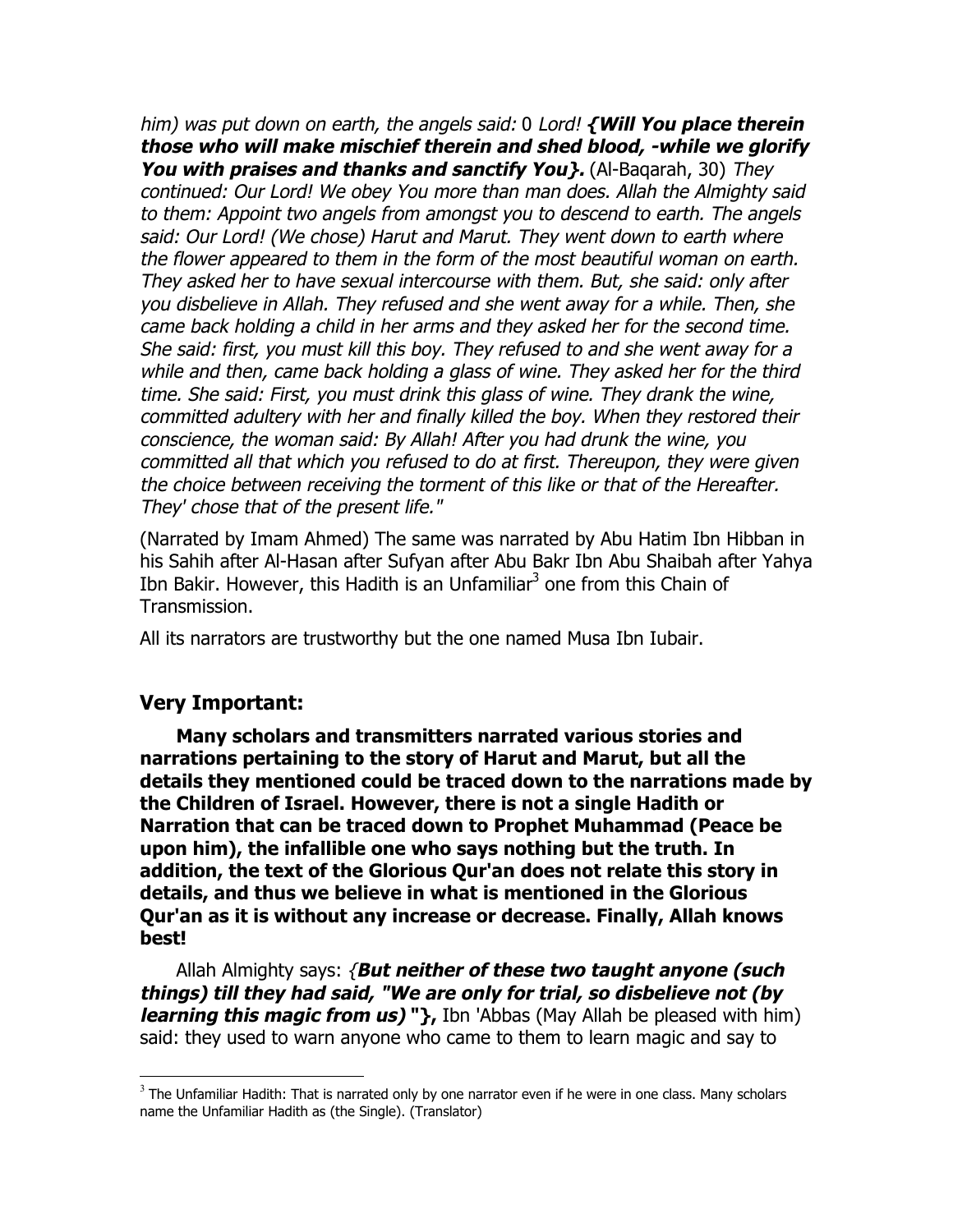him: {**We are only for trial, so disbelieve not (by learning this magic from us)**, that they knew what is good, bad, belief and disbelief and thus they knew that magic is of disbelief. Ibn 'Abbas (May Allah be pleased with him) continued: if they could not dissuade him, they told him to go to such and such place. There he could find Satan who teaches him. The same time one is taught magic, his belief (symbolized as light) gets out of his body and he could see it flying away in the sky. Upon this, he would say: woe to me! In addition: Al-Hasan Al-Basri said: the two angels were sent with magic to teach the people as a test for them and Allah took their covenant that they do not teach anybody **{till they had said, "We are only for trial, so disbelieve not (by learning this magic from us)"}.** (Narrated by Ibn Abu Hatim)

Narrated Qatadah: The Covenant was taken from them that they don't teach anyone till they say: **{We are only for trial, so disbelieve not (by learning this magic from us)}.** Moreover, As-Sadiy said: they used to warn anyone who came to them to learn magic and say to him: **{We are only for trial, so disbelieve not (by learning this magic from us) }.** But, if he insisted, they would say: Go to that pile of ashes and "squeeze the lemon thereon". If the man goes and does what he was ordered, he would see a light coming out of that ashes and flies till it reaches the sky -verily, this is belief. Instead, there would come a black object that would look like smokes and enters his ears and the whole of his body -verily, this is Allah's Wrath. After that, the man tells them of what happened and they consequently teaches him magic. This is the interpretation of Allah's Saying: **{But neither of these two (angels) taught anyone (such things) till they had said, "We are only for trial, so disbelieve not (by learning this magic from us)." And from these (angels) people learn that by which they cause separation between man and his wife, but they could not thus harm anyone except by Allah's Leave. And they learn that which harms them and profits them not. And indeed they knew that the buyers of it (magic) would have no share in the Hereafter. And how bad indeed was that for which they sold their own selves, if they but knew}.**

In the interpretation of this Qur'anic Verse, Sunaid Ibn Hajjaj narrates after Ibn Juraij his saying: there is no one who practices magic but a disbeliever. As for the word "trial", it means a test and an ordeal. Some scholars found a textual proof in this Verse that whosoever practices magic; he becomes a disbeliever. This is supported by the Prophetic Hadith that has been narrated by Al-Hafiz Abu Bakr Al-Bazzar after Muhammad Ibn Al-Muthanna after Mu'awiyah after Al-A'mash after Ibrahim after Hammam on the authority of 'Abdullah as saying: "Whosoever attends himself to (or comes to) a soothsayer or a magician and believes in what he says: he will become a disbeliever in what has been sent to Muhammad (Peace be upon him) ". (An Authentic Hadith)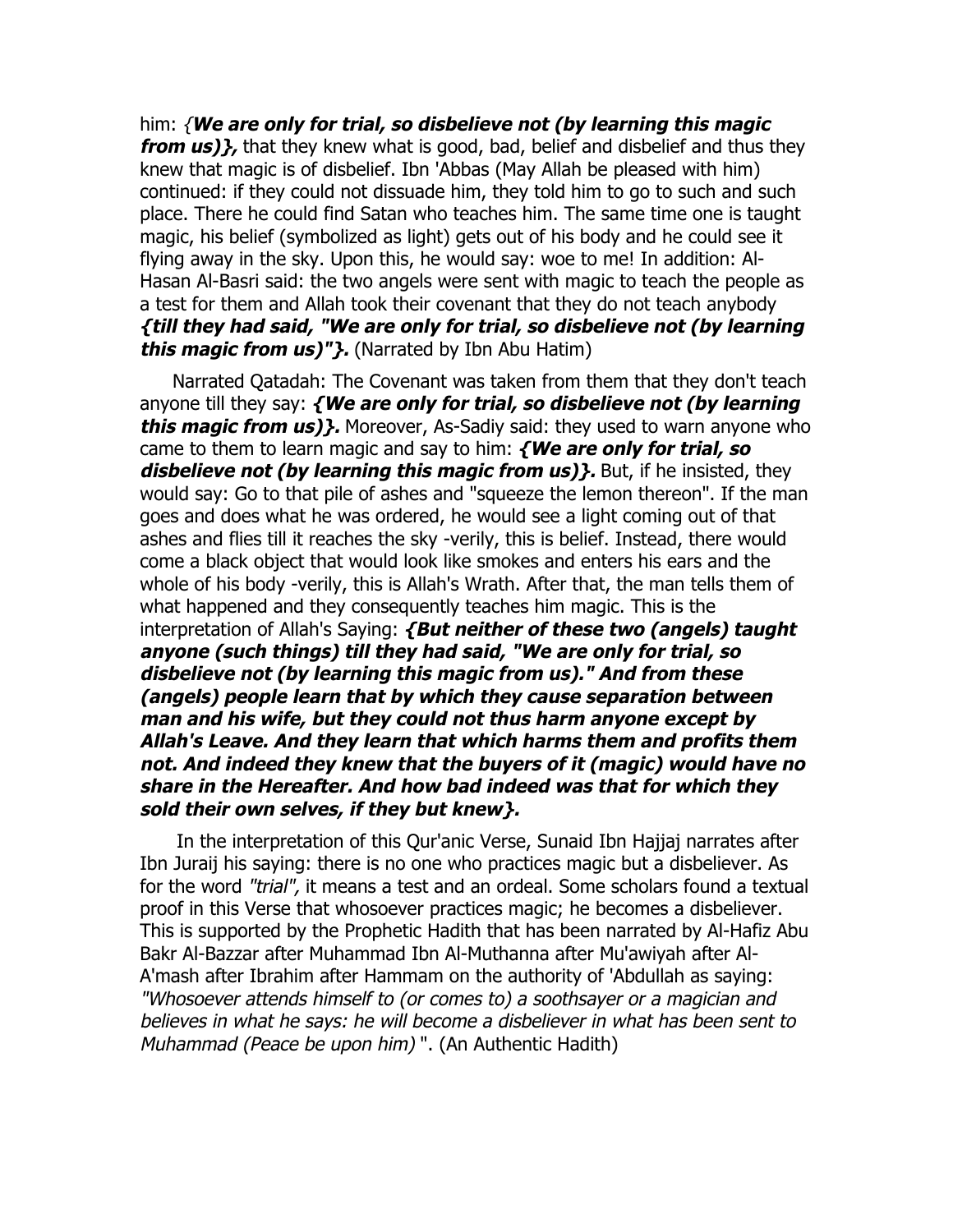Allah the Almighty says: **{And from these (angels) people learn that by which they cause separation between man and his wife},** i.e. the people learns from Harut and Marut the magic by which they cause separation between man and his wife though they (the man and his wife) have some kind of affinity and passion. This is caused by cunning of the devils as transmitted in Imam Muslim's Sahih from the Hadith narrated by Jabir Ibn 'Abdullah that the Prophet (Peace be upon him) says: "Iblis places his throne upon water; he then sends detachments (for creating dissension); the nearer to him in rank are those who are most notorious in creating dissension. One of them comes and says: I did so and so. And he says: You have done nothing. Then one amongst them comes and says: I did not spare so and so until I sowed the seed of discord between a husband and a wife. The Satan goes near him and says: 'You have done well. "Al-A'mash said: "He then embraces him." The dissension between a husband and his wife can be created through magic in that the devil let each one of them imagine something bad -a view, or manner, etc. -about the other.

Allah the Almighty says: **{But they could not thus harm anyone except by Allah's Leave},** Abu Sufyan Ath-Thawri said: they could not thus harm anyone except by Allah's Decree. In addition, Muhammad Ibn Ishaq said: they could not thus harm anyone except in case Allah enables them to do so.

Al-Hasan Al-Basri (May Allah be pleased with him) said: **{But they could not thus harm anyone except by Allah's Leave},** i.e. whomsoever Allah wants to be affected, he will be affected. And, whomsoever Allah does not want to be affected, he will not be affected. In addition, they cannot harm anyone except by Allah's Leave and Decree.

Allah the Almighty says: **{And they learn that which harms them and profits them not},** i.e. they learn that which harms their religion and faith and profits them not. Allah says: **{And indeed they knew that the buyers of it (magic) would have no share in the Hereafter},** i.e. the Jews who took magic instead of following Prophet Muhammad (Peace be upon him) knew that anyone who did as what they have done, he would have not share in the Hereafter. Allah Almighty says: **{And how bad indeed was that for which they sold their own selves, if they but knew. And if they had believed and guarded themselves from evil and kept their duty to Allah, far better would have been the reward from their Lord, if they but knew!},** that they took magic instead of following Prophet Muhammad (Peace be upon him), {**And if they had believed and guarded themselves from evil and kept their duty to Allah, far better would have been the reward from their Lord} ,** i. e. if they had believed in Allah and His Messengers and did not violate His Boundaries, they would have received a far better reward from Allah Almighty. This is compatible with Allah's Saying that reads: **{But those who had been given (religious) knowledge said: "Woe to you! The Reward of Allah (in the Hereafter) is better for those who believe and do**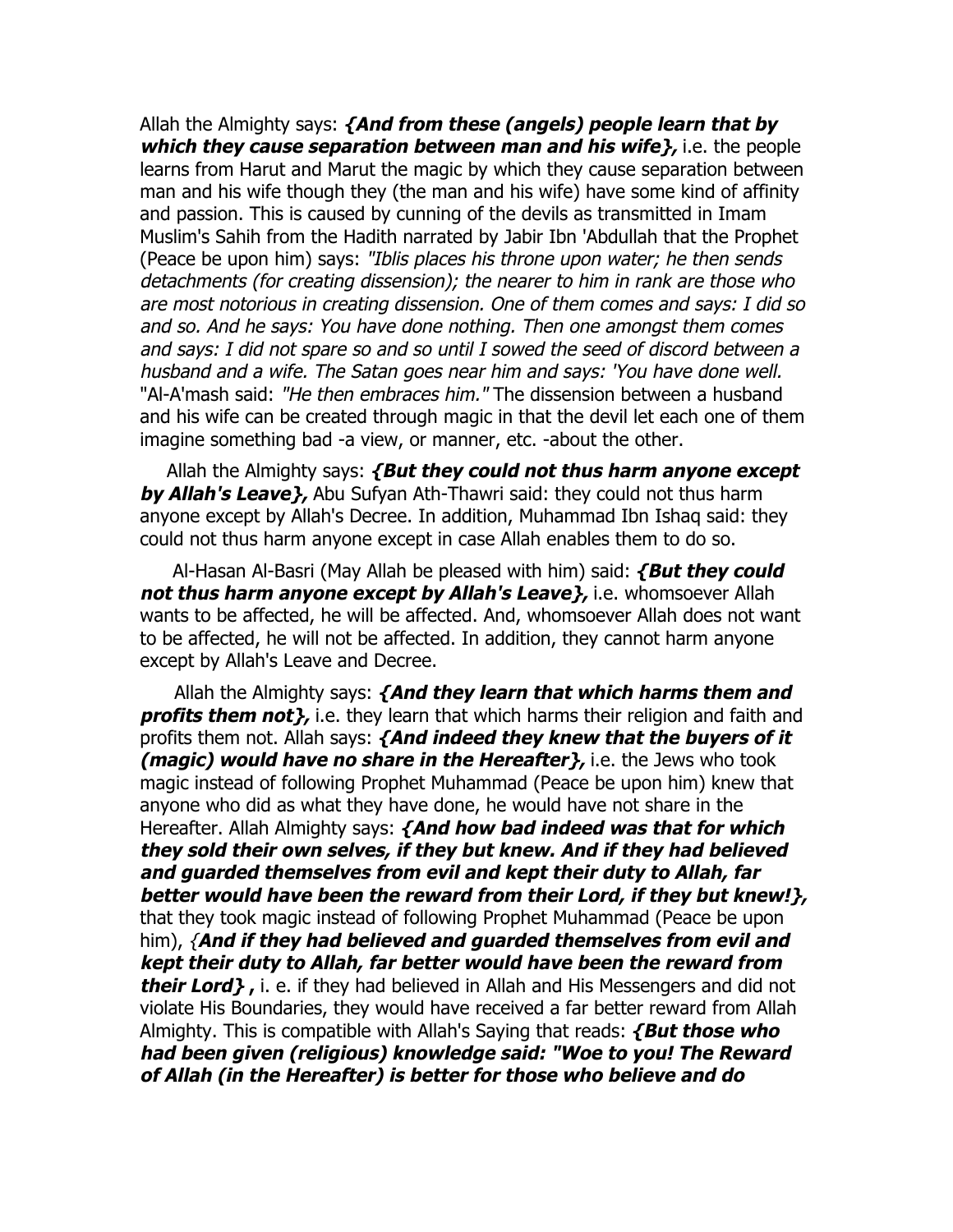#### **righteous good deeds, and this none shall attain except those who are As Sabirun (the patient in following the truth) "}**. (Al-Qasas, 80)

Some scholars found textual proof that a magician is a disbeliever in the Qur'anic Verse that reads: **{And if they had believed and guarded themselves from evil and kept their duty to Allah}.** Other scholars viewed that a magician is not a disbeliever, but his neck must be cut off. `Amr Ibn Dianr narrated from Bajabla Ibn `Abdah as saying: `Umar Ibn Al-Khattab ordered every magician and witch to be killed. Thereupon, they killed three witches. In addition, it is true that the Mother of the Faithful, Hafsah was bewitched by a maid. Consequently, Hafsah ordered that she had to be killed. Moreover, Imam Ahmed Ibn Hanbal said: it was transmitted from three of the Prophet's Companions that a magician must be killed. Besides, At-Tirmidhi narrated from Isma'il Ibn Muslim after Al-Hasan after Jundub Al-Azdi as saying: Allah's Messenger (Peace be upon him) says: "The Prescribed Penalty set for a magician is a blow with the sword."

It was narrated that Al-Walid Ibn 'Uqbah had a magician who used to make shows before him. He used to cut off a man's head, then calls it to get back to its proper place. The people said: Glory be to Allah! The magician revives the dead. However, a man from the pious migrants saw him and intended something. The next day he came and cut the magician's head and said: if he is truthful, he can revive himself! And, he recited Allah's Statement that reads: **{Will you submit to magic while you see it}.** (Al-Anbiya', 4) Consequently, Al-Walid raged because the migrant did not ask for his permission first (to kill the magician), he imprisoned him for a while, then set him free. Allah knows best!

Imam Abu Bakr Al-Khallal said: One of the princes used to have a magician who makes shows of his magic and one day Jundub came and killed him saying: I believe he was a magician.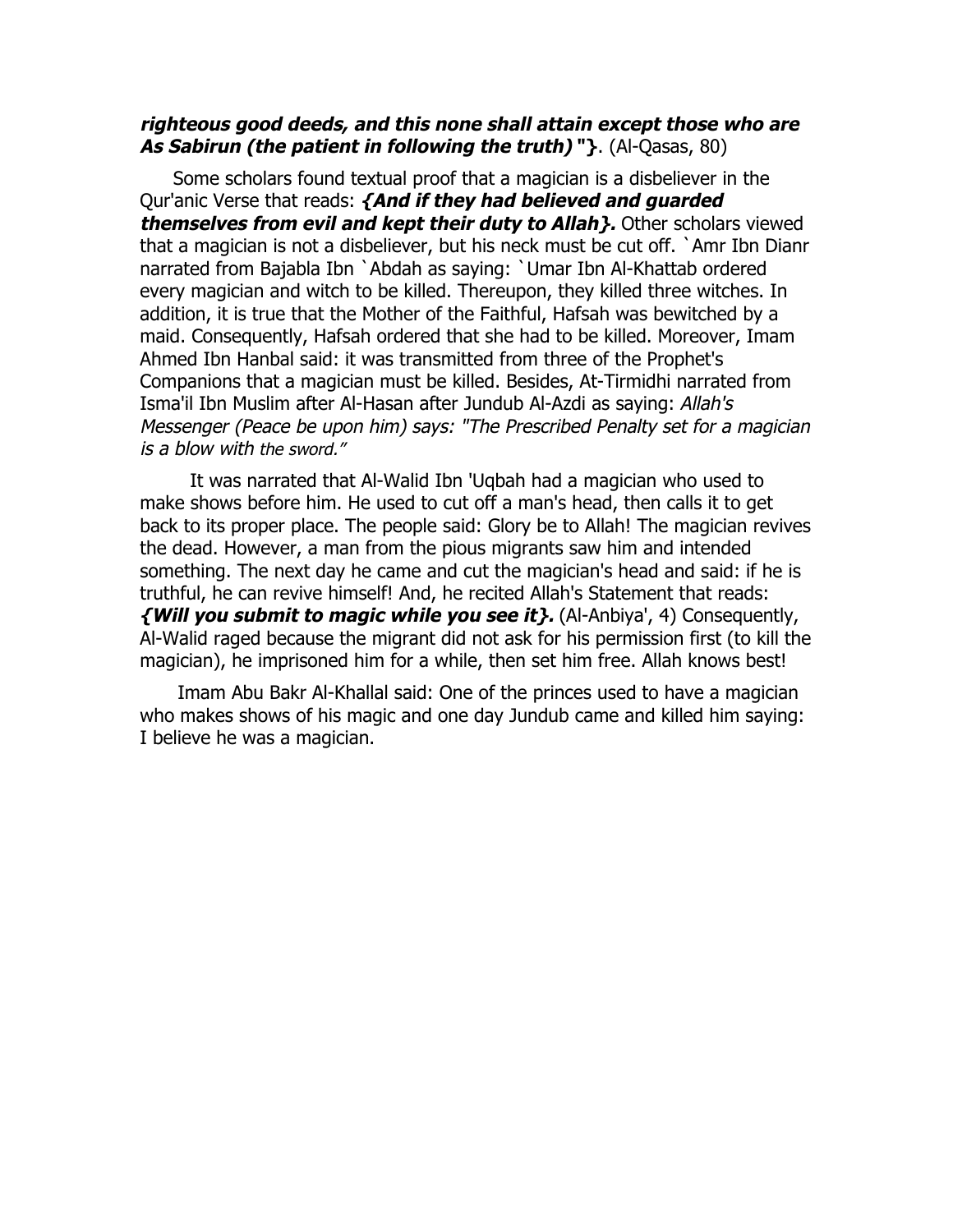#### **(3)**

#### **Dwellers of the Town**

Allah the Almighty says:

**{And put forward to them a similitude: the (story of the) dwellers of the town, when there came Messengers to them. When We sent to them two Messengers, they belied them both; so We reinforced them with a third, and they said: "Verily we have been sent to you as Messengers." They (people of the town) said: "You are only human beings like ourselves and the Most Gracious (Allah) has revealed nothing. You are only telling lies." The Messengers said: "Our Lord knows that we have been sent as Messengers to you." And our duty is only to convey plainly (the Message)." They (people) said: "For us, we see an evil omen from you: if you cease not, we will surely stone you, and a painful torment will touch you from us."They (Messengers) said: "Your evil omens be with you! (Do you call it "evil omen") because you are admonished? Nay, but you are a people Musrifun (transgressing all bounds by committing all kinds of great sins, and by disobeying Allah). And there came a man running from the farthest part of the town. He said: "O my people! Obey the Messengers. " "Obey those who ask no wages of you (for themselves), and who are rightly guided. "And why should I not worship Him (Allah Alone) Who has created me and to Whom you shall be returned." "Shall I take besides Him alihah (gods)? If the Most Gracious (Allah) intends me any harm, their intercession will be of no use for me whatsoever, nor can they save me?" "Then verily, I should be in plain error." "Verily! I have believed in your Lord, so listen to me!" It was said (to him when the disbelievers killed him): "Enter Paradise." He said: "Would that my people knew. "That my Lord (Allah) has forgiven me, and made me of the honored ones!" And We sent not against his people after him a host from the heaven, nor was it needful for Us to send (such a thing). It was but one Saihah (shout) and lo! They (all) were still (silent, dead, destroyed) }.** (Ya-Sin, 13-29)

'Abdullah Ibn 'Abbas, Ka'b Al-Ahbar and Wahb Ibn Munabih and many others narrated a story of a town called Antioch (Antakiyah), governed by the king Antikhis Ibn Antikhis. This king used to observe idol worship. Allah Almighty sent him three Messengers whom he severely belied. The Messengers were: Sadiq, Masduq and Shalom.

It is evidently apparent that they were Messengers sent by Allah the Almighty. Qatadah claimed them to be messengers sent by Jesus Christ. The same view was held by Ibn Jarir after Wahb after Ibn Sulaiman after Shu' aib Al-Jiba'i who added that: those messengers were called: Shimon, Jonah and Paul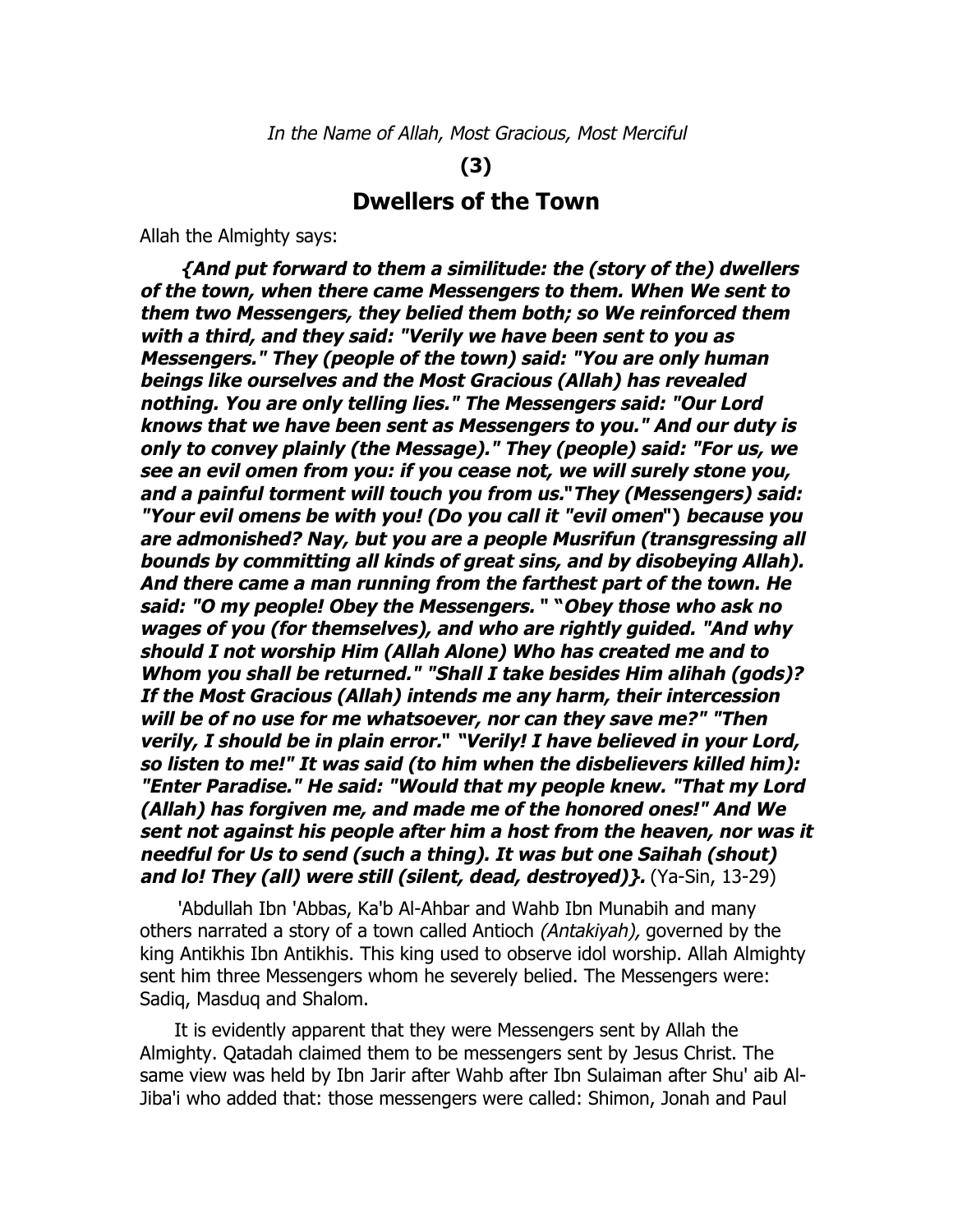and the town was called Antioch. This view is groundless because the people of Antioch when received three of the disciples of Jesus Christ (Peace be upon him) -were the first to believe in him at that very time. Thereupon, Antioch was one of the first four towns in which there first existed Christian Patriarchs. These four towns were Antioch, Jerusalem, Alexandria and Rome. However, the people of these towns were not destroyed, whereas the people of the aforementioned town in the Qur'anic verses were totally annihilated, following the killing of their companion whom Allah sent to admonish them. Allah the Almighty says: **{It was but one Saihah (shout) and lo! They (all) were still (silent, dead** and **destroyed) }.** (Ya-Sin, 29) There is no contradiction between the two interpretations, if the case was that the three Messengers of Allah were sent to the earlier dwellers of Antioch and that they were belied, the matter which incurred complete destruction. Then, their land was re-inhabited and during the lifetime of Jesus (Peace be upon him) the new dwellers believed in his three messengers.

The claim that the story mentioned in the Glorious Qur'an is that of the messengers of Jesus (Peace be upon him) is very absurd and groundless. Obviously, the context shows that they, the Messengers were sent by Allah the Almighty.

Allah the Almighty says: **{And put forward to them a similitude}** i.e. for your people 0 Muhammad (Peace be upon him). {**The (story of the) dwellers of the town, when there came Messengers to them. When We sent to them two Messengers, they belied them both, so We reinforced them with a third}** i.e. We supported them with a third Messenger, **{and they said: Verily we have been sent to you as Messengers**}. The people of the town said that the Messengers were only human beings and they set aside the idea that Allah Almighty might send human beings as His Messengers to mankind. The Messengers asserted that Allah knows that they have been sent to them and that if they lie to Him, He would certainly give them the severest of all punishment. They added: **{our duty is only to convey plainly (the Message)}** i.e. what they were sent with and that guidance and misleading are in the Hand of Allah the Almighty Alone. **{They (people) said: For us, we see an evil omen from you}** i.e. from what you have brought us. **{If you cease not, we will surely stone you} with bad words and stones as well; {and a painful torment will touch you from us**} i.e. they threatened them with afflicting humiliation (bad words) and killing (stoning to death). **{They (Messengers) said: Your evil omens be with you!}** i.e. they will badly affect you. **{(Do you call it "evil omen ") because you are admonished?}** i.e. because we reminded you with guidance and invited you to it you threatened us with killing and afflicting humiliation. **{Nay, but you are a people Musrifun**} i.e. you transgress all bounds by committing all kinds of sinful deeds, and by disobeying Allah.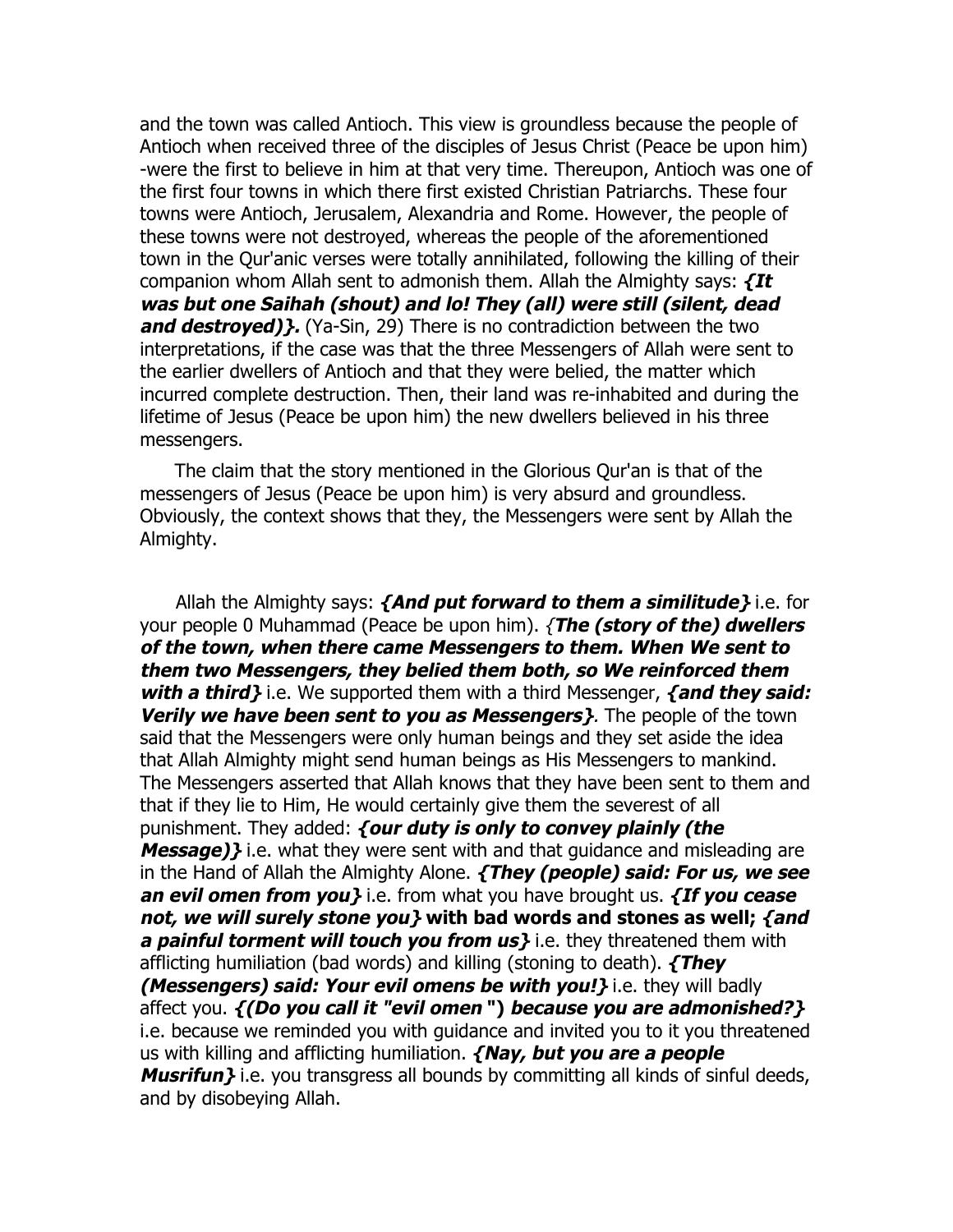Allah the Almighty says: **{And there came a man running from the farthest part of the town}** to support the Messengers and to declare his faith in them. **{He said: 0 my people! Obey the Messengers. Obey those who ask no wages of you (for themselves), and who are rightly guided}** i.e. they invite you to the absolute truth without asking wages or reward for themselves of you. Then he invited them to worship Allah Alone, and not to worship other than Him that can do nothing in this present life or in the Hereafter. **{Then verily, I should be in plain error}** i.e. if I abandoned the worship of Allah and worshipped anything else besides Him.

 Then, the believing man said to the three Messengers: **{Verily! I have believed in your Lord, so listen to me!},** i.e. you should listen to my statement and bear witness to this before your Lord. Or, 0 my people! Listen to my declaration of faith of these Messengers. Thereupon, the people killed him either by stoning him to death, or biting, or making one sudden assault against him. Narrated Ibn Ishaq after some of his counterparts on the authority of `Abdullah Ibn Mas'ud that the people stepped over his body till they broke his neck.

Narrated Ath-Thawri after `Asim Al-Ahwal after Abu Majlaz his saying: The name of that believing man was Habib Ibn Murriy who was said to be a carpenter, or rope-maker, or shoe-maker. It is also said that he used to observe his religious rituals in an isolated cave. `Abdullah Ibn `Abbas (May Allah be pleased with him) said: He was Habib, the carpenter who was afflicted with leprosy. He was charitable, but killed at the end at the hands of his own people. Then, Allah the Almighty says: **{Enter Paradise}** i.e. when he was killed by his people, Allah Almighty admitted him into Paradise. When he saw of the pleasures and joys therein, he said: **{Would that my people knew? That my Lord (Allah) has forgiven me, and made me of the honored ones!},** i.e. to believe in what I have believed in and thus gain what I have just obtained. Ibn `Abbas (May Allah be pleased with him) said: He advised his people during his life saying: {**O my people! Obey the Messengers},** and after his death **{Would that my people knew? That my Lord (Allah) has forgiven me,** and made me of the honored ones!}. In addition, Qatadah said: The believer always gives counseling because of what he sees of the rewards granted by Allah **{Would that my people knew? That my Lord (Allah) has forgiven me, and made me of the honored ones!},** i.e. he wished that his people would know the honor Allah bestowed on him. Qatadah added: By Allah! Allah did not admonish or even blame those people after killing him (the believing man) **{It was but one Saihah (shout) and lo! They (all) were still (silent, dead, destroyed)}.** Allah the Almighty says: **{And We sent not against his people after him a host from the heaven, nor was it needful for Us to send (such a thing)}**, i.e. it was not needful for Allah the Almighty to send against them a host from the heaven to avenge the Messengers.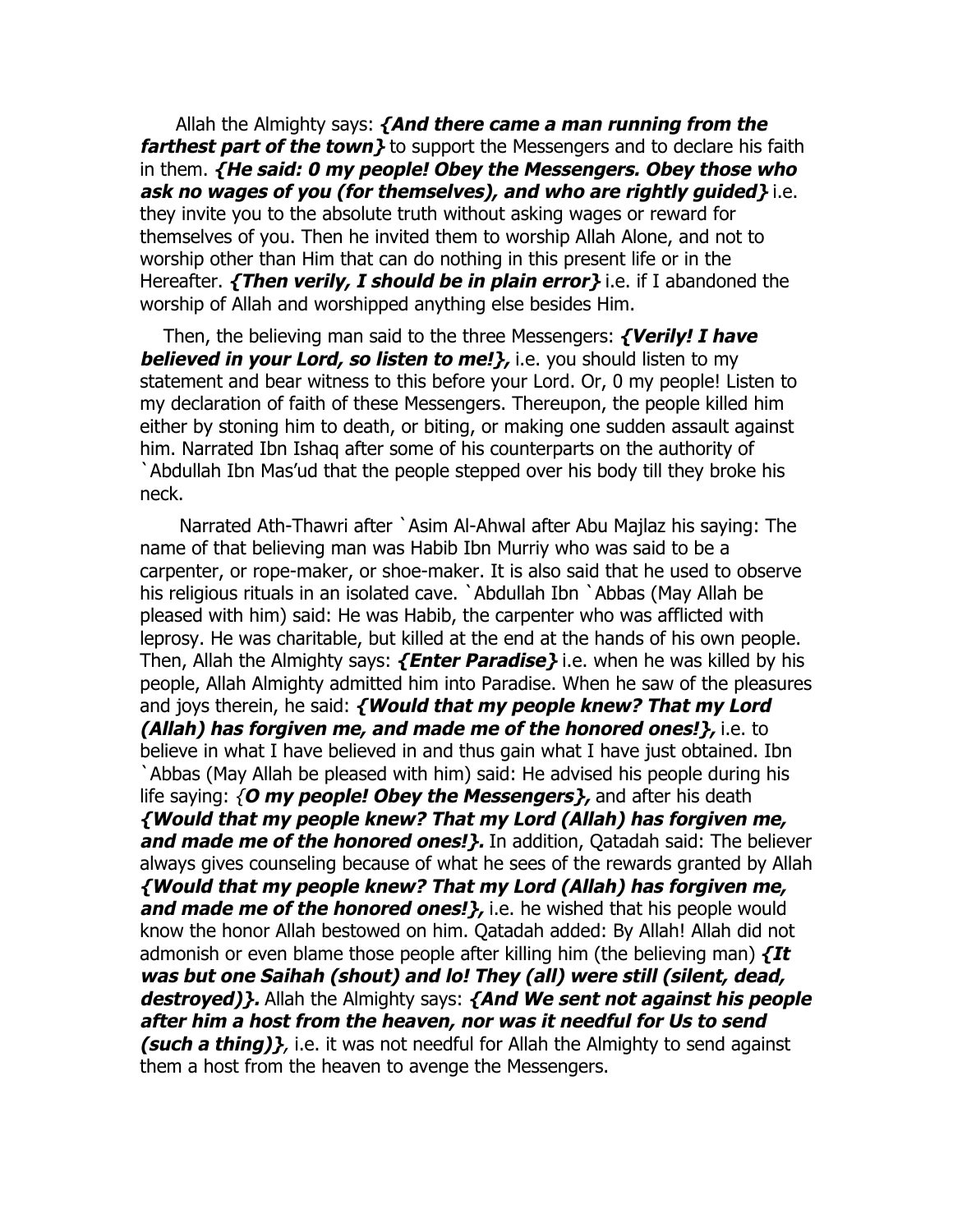Mujahid and Qatadah said: This means that Allah did not send them another Message. Ibn Jarir said: The first interpretation looks more proper because Allah the Almighty says after this: **{nor was it needful for Us to send (such a thing)},** i.e. Allah was not in need to send such a thing to punish them when they belied His Messengers and killed His godly man, **{It was but one Saihah (shout) and lo! They (all) were still (silent, dead, destroyed)}.**

Interpreters said: Allah the Almighty sent Gabriel (Peace be upon him) who maintained a grasp on their town's gate and made a single shout **{one Saihah (shout) and lo! They (all) were still (silent, dead, destroyed)},** i.e. they turned to be silent, motionless and dead.

Finally, all these indicate that the town mentioned in the Qur'anic verses was not Antioch because the people of Antioch believed in Allah and followed the messengers of Jesus (Peace be upon him). Moreover, Antioch was said to be the first town to declare faith in Jesus (Peace be upon him).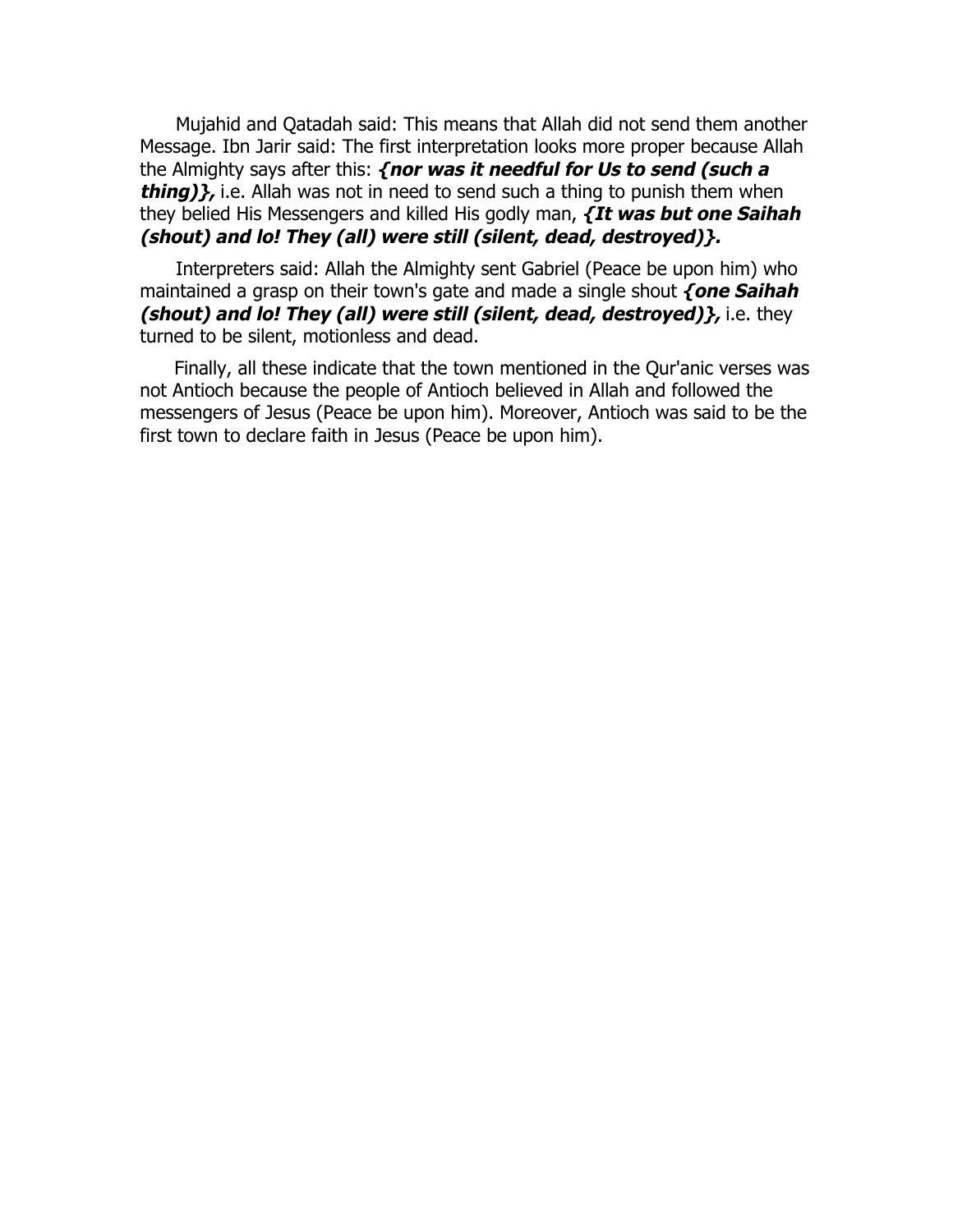In the Name of Allah, Most Gracious, Most Merciful

**(4)**

**Story of the Heifer**

Allah the Almighty says:

{**And (remember) when Musa (Moses) said to his people: "Verily, Allah commands you that you slaughter a cow." They said, "Do you make fun of us?" He said, "I take Allah's Refuge from being among Al-Jahilun (the ignorant or the foolish). " They said, "Call upon your Lord for us that He may make plain to us what it is!" He said, "He says: 'Verily, it is a cow neither too old nor too young, but (it is) between the two conditions', so do what you are commanded " They said, "Call upon your Lordfor us to make plain to us its color." He said, "He says: 'It is a yellow cow, bright in its color, pleasing the beholders." They said, "Call upon your Lord for us to make plain to us what it is. Verily, to us all cows are alike. And surely, if Allah wills, we will be guided." He [Musa (Moses)] said, "He says: 'It is a cow neither trained to tilt the soil nor water the fields, sound, having no other color except bright yellow. ' "They said, "Now you have brought the truth." So they slaughtered it though they were near to not doing it. And (remember) when you killed a man and fell into dispute among yourselves as to the crime. ButAllah brought forth that which you were hiding. So We said: "Strike him (the dead man) with a piece of it (the cow)." Thus Allah brings the dead to life and shows you His Aya: (proofs, evidences, verses, lessons, signs, revelations, etc.) so that you may understand}.** (Al-Baqarah, 67- 73)

'Abdullah Ibn 'Abbas, 'Ubaidah As-Salmani, Abu Al-'Aliyah, Mujahid, As-Sadiy and other earlier scholars said: An old man from among the Children of Israel was very rich, and he had some nephews who wished he would die soon to inherit him. One day, one of them on purpose murdered him at night and threw him on the road -or at the door of one of his own brothers. In the morning, the people found the dead body and they disputed over him. His nephew -the murderer -came and began to weep and cry. Some people said: Why do you dispute over him? Why do not you go to Allah's Prophet (Peace be upon him)? His nephew came and complained to Musa (Moses (Peace be upon him». Musa (Peace be upon him) said: by Allah! Anyone who knows anything about this murdered man, he should let us know. But, no one knew anything about it. Thereupon, they asked Musa (Peace be upon him) to ask his Lord concerning this issue. Musa (Peace be upon him) asked his Lord and he was commanded to order them to slaughter a cow, **{Verily, Allah commands you that you slaughter a cow. They said, Do you make fun of us?}** i.e. we ask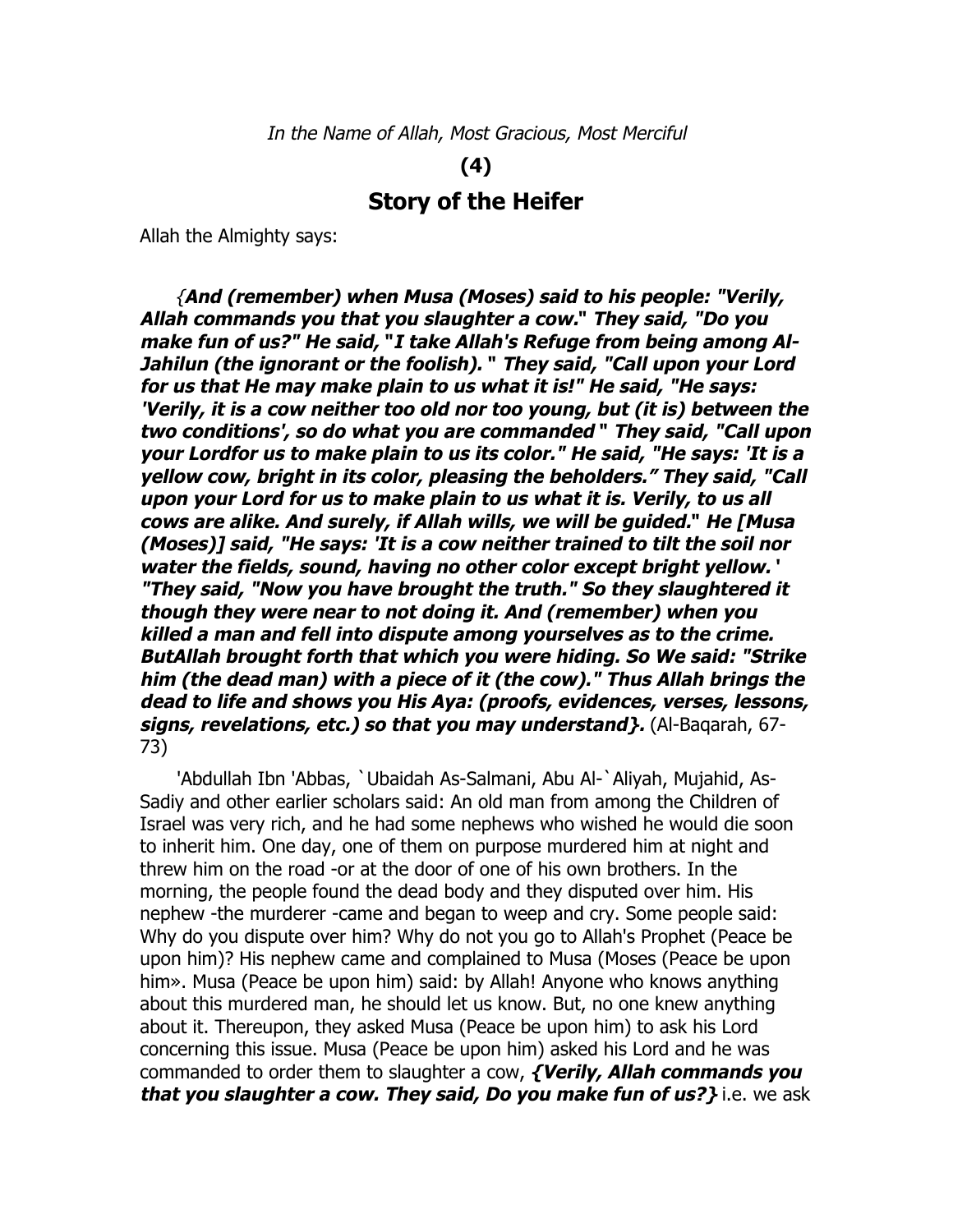you about the murdered and you say so! **{He said, I take Allah's Refuge from being among Al-Jahilun (the ignorant or the foolish)}** i.e. I take Allah's Refuge from saying other than that He revealed to me; and that was His Answer to what you had wanted me to ask Him.

Ibn 'Abbas,'Ubaidah, Mujahid, `Ikrimah, As-Sadiy, Abu Al-`Aliyah and others said: If they were to slaughter any cow, they would fulfill the purpose thereof. But, they made it difficult for themselves (by asking so many questions thereof), and thus Allah the Almighty made it difficult for them (by stipulating so many conditions for the desired cow). They asked about its description, color and age; and they were answered with what was scarce and dear (in a way to make it hard for them to find it). The point is that they were commanded to slaughter neither a too old cow, nor a too young, but (it is) between the two conditions. This view was held by Ibn `Abbas, Mujahid, Abu Al-`Aliyah, `Ikrimah, Al-Hasan, Qatadah and others. Then, they pressed themselves with their questions through asking about its color. And they were answered to make it **{yellow cow, bright** *in its color, pleasing the beholders?,* **which is very rare and dear.** 

Then, they asked: **{They said, "Call upon your Lord for us to make plain to us what it is. Verily, to us all cows are alike. And surely, if Allah wills, we will be guided." He [Musa (Moses)] said, "He says: 'It is a cow neither trained to tilt the soil nor water the fields, sound, having no other color except bright yellow.' "They said, "Now you have brought the truth." So they slaughtered it though they were near to not doing it}**. It is said that they could not find a cow with all these descriptions but with a man who was righteous and good to his father. They asked him to submit it to them, but he refused. They tried to seduce him as to its price till they offered him what equals its wieght in gold. But, he refused. Then, they offered him an amount of gold that equals its weight ten-times. Finally, he accepted their offer and submitted it to them. Then, Musa (Peace be upon him) commanded them to slaughter it **{So they slaughtered it though they were near to not doing it}** i.e. while they were hesitant.

Then, Musa (Peace be upon him) instructed them with the Command of Allah to strike the dead man with a piece of the cow. Some scholars said: with part of its thighbone, or with part of the flesh between its shoulders. When they stroke him with part thereof, he was resurrected by Allah the Almighty. Musa (Peace be upon him) asked him: who's your murderer? He said: it was my nephew who killed me. Then, he died again. Allah the Almighty says **{Thus Allah brings the dead to life and shows you His Ayat (proofs, evidences, verses, lessons, signs, revelations, etc.) so that you may understand}** i.e. as you witnessed the revival of that dead man by the Command of Allah the Almighty, He can do the same to all the dead people when He wishes to. He, Almighty Allah, says **{The creation of you all and the resurrection of you all are only as (the creation and resurrection of) a single person. Verily, Allah** *is All-Hearer, All-Seer}.* (Lugman, 28)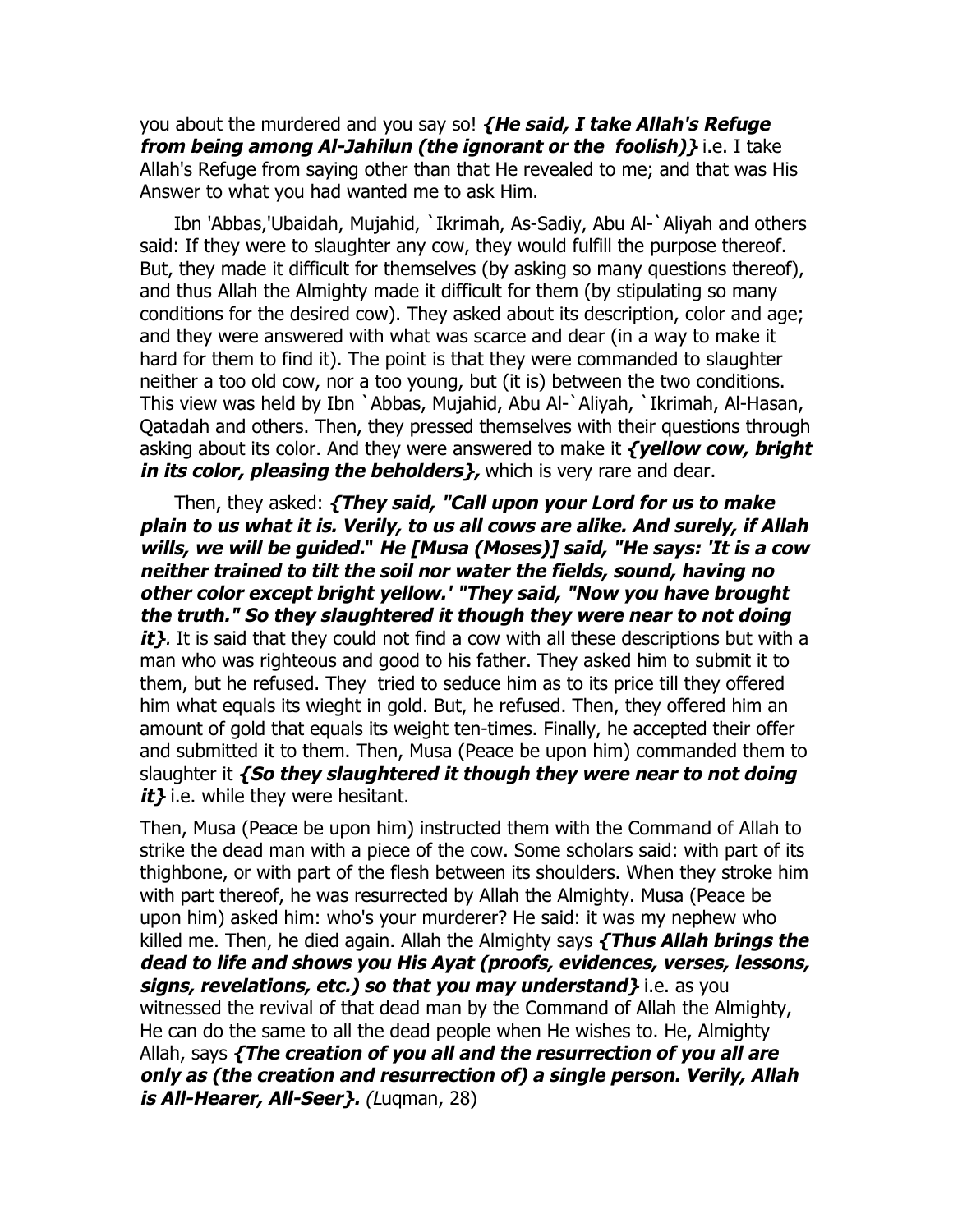#### **(5)**

#### **Moses and AI-Khadir**

Allah, the Almighty says:

**{And (remember) when Musa (Moses) said to his boy-servant: "I will not give up (travelling) until I reach the junction of the two seas or (until) I spend years and years in travelling." But when they reached the junction of the two seas, they forgot their fish, and it took its way through the sea as in a tunnel. So when they had passed further on (beyond that fixed place), Musa (Moses) said to his boy-servant: "Bring us our morning meal; truly, we have suffered much fatigue in this, our journey." He said: "Do you remember when we betook ourselves to the rock? I indeed forgot the fish,; none but Shaitan (Satan) made me forget to remember it, it took its course into the sea in a strange (way)!" [Musa (Moses)] said: "That is what we have been seeking;" So they went back retracing their footsteps; Then they found one of Our slaves, on whom We had bestowed mercy from Us, and whom We had taught knowledge from Us; Musa (Moses) said to him (Al-Khadir): "May I follow you so that you teach me something of that knowledge (guidance and true path) which you have been taught (by Allah)?" He (Al-Khadir) said: "Verily you will not be able to have patience with me! And how can you have patience about a thing which you know not;" Musa (Moses) said: "If Allah wills, you will find me patient, and I will not disobey you in aught;" He (Al-Khadir) said: "Then, if you follow me, ask me not about anything till I myself mention of it to you;" So they both proceeded, till, when they embarked the ship, he (Al-Khadir) scuttled it; Musa (Moses) said: "Have you scuttled it in order to drown its people? Verily, you have committed a thing Imr (a Munkar -evil, bad, dreadful thing); " He (Al-Khadir) said: "Did I not tell you, that you would not be able to have patience with me?" [Musa (Moses)] said: "Call me not to account for what I forgot,<sup>4</sup> and be not hard upon me for my affair (with you);" Then they both proceeded, till they met a boy, and he (Al-Khadir) killed him; Musa (Moses) said: "Have you killed an innocent person who had killed none? Verily, you have committed a thing Nukr (a great Munkar prohibited, evil, dreadful thing)!" (Al-Khadir) said: "Did I not tell you that you can have no patience with**

 $<sup>4</sup>$  Narrated Abu Hurairah (May Allah be pleased with him): The Prophet (Peace be upon him) said:</sup> "Allah forgives my followers those (evil deeds) their own selves may whisper or suggest to them as long as they do not act (on it) or speak." (Sahih Al-Bukhari) Narrated Abu Hurairah (May Allah be pleased with him): The Prophet (Peace be upon him) said: "If somebody eats something forgetfully while he is fasting, then he should complete his fast, for Allah has made him eat and drink." (Sahih Al-Bukhari)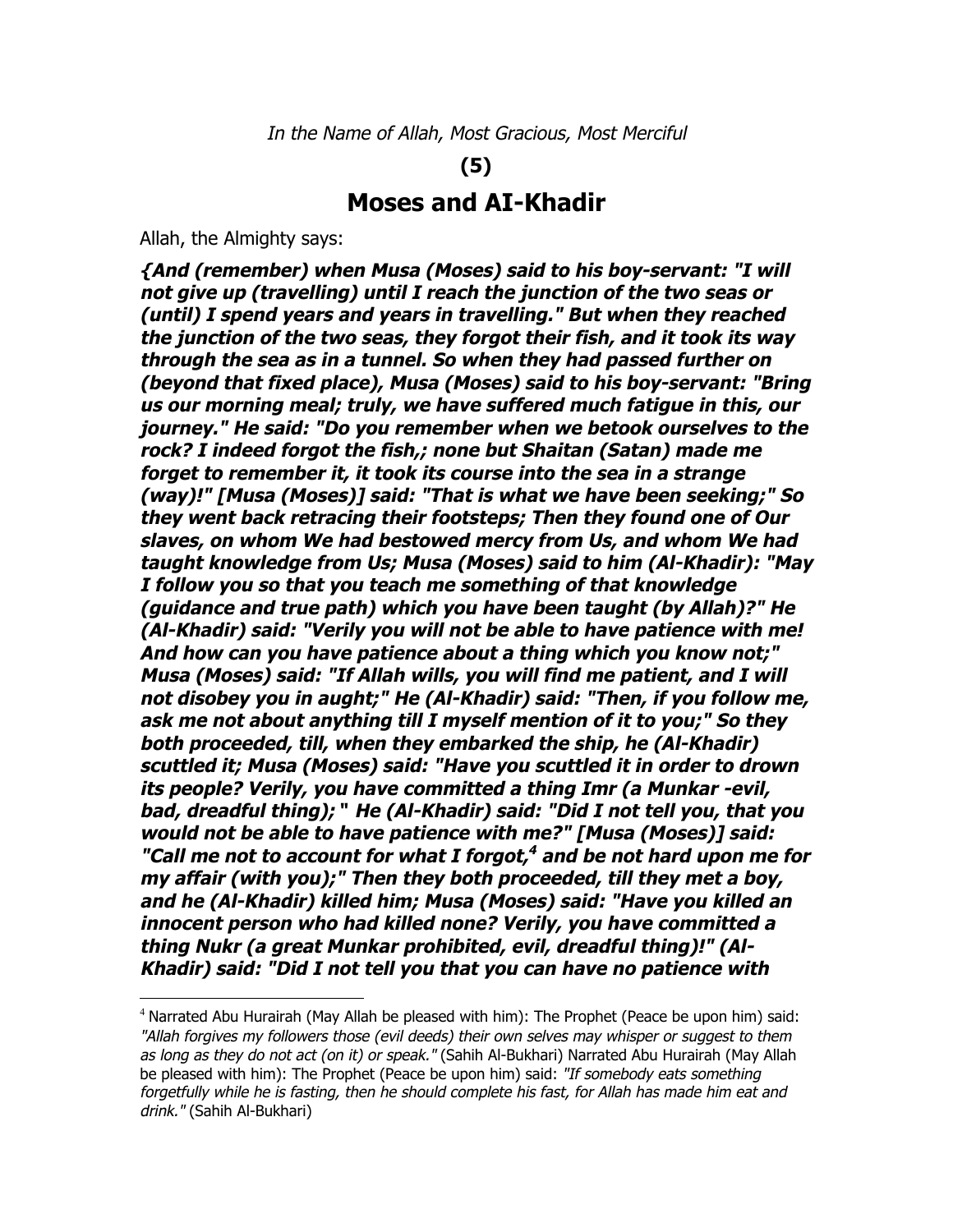**me?" [Musa (Moses)] said: "If I ask you anything after this, keep me not in your company, you have received an excuse from me; " Then they both proceeded, till, when they came to the people of a town, they asked them for food, but they refused to entertain them; Then they found therein a wall about to collapse and he (Al-Khadir) set it up straight; (Musa (Moses)] said: If you had wished, surely, you could have taken wages for it!" (Al-Khadir) said: "This is the parting between me and you, I will tell you the interpretation of (those)things over which you were unable to hold patience. As for the ship, it belonged to Masakin (poor people) working in the sea. So I wished to make a defective damage in it, as there was a king behind them who seized every ship by force. And as for the boy, his parents were believers, and we feared lest he should oppress them by rebellion and disbelief. So we intended that their Lord should change him for them for one better in righteousness and nearer to mercy. And as for the wall, it belonged to two orphan boys in the town; and there was under it a treasure belonging to them; and their father was a righteous man, and your Lord intended that they should attain their age of full strength and take out their treasure as a mercy from your Lord. And I did them not of my own accord. That is the interpretation of those (things) over which you could not hold patience}.** (Al-Kahf, 60-82)

Some of the People of the Book said: the one who met Al-Khadir was Musa Ibn Misha Ibn Yusuf Ibn Ya` ub Ibn Ishaq Ibn Ibrahim, father of the Prophets. But, the most authentic view is that he was Musa Ibn `Imran, the Prophet sent by Allah to the Children of Israel.

Narrated Imam Al-Bukhari: I was told by Al-Hamidi after Sufyan after `Amr Ibn Dinar after Sa id Ibn Jubair as saying: I said to Ibn `Abbas: "Nauf AI-Bakali claims that Moses (the companion of AI-Khadir) was not the Moses of Banu Israel but he was another Moses." Ibn `Abbas (May Allah be pleased with him) remarked that the enemy of Allah (Nauj) was a liar. Narrated Ubai bin Ka  $\delta$ : The Prophet (Peace be upon him) said: "Once Prophet Moses stood up and addressed Banu Israel. He was asked: "Who is the most learned man amongst the people?" He said: "I am the most learned." Allah admonished Moses as he did not attribute absolute knowledge to Him (Allah). So Allah inspired to him, "At the junction of the two seas there is a slave of mine who is more learned than you." Moses said: "O my Lord! How can I meet him?" Allah Almighty said: "Take a fish in a large basket (and proceed) and you will find him at the place where you will lose the fish." So Moses set out along with his (servant) boy, Yusha` bin Nun and carried a fish in a large basket till they reached a rock, where they laid their heads (i. e. lay down) and slept. The fish came out of the basket and it took its way into the sea as in a tunnel. So it was an amazing thing for both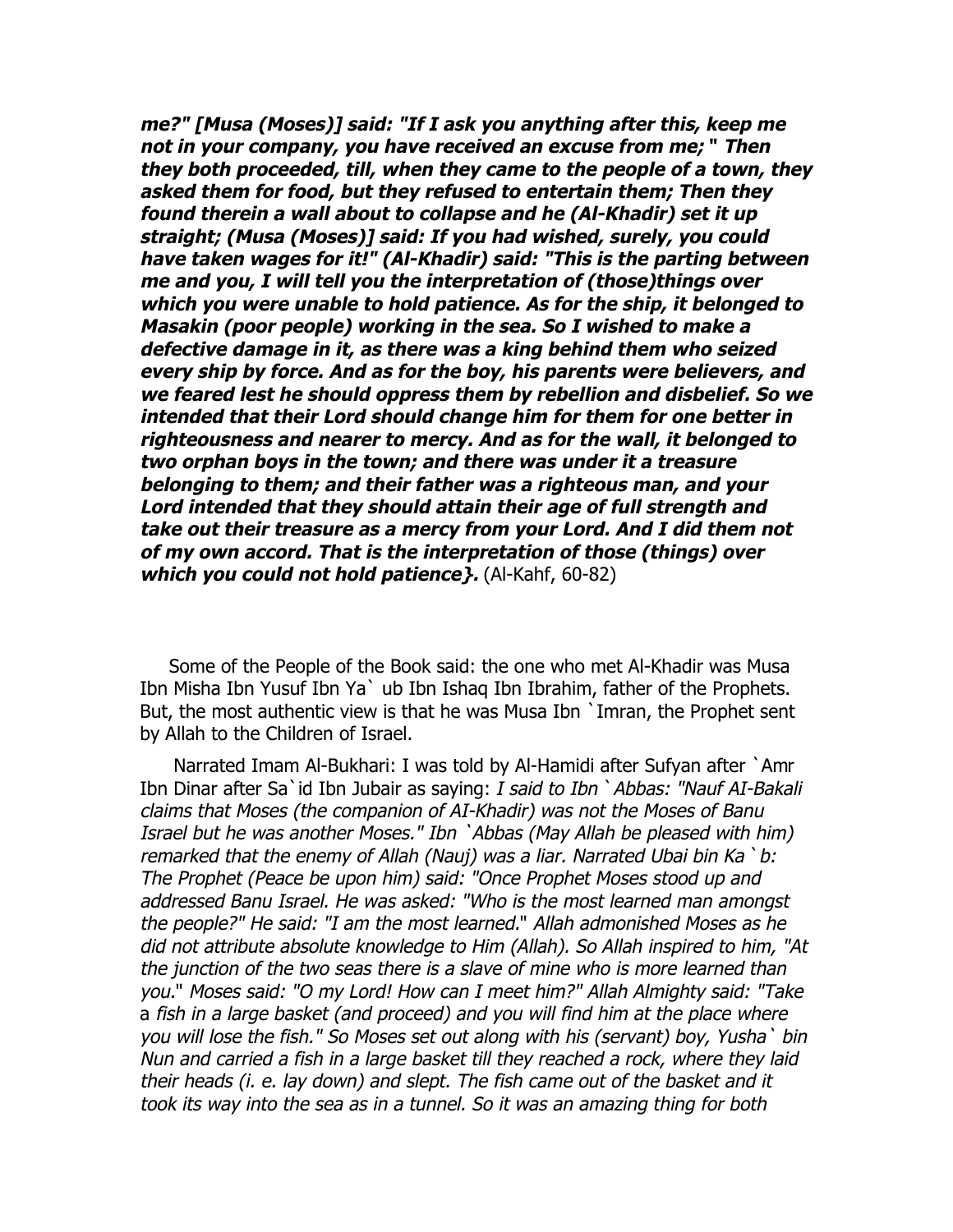Moses and his (servant) boy. They proceeded for the rest of that night and the following day. When the day broke, Moses said to his (servant) boy: **{Bring us our early meal. No doubt, we have suffered much fatigue in this journey }.** Moses did not get tired till he passed the place about which he was told. There the (servant) boy told Moses: **{Do you remember when we betook ourselves to the rock, I indeed forgot the fish }.** Moses remarked: **{That is what we have been seeking. So they went back retracing their footsteps},** till they reached the rock. There they saw a man covered with a garment (or covering himself with his own garment). Moses greeted him. Al-Khadir replied saying: "How do people greet each other in your land?" Moses said: "I am Moses." He asked: "The Moses of Banu Israel?" Moses replied in the affirmative and added: "May I follow you so that you teach me of that knowledge which you have been taught." Al-Khadir replied: "Verily! You will not be able to remain patient with me, 0 Moses! I have some of the knowledge of Allah which He has taught me and which you do not know, while you have some knowledge which Allah has taught you which I do not know." Moses said: "Allah willing, you will find me patient and I will not disobey you in aught. So both of them set out walking along the seashore, as they did not have a boat. In the meantime a boat passed by them and they requested the crew of the boa(. to take them on board. The crew recognized Al-Khadir and took them on board without fare. Then a sparrow came and stood on the edge of the boat and dipped its beak once or twice in the sea. Al-Khadir said: "O Moses! My knowledge and your knowledge have not decreased Allah's knowledge except as much as this sparrow has decreased the water of the sea with its beak." Al-Khadir went to one of the planks of the boat and plucked it out. Moses said: "These people gave us a free lift but you have broken their boat and scuttled it so as to drown its people." Al-Khadir replied: "Didn't I tell you that you will not be able to remain patient with me." Moses said: "Call me not to account for what I forgot." The first (excuse) of Moses was that he had forgotten. Then they proceeded further and found a boy playing with other boys. Al-Khadir took hold of the boy's head from the top and plucked it out with his hands (i.e. killed him). Moses said: "Have you killed an innocent soul who has killed none." AI-Khadir replied: "Did I not tell you that you cannot remain patient with me?" Then they both proceeded till when they came to the people of a town, they asked them for food, but they refused to entertain them. Then they found there a wall on the point of collapsing. Al-Khadir repaired it with his own hands. Moses said: "If you had wished, surely you could have taken wages for it." Al-Khadir replied: "This is the parting between you and me." The Prophet (Muhammad (Peace be upon him)) added: "May Allah be Merciful to Moses! Would that he could have been more patient to learn more about his story with Al-Khadir." (Sahih Al-Bukhari)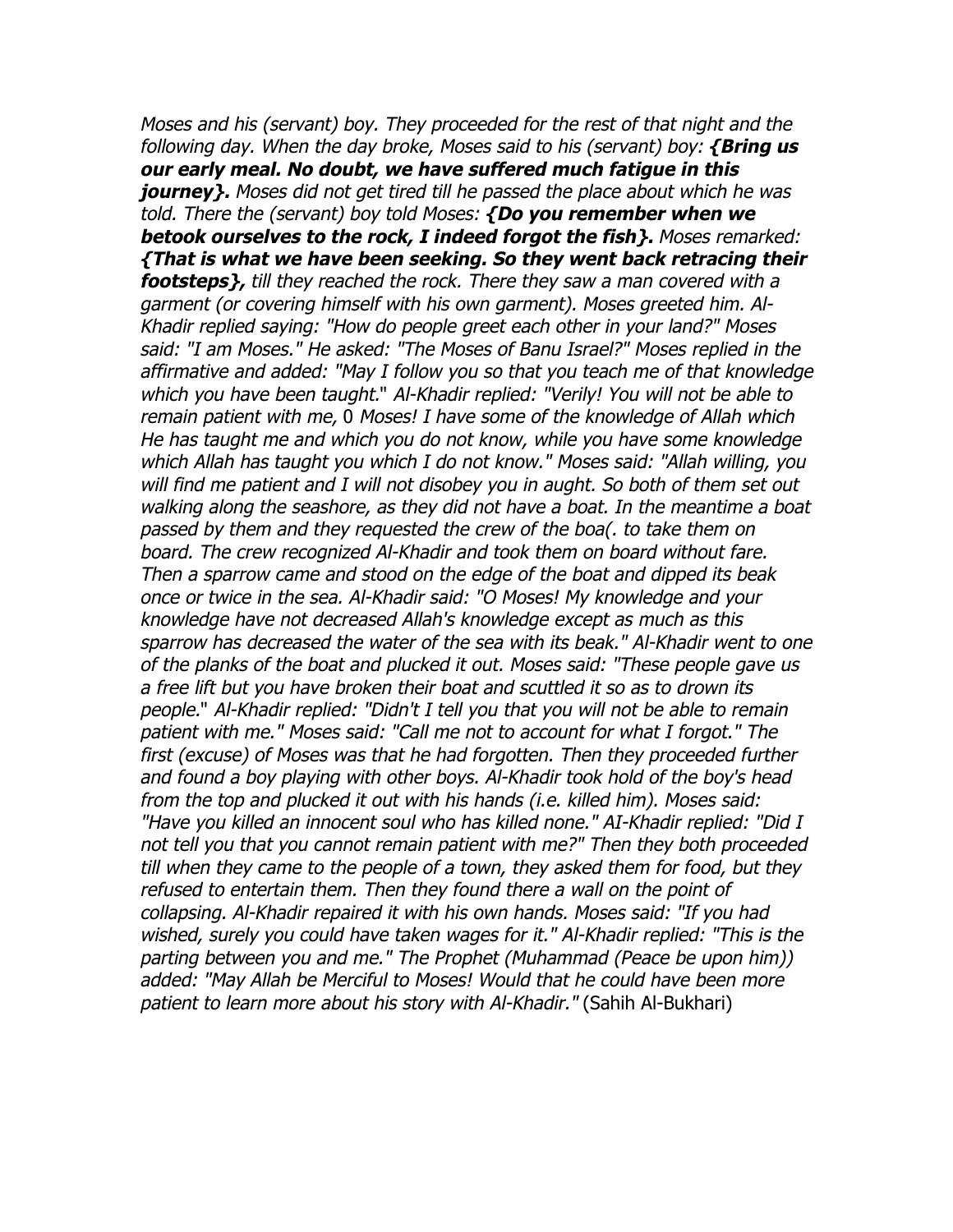Allah the Almighty says: **{And as for the wall, it belonged to two orphan boys in the town },** As Suhaili said: they were Asram and Sarim sons of Kashih**. {And there was under it a treasure belonging to them},** i.e. the treasure was gold, or some kind of knowledge. However, the most likely view is that it was some kind of knowledge inscribed on a golden board.

Al-Bazzar said: I was told by Ibrahim Ibn Sa'id Al-Jauhari after Bishr Ibn Al-Mundhir ufter Al Harith Ibn 'Abdullah Al- Yahbasi after 'Iyad Ibn `Abbas Al-Ghassani after Ibn Hujairah after Abu Dharr as saying: "The treasure mentioned in Allah's Book (the Glorious Qur'an) was a solid golden board where it was inscribed: I wondered at the one who affirmed faith in the Divine Decree and then he exerted himself; and I wondered at the one who remembered Hell-Fire and then he laughed; and I wondered at the one who remembered death and then he became heedless of the meaning of 'There is no god but Allah.'" The like was narrated by Al-Hasan Al-Basri, `Umar the freed slave of `Afrah and Ja`far As-Sadiq.

Allah's Saying: **{And their father was a righteous man},** i.e. their seventh or tenth grandfather. However, this proves that the righteousness of the father benefits his own children and their children.

Allah's Saying: **{as a mercy from your Lord}** , this is a textual proof that Al-Khadir was a Prophet and that he did not do anything out of his own desire but as ordered by Allah the Almighty.

#### **Al-Khadir's Name, Lineage and Prophethood: Is He Still Alive?**

The real name, lineage and status of Al-Khadir are controversial. This can be added to the very important question: is he still alive?

Al-Hafiz Ibn `Asakir said: He is said to be Al-Khadir son of Adam. Ibn Qutaibah said: His name was Balya -or Aylya -Ibn Malakan Ibn Faligh Ibn `Abir Ibn Shalikh Ibn Arfakhshdh Ibn Sam Ibn Noah (Peace be Upon him).

Isma`il Ibn Abu Uwais said: His name was Al-Mu`amir Ibn Malik Ibn `Abdullah Ibn Nasr Ibn Lazd.

Others said: He is Khadrun Ibn `Amyaiyl Ibn Al-afiz Ibn AI-`Iys Ibn Ishaq Ibn Prophet Ibrahim (Peace be upon him). There are so many other views pertaining to his name and lineage.

Imam Al-Bukhari said: I was told by Muhammad Ibn Sa'id Al-Asbahani after Ibn Al-Mubarak after Mu`amir after Hammam on the authority of Abu Hurairah (May Allah be pleased with him) that the Prophet (Peace be upon him) said: "Al-Khadir was named so because he sat over a barren white land, it turned green with plantation after (his sitting over It)."

Qabisah narrated on the authority of Ath-Thauri after Mansur after Mujahid as saying: Al-Khadir was named so because everything around him used to turn into green when he stands for prayer. It was stated earlier that Moses and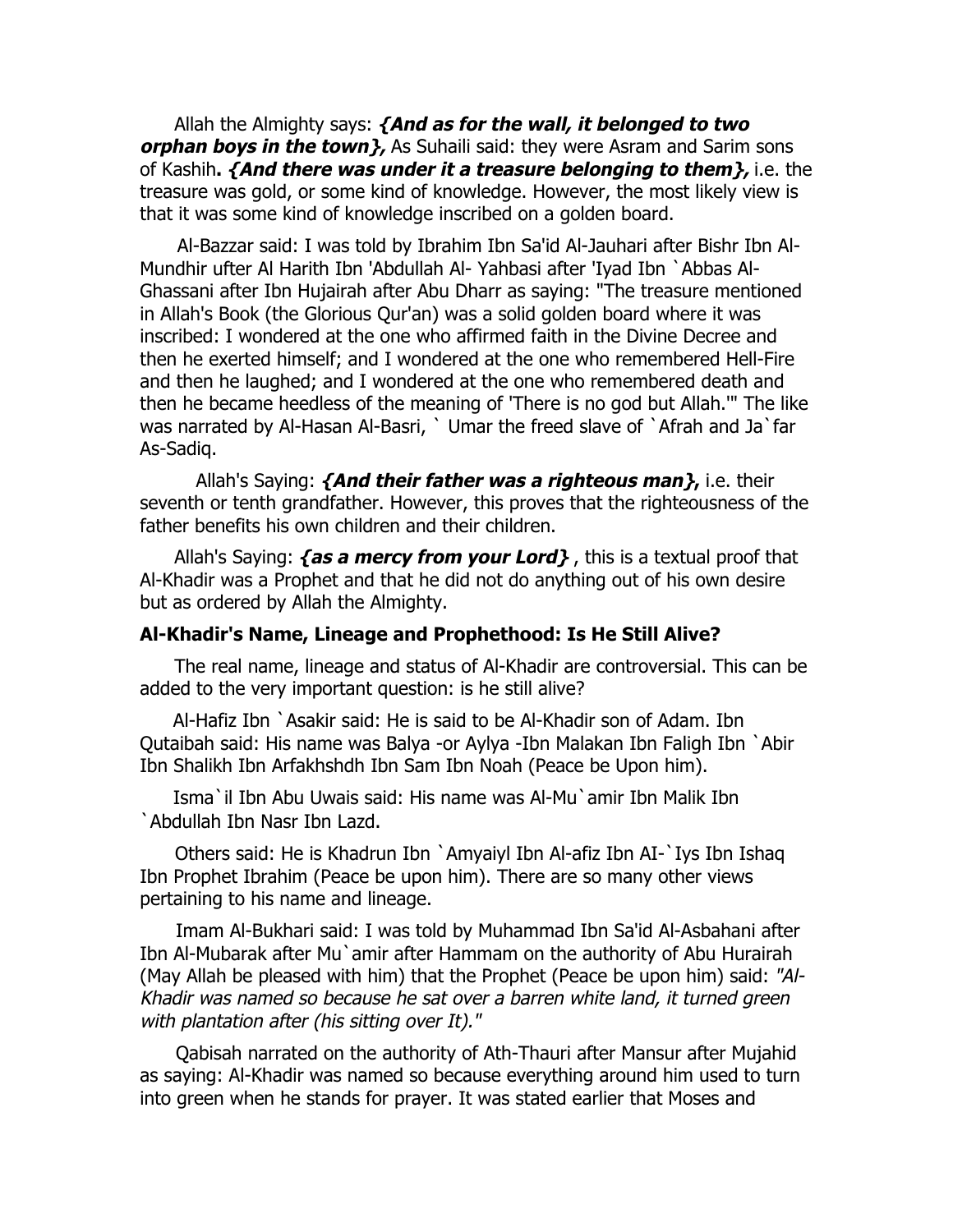Yusha` (Peace be upon them) went back retracing their footsteps, till they reached the rock. There they saw a man covered with a green garment (or covering himself with his own garment). Moses greeted him. Al-Khadir replied saying: "How do people greet each other in your land?" Moses said: "I am Moses." He asked: "The Moses of Banu Israel?" Moses replied in the affirmative and added: "May I follow you so that you teach me of that knowledge which you have been taught... etc."

#### **The Story Indicated His Prophethood in Four Aspects:**

**First:** Allah the Almighty says: **{Then they found one of Our slaves, on whom We had bestowed mercy from Us, and whom We had taught knowledge from Us}.** (Al-Kahf, 65)

**Second:** Moses says to Al-Khadir: **{Musa (Moses) said to him (Al-Khadir): "May I follow you so that you teach me something of that knowledge (guidance and true path) which you have been taught (by Allah)?" He (Al-Khadir) said: "Verily you will not be able to have patience with me! And how can you have patience about a thing which you know not." Musa (Moses) said: "If Allah wills, you will find me patient, and I will not disobey you in aught." He (Al-Khadir) said: "Then, if you follow me, ask me not about anything till I myself mention of it to you").** (Al-Kahf, 66-70) So, were he not a Prophet, Moses would not address him that way, and he would not answer Moses that way as well. Moses sought his company because he wanted to get some of the knowledge Al-Khadir was given by Allah and that which Moses did not get. Were Al-Khadir anything but a Prophet, he would not be infallible. Thus, Moses would not be keen to accompany him because Moses himself was an honorable Prophet and an infallible Messenger. Were Al-Khadir anything but a Prophet, Moses would not take the trouble of searching for him for eighty years. When Moses met with Al-Khadir, Moses highly respected him and followed him submissively to gain as much as possible of his divine knowledge.

**Third:** Al-Khadir intentionally killed the boy. He would not do that without an inspiration from Allah Almighty ordering him to. This incident can stand as a separate proof that Al-Khadir was a Prophet. It can stand as well, as a proof that he was infallible. Al-Khadir killed the boy because he was inspired that the boy would be a disbeliever when he grows up and that his parents would follow him due to their earnest love for him. So he killed him to save the faith of the parents. This indicated that he was an infallible Prophet.

**Fourth:** When Al-Khadir interpreted and explained for Moses the actions he took and clarified everything to him he added: {**As a mercy from your Lord. And I did them not of my own accord},** i.e. I did not do that out of my desire, instead, I was ordered to by divine inspiration. All these indicated his Prophethood and infallibility.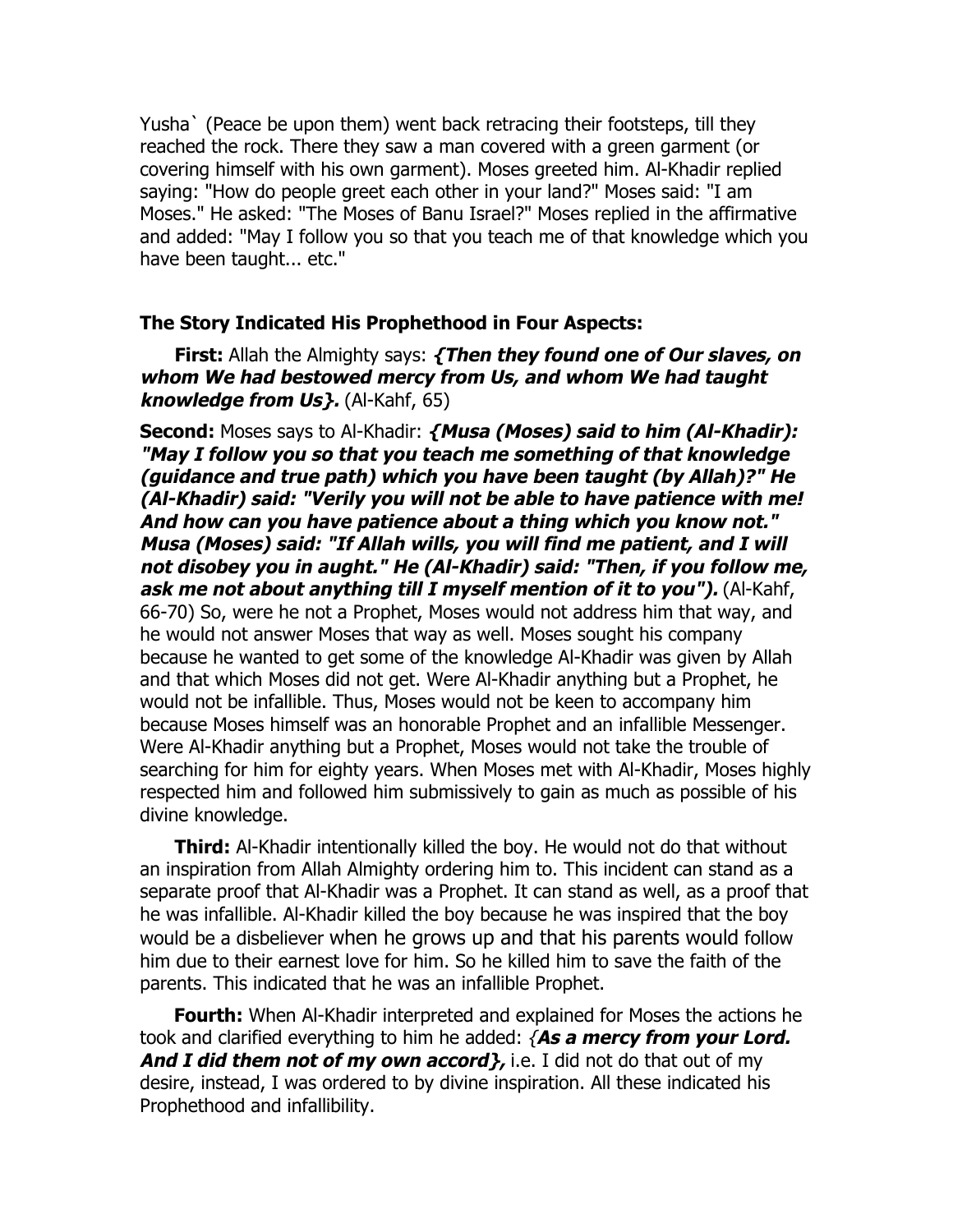#### **Is Al-Khadir Still Alive?**

The majority of scholars said: "Al-Khadir is still alive because he was the one who buried Adam (Peace be upon him) after the Deluge and thus he was affected by the invocation of Adam that he who buries him will live long." Some people said: "he is still alive because he drank of the spring of life."

There are so many narrations and stories on which those who viewed the existence of Al-Khadir today based their opinion. But, all the narrations and Hadiths pertaining to that issue are weak and invented and those who narrated them are not infallible.

'Abdur Razzaq said: I was told by Mu' amir that Abu Sa'id AI-Khudri said: "One day Allah's Messenger (Peace be upon him) narrated to us a long narration about Ad-Dajjal and among the things he narrated to us, was: 'Ad-Dajjal will come, and he will be forbidden to enter the mountain passes of Medina. He will encamp in one of the salt areas neighboring Medina and there will appear to him a man who will be the best or one of the best of the people. He will say: 'I testify that you are Ad-Dajjal whose story Allah's Messenger has told us. 'Ad Dajjal will say (to his audience): 'Look, if I kill this man and then give him life, will you have any doubt about my claim?' They will reply: 'No.' Then Ad Dajjal will kill that man and then will make him alive. The man will say: 'By Allah, now I recognize you more than ever! 'Ad-Dajjal will then try to kill him (again) but he will not be given the power to do so. ", Mu'amir said: I was told that the man who stands against the Dajjal is Al-Khadir and that his neck on that day would be covered with brass.

Sheik Abu Al-Faraj Ibn Al-Jawzi refuted all these Hadiths and proved them all to be invented, and he proved the Chains of Transmission of the narrations and stories of the Prophet's Companions and followers to be weak and fallible. Indeed, Ibn Al-Jawzi was very powerful and authentic in doing so.

As for those who claimed Al-Khadir to be dead such as Imam Al-Bukhari, Abu Al-Husain Ibn Al-Munadi and sheik Abu Al-Faraj Ibn Al-Jawzi, they held as their textual proofs what follows: Allah the Almighty says**: {And We granted not to any human being immortality before you (O Muhammad (Peace be upon him»: then if you die, would they live forever?}.** (Al-Anbyia', 34) So if Al-Khadir was a human being, he would be affected by this ruling: he is mortal, he must die. Allah the Almighty says: {**And (remember) when Allah took the Covenant of the Prophets, saying: "Take whatever I gave you from the Book and Hikmah (understanding of the Laws of Allah), and afterwards there will come to you a Messenger (Muhammad (Peace be upon him» confirming what is with you; you must, then, believe in him and help him." Allah said: "Do you agree (to it) and will you take up My Covenant (which I conclude with you)?" They said: "We agree." He said: "Then bear witness; and I am with you among the witnesses (for**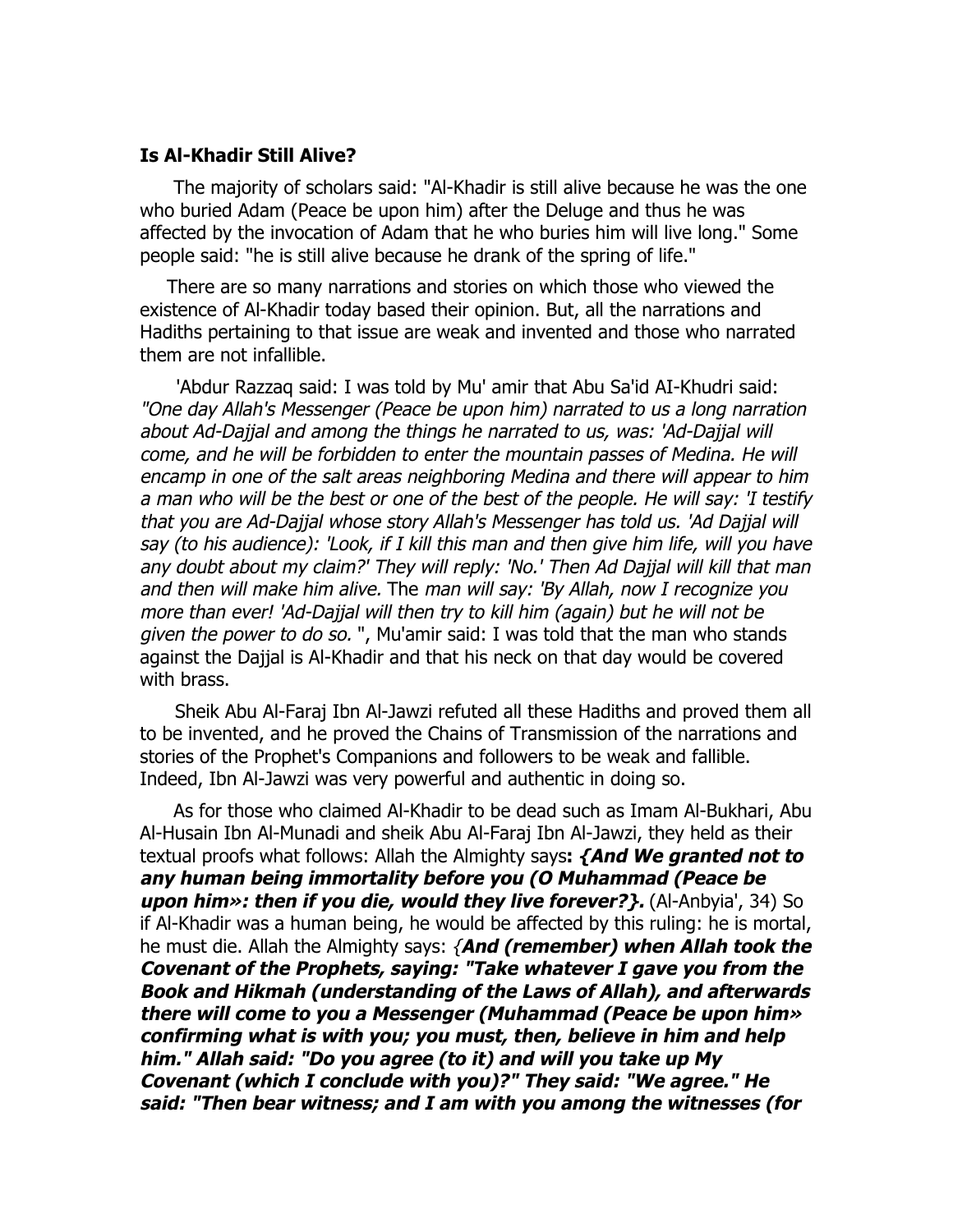**this)").** (Al 'Imran, 81) Ibn 'Abbas (May Allah be pleased with him) said: Allah took the Covenant of all the Prophets to believe in Muhammad and support him if he appears during their lifetimes. In addition, they should take the Covenant of all their own nations to believe in him and support him in the same way. Thereupon, were Al-Khadir a Prophet or a Wali (protector or guardian), he would be involved in that Covenant and that were he alive during the lifetime of Prophet Muhammad (Peace be upon him), he would follow him and present himself before him paying allegiance and absolute faith.

Imam Ahmed narrated: I was told by Shuraih Ibn An-Nu'man after Hashim after Mujalid after AshShi'bi after Jabir Ibn 'Abdullah that the Prophet (Peace be upon him) said: "By Him in Whose Hand my soul is! Were Moses alive, he would do nothing but follow me." This is the decisive view which the earlier Our'anic Verse indicates that all Prophets -if they happen to live during the lifetime of Prophet Muhammad -are ordered to follow him and practice his own Shari `ah. On the Night Journey, he (Peace be upon him) was raised far above them all.<sup>5</sup> When they descended to Jerusalem and the time for Prayer was due, he (Peace be upon him) was ordered to lead them all (in Prayer). This showed that he is the greatest Imam and the last Prophet who is most honored and respected (May Allah grant him and them all mercy).

Thereupon, if Al-Khadir were alive, he would be joining forces with Prophet Muhammad (Peace be upon him), and he would follow his religion in every minute detail. This is Prophet `Isa (Jesus (Peace be upon him)) when he will descends by the end of time, he will rule over the whole world in accordance with this honorable legislation of Prophet Muhammad (Peace be upon him). However, there is nothing to certify that Al-Khadir has met together with Prophet Muhammad (Peace be upon him) in a single day or even witnessed any fight with him against the polytheists or the infidels. On the day on which the Battle of Badr was fought, the Messenger of Allah (Peace be upon him) cast a glance at the infidels, and they were one thousand (1000) while his own Companions were three hundred and nineteen (319). Allah's Prophet (Peace be upon him) turned (his face) towards the *Qiblah*. Then, he stretched his hands and began his supplication to his Lord: 'O Allah! Accomplish for me what Thou hast promised to me. 0 Allah! Bring about what Thou hast promised to me. 0 Allah! If this small band of Muslims is destroyed, Thou will not be worshipped on this earth.' He (Peace be upon him) continued his supplication to his Lord, stretching his hands, facing the Qiblah, until his mantle slipped down from his shoulders. So Abu Bakr (May Allah be pleased with him) came to him, picked up his mantle and put it on his shoulders. Then he (Abu Bakr) embraced him from behind and said: 0 Prophet of Allah! This prayer of yours to your Lord will suffice you, and He will fulfil for you what He has promised you. So Allah, the Glorious and Exalted, revealed (the Qur'anic verse): **{(Remember) when you sought help of your**

 $<sup>5</sup>$  I.e. Near Sidrat-ul-Muntaha (a lote-tree of the utmost boundary over the seventh heaven beyond which</sup> none can pass). (Translator)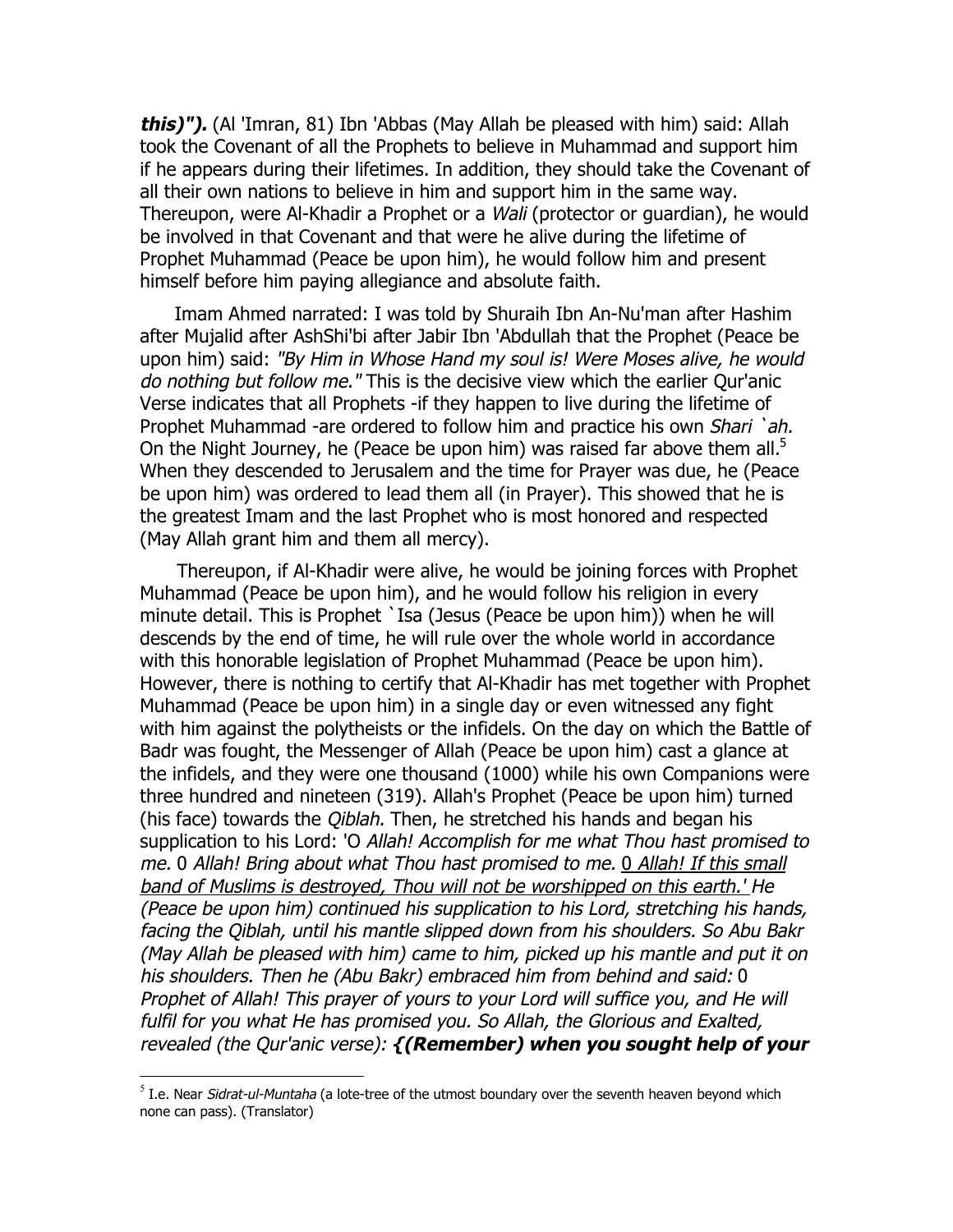### **Lord and He answered you (saying): I will help you with a thousand of the angels each behind the other (following one another) in**

**succession}.** (Al-Anfal, 9) So Allah helped him with angels." (Sahih Muslim) However, this' small band of Muslims' consisted, then, of the chiefs from among the Muslims and the angels, foremost among whom was Jibril (Gabriel (Peace be upon him)). Thus, if Al-Khadir were alive, his presence, then, would be the best thing he could ever do. Narrated Al-Qadi Abu Ya`la Muhammad Ibn Al-Husain Al-Fara' Al-Hanbali: Some people asked some of our companions about Al-Khadir, was he dead? They answered: "Yes."

Some people claim that Al-Khadir was present during all these past events but no one could see him because he was invisible. Obviously, this claim is groundless and is based only on illusions. Indeed, if he was still alive during the lifetime of Prophet Muhammad (Peace be upon him), he would certainly join him in his fight against the polytheists of the tribe of Quraish. See the following Hadith: Narrated Sa'd (May Allah be pleased with him): "On the Day of Uhud I saw on the right side of Allah's Messenger (Peace be upon him) and on his left side two persons dressed in white clothes and whom I did not see before nor after that, and they were Gabriel and Michael (may Allah be pleased with both of them)." (Sahih Muslim)

In addition, 'Abdullah Ibn `Umar (May Allah be pleased with both of them) said: "Once the Prophet (Peace be upon him) led us in the `Isha' (Night) Prayer during the last days of his life and after finishing it (the Prayer) (with Taslim, i.e. final salutation) he said: 'Do you realize (the importance of) this night? Nobody present on the surface of the earth tonight will be living after the completion of one hundred years from this night. ", (Sahih Al-Bukhari) And, `Abdullah Ibn `Umar (May Allah be pleased with both of them) narrated: "Allah's Messenger (Peace be upon him) led us in the `Isha' (Night) Prayer at the latter part of the night and when he had concluded it by salutations he stood up and said: 'Have you seen this night of yours? At the end of one hundred years after this (night) none would survive on the surface of the earth (from among my Companions).' Ibn `Umar said: People were (not understanding) these words of the Messenger of Allah (Peace be upon him) which had been uttered pertaining to one hundred years. Allah's Messenger (Peace be upon him) in fact meant (by these words) that on that day none from amongst those who had been living upon the earth (from amongst his Companions) would survive (after one hundred years) and that would be the end of this generation." (Sahih Muslim) And, Jabir Ibn `Abdullah (May Allah be pleased with him) reported: "I heard Allah's Messenger (Peace be upon him) as saying this one month before his death: 'You asked me about the Last Hour whereas its knowledge is with Allah. I, however, take an oath and say that none upon the earth, the created beings (from amongst my Companions), would survive at the end of one hundred years." This Hadith has been narrated on the authority of Ibn Juraij with the same chain of transmitters, but there is no mention of the words: "one month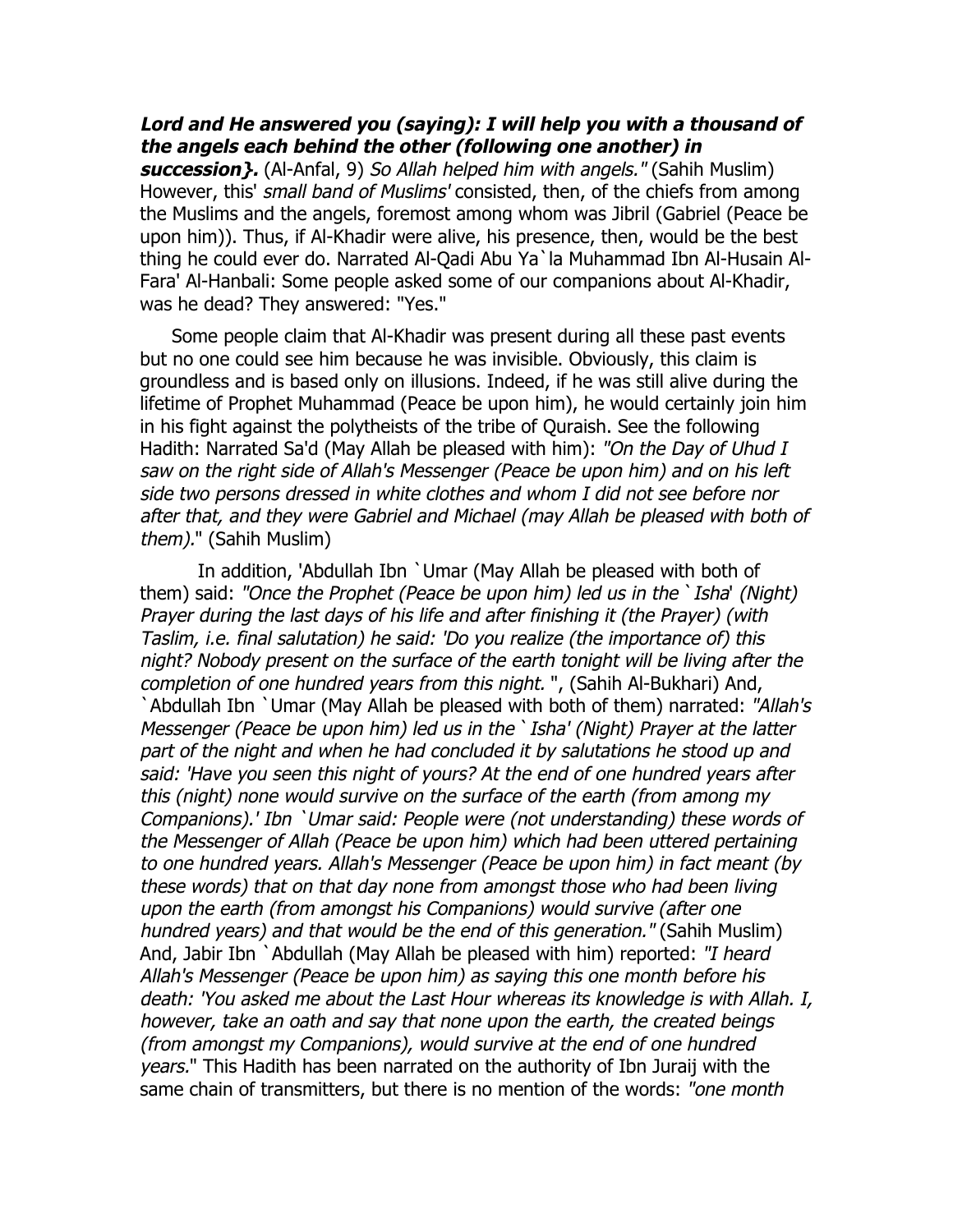before his death." (Sahih Muslim) So, even if Al-Khadir were alive during the lifetime of Prophet Muhammad (Peace be upon him), he would, then, be dead in accordance with these above-mentioned Hadiths. And, Allah knows best!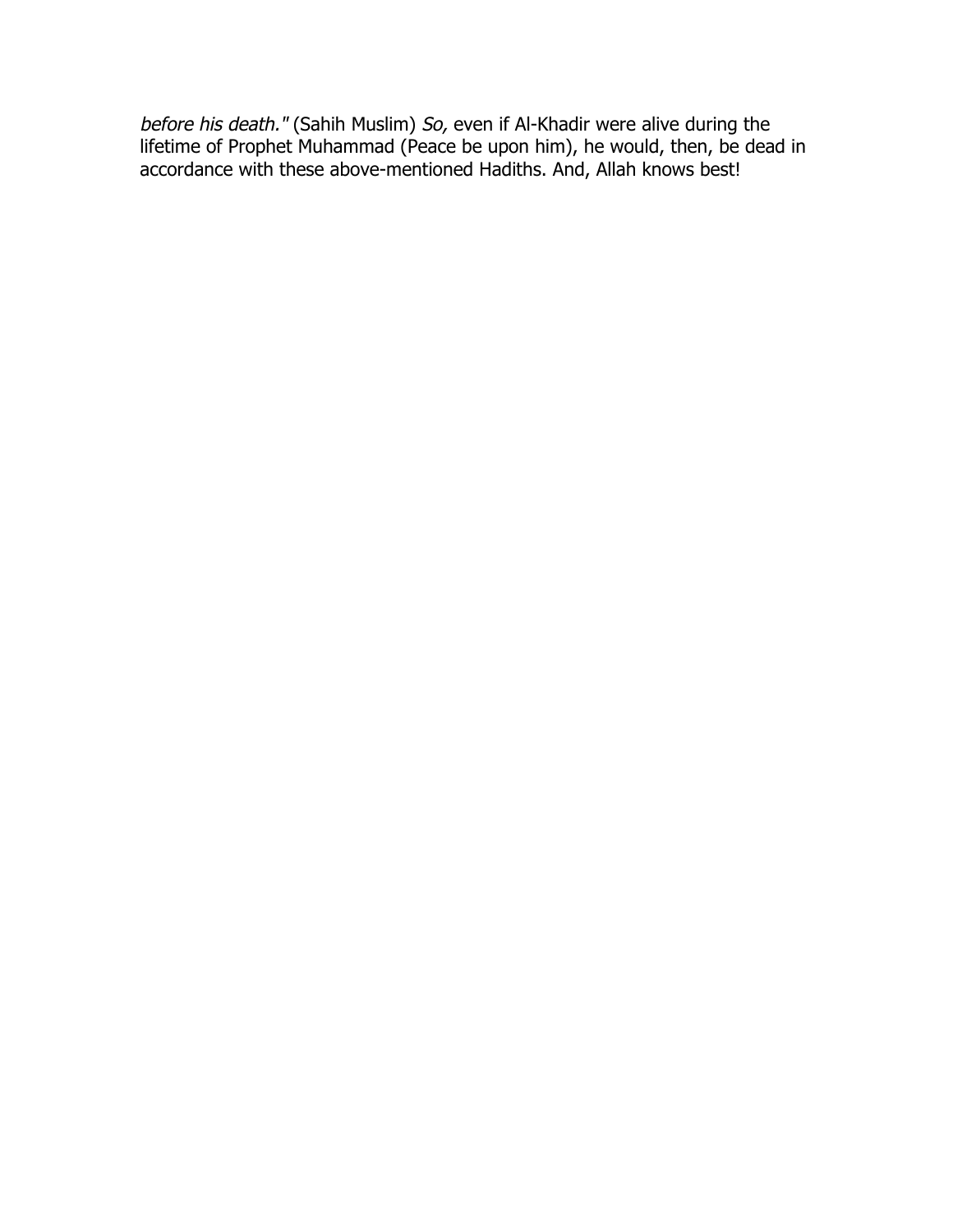# **(6) The Story of Qarun(Korah)**

Allah the Almighty says:

**{Verily, Qarun (Korah) was of Musa's (Moses) people, but he behaved arrogantly towards them. And We gave him of the treasures, that of which the keys would have been a burden to a body of strong men. Remember when his people said to him: "Do not exult (with riches, being ungrateful to Allah). Verily Allah likes not those who exult (with riches, being ungrateful to Allah). "But seek with that (wealth) which Allah has bestowed on you, the home of the Hereafter, and forget not your portion of lawful enjoyment in this world,' and do good as Allah has been good to you, and seek not mischief in the land. Verily, Allah likes not the Mufsidun (those who commit great crimes and sins, oppressors, tyrants, mischief-makers, corrupters)." He said: "This has been given to me only because of the knowledge I possess." Did he not know that Allah had destroyed before him generations, men who were stronger than him in might and greater in the amount (of riches) they had collected? But the Mujrimun (criminals, disbelievers, polytheists, sinners) will not be questioned of their sins (because Allah knows them well, so they will be punished without being called to account). So he went forth before his people in his pomp. Those who were desirous of the life of the world, said: "Ah, would that we had the like of what Qarun (Korah) has been given! Verily he is the owner of a great fortune." But those who had been given (religious) knowledge said: "Woe to you! The Reward of Allah (in the Hereafter) is better for those who believe and do righteous good deeds, and this none shall attain except those who are AsSabirun (the patient in following the truth). "So We caused the earth to swallow him and his dwelling place. Then he had no group or party to help him against Allah, nor was he one of those who could save themselves. And those who had desired (for a position like) his position the day before, began to say: "Know you not that it is Allah Who enlarges the provision or restricts it to whomsoever He pleases of His slaves. Had it not been that Allah was Gracious to us, He could have caused the earth to swallow us up (also)! Know you not that the disbelievers will never be successful." That home of the Hereafter (i.e. Paradise), We shall assign to those who rebel not against the truth with pride and oppression in the land nor do mischief by committing crimes. And the good end is for the Muttaqun (the pious and righteous persons)}.** (Al-Qasas, 76-83)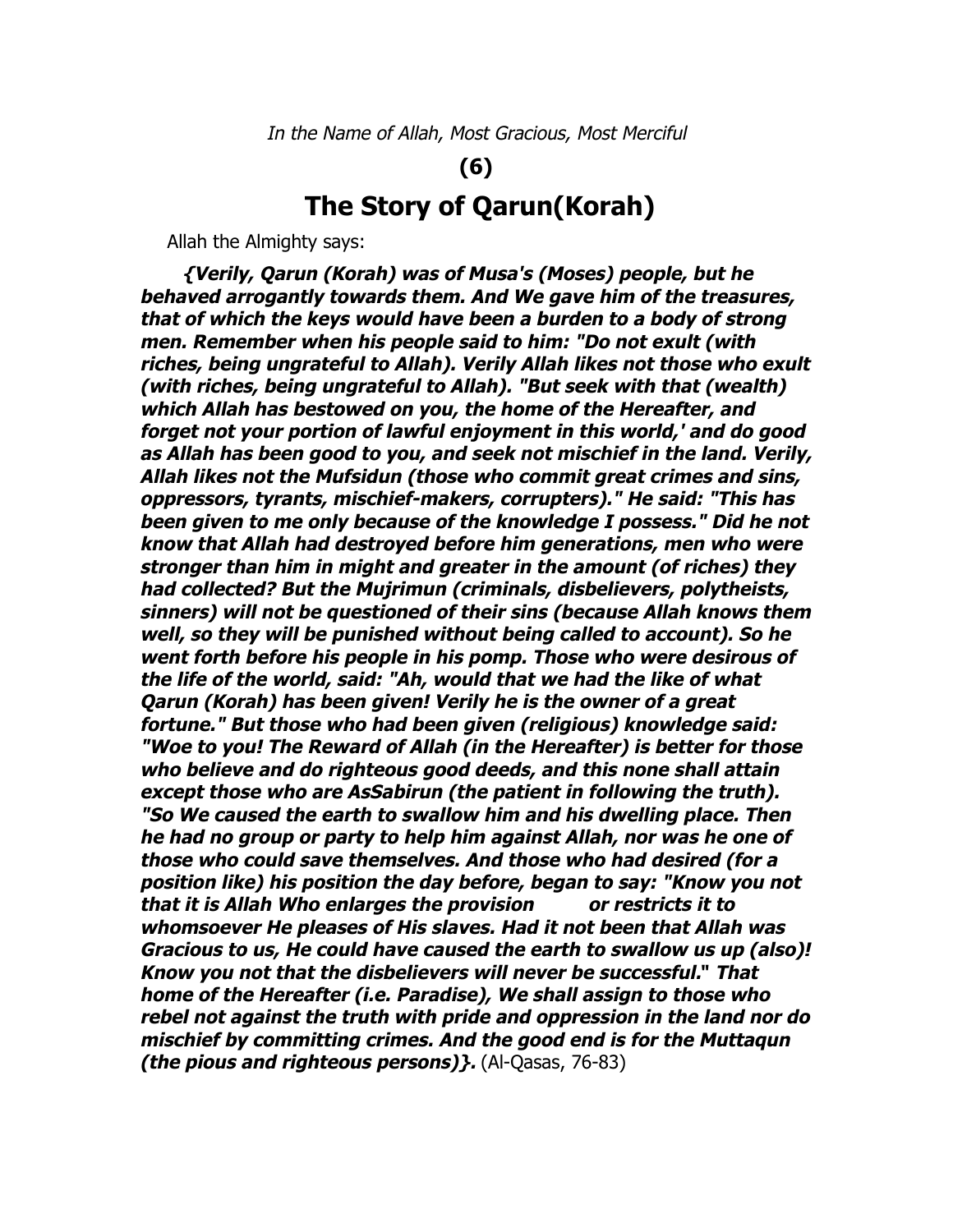Ibn `Abbas (May Allah be pleased with him) held the opinion that Qarun (Koran) was a paternal cousin to Musa (Peace be upon him). This view is supported by many other narrators, including Ibn Juraij who added that he is Qarun Ibn Yashar Ibn Qahith, while Musa was the son of `Imran Ibn Hafith. Ibn Juraij went further and rejected the viewpoint of Ibn Ishaq that he was a paternal uncle to Musa (Peace be upon him).

Qatadah said: He was called "An-Nur" (the light) for he had a melodious voice while reciting the Torah (Taurat), but he became a hypocrite just like

As-Samiri who became a hypocrite too. Thus, Qarun was destroyed because of his transgression due to the wealth and riches he had.

Shahr Ibn Haushab said: he dragged his garment out of pride and arrogance (conceit).

Allah the Almighty mentioned the numerousness of his wealth and riches so that its keys would have been a burden to a body of strong men. It was also said: the keys were made of leather and that they used to be carried on sixty mules. Allah knows best!

However, he was advised by the godly men from among his people saying: **{Do not exult}** i.e. do not be arrogant or conceited with riches, being ungrateful to Allah the Almighty. **{Verily Allah likes not those who exult (with riches, being ungrateful to Allah). "But seek with that (wealth) which Allah has bestowed on you, the home of the Hereafter} they advise him to direct his endeavors to gain Allah's Reward in the Hereafter as it is the best of all rewards. But, {and forget not your portion of lawful enjoyment in this world**, i.e. take thereof with your money what is made lawful to you and have the possible lawful joys of this present life. And **{do good as Allah has been good to you},** i.e. do good to the creation of Allah Who has been good to you. And **{seek not mischief in the land},** i.e. do not harm the people regarding whom you were commanded to do good. If you harm them, He will punish you and take back what He has granted you **{Verily, Allah likes not the Mufsidun (those who commit great crimes and sins, oppressors, tyrants, mischief-makers, corrupters)}.** His answer to this good advice of his people was nothing but: **{He said: This has been given to me only because of the knowledge I possess},** i.e. I do not need what you have said or referred to, as Allah only gave me this for He knew that I deserve it and I am really qualified thereto. Moreover, were it not for that He loves me, He would not grant or give me this.

However, Allah the Almighty refuted his statement saying: **{Did he not know that Allah had destroyed before him generations, men who were stronger than him in might and greater in the amount (of riches) they had collected? But the Mujrimun (criminals, disbelievers, polytheists,**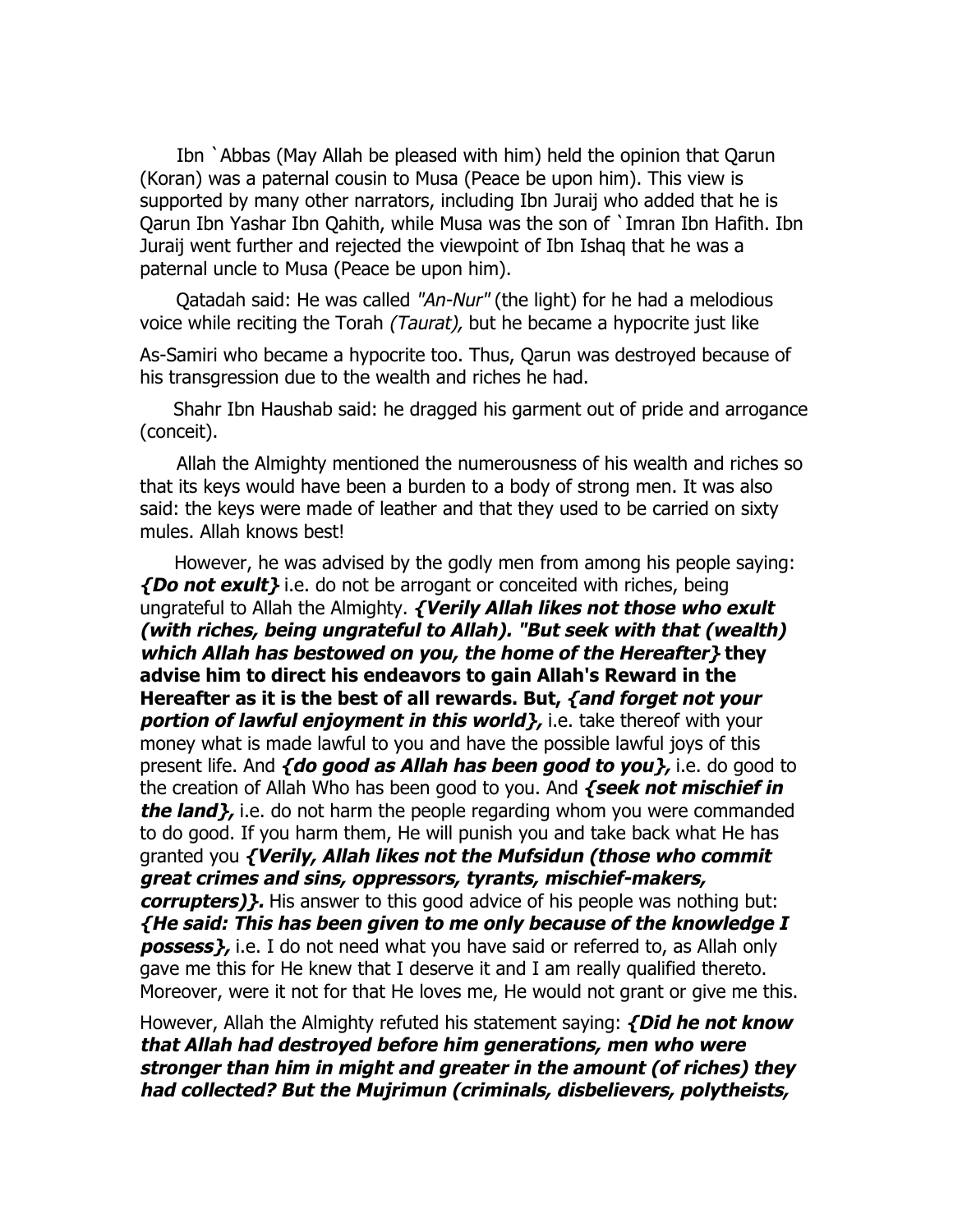**sinners) will not be questioned of their sins (because Allah knows them well, so they will be punished without being called to account)},** i.e. We have destroyed before him generations because of their sins and bad deeds and that they were stronger than Qarun and they had more riches and children than him. So, if what he said was true, We would not punish anyone of those who had more riches than him and his wealth and riches would not be a proof of Our love or care for him. Allah the Almighty says: **{And it is not your wealth, nor your children that bring you nearer to Us (i.e. please Allah), but only he who believes (in the Islamic Monotheism), and does righteous deeds (will please Us),. as for such, there will be twofold reward for what they did, and they will reside in the high dwellings Paradise) in peace and security}.** (Saba', 37) and, He says: *{Do they think* **that in wealth and children with which We enlarge them. We hasten unto them with good things. Nay, [it is a Fitnah (trial) in this worldly life so that they will have no share of good things in the Hereafter] but they perceive not}**. (Al-Mu'minun, 55,56). Allah's answer to Qarun's claims confirms our interpretation of his saying, **{This has been given to me only because of the knowledge I possess }.** But as for those who claimed that he was a chemist or that he knew the Greatest Name of Allah the Almighty and that he used it to collect wealth, all these are fallacies and not true. For chemistry cannot change the reality of something, and the Greatest Name is of no effect if it is pronounced by a disbeliever. And, Qarun was inherently a disbeliever and apparently a hypocrite. Moreover, the context of the advice given by his people and his answer to them do not support that claim.

Almighty Allah says: **{So he went forth before his people in his pomp}**, many interpreters mentioned that he went forth before his people in great luxuries (servants, clothes and riding animals). When those who were desirous of the life of the world saw him, they wished to have the same and wondered "what a great fortune he has!" When their saying reached the ears of the godly righteous men they said to them: {**Woe to you! The Reward of Allah is better for those who believe and do righteous good deeds},** i.e. the Reward of Allah in the Hereafter is better and higher than this.

Almighty Allah says: **{and this none shall attain except those who are As-Sabirun (the patient in following the truth)},** i.e. this -advice, saying and high determination regarding the Hereafter in presence of the joys of this present life -none shall attain except those who were guided and those whose hearts were fixed and minds made stable by the Grace of Allah the Almighty. And, nothing is better than the saying of some of our earlier scholars who said: "Verily, Allah loves penetrative insight in time of suspicious matters and perfect reasoning in time of the presence of lusts" .

Allah the Almighty says: {**So, We caused the earth to swallow him and his dwelling place. Then, he had no group or party to help him against Allah, nor was he one of those who could save themselves},** when Allah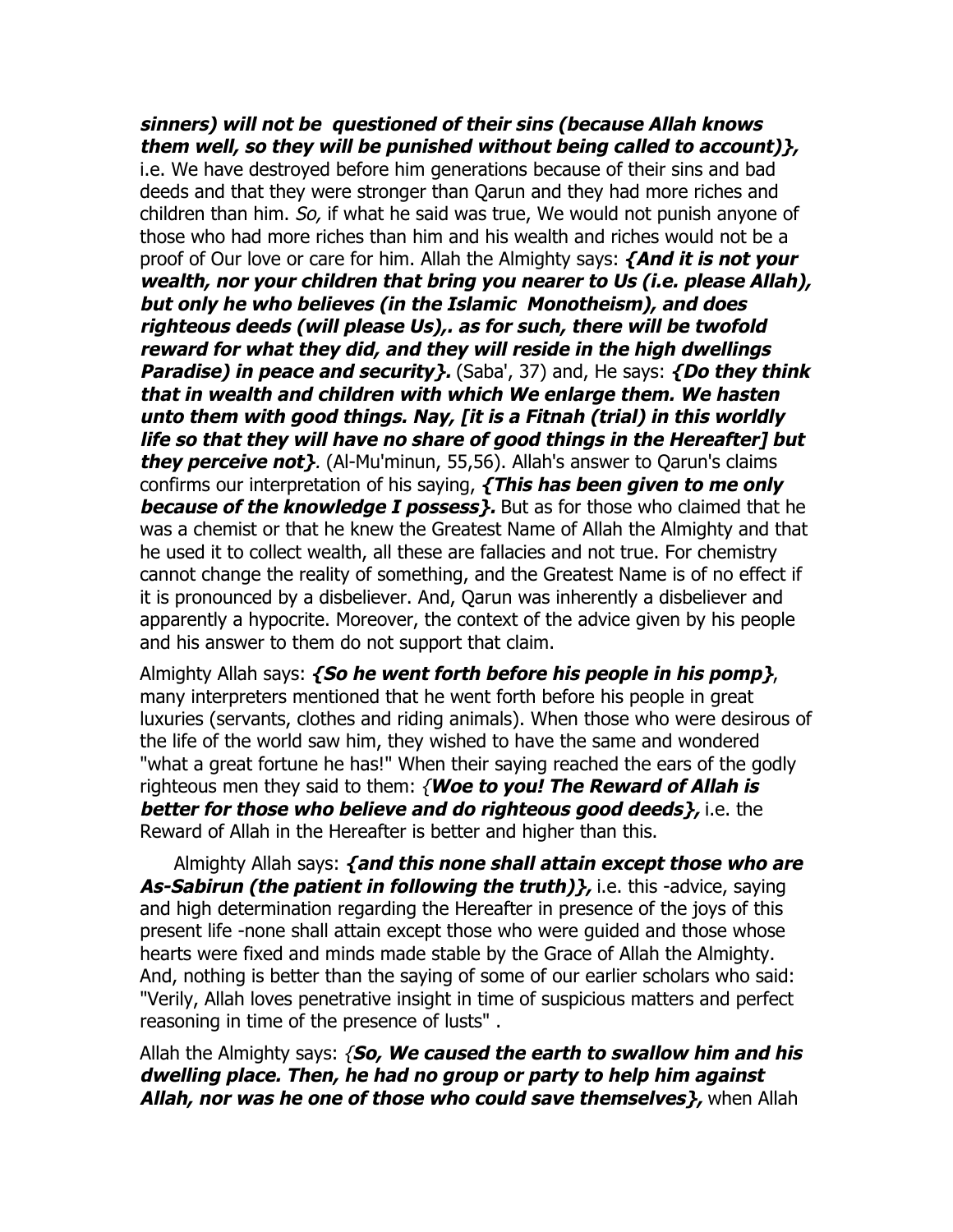the Almighty mentioned his setting forth in his pomp, He said **{So, We caused the earth to swallow him and his dwelling place }.** As transmitted by Imam Al-Bukhari, Allah's Prophet (Peace be upon him) said: "While a man was walking, clad in a two-piece garment and proud of himself with his hair well-combed, suddenly Allah made him sink into the earth and he will go on sinking into it till the Day of Resurrection. " (Sahih Al-Bukhari)

Narrated Ibn `Abbas (May Allah be pleased with him) and As-Sadiy that Qarun gave a prostitute a sum of money to say to Musa (Peace be upon him) while he is accompanied with other people that he (Musa) committed with her (adultery). It is said that she did it and consequently, Musa (Peace be upon him) trembled with fear and he performed two Rak ahs (bowing in prayer) and then said to her: By Allah! Tell me, who hired you to do this? She said: It was Qarun who hired me to do that. Then, she sought Allah's Forgiveness and repented to Him. Upon that, he (Musa (Peace be upon him)) prostrated himself and invoked Allah against Qarun. Allah the Almighty revealed to him that He subjugated the earth to obey him. Musa (Peace be upon him) commanded the earth to swallow Qarun and his dwelling place. And it was! Allah knows best!

It was also said: That when Qarun went forth before his people in his pomp: guards, mules and clothes, he passed by Musa (Peace be upon him) while he was reminding the people of Allah. When the people saw him, the faces of most of them turned towards him. Musa (Peace be upon him) called him and said: Why do you do this? Qarun replied saying: O Musa! You have been favored with Prophethood and I have been favored with riches. If you want, you may go forth and invoke Allah against me, and I would invoke Him against you. Thereupon, both of them went forth and Musa (Peace be upon him) said: Would you like to begin? Qarun said: Yes, and he made his invocations but they were not answered. When Musa (Peace be upon him) invoked Allah the Almighty against him saying: O Allah! Command the earth to transgress today. Allah revealed to him that He did. Then, Musa (Peace be upon him) said: O earth! Take them! And it took them to their feet. Then, he said: take them! And it took them to their knees. Then, he said: take them! And it took them to their shoulders. Then, he said: O earth! Bring their

.riches and treasures! They were brought till they saw them, then Musa (Peace be upon him) pointed with his hand saying: Go, you sons of Laui! And they sank into the earth.

It was narrated from Qatadah that he said: "They would sink into the earth till the Day of Resurrection." Ibn 'Abbas (May Allah be pleased with him) said: "They sank into the earth till they reached the seventh earth."

Allah the Almighty says: {**Then he had no group or party to help him against Allah, nor was he one of those who could save themselves},** i.e. he could not help himself or get help from others. Allah the Almighty states: **{Then he will have no power, nor any helper}.** (At-Tarig, 10) When the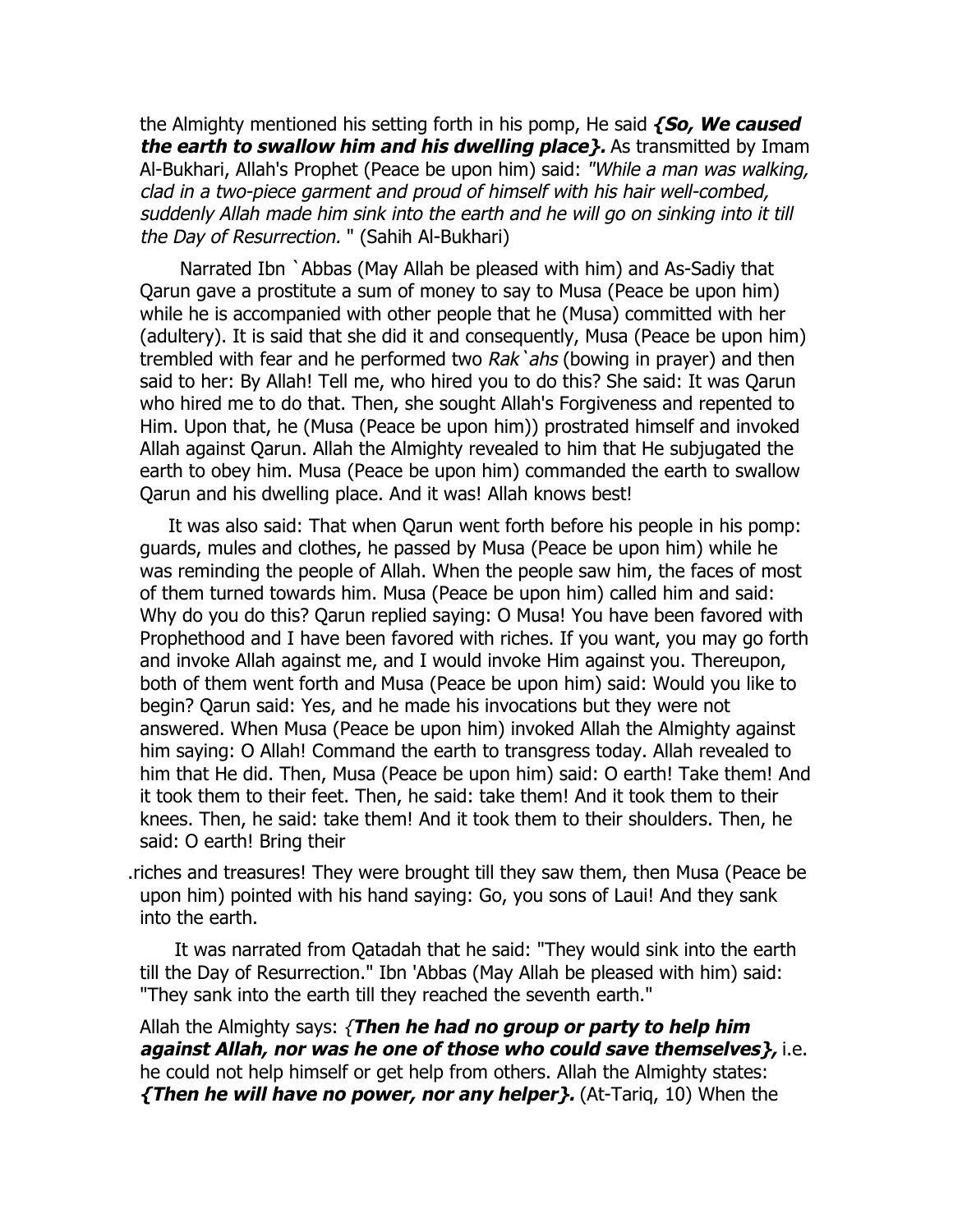people saw what happened to Qarun and his treasures of sinking into the earth and complete destruction, those who had desired for a position like his position the day before regretted and thanked Allah the Almighty and hence they said: **{Had it not been that Allah was Gracious to us, He could have caused the earth to swallow us up (also)! Know you not that the disbelievers will never be successful}.**

Then, Allah the Almighty informs us that **{That home of the Hereafter},** i.e. Paradise is prepared only for those **{who rebel not against the truth with pride and oppression in the land nor do mischief by committing crimes}** and then He says: **{And the good end is for the Muttaqun (the pious and righteous persons)}.**

This story of Qarun might have taken place before they get out of Egypt for Allah the Almighty says: **{So, We caused the earth to swallow him and his dwelling place** }, or it might have taken place after that during the Diaspora. Allah knows best!

However, Almighty Allah mentions the dispraise of Qarun in several Verses on the Glorious Qur'an. Allah says: {**And indeed We sent Musa (Moses) with Our Ayat (proofs, evidences, .verses, lessons, signs, revelations, etc.), and a manifest authority. To Fir'aun (Pharaoh), Haman and Qarun (Korah), but they called (him): "A sorcerer, a liar!"}.** (Ghafir, 23, 24) and, in Surah Al-'Ankabut after mentioning 'Ad, Thamud, Pharaoh, Haman and Qarun, He says: **{And (We destroyed also) Qarun (Korah), Fir'aun (Pharaoh), and Haman. And indeed Musa (Moses) came to them with lessons, clear Ayat (proofs, evidences, verses, signs, revelations, etc.), but they were arrogant in the land, yet they could not outstrip Us (escape Our punishment). So, We punished each (of them) for his sins,. of them were some on whom We sent Hasib (a violent wind with shower of stones) [as on the people of Lut (Lot)], and of them were some who were overtaken by As-Saihah [torment -awful cry, (as Thamud or Shu'aib's People)], and of them were some whom We caused the earth to swallow [as Qarun (Korah)], and of them were some whom We drowned [as the people ofNuh (Noah), or Fir'aun (Pharaoh) and hispeople]. It was not Allah Who wronged them, but they wronged themselves}.** (Al-'Ankabut, 39, 40) so, he who was swallowed by the earth was Qarun, and those whom were drowned were Pharaoh, Haman and their troops because they were sinful.

Imam Ahmed, in his *Musnad*, reported that once the Prophet (Peace be upon him) remembered the prayer and said: "He who observes it regularly and properly, it will be light, evidence and salvation for him on the Day of Resurrection. And, he who does not observe it regularly and properly, there will neither be -for him -light, nor evidence, nor salvation. And, on the Day of Resurrection, he will be (gathered) with Qarun, Fir'aun (Pharaoh), Haman and Ubaiy Ibn Khalaf".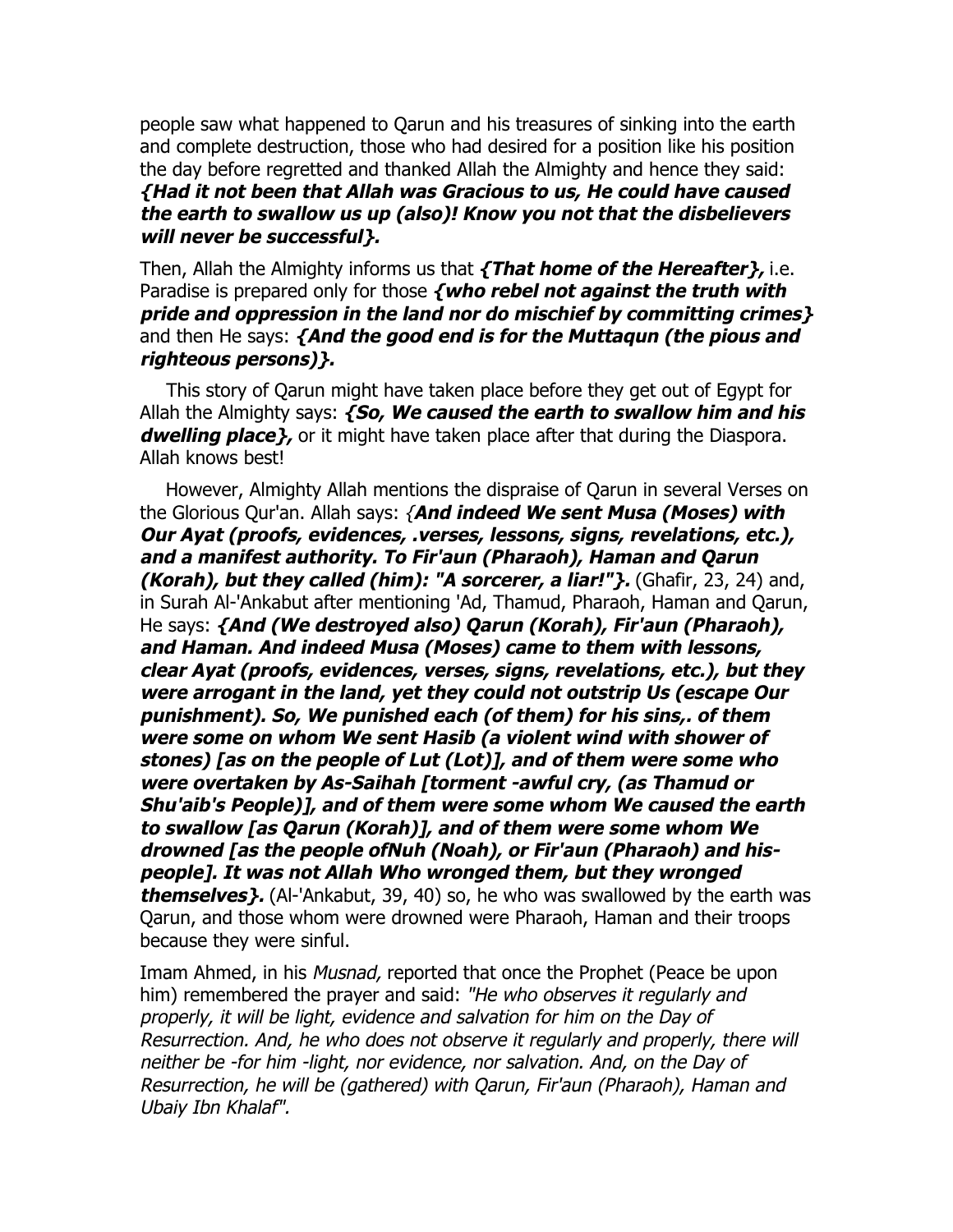## **(7) Bilqis(Queen of Sheba)**

Allah the Almighty says:

**{He inspected the birds, and said: "What is the matter that I see not the hoopoe? Or is he among the absentees? "I will surely punish him with a severe torment, or slaughter him, unless he brings me a clear reason." But the hoopoe stayed not long: he (came up and) said: "I have grasped (the knowledge of a thing) which you have not grasped and I have come to you from Saba' (Sheba) with true news." "I found a woman ruling over them: she has been given all things that could be possessed by any ruler of the earth, and she has a great throne. I found her and her people worshipping the sun instead of Allah, and Shaitan (Satan) has made their deeds fair-seeming to them, and has barred them from (Allah's) Way: so they have no guidance." [As Shaitan (Satan) has barred them from Allah's Way] so they do not worship (prostrate themselves before) Allah, Who brings to light what is hidden in the heavens and the earth, and knows what you conceal and what you reveal. Allah, La ilaha illa Huwa (none has the right to be worshipped but He), the Lord of the Supreme Throne! [Sulaiman (Solomon)] said: "We shall see whether you speak the truth or you are (one) of the liars."Go you with this letter of mine, and deliver it to them, then draw back from them, and see what (answer) they return." She said: "O chiefs! Verily! Here is delivered to me a noble letter. "Verily it is from Sulaiman (Solomon), and verily, it (reads): In the Name of Allah, the Most Gracious, the Most Merciful: "Be you not exalted against me, but come to me as Muslims (true believers who submit to Allah with full submission). She said: "O chiefs! Advise me in (this) case of mine. I decide no case till you are present with me (and give me your opinions)." They said: "We have great strength, and great ability for war, but it is for you to command: so think over what you will command." She said: "Verily kings, when they enter a town (country), they despoil it and make the most honorable amongst its people the lowest. And thus they do. "But verily! I am going to send him a present, and see with what (answer) the Messengers return." So when (the messengers with the present) came to Sulaiman (Solomon), he said: "Will you help me in wealth? What Allah has given me is better than that which He has given you! Nay, you rejoice in your gift!" [Then Sulaiman (Solomon) said to the chief of her messengers who brought**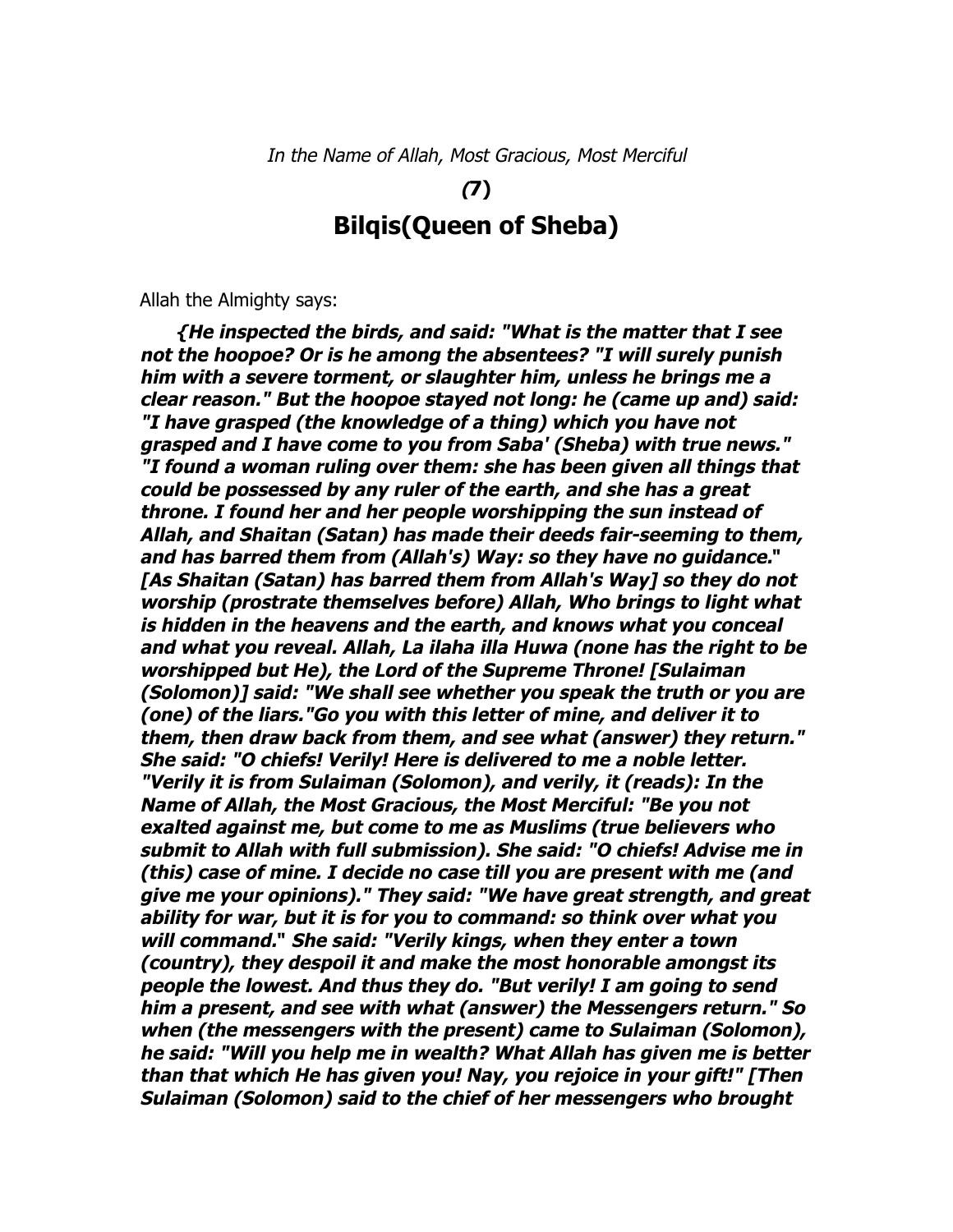**the present]: "Go back to them. We verily shall come to them with hosts that they cannot resist, and we shall drive them out from there in disgrace, and they will be abased." He said: "O chiefs! Which of you can bring me her throne before they come to me surrendering themselves in obedience?" A`Ifrit (strong one) from the jinn said: I will bring it to you before you rise from your place (council). And verily, I am indeed strong, and trustworthy for such work." One with whom was knowledge of the Scripture said: "I will bring it to you within the twinkling of an eye!" Then when he [Sulaiman (Solomon)] saw it placed before him, he said: "This is by the Grace of my Lord -to test me whether I am grateful or ungrateful! And whoever is grateful, truly, his gratitude is for (the good of) his own self, and whoever is ungrateful, (he is ungrateful only for the loss of his own self. Certainly my Lord is Rich (Free of all needs), Bountiful." He said: "Disguise her throne for her that we may see whether she will be guided (to recognize her throne), or she will be one of those not guided." So when she came, it was said (to her): "Is your throne like this?" She said: "(It is) as though it were the very same." And [Sulaiman (Solomon)] said: "Knowledge was bestowed on us before her, and we were submitted to Allah (in Islam as Muslims before her)." And that which she used to worship besides Allah has prevented her (from Islam), for she was ofa disbelieving people. It was said to her: "Enter As-Sarh" (a glass surface with water underneath it or a palace): but when she saw it, she thought it was a pool, and she (tucked up her clothes) uncovering her legs. (Sulaiman (Solomon)) said: "Verily, it is a Sarh (a glass surface with water underneath it or a palace)." She said: "My Lord! Verily, I have wronged myself, and I submit [in Islam, together with Sulaiman (Solomon)] to Allah, the Lord of the `Alamin (mankind, jinn and all that exists)}.** (An-Naml. 20-44)

Allah the Almighty narrates what had happened between Sulaiman and the hoopoe. All kinds of birds had pioneers or chosen ones who were charged with certain tasks and who periodically attend themselves before Sulaiman, as a habit of the troops with their kings. Ibn `Abbas (May Allah be pleased with him) and others mentioned that the mission of the hoopoe was to search for water in deserts and barren areas. Indeed, the hoopoe has the ability -as granted by Allah the Almighty -to see and identify the locations of underground waters. Sulaiman's hoopoe used to search for underground water and then to lead his troops thereto; they dig the land to get the water out and use it in fulfilling their needs.

One day, Sulaiman (Peace be upon him) wanted the hoopoe, he missed him and did not find him in his appointed position so, he said: **{What is the matter that I see not the hoopoe? Or is he among the absentees?}** i.e. he is not here, or I can not see him. **{I will surely punish him with a severe**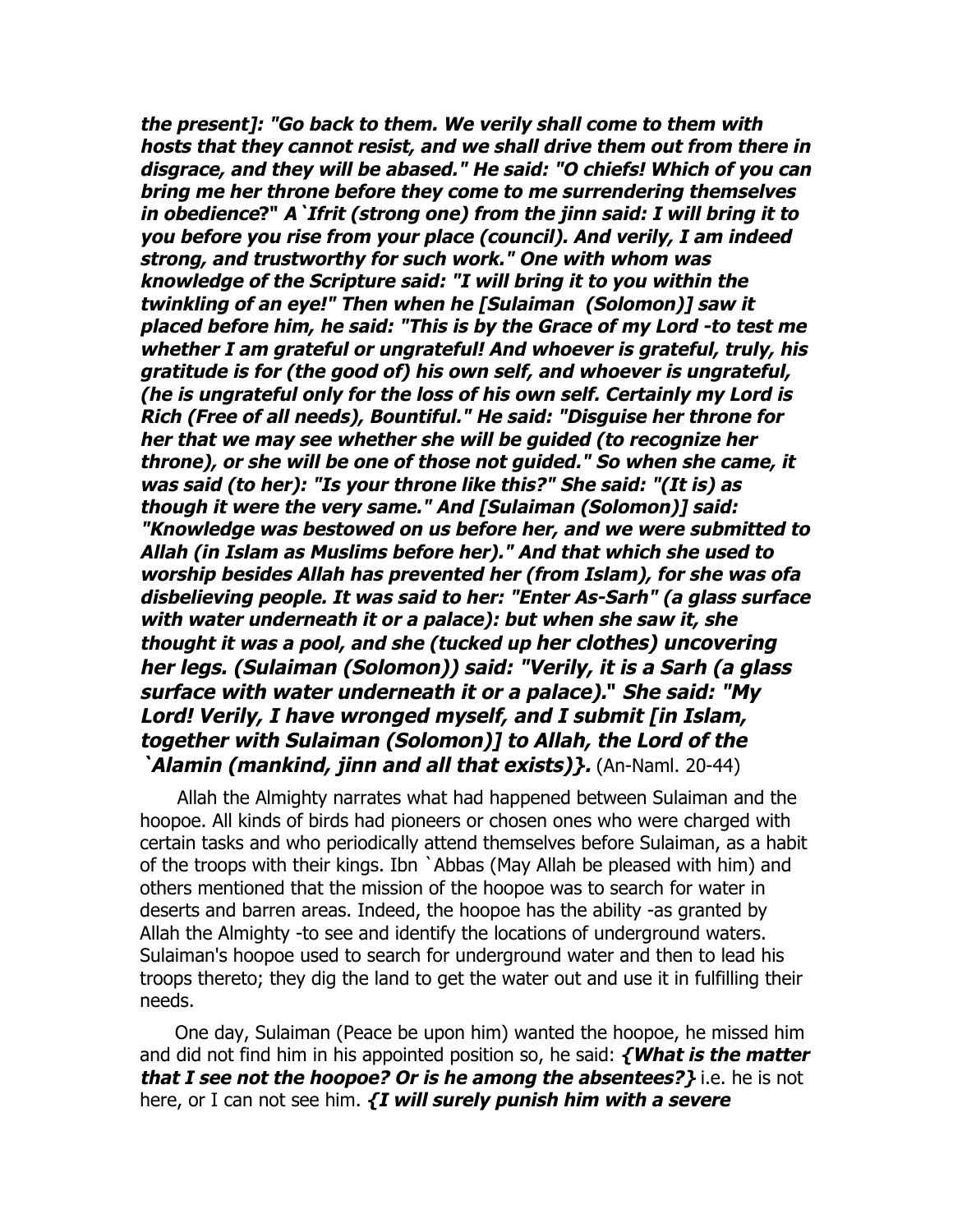**torment}** Sulaiman (Peace be upon him) threatened that he would punish him with some kind of penalty; **{or slaughter him, unless he brings me a clear reason}** i.e. a clear excuse that may save him from my punishment. Allah the Almighty says: **{But the hoopoe stayed not long}** i.e. his absence was not so long, then **{he (came up and) said}** to Sulaiman (Peace be upon him) **{I have grasped (the knowledge of a thing) which you have not grasped} i.e. I got to know that which you did not; {and I have come to you from Saba' (Sheba) with true news}.** That **{I found a woman ruling over them: she has been given all things that could be possessed by any ruler on earth, and she has a great throne},** he is describing the status of the kings and rulers of Sheba in the Yemen: they had a mighty and glorious kingdom along with strong and competent troops. During that period, their king died and left no heirs but a daughter whom they raised as their queen.

Ath-Tha`labi and others mentioned that after her father's death, the people appointed a man under whose rule corruption and mischief prevailed. She proposed to him in marriage and he married her. At their first night together she gave him wine till he got drunk and then she beheaded him and hanged his head on her door. Thereupon, the people raised her over the throne as their queen. She was Bilqis Bint As-Sairah. Her father was called Al-Hudhad, or Shurahil Ibn Dhi Jadan Ibn As-Sairah Ibn Al-Harith Ibn Qais Ibn Saifi Ibn Saba' Ibn Yashjub Ibn Ya `rub Ibn Qahtan. Her father was one of the noblest kings. He refused to get married to Yemeni women. It is said that he got married to a woman from the Jinn whose name was Raihanah Bint As-Sakan who gave birth to that woman whose name is Balqamah, to be known later as Bilqis.

Ath-Tha`labi transmitted on the authority of Sa`id Ibn Bashir on the authority of Qatadah after An-Nadr Ibn Anas after Bashir Ibn Nahik, after Abu Hurairah that Allah's Messenger (Peace be upon him) said: "One of Bilqis 's parents was from among the jinn." (This is a strange Hadith in whose Chain of Transmission there is some kind of Weakness).

Ath- Tha`labi said: I was told by Abu `Abdullah Ibn Qabhunah on the authority of Abu Bakr Ibn Jarjah after Abu Bakrah as saying: Once, Bilqis was mentioned before Allah's Messenger (Peace be upon him) who said: "Such people as ruled by a lady will never be successful." (That sub-Narrator, Isma`il Ibn Muslim is Meccan and he is regarded by the Scholars of Hadith as Weak, i.e. not an authentic narrator).

It is mentioned in Sahih Al-Bukhari from the narration of `Auf on the authority of Al-Hasan, after Abu Bakra that: When Allah's Messenger (Peace be upon him) was informed that the Persians had crowned the daughter of Khusrau as their ruler, he said, "Such people as ruled by a lady will never be successful." (Sahih Al-Bukhari)

And, his saying: **{She has been given all things}** that could be possessed by any ruler of the earth, **{and she has a great throne}** i.e. the chair she sits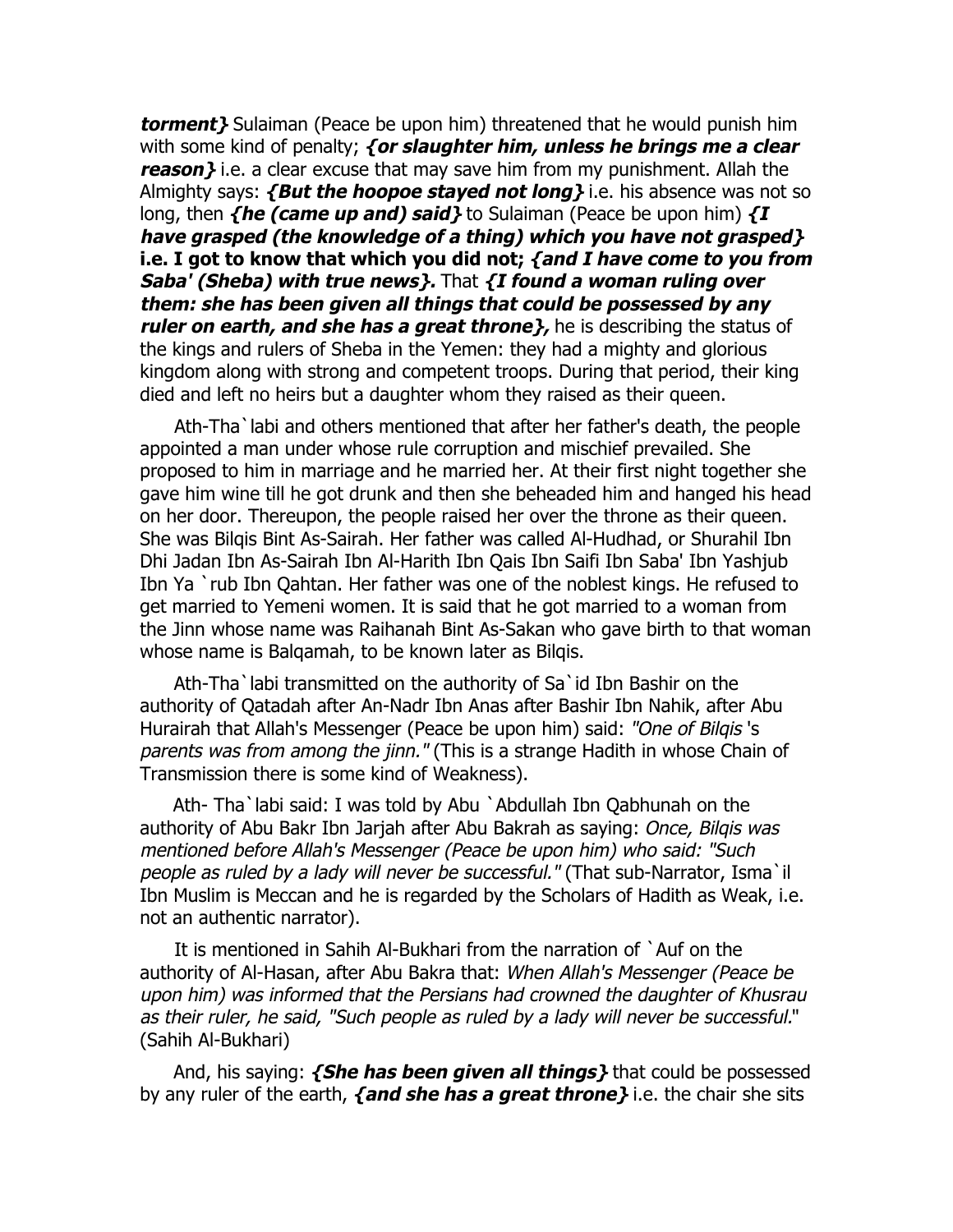on was ornamented and studded with various jewels, pearls, gold and other magnificent things. Then, he mentioned their disbelief in Allah the Almighty and their worship of the sun instead of Allah and the deceivement of Satan to them by making their deeds look fair-seeming in their eyes, and barring them from Allah's Way, **{So they do not worship (prostrate themselves before) Allah, Who brings to light what is hidden in the heavens and the earth, and knows what you conceal and what you reveal}** i.e. He knows all secrets and revealed matters whether material or immaterial. {**Allah, La ilaha illa Huwa (none has the right to be worshipped but He), the Lord of the Supreme Throne!}** i.e. the Greatest Throne which none from among His creatures ever has.

Thereupon, Sulaiman sent the hoopoe with a letter calling them to obey Allah and His Messenger, to repent and submit themselves to his kingship and power. He sent them: **{Be you not exalted against me}** i. e. do not let your pride prevent you from obeying me, **{but come to me as Muslims}** i.e. true believers who submit to Allah with full submission. The hoopoe dropped the letter near her and waited to see what she was going to do. However, she gathered the nobles, princes and ministers to have mutual consultation, **{She said: "O chiefs! Verily! Here is delivered to me a noble letter},** then she first read its title **{Verily it is from Sulaiman (Solomon)},** then she read the rest thereof **{and verily, it (reads): In the Name of Allah, the Most Gracious, the Most Merciful: Be you not exalted against me, but come to me as Muslims (true believers who submit to Allah with full submission)}.** Then she sought their advice in a very polite manner **{She said: 0 chiefs! Advise me in (this) case of mine. I decide no case till you are present with me}** i.e. that you give me your opinions, **{They said: We have great strength, and great ability for war}**, i.e. we can afford war and all it needs of strength, materials, etc. so if you want this choice, we are well prepared thereto **{but it is for you to command: so think over what you will command}**, hence, they showed full obedience to her and after showing and displaying their abilities before her they left the matter in her hands to see what should be done. Verily, her opinion was wiser and better than theirs as she knew that the sender of the letter was not to be resisted, fooled, or even deceived. **{She said: Verily kings, when they enter a town (country), they despoil it and make the most honorable amongst its people the lowest. And thus they do**, i.e. she explains to them that if that king overpowers this kingdom of theirs, she would be the one who receives the severest of punishment and degradation. **{But verily! I am going to send him a present, and see with what (answer) the Messengers return}** she wanted to bribe Sulaiman with presents and gifts knowing that Sulaiman (Peace be upon him) would not accept from them but Islam, as she and her people were disbelievers while he and his troops are far stronger than them all. For this {**When (the messengers with the present) came to Sulaiman (Solomon), he said: Will you help me in wealth? What Allah has given**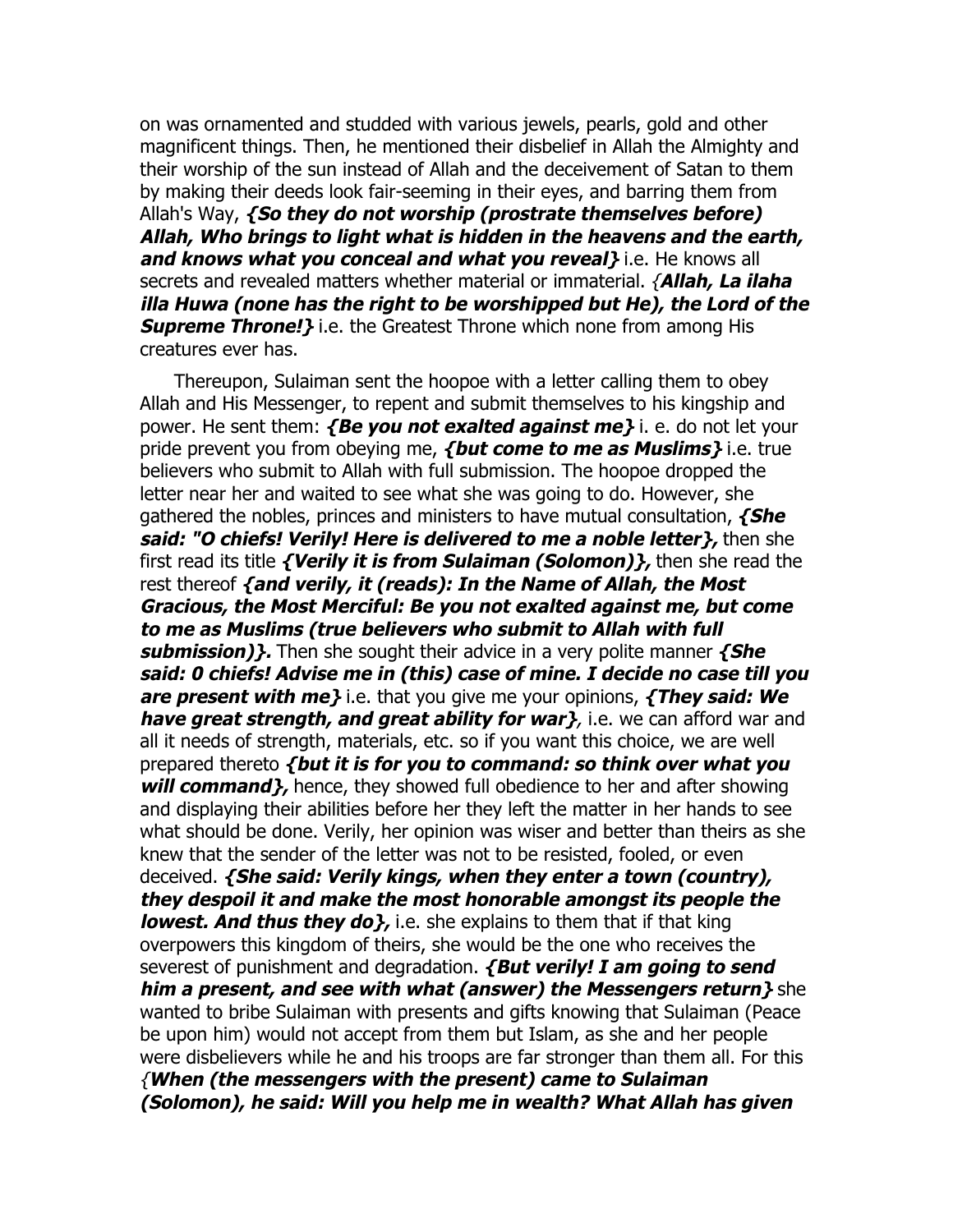**me is better than that which He has given you! Nay, you rejoice in your gift!}** Then Sulaiman (Solomon) said to the chief of her messengers who brought the present **{Go back to them. We verily shall come to them with hosts that they cannot resist, and we shall drive them out from there in disgrace, and they will be abased** } i.e. go back with your gifts for what I have been granted by Allah is far better than these properties, riches and presents with which you rejoice and be filled with arrogance and pride over your own people. **{We verily shall come to them with hosts that they cannot resist}** i.e. troops that are irresistible and cannot be defeated or encountered, and moreover we shall drive them out from their land, properties and wealth **{in disgrace, and they will be abased}** i.e. dragging shame, abasement and destruction.

When they heard the news, they rushed declaring their full submission and perfect obedience and willingness to accompany their queen in her leaving for meeting Sulaiman (Peace be upon him). When he (Peace be upon him) heard of their coming and their intention to present themselves before his hand, he said to those (Jinn) from among his present hosts if they would bring him her throne before she manage to come: **{A`Ifrit (strong one) from the jinn said: I will bring it to you before you rise from your place (council). And verily, I am indeed strong, and trustworthy for such work) i.e. before you finish your ruling council. It was said that he used to run the affairs of the Banu Israel from the beginning of the day till the noon. {Verily, I am indeed strong, and trustworthy for such work }** i.e. I am strong enough to bring the throne to you, and at the same time I am to be entrusted with what it contains of the precious jewels and pearls. But **{One with whom was knowledge of the Scripture said}** i.e. Asif Ibn Barkhiya who was Sulaiman's maternal cousin, said it was one of the believers from among the Jinn who knew the Greatest Name of Allah the Almighty. It is also said that he was one from among the scholars of the Banu Israel. Moreover, it was said to be Sulaiman himself, which is very strange and odd opinion and which As-Suhaili described to be out of context. A fourth opinion held that it was Gabriel (Peace be upon him). **{I will bring it to you within the twinkling of an eye!}** i.e. before you send a messenger to the farthest place on earth and he comes back to you. It was also said: before the farthest person you can see reaches you; or before your sight gets weary of starring at some point and your eye closes; or before you regain your sight if you look to the farthest place your sight can reach then you close your eye, (which is the most likely interpretation). **{Then when he [Sulaiman (Solomon)) saw it placed before him}** i.e. when he saw the throne of Bilqis brought and placed before him, in this too short period, from the Yemen to Jerusalem, **{he said: "This is by the Grace of my Lord -to test me whether I am grateful or ungrateful!}** i.e. this is by the Grace of Allah lam granted and His Grace all people are granted testing them whether they are grateful or ungrateful. **{And whoever is grateful, truly, his gratitude is for (the good of) his own self}** i.e. the benefit of this returns onto himself, **{and**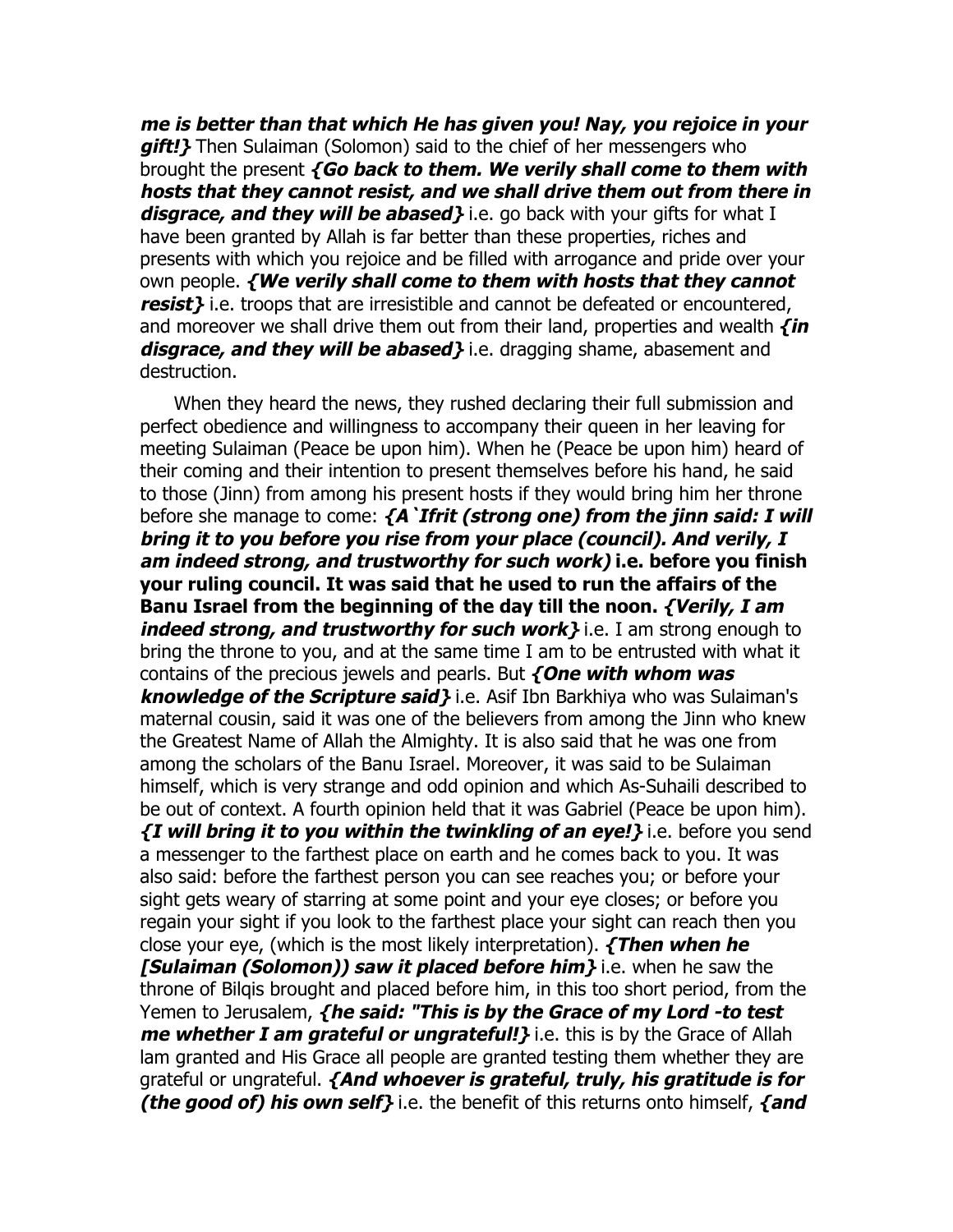**whoever is ungrateful, (he is ungrateful only for the loss of his own self. Certainly my Lord is Rich (Free of all needs), Bountiful}** i.e. He is neither in need of thanking of the thankful, nor is He harmed by disbelief of the disbelievers.

Then, Sulaiman (Peace be upon him) ordered her throne to be altered and disguised to test her mentality and understanding, saying **{that we may see whether she will be guided (to recognize her throne), or she will be one of those not guided. So when she came, it was said (to her): Is your throne like this? She said: (It is) as though it were the very same}**, this is due to her understanding and clear insight that she set aside the possibility that it was her own throne for she has just left it far away in the Yemen, and that she did not know that there is any who can do this marvelous act of removing it to Jerusalem.

Allah the Almighty says pertaining to Sulaiman (Peace be upon him) and his people **{And (Sulaiman (Solomon)) said: Knowledge was bestowed on us before her, and we were submitted to Allah (in Islam as Muslims before her). And that which she used to worship besides Allah has prevented her (from Islam), for she was of a disbelieving people}** i.e. worshipping the sun to whom she used to prostrate herself and her people instead of Allah the Almighty in follow of the religion of her fathers and ancestors with no evidence or proof of this. Sulaiman (Peace be upon him) previously ordered a *Sarh* (a glass surface with water underneath in which there are various sorts of fish and other seacreatures) to be built. Afterwards, Bilqis was ordered to enter the *Sarh* while Sulaiman (Peace be upon him) was sitting on his throne, **{But when she saw it, she thought it was a pool, and she (tucked up her clothes) uncovering her legs. (Sulaiman (Solomon)) said: "Verily, it is a Sarh (a glass surface with water underneath it or a palace)." She said: "My Lord! Verily, I have wronged myself, and I submit [in Islam, together with Sulaiman (Solomon)). to Allah, the Lord of the" Alamin (mankind, jinn and all that exists)}.**

It was said: That when Sulaiman (Peace be upon him) wanted to marry her he asked mankind about a way of removing the hair from her legs, and they mentioned the razor, but she feared thereof. Then, he (Peace be upon him) consulted the Jinn who made the bath for him. Thus, he was the first to enter the bath.

At-Tha`labi and others said: When Sulaiman married her he returned the kingdom of Yemen to her and he used to visit her there and stay for three days a month then comes back to Jerusalem on the flying carpet. In addition, he ordered the Jinn to build him three palaces in the Yemen: Ghamdan, Salhin and Bitun. And, Allah knows best!

Ibn Ishaq transmitted after some scholars on the authority of Wahb Ibn Munabih that Sulaiman (Peace be upon him) did not marry her, but he got her married to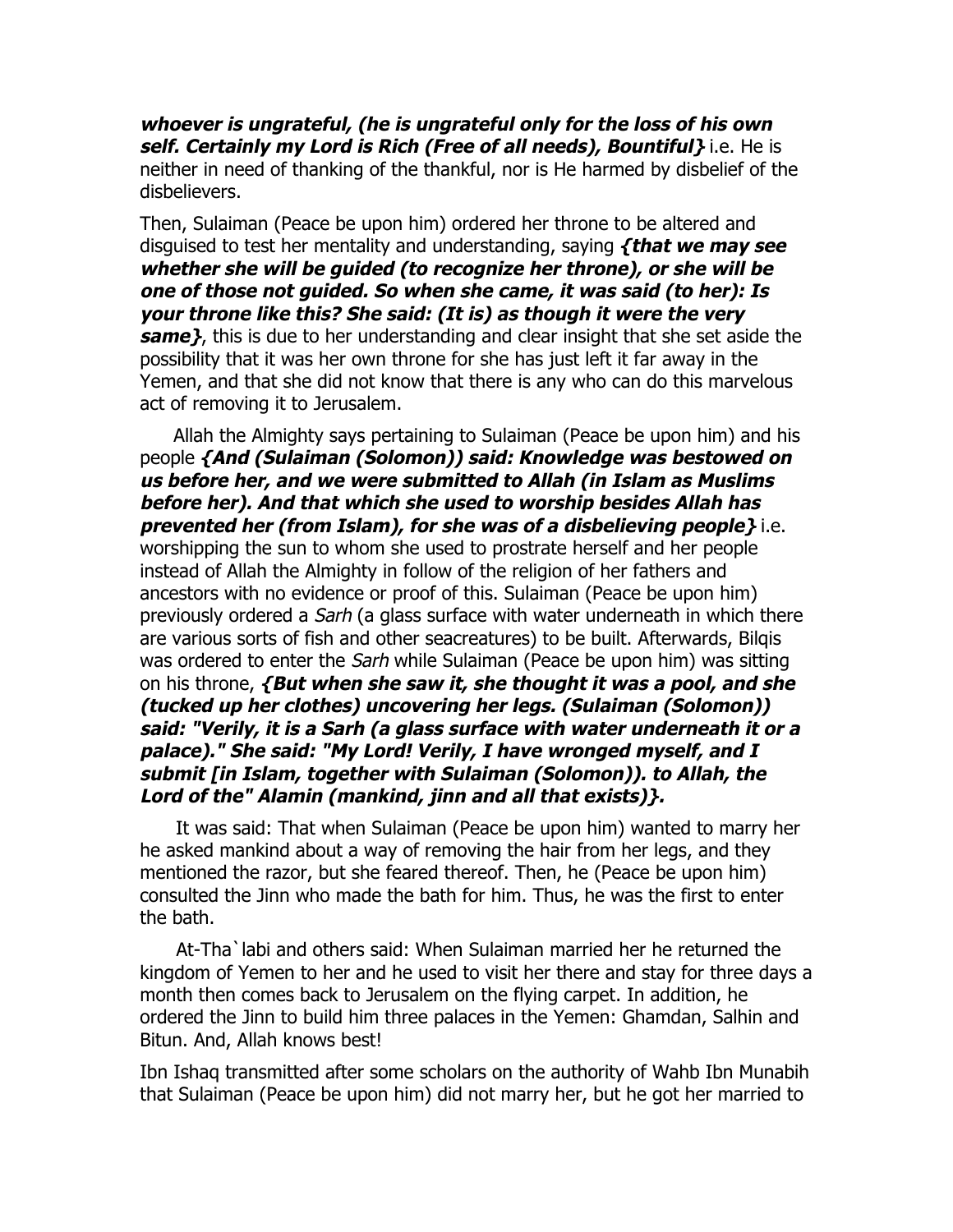the king of Ramadan and let her ruling over the Yemen again, and he (Peace be upon him) subjected to her the king of the Jinn in Yemen to build her the aforementioned three palaces. This narration is not authenticated like the previous one, and Allah knows best!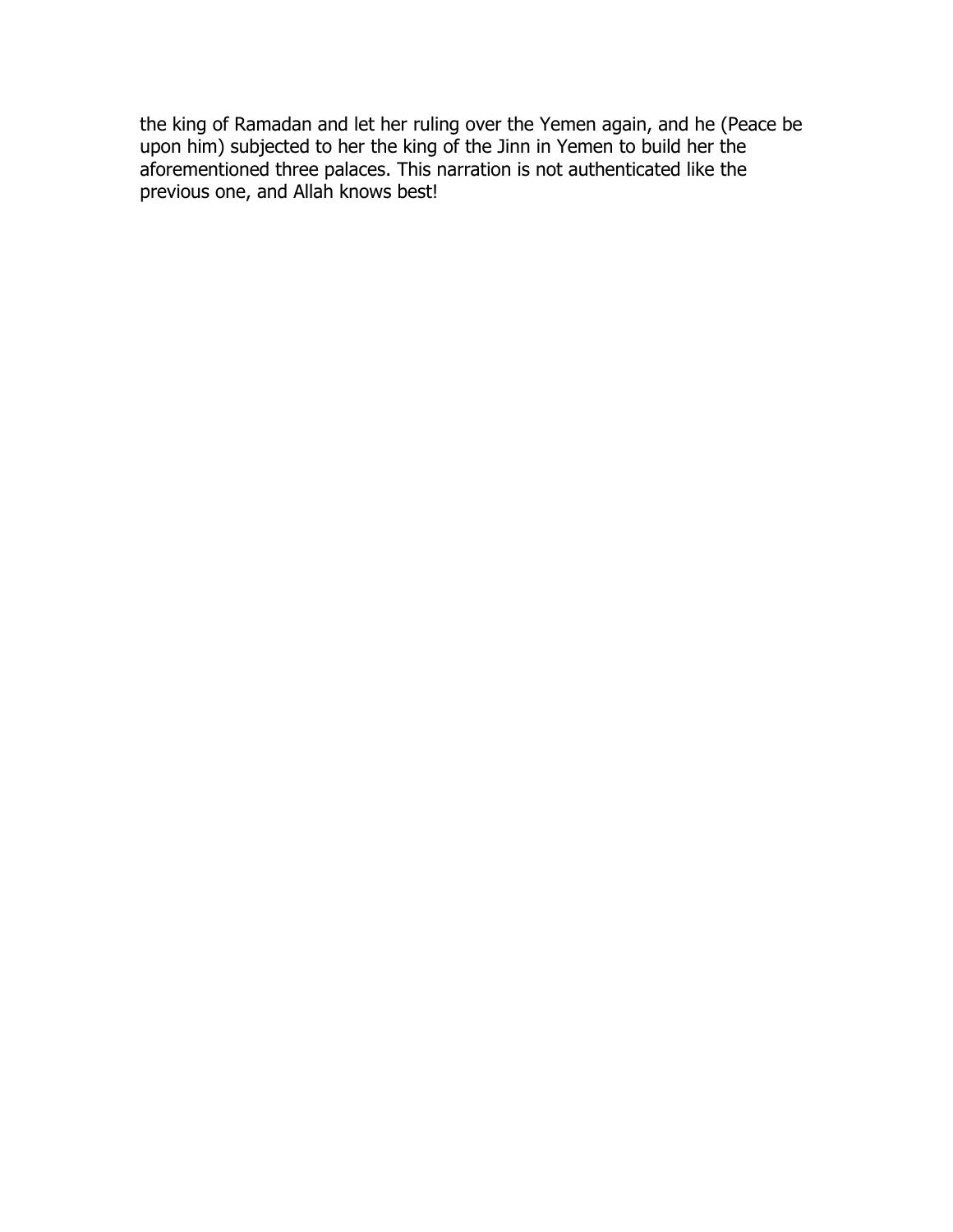In the Name of Allah, Most Gracious, Most Merciful

## **(8) The Story of Saba'(Sheba)**

Allah the Almighty says:

**{Indeed there was for Saba' (Sheba) a sign in their dwelling-place -two gardens on the right hand and on the left,; (and it was said to them:) "Eat of the provision of your Lord, and be grateful to Him.' A fair land and an Oft-Forgiving Lord! But they turned away (from the obedience of Allah), so We sent against them Sail AI-'Arim (flood released from the dam), and We converted their two gardens into gardens producing bitter bad fruit, and tamarisks, and some few lotetrees. Like this We requited them because they were ungrateful disbelievers. And never do We requite in such a way except those who are ungrateful (disbelievers). And We placed, between them and the towns which We had blessed, towns easy to be seen, and We made the stages (of journey) between them easy (saying): "Travel in them safely both by night and day." But they said: "Our Lord! Make the stages between our journey longer," and they wronged themselves; so We made them as tales (in the land), and We dispersed them all totally. Verily, in this are indeed signs for every steadfast, grateful (person)}.** (Saba', 15-19)

Scholars of genealogy -among them was Muhammad Ibn Ishaq -said: the name of Saba' is `Abd Shams Ibn Yashjub Ibn Ya`rub Ibn Qahtan. He was the first to take captives and he was very generous to the people. As-Suhaili said: it is said that he was the first person to be crowned, and some scholars said he was Muslim and that he composed poetry in which he brought good news to the advent of Prophet Muhammad (Peace be upon him). This last saying was attributed to Ibn Didya in his book titled: [At-Tanwir fi Maulid Al-Bashir An-Nadhir]

Imam Ahmed said: I have been told by Abu `Abdur Rahman, after `Abdullah Ibn Luhai` ah, after `Abdullah Ibn Da`lah saying: I heard `Abdullah Ibn Al- `Abbas as saying: A man asked Allah's Messenger (Peace be upon him) about Saba', whether it was a man, a woman, or a name of a land? He (Peace be upon him) said: Verily, he was a man to whom ten sons were born. Six thereof inhabited the Yemen andfour Sham (Syria). Those in Yemen were: Madhhaj, Kindah, Al-Azd, Al-Ash `ariyun, Anmar and Himyar. And those who inhabited Syria were: Laghm, Judham, `Amilah and Ghassan." The Questioner was Farwah Ibn Musaik Al-Ghatifi.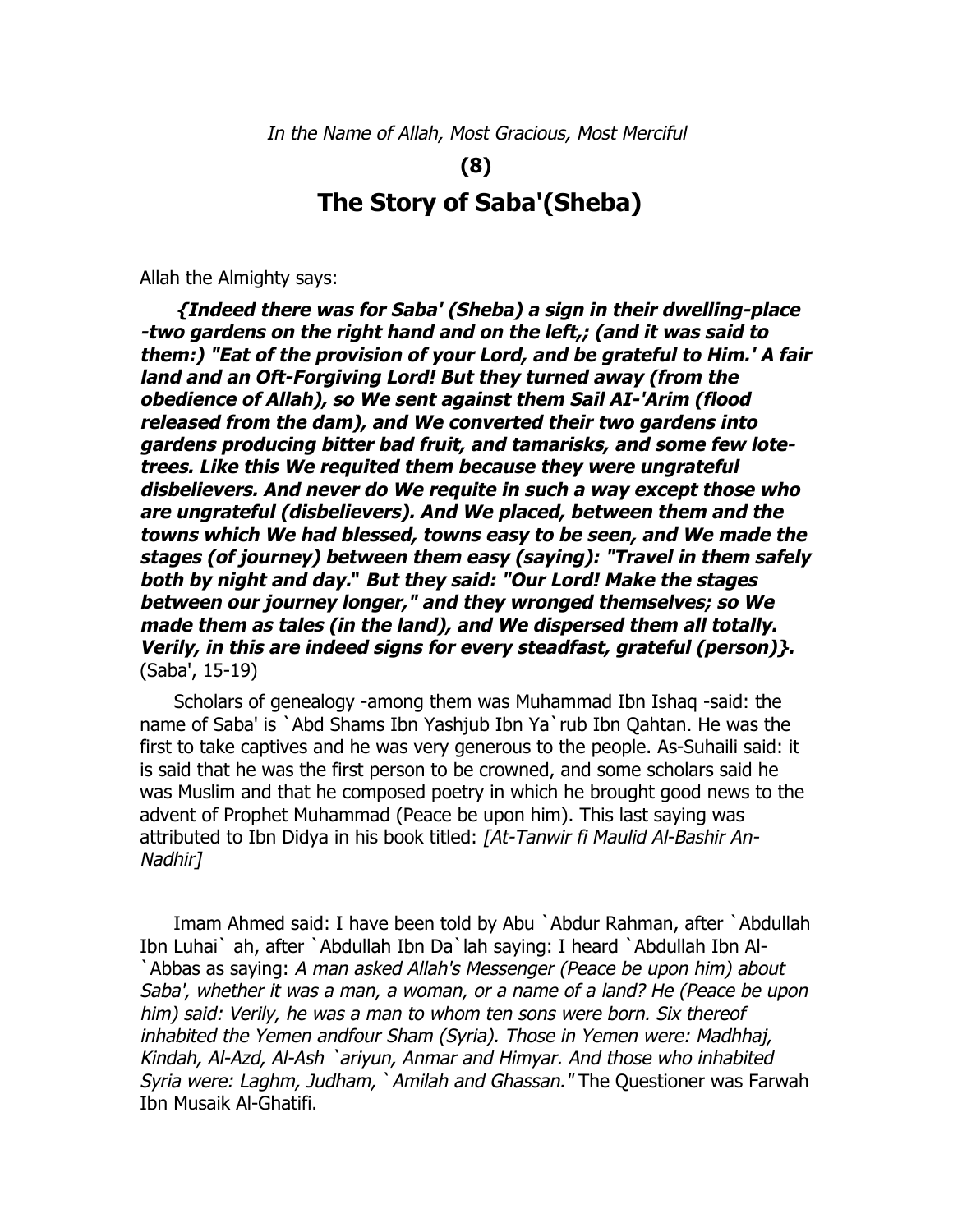This means that the term Saba' covers all these tribes; among them also were At- Tababi `ah (Sing. Tubba`) in the Yemen. Their kings used to put crowns on as were done by kings of Persia. The Arabs used to call whomsoever rules over the Yemen and Hadramaut "Tubba`", as they used to call kings of Sham (Syria) and the Arab Peninsula "Caesar", and the ruler of Persia "Khusrau", the ruler of Egypt Fir` aun (Pharaoh), the ruler of Abyssinia "Negus", and the ruler of India "Ptolemes", and Bilqis was from among the Himyar kings who ruled the Yemen. They lived in happiness and easiness, with abundance of sustenance: fruits, plants, etc. and they were righteous people who followed the Straight Path, but when they altered the Grace of Allah and denied it, they inevitably incurred to themselves and their peoples destruction and devastation.

Muhammad Ibn Ishaq narrating from Wahb Ibn Munabah said: Allah the Almighty sent them thirteen Prophets. And, As-Sadi claimed that Allah the Almighty sent them twelve thousand Prophets. Allah knows best!

The point is, when they replaced guidance with misguidance and prostrated themselves before the sun instead of Allah the Almighty, the matter which took place during the era of Bilqis and her ancestors and that which continued till Allah sent over them a flood released from the dam. Allah the Almighty explained: **{But they turned away (from the obedience of Allah), so We sent against them Sail Al-`Arim (flood released from the dam), and We converted their two gardens into gardens producing bitter bad fruit, and tamarisks, and some few lote trees. Like this We requited them because they were ungrateful disbelievers. And never do We requite in such a way except those who are ungrateful (disbelievers)}.**

Many scholars mentioned that the Dam of Ma'rab was built to keep water behind two great mountains, and when the water raised, the people began to implant orchards and fruitful trees and many kinds of vegetables. It is said that the originator of the darn was Saba' Ibn Ya` rub who changed the course of seventy valleys forcing them to pour out water therein. In addition, he forced the water to get out from thirty springs or holes, but he died before completing it. So, the tribe of Himyar perfected it and it was of the space of one square league. Thereupon, they were living in happiness and abundance. Qatada and others said: the woman (from among them) would go putting a basket on her head, and it would be filled with fresh, ripe fruits, and they said that the air they breathed was so clean and pure that neither flies, nor harmful germs were found in their land. Allah the Almighty says: **{Indeed there was for Saba' (Sheba) a sign in their dwelling -place- two gardens on the right hand and on the left; (and it was said to them:) Eat of the provision of your Lord, and be grateful to Him. A fair land and an Oft-Forgiving Lord!}** (Saba', 15) and, {**And (remember) when your Lord proclaimed: If you give thanks (by accepting Faith and worshipping none but Allah), I will give you more (of My Blessings); but if you are thankless (i.e. disbelievers), verily My punishment is indeed severe}**. (Ibrahim, 7) But, when they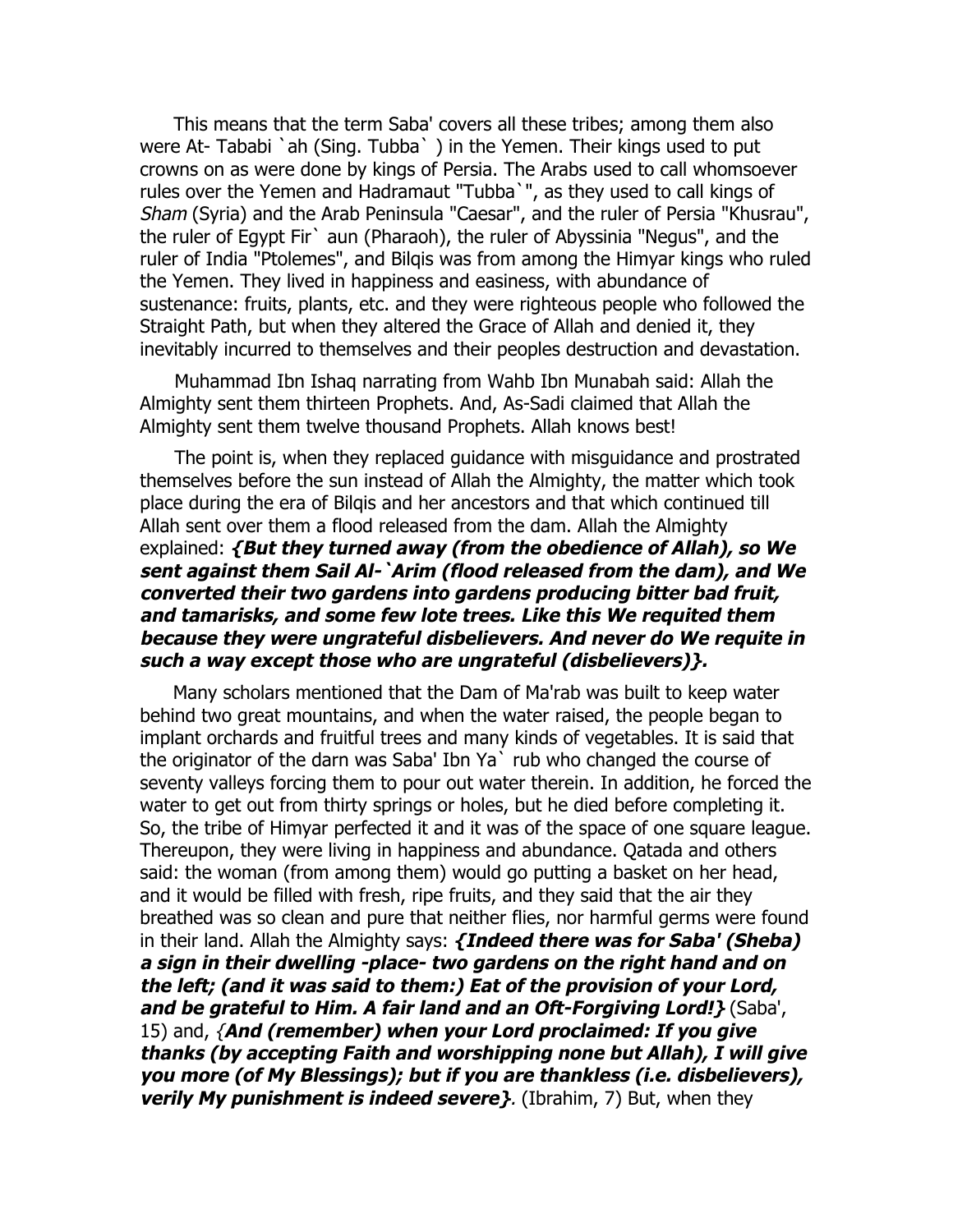adorned other than Allah the Almighty and arrogantly dealt with His Grace -the stages (of journey) between them were easy in which they used to travel safely both by night and day -and asked Him to make the stages between their journeys longer and severer. Thus, they asked to turn the good into what is bad like the Children of Israel who asked Allah the Almighty to turn Manna and quails into herbs, cucumbers, Fum (wheat or garlic), lentils and onions. Thereupon, they were deprived that great blessing and comprehensive grace; their land was destroyed and they themselves were scattered allover the globe. Allah the Almighty says: **{But they turned away (from the obedience of Allah), so We sent against them Sail Al-`Arim (flood released from the dam)}.** Many scholars said: Allah the Almighty sent mice or rats on the bases of the darn, and when they discovered this they brought cats to eat them up, but all was in vain. The bases became very weak and finally the darn collapsed and the water drowned everything. Their good fruitful trees turned into -as explained by Allah the Almighty -bad ones: **{And We converted their two gardens into gardens producing bitter bad fruit, and tamarisks}.** And **{and some few lote-trees**} for they produce Nabk which is very few among the countless thorns they have. Allah the Almighty says: {**Like this We requited them because they were ungrateful disbelievers. And never do We requite in such a way except those who are ungrateful (disbelievers)}** i.e. We only punish -with this severe punishment those who disbelieved in Us, belied Our Messengers, disobeyed Our Orders, and violated Our Boundaries.

Allah the Almighty says: **{So We made them as tales (in the land), and We dispersed them all totally** i.e. after the destruction of their gardens, properties and land, they needed to travel and move away. Thus, they scattered in different parts of the land as some of them moved to the Hejaz, and Khuza' ah moved to Mecca. Some of them also moved to Al-Madinah Al-Munawwarah, they were the first to inhabit it. Then, they were followed by three tribes from the Jews: the Banu Qainuqa', Banu Quraizah, and Banu An-Nadir. The Jews made coalitions with the Aus and Khazraj and lived there (till the time of Prophet Muhammad (Peace be upon him)). Some of them, moved to Sham (Syria) and afterwards they converted to Christianity: Ghassan, Amilah, Bahra', Lukham, Judham, Tanukh, Taghlub, and others.

Muhammad Ibn Ishaq, in his **The Prophet's Biography** [Kitab As-Sirah], said that the first to quit the Yemen before the Sail Al-'Arim (the flood released from the dam) was' Amr Ibn 'Amir Al-Lukhami. Lukham was the son of 'Adyi Ibn Al-Harith Ibn Murrah Ibn Azd Ibn Zaid Ibn Muha' Ibn 'Amr Ibn 'Uraib Ibn Yashjub Ibn Zaid Ibn Kahlan Ibn Saba'. It is said also by Ibn Hisham: Lukham Ibn 'Adyi Ibn 'Amr Ibn Gharib Ibn Saba'. Ibn Ishaq said: the reason behind his moving from Yemen as I was told by Abu Zaid Al-Ansari that he saw a mouse or rat digging beneath the dam of Ma'rab which was used to keep the water behind, so he realized that the dam would not stand so long, so he intended to move from the Yemen. However, he tricked his people by ordering his youngest son to slap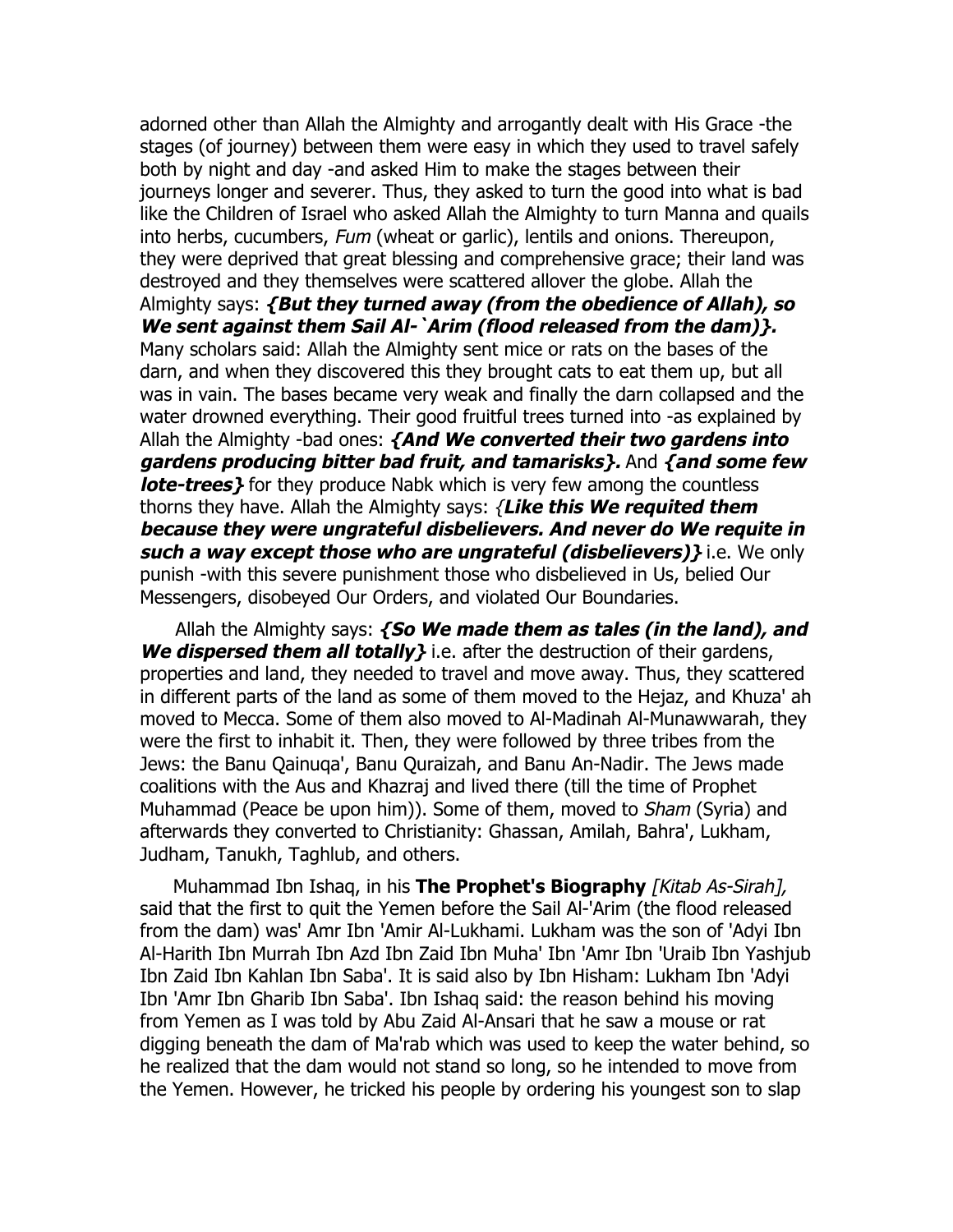him on the face before the people. The son did what he was ordered to and 'Amr said: I would never live in a place where my youngest son slapped me on the face. And he offered his property to be sold. The noblemen of the Yemen said: seize the opportunity of 'Amr's rage and buy all his property. Hence, he moved along with his children and their offspring. The Azd said: we never leave 'Amr Ibn 'Amir, so they sold their properties and accompanied him in his fleeing (without knowing his real intentions). They arrived at the land of `Ak who fought against them and their war had its ups and downs.

Finally, they departed from the land of 'Ak and dispersed in the lands. Ibn Jafnah Ibn 'Amr Ibn 'Amir went to Sham (Syria), Al-Aus and Al-Khazraj went to Yathrib (Al-Madinah Al-Munawwarah), Khuza'ah went to Marran, Azd As-Sarah went to As-Sarah, and Azd 'Amman went to 'Amman, then Allah the Almighty sent the flood against the dam and it was totally collapsed. The Glorious Qur'an bears witness to this incident.

As-Sadi narrated the like and Muhammad Ibn Ishaq said that 'Amr Ibn `Amir was a priest. Others said that his wife was Tarifah Bint Al-Khair Al-Himyariyah and that she was a priestess. She foretold the destruction of their country as if they saw an indication in that rat or mouse, so they did what they did, and Allah knows best! His whole story was mentioned in the Exegesis on the authority of `Ikriamh after Ibn Abu Hatim.

However, not all the people of Saba' moved from the Yemen after the collapsing of the dam, but the majority thereof stayed there. Only the people of the Dam (Ma'rab) went away and dispersed in the land. This is expressed in the Hadith mentioned earlier that was narrated by `Abdullah Ibn `Abbas, that the majority of the Yemenites did not movem from the Yemen. Only four tribes quitted and six tribes stayed. They continued to live there and the ruling was kept by them and the Tababi ah till they were deprived of their own self-ruling for about seventy years -by the army sent by the Negus under the command of Abraha and Aryat. Then, it was regained by Saif Ibn Dhi Yazan AI-Himyari shortly before Prophet Muhammad's birth. Then, Allah's Prophet (Peace be upon him) sent to the Yemen `Ali Ibn Abu Talib and Khalid Ibn Al-Walid, then Abu Musa Al-Ash`ari and Mu`adh Ibn Jabal to invite the people to embrace Islam. Then, Al-Aswad Al-`Ansi seized the Yemen and drove out the deputies of Allah's Messenger (Peace be upon him). During the era of Abu Bakr As-Siddiq, Al-Aswad Al-`Ansi was killed and the Muslims had the upper hand in the Yemen.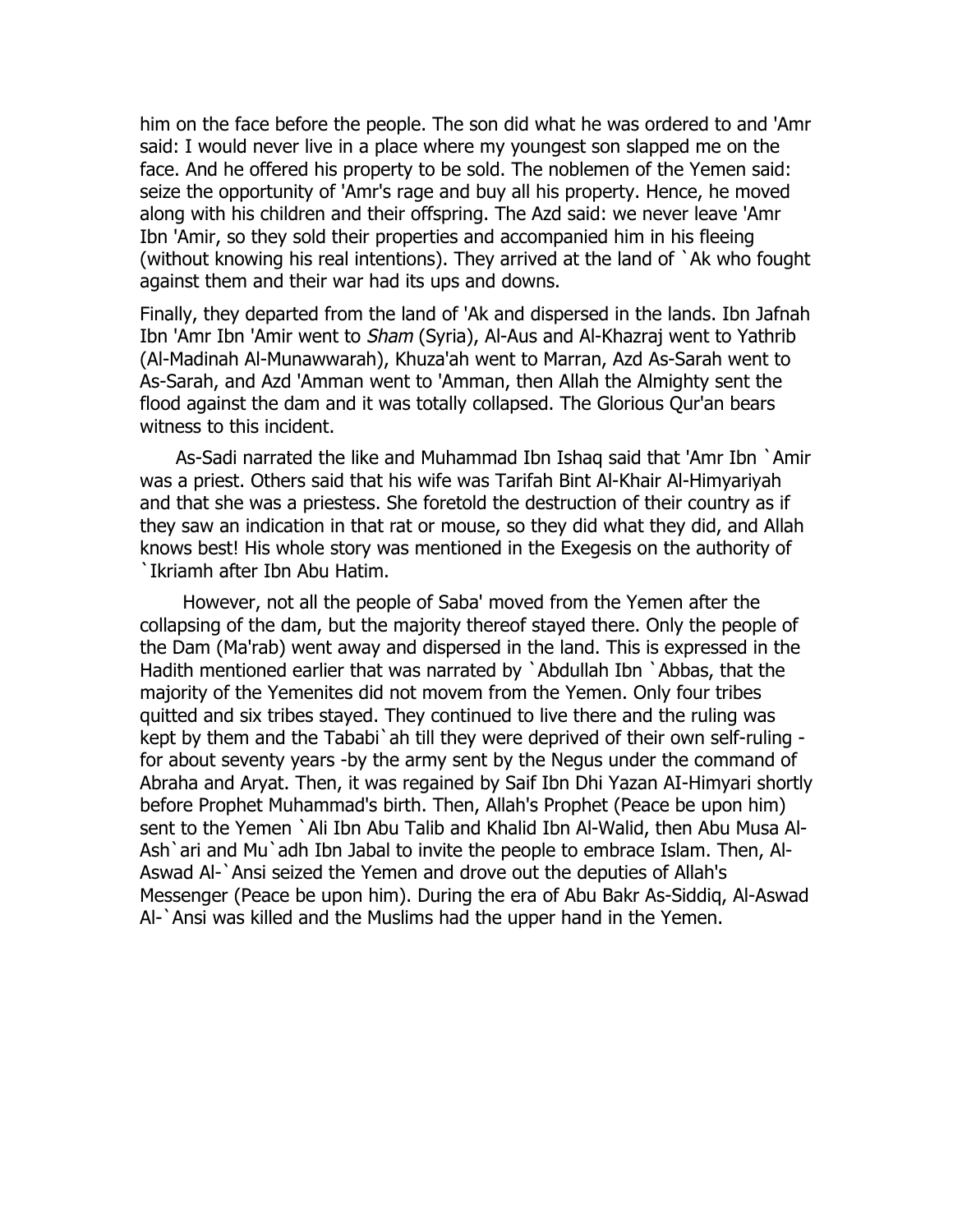In the Name of Allah, Most Gracious, Most Merciful

(9**) ` Uzair(Ezra)**

Allah the Almighty says:

**{Or like the one who passed by a town and it had tumbled over its roofs. He said: "Oh! How will Allah ever bring it to life after its death?" So Allah caused him to die for a hundred years, then raised him up (again). He said: "How long did you remain (dead)?" He (the man) said: "(Perhaps) I remained (dead) a day or part of a day". He said: "Nay, you have remained (dead) for a hundred years, look at your food and your drink, they show no change and look at your donkey! And thus We have made of you a sign for the people. Look at the bones, how We bring them together and clothe them with flesh ". When this was clearly shown to him, he said, I know (now) that Allah is Able to do all things"}.** (Al-Baqarah, 259)

And, **{And the Jews say: 'Uzair (Ezra) is the son of Allah, and the Christians say: Messiah is the son of Allah. That is their saying with their mouths, resembling the saying of those who disbelieved aforetime. Allah's Curse be on them how they are deluded away from the truth!}.** (At-Taubah, 30)

Al-Hafiz Abu Al-Qasim Ibn 'Asakir said: He is 'Uzair Ibn Jarwah, or Ibn Suraiq Ibn 'Adiya Ibn Ayyub Ibn Darzna Ibn 'Ura Ibn Taqyi Ibn Usbu' Ibn Finhas Ibn EI- 'Azir Ibn Hamn Ibn 'Imran. Also, he is said to be 'Uzair Ibn Smkha. Some narrations state that his grave is located in Damascus. Then, Al-HafizIbn 'Asakir narrated on the authority of Abu Al-Qasim AI-Baghawi after Dawud Ibn `Amr after Hibban Ibn `Ali after Muhammad Ibn Kuraib after his father after `Abdullah Ibn `Abbas as saying: I do not know whether Tubba` was a cursed one or not? And, I do not know whether `Uzair was a Prophet or not? Then, he narrated the like from the Hadith of Mu'amil Ibn Al-Hasan on the authority of Muhammad Ibn Ishaq As-Sajizi after `Abder Razzaq after Mu`amir after Ibn Abu Dhu'aib after Sa`id Al- Maqbaari on the authority of Abu Hurairah (May Allah be pleased with him).

Then, he narrated from Ishaq Ibn Bishr -whom is rejected -after Jubair and Muqatil after Ad Dahha, on the authority of `Abdullah Ibn `Abbas (May Allah be pleased with him) as saying: `Uzair was -while a young boy -among those captivated by Bikhtinassar. When he was forty, Allah the Almighty granted him wisdom. And, none was more knowledgeable than he, pertaining to the Torah, and he was mentioned with the train of Messengers and Prophets till his name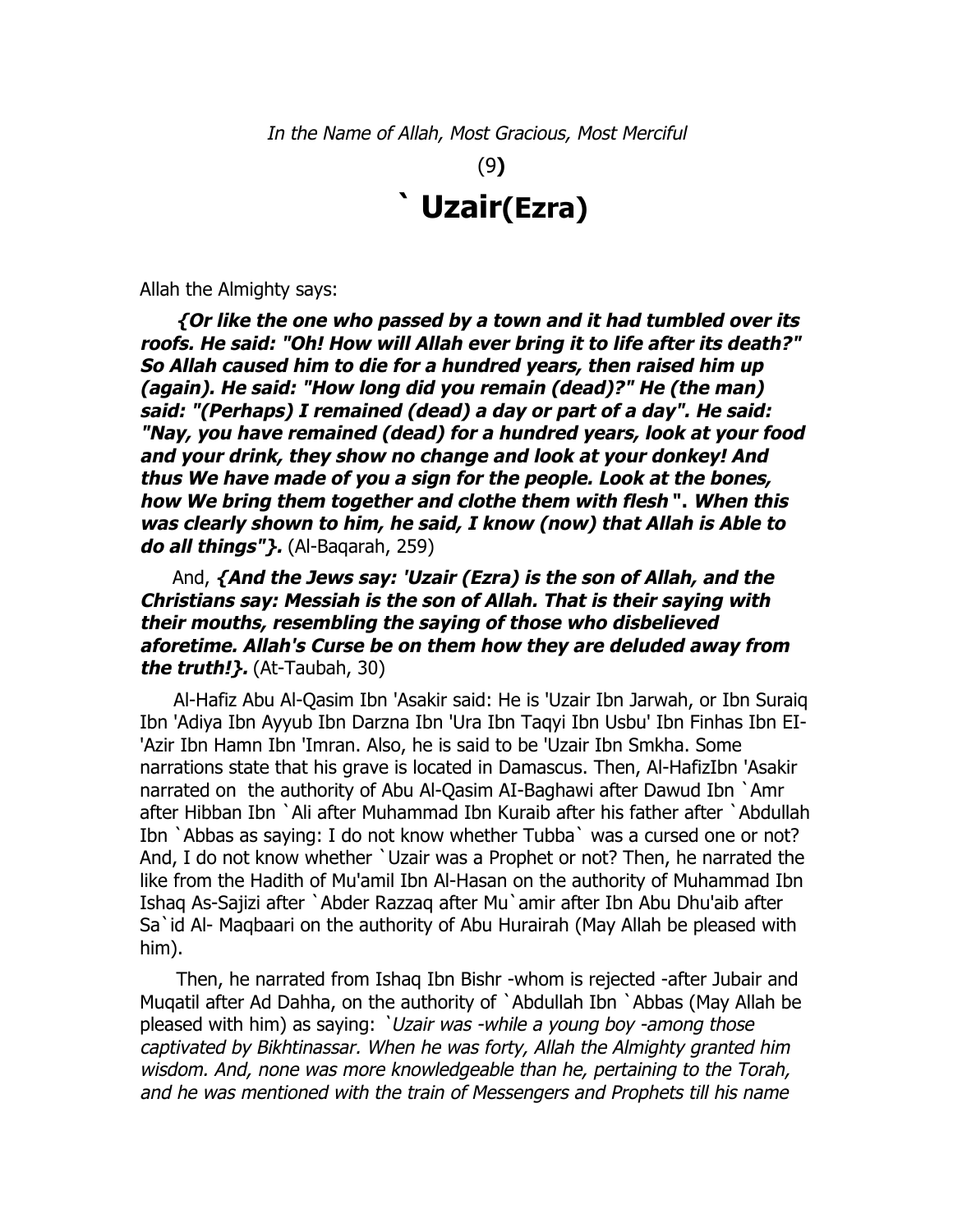was erased by Allah the Almighty when he asked about the Divine Decree. (This Hadith is Weak and Rejected) and Allah knows best!

Ishaq Ibn Bishr narrated after Sa`id after Abu `Urubah after Qatadah after Al-Hasan after `Abdullah Ibn Salam that `Uzair was the man whom Allah caused to die for a hundred years, then raised him up again.

Ibn Ishaq Ibn Bishr said: I was told by Sa`id Ibn Bashir after Wahb Ibn Munabih: `Uzair was a wise, pious worshipper. One day, he went out to look after some of his properties, when he finished he passed by a ruined place where he was scorched by the blazing sun. So, he entered that ruined place riding on his donkey. He got off the donkey holding two baskets, one full of figs and the other full of grapes. He sat down and brought out a bowl in which he squeezed the grapes and soaked the dried bread he had therein. He ate thereof and then slept on his back, relying his two legs against a wall and started to gaze at the ceiling of the house. He saw some decomposed bones and said: **{Oh! How will Allah ever bring it to life after its death?}** He did not doubt Allah's Omnipotence to do this, but he said it in exclamation. Upon this, Allah the Almighty sent the Angel of Death who seized his soul, and thus Allah caused him to die for a hundred years. And, after one hundred years, Allah the Almighty sent to him an Angel who first created his heart to make him heedful, then, he created his two eyes to enable him to see and realize how Allah the Almighty revive the death. Then, the Angel continued to complete his creation once more while he was looking. The, he clothed his bones with flesh, skin and hair. Then, he breathed the soul into him. All this while he is looking and perfectly heedful. The Angel asked him saying: **{How long did you remain (dead)? He (the man) said: (Perhaps) I remained (dead) a day or part of a day}** that he was caused to die in the afternoon and then was given life again by the end of day while the sun was still in the sky; that's why he said: {or part of a day} i.e. not even a whole day. The Angel said: **{Nay, you have remained (dead) for a hundred years, look at your food and your drink}** i.e. the dried bread and the squeezed grapes that did not alter or turn bad, **{they show no change}** , and the grapes and the figs did not change as well. As if he began to deny the matter by his heart, the Angel said: do you deny what I have said? {**and look at your donkey!}** he looked at his donkey and found his bones to be decomposed and became totally ruined. The Angel called upon the donkey's bones and they answered his call and gathered together from all directions till he was made one whole again –while 'Uzair was looking and he clothed them with flesh, skin and hair. Then, the Angel breathed life into it and it roused erecting his ears and head towards the sky thinking the Last Hour had come. That was stated in His Saying: **{and look at your donkey! And thus We have made of you a sign for the people. Look at the bones, how We bring them together and clothe them with flesh}.** And **{When this was clearly shown to him, he said, I know (now) that Allah is Able to do all things}** .Then, he rode on his donkey back to his village where he seemed unfamiliar to the people and the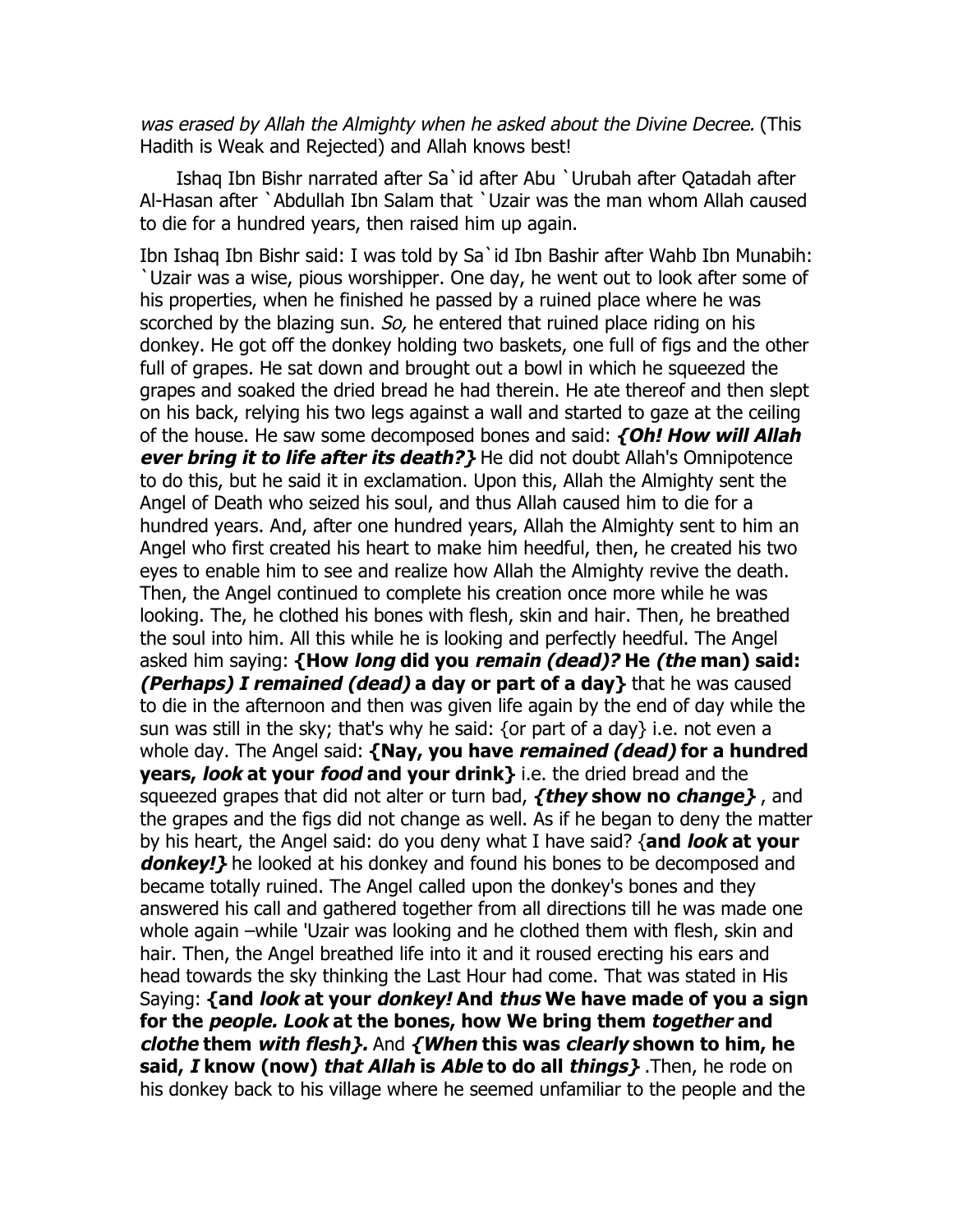people looked unfamiliar to him. Even, he did not find his own house easily. When he reached the house, he found a crippled blind old woman at the age of one hundred twenty years old. She was a maid owned by him in the past and he left her while she was only twenty years old. He asked her saying: is this the house of 'Uzair? She said: Yes, it is. She wept and said: Today, no one ever remembers `Uzair. He told her that he was 'Uzair and Allah the Almighty caused me to die for one hundred years then He gave me life again. She said: Glory is to be to Allah! We lost 'Uzair one hundred years ago and never heard anything about him. He said: Verily, I am 'Uzair. She said: 'Uzair was a man whose supplications were acceptable by Allah the Almighty, so invoke Allah to return my sight to me to look at you, so if you were 'Uzair, I would certainly know you. Consequently, he invoked Allah the Almighty, then, he wiped over her eyes and they were recovered and took her by the hand and said: Stand up by the Leave of Allah! She stood up by the Leave of Allah. She looked at him and said: I bear witness that you are 'Uzair. Then, she set out for the Children of Israel in their meetings and gatherings and 'Uzair's son who was about one hundred and eighteen years old and his grandsons, and she called them saying: This is 'Uzair who came back to you. They belied her, but she said: I am so and so, your maid. He invoked Allah for me and He recovered my eyesight and legs. She added: he claims that Allah caused him to die for one hundred years and then He gave him life again. The people rose up and went to look at him. His son said: my father had a black mole between his shoulders. He disclosed his shoulders and they realized that he was 'Uzair. The Children of Israel said: 'Uzair was the only one who committed the whole Torah to his heart and Bikhtinassar burnt it and nothing is left thereof but. what the men can remember, so (if you are the true 'Uzair) write it down for us. His father, Surukha buried the Torah during that era of Bikhrinassar in a place known to nobody but 'Uzair. Thus, he took them to that place and brought it out, but unfortunately, the papers were rotten and ruined. Consequently, he sat under the shade of a tree circulated by the Children of Israel and he renovated the Torah for them. At that time, two stars descended from the sky and entered into his mouth whereby he remembered the whole text of the Torah and thus renovated it to the Children of Israel. Thus, *{The Jews* say: 'Uzair (Ezra) is the son of Allah}. (At-Taubah, 30) for the matter of the two stars, renovating the Torah and charging the affairs of the Children of Israel. He renovated the Torah for them in the land of As-Sawad. The town in which he died is said to be called "Sairabadh."

'Abdullah Ibn 'Abbas (May Allah be pleased with him) said: Thus he was as said by Allah the Almighty: {And thus We have made of you a sign for the  $people$  i.e. for the Children of Israel. That he was with his sons a young man among old people for he died when he was only forty and was revived on the same age and status. 'Abdullah Ibn 'Abbas said: he was resurrected after the time of Bikhtinassar. The same was related by Al-Hasan.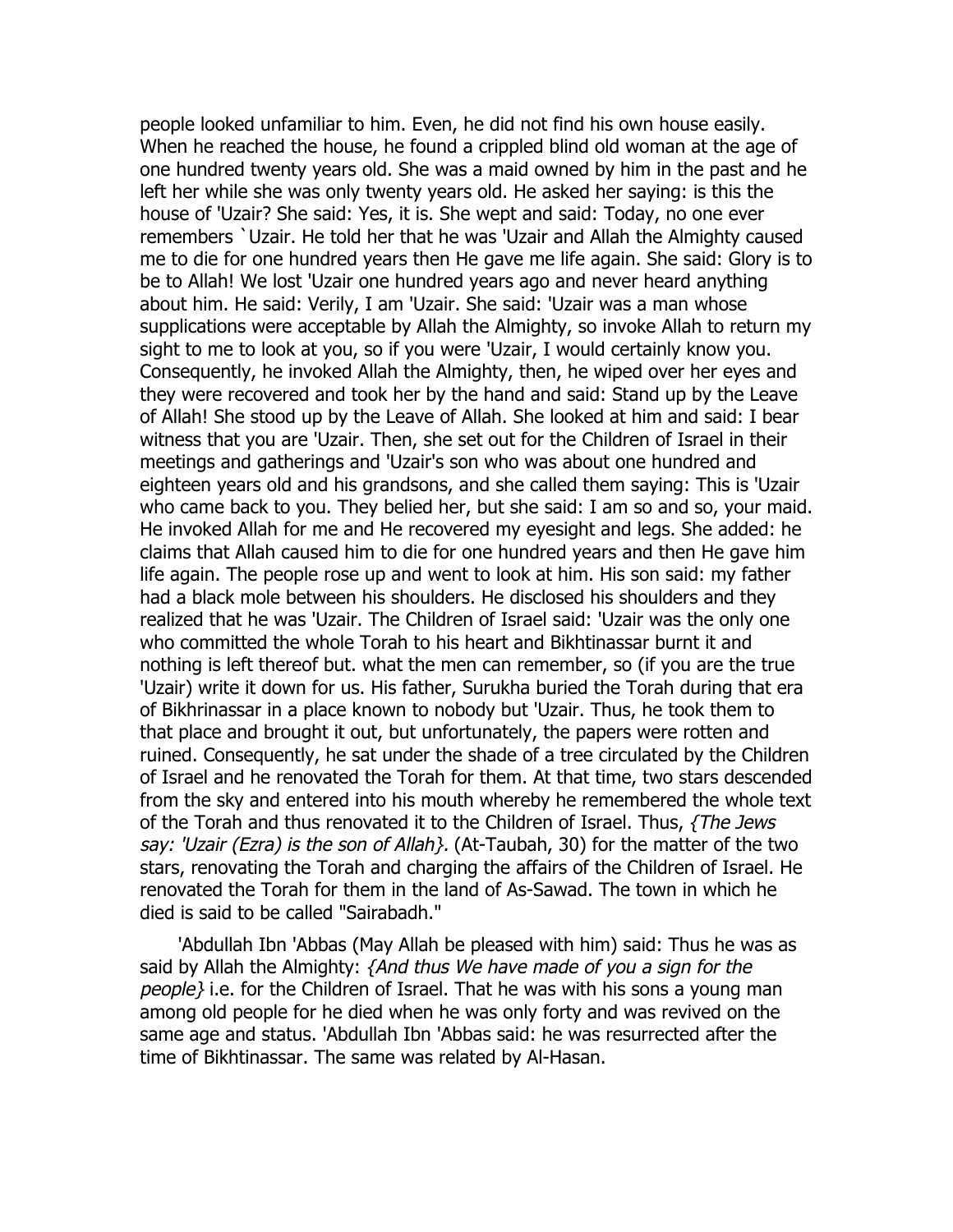#### **Was He a Prophet?**

It is well known that 'Uzair was one of the Prophets sent to the Children of Israel; he came during the interval between Dawud and Sulaiman, and Zakariya and Yahya. At his time, none from among the Children of Israel happened to memorize the Torah, Allah the Almighty inspired him to commit it to his heart and then he recited it to the Children of Israel. Wahb Ibn Munabih said: Allah the Almighty ordered an Angel to descend with light to throw on 'Uzair .In doing this, he copied the Torah letter by letter till he was finished.

Ibn 'Asakir narrated on the authority of 'Abdullah Ibn 'Abbas (May Allah be pleased with him) that he asked' Abdullah Ibn Salam about Allah's Statement: **{The Jews say: 'Uzair (Ezra) is the son of Allah}.** (At-Taubah, 30) why did they say so? Ibn Salam mentioned his ('Uzair's) writing down of the Torah out of his memory, and the saying of the Jews that Musa (Moses) could not get them the Torah but in a book, and that 'Uzair got it without a book. Thereupon, some of them said: 'Uzair (Ezra) is the son of Allah. For this reason, many scholars say: there was a discontinuation pertaining to the transmission of the Torah at the time of 'Uzair. This is very likely if 'Uzair was not a Prophet which is adopted by 'Ata 'Ibn Abu Rabah and Al-Hasan Al-Basri, and that was narrated by Ishaq Ibn Bishr after Muqatil Ibn Sulaiman after 'Ata 'Ibn Abu Rabah as saying: that period witnessed nine things: Bikhtinassar, Sanaa garden, Saba' garden, Owners of the Ditch, Gasura, Owners of the Cave, Owners of the Elephant, Antioch, and Tubba'.

Ishaq Ibn Bishr said: I was told by Sa'id after Qatadah after Al-Hasan as saying: That period witnessed the issues of 'Uzair and Bikhtinassar. Moreover, it is transmitted in the Sahih Muslim that Allah's Messenger (Peace be upon him) said: "l am most akin to the son of Mary among the whole of mankind and the Prophets are of different mothers, but of one religion, and no Prophet was raised between me and him (Jesus Christ). "

Wahb Ibn Munabih said: He was raised between Sulaiman and 'Isa (Jesus) (Peace be upon them). Ibn 'Asakir narrated after Anas Ibn Malik and' Ata 'Ibn As-Sa'ib as saying: 'Uzair was raised during the time of Musa Ibn 'Imran, and that he asked for permission to meet with Musa (Peace be upon him), but he refused because of his asking about the Divine Decree. He left while saying: to die a hundred times, is easier than tasting the humiliation for an hour.

As for what was narrated by Ibn 'Asakir and others on the authority of Ibn 'Abbas, Nuf AIBakali, Sufyan Ath-Thawri and others that he asked about the Divine Decree and consequently his name was erased from among the names of the Prophets. It is a rejected and unauthentic Hadith that it is likely to be copied from the tales and stories that were invented by the Israelites.

Narrated 'Abdul Razzaq and Qutaibah Ibn Sa' id after Ja'far Ibn Sulaiman after Abu 'Imran Al-Juni after Nuf Al-Bakali as saying: 'Uzair said to his Lord: 0 Lord! You fashioned the creation, and You mislead whom You will and guide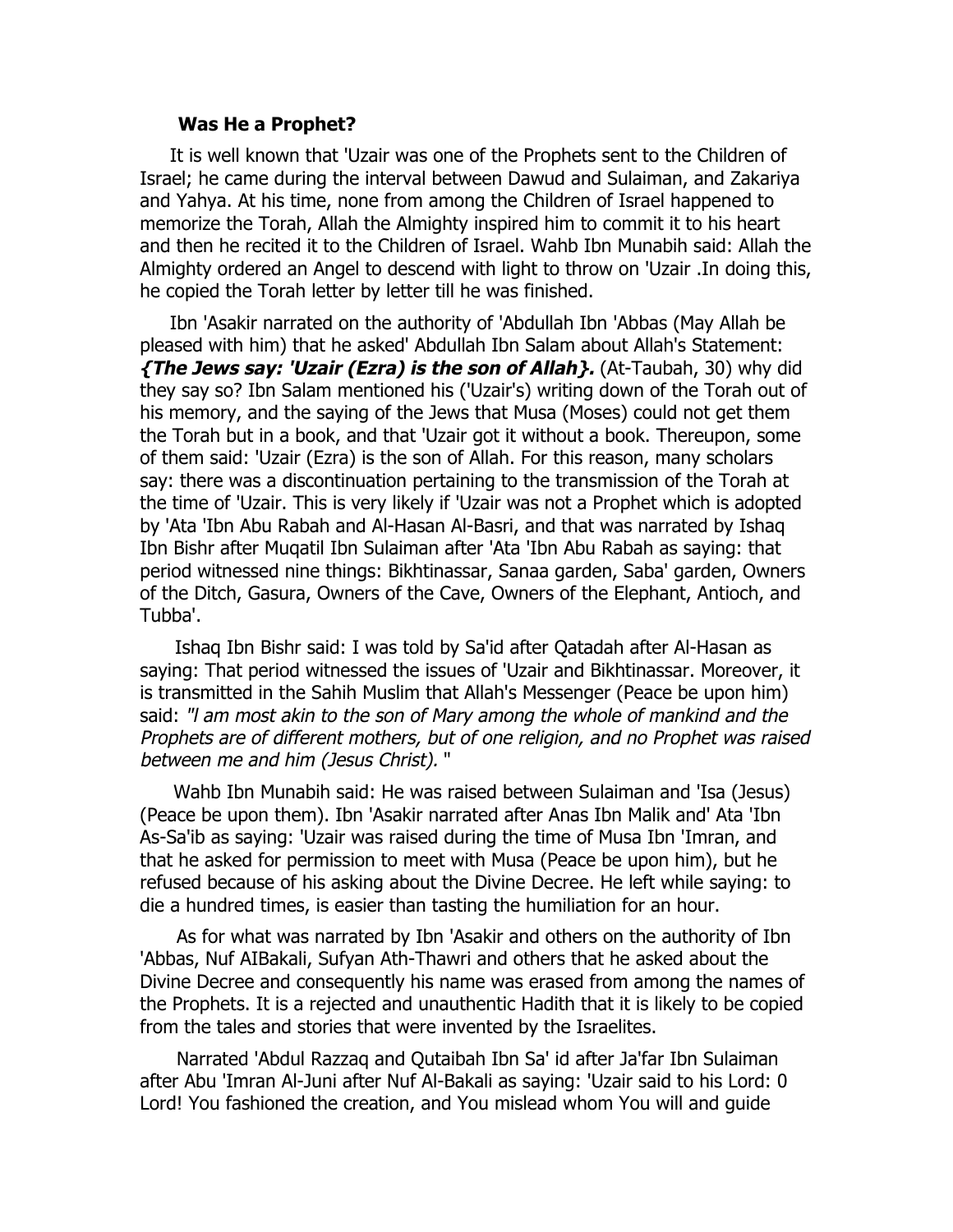whom You will. It was thus said to him: Turn away from this! But, he returned back. It was again said to him: Turn away from this or your name as a Prophet would be wiped out; I am not to be questioned about My Doing, while they (all creatures) are brought into account pertaining to what they do.

The Group, all but At-Tirmidhi, narrated from the Hadith of Yunus Ibn Yazid after Az-Zuhri after Sa'id and Abu Salamah after Abu Hurairah; also it was narrated by Shu' aib after Abu Az- Zinad after Al-A'raj after Abu Hurairah as saying: Allah's Messenger (Peace be upon him) said: "An ant had bitten a Prophet (one amongst the earlier Prophets) and he ordered that the colony of the ants should be burnt. And Allah revealed to him: Because of an ant's bite you have burnt a community from amongst the communities which sings My glory ". This Prophet was narrated to be 'Uzair by Ishaq Ibn Bishr after Ibn Juraij afterMuhammad Ibn 'Abdel Wahhab Ibn Mujahid after his father; also this was narrated on the authority of 'Abdullah Ibn 'Abbas (May Allah be pleased with him) and Al-Hasan AIBasri. Allah knows best!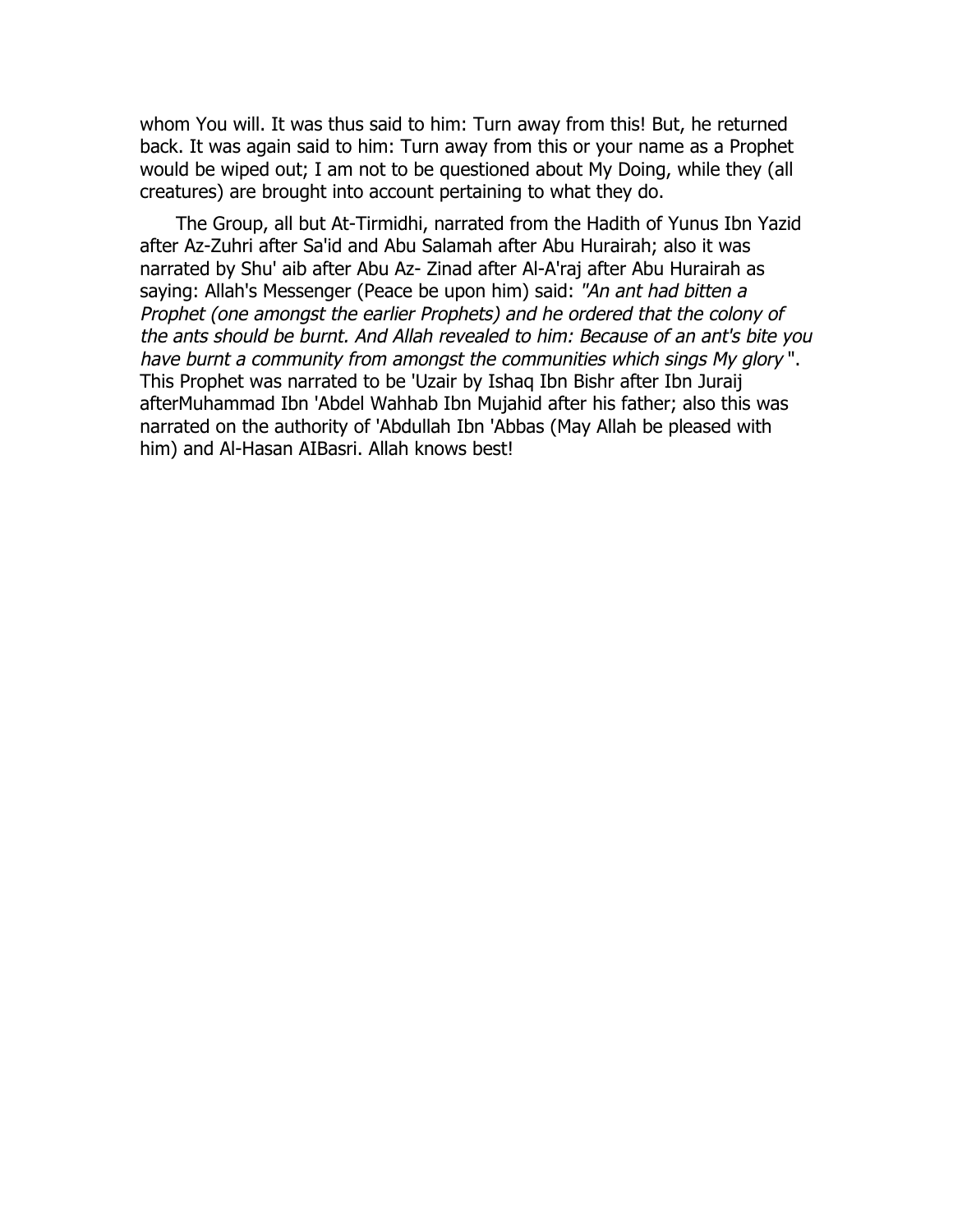# **(10) Dhul Qarnain**

Allah the Almighty says:

{And they ask you about Dhul-Qarnain. Say: "I shall recite to you something of his story." Verily, We established him in the earth, and We gave him the means of everything. So he followed a way. Until, when he reached the setting place of the sun, he found it setting in a spring of black muddy (or hot) water. And he found near it a people. We (Allah) said (by inspiration): "O Dhul-Qarnain! Either you punish them, or treat them with kindness." He said: "As for him (a disbeliever in the Oneness of Allah) who does wrong, we shall punish him, and then- he will be brought back unto his Lord, Who will punish him with a terrible torment (Hell)."But as for him who believes (in Allah's Oneness) and works righteousness he shall have the best reward, (Paradise), and we (Dhul-Qarnain) shall speak unto him mild words (as instructions)." Then he followed another way. Until, when he came to the rising place of the sun, he found it rising on a people for whom We (Allah) had provided no shelter against the sun. So (it was)! And We knew all about him (Dhul-Qarnain). Then he followed (another) way. Until, when he reached between two mountains, he found, before (near) them (those two mountains), a people who scarcely understood a word. They said: "O Dhul-Qarnain! Verily Ya'juj and Ma'juj (Gog and Magog) are doing great mischief in the land. Shall we then pay you a tribute in order that you might erect a barrier between us and them?" He said: "That (wealth, authority and power) in which my Lord had established me is better (than your

tribute). So help me with strength (of men),] will erect between you and them a barrier. "Give me pieces (blocks) of iron;" then, when he had filled up the gap between the two mountain-cliffs, he said: "Blow;" then when he had made them (red as) fire, he said: "Bring me molten copper to pour over them." So they (Ya'juj and Ma'juj (Gog and Magog))) could not scale it or dig through it. Dhul-Qarnain) said: "This is a mercy from my Lord, but when the Promise of my Lord comes, He shall level it down to the ground. And the Promise of my Lord is ever true. "}. (Al-Kahf, 83-98)

#### **Was He a Prophet?**

Allah the Almighty praised Dhul-Qarnain in the Glorious Qur'an for his justice. He ruled over the easts and wests and many regions where he subjected their peoples and ruled them with perfect justice. The most likely opinion is that he was just a king.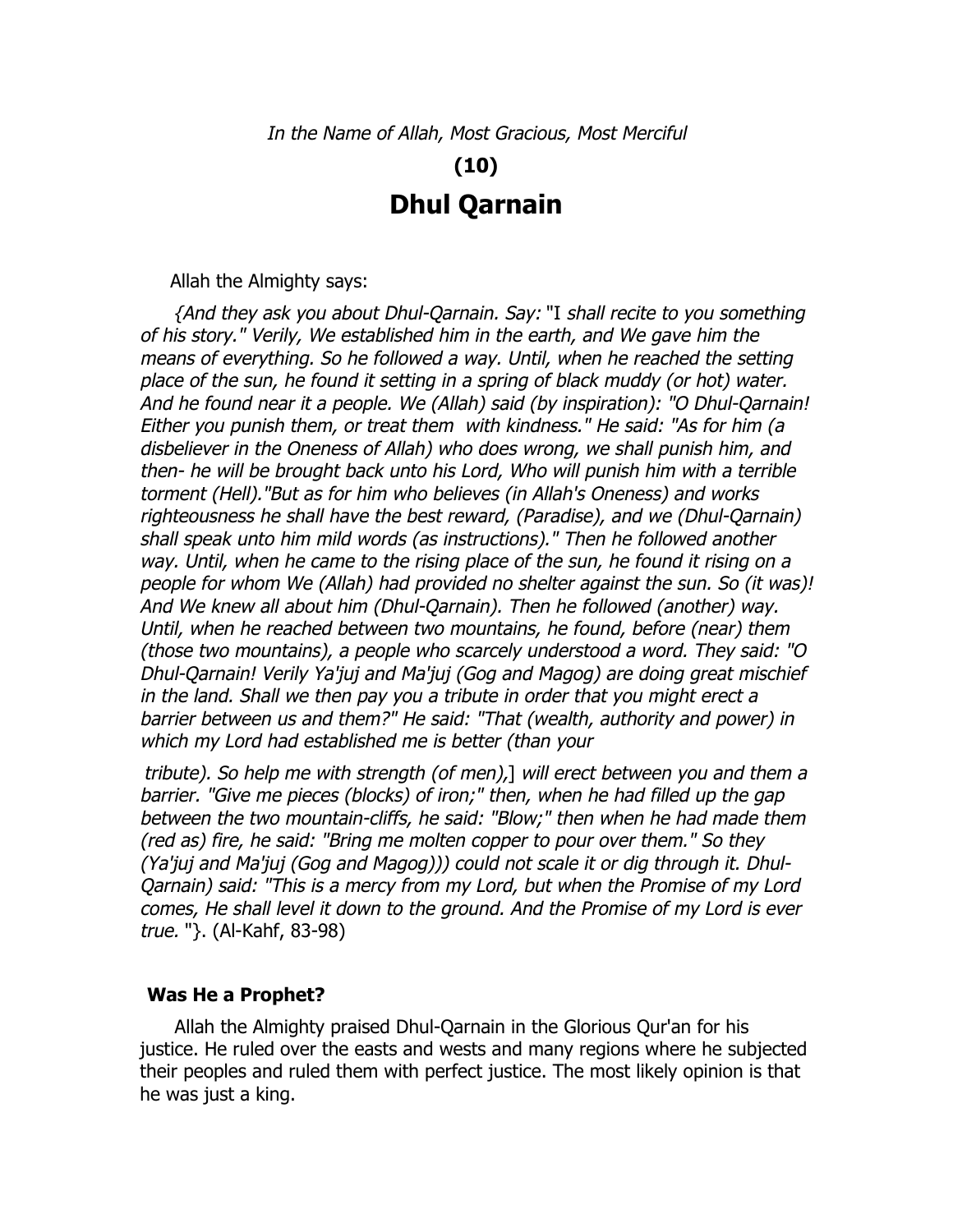Also, he was said to be a Prophet, or a Messenger. However, the most unlikely opinion thereof was that he was an Angel. The latter was narrated after the Leader of the Faithful, 'Umar Ibn Al-Khattab (May Allah be pleased with him) who heard a man calling another saying: 0 Dhul-Qarnain! He ('Umar) said: Shut up! Was it not enough with you to name yourselves after the Prophets, that you take names after those of the Angels?"

It is reported that' Abdullah Ibn 'Amr said: Dhul-Qarnain was a Prophet. Conversely, Abu Hurairah narrated that Allah's Messenger (Peace be upon him) said: "I do not know whether Tubba' was a cursed one or not? And, I do not know whether Hudud (the Prescribed Penalties) are expiatory for their people or not? And, I do not know whether Dhul-Qarnain was a Prophet or not?" (This Hadith is Odd and Strange)

In other narration, Ibn 'Abbas (May Allah be pleased with him) transmitted a report that goes to the saying that Dhul-Qarnain was a good king whose work was praised in Allah's Book (the Glorious Qur'an); he was made victorious; and Al-Khadir was his minister, leader of his army, and his consultant.

Al-Azraqi and others mentioned that Dhul-Qarnain embraced Islam at the hands of Ibrahim (Abraham) (Peace be upon him) and that he circumambulated around the Ka' bah with him and his son, Isma'il (Peace be upon them). Also, it was narrated after 'Ubaid Ibn 'Umair and his son, 'Abdullah and others: that Dhul-Qarnain set out on foot to perform Pilgrimage. Upon hearing this, Ibrahim (Peace be upon him) welcomed him and invoked Allah for his sake and gave him advice as well. In addition, Allah the Almighty subjugated for Dhul-Qarnain the clouds to carry him wherever he wished. Allah knows best!

#### **Why was he called "Dhul-Qarnain" (i.e. Owner of the two horns)**?

This is a controversial issue, that there is not a definite known reason behind this. Some said: he had something on his head that looked like two horns. Wahb Ibn Munabih said: He had two horns of brass on his head. (This interpretation is very weak)

Some scholars from among the People of the Book (Christians and Jews) said: This is because he ruled over Persian and Roman territories. It was also said: that he reached the first ray of the rising sun on the east and that on the west and he ruled over all that was in between. (The latter opinion is more likely true, which is the saying of Az-Zuhari)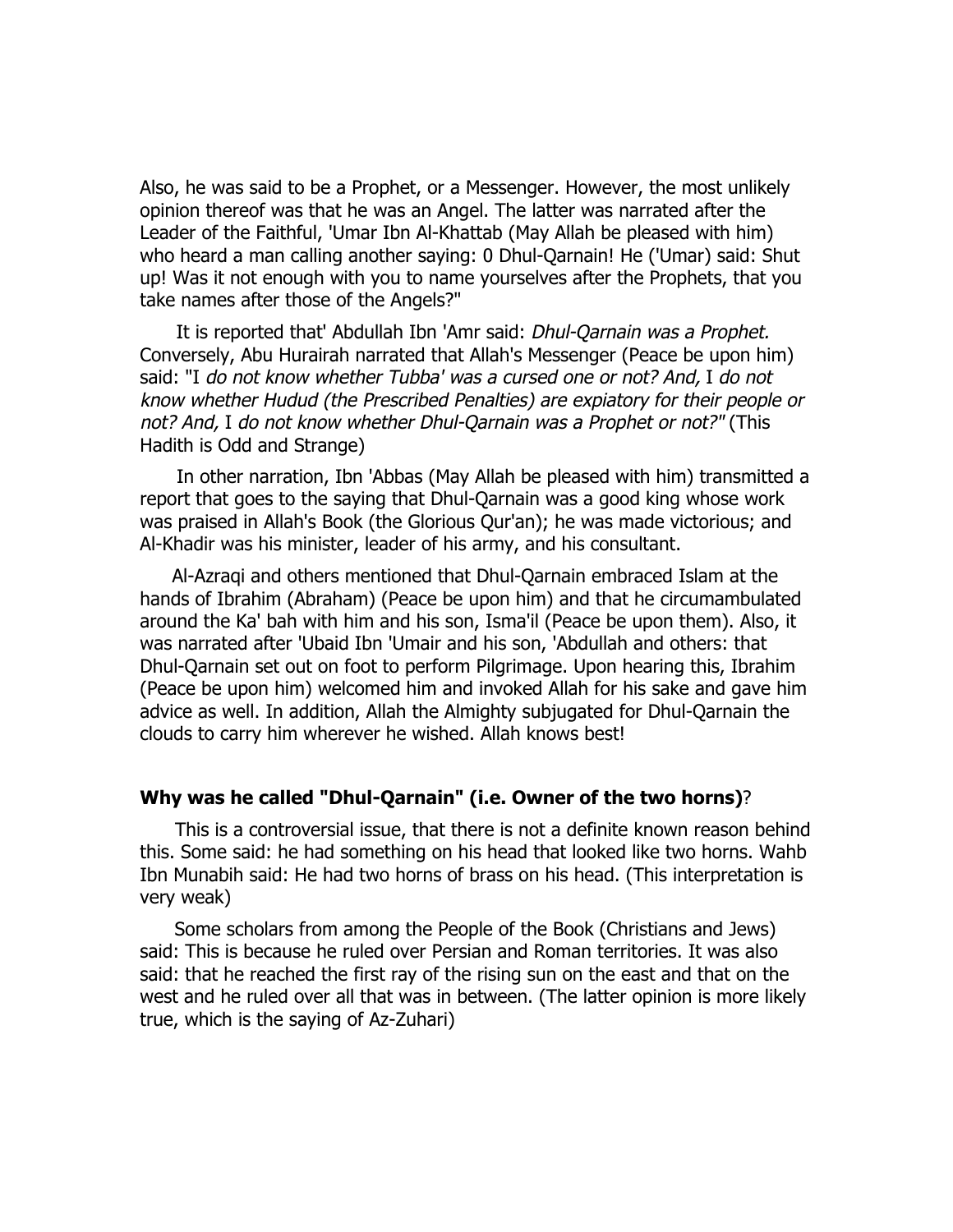Al-Hasan Al-Basri said: He had two braids of hair that he used to fold up and thus was called "Dhul-Qarnain". And, Ishaq Ibn Bishr narrated that the grandfather of 'Umar Ibn Shu' aib said: DhulQarnain, once, invited a tyrant king to the way of Allah. The king hit him on the head and broke one of his horns. Dhul-Qarnain invited him again and the tyrant broke the second horn. Thus, he was called "Dhul-Qarnain" .

Narrated Ath-Thawri that 'Ali Ibn Abu Talib (May Allah be pleased with him) was once asked about Dhul-Qarnain. He replied saying: He was a rightly-guided and pious man. He invited his people to Allah, but they hit him on his horn (side of the head) and he was killed. Allah the Almighty resurrected him and he invited them again, again they hit him on his second horn and he was killed (for the second time). Allah the Almighty revived him and thus he was called "Dhul-Qarnain". In other narrations, it was narrated by Abu At-Tufail after 'Ali Ibn Abu Talib that he said: He was neither a Prophet, nor a Messenger, nor an Angel, but was a godly, pious worshipper.

#### **What's his Name?**

Scholars disagreed regarding his name. Az Zubair Ibn Bakkar narrated after' Abdullah Ibn, Abbas (May Allah be pleased with him): His name was 'Abdullah IbnAd-Dahhak Ibn Ma'd; or Mus'ab Ibn 'Abdullah Ibn Qinan Ibn Mansur Ibn 'Abdullah Ibn Al-Azd Ibn Ghauth Ibn Nabt Ibn Malik Ibn Zaid Ibn Kahlan Ibn Saba' Ibn Qahtan.

It has been narrated in a Hadith that he was from the tribe of Himyar and that his mQther was Roman, and he was called the Philosopher for the excellence of his mentality. However, As-Suhaili said: his name was Marzaban Ibn Marzabah. This was mentioned by Ibn Hisham who mentioned in another location that his name was: As-Sa'b Ibn Dhi Mara'id who was the grandfather of the Tababi'ah and it was him who gave the verdict to the benefit of Ibrahim (Peace be upon him) pertaining to the well of As-Sab' .

It was said: He was Afridun Ibn Asfiyan who killed Ad-Dahhak. Al-Qass Ibn Sa' idah Al-Iyadi said in his famous sermon: 0 folk of Ayad Ibn As-Sa'b! Dhul-Qarnain ruled over the west. and east, subjugated the Jinn and mankind, and he lived for two thousand years. However, all this was just like a twinkle of the eye.

Ad- Daraqutni and Ibn Makula mentioned that his name was Hirmis, or Hirwis Ibn Qitun Ibn Rumi Ibn Lanti Ibn Kashaukhin Ibn Yunan Ibn Yafith Ibn Nuh (Noah (Peace be upon him)), and Allah knows best!

Ishaq Ibn Bishr narrated after Sa'id Ibn Bashir on the authority of Qatadah as saying: Alexander was (called) Dhul-Qarnain, his father was the first Caesar,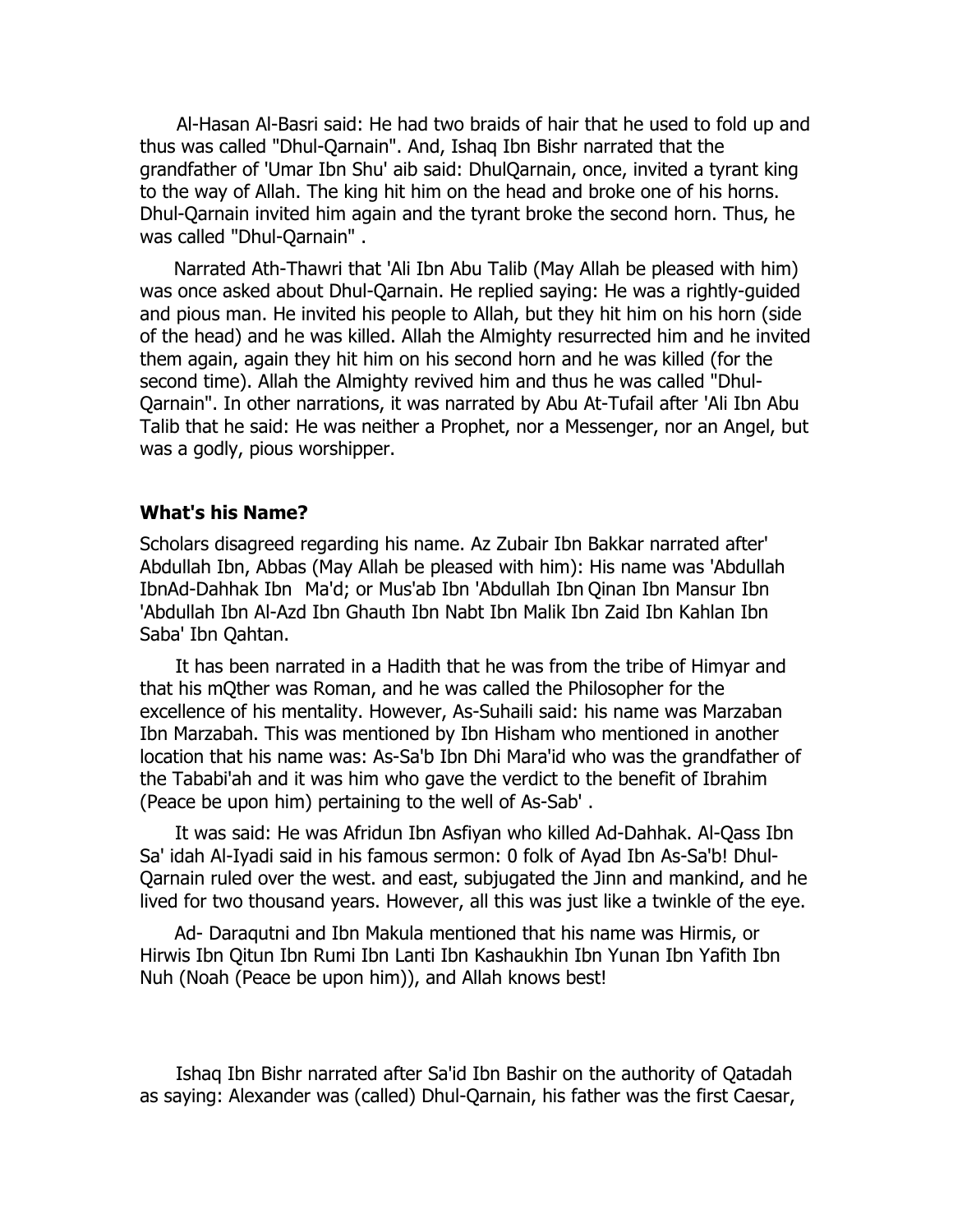and he was from among the offspring of Sam Ibn Nuh (Noah (Peace be upon him)).

At this conjecture one should distinguish between two people who were called Dhul-Qarnain. The first is our pious Dhul-Qarnain while the second is Alexander Ibn Philips Ibn Masrim Ibn Hirmis Ibn Maitun Ibn Rumi Ibn Lanti Ibn Yunan Ibn Yafith Ibn Yunah Ibn Sharkhun Ibn Rumah Ibn Sharfat Ibn Tufil Ibn Rumi Ibn AI-As far Ibn Yaqz Ibn Al-'lis Ibn Ishaq Ibn Ibrahim (Peace be upon him). This lineage was stated by Al-Hafiz Ibn' Asakir in his Tarikh (History). Moreover, he was the Macedonian, Greek, Egyptian leader who established Alexandria and basing on whom the Romans set their Calendar. He came after the first Dhul-Qarnain with a very long time. This was three hundred years before Jesus (Peace be upon him). His minister was the famous Philosopher Artatalis. Moreover, he was the one who killed Dara Ibn Dara, and subjugated the Persian kings and seized their lands. We only drew the reader's attention to this because many people think that the two men called "Dhul-Qarnain" are me, which is a big mistake for there were great differences between both. The first was a godly, pious, righteous worshipper of Allah the Almighty, and he was a just king whose minister was the pious man, Al-Khadlr. Moreover, some scholars stated that he was a Prophet as well. Whereas, the latter was a polytheist whose minister was a philosopher as mentioned earlier. In addition, the time elapsed between them both was more than two thousand years. Hence, none can miss the great differences and variance between both of them but an ignorant idiot who know nothing at all!

Allah's Saying: **{And they ask you about Dhul-Qarnain}** was revealed because the people of Quraish asked the Jews of something about which they would ask the Prophet Muhammad (Peace be upon him) to test his knowledge. The Jews told them: Ask him about a man who traveled through the earth, and about some young men who set out and no one knew what happened to them? Thereupon, Allah the Almighty revealed the stories of the Owners of the Cave and that of Dhul-Qarnain. Thus, He said: **{Say: I shall recite to you something of his story**, i.e. enough and sufficient news about him and his status. Then, He said: **{Verily, We established him in the earth, and We gave him the means of everything}**, i.e. Allah the Almighty expanded his kingdom and provided him with what might enable him to gain what he wished to. Narrated Qutaibah that 'Ali Ibn Abu Talib was once asked about Dhul-Qarnain: how could he reach the east and west? 'Ali replied: The clouds wert subjugated for him, the means (of everything) were provided to him, and he was given extension pertaining to the light. 'Ali added: Do you want me to go on? The man became silent and thereupon, 'Ali (May Allah be pleased with him) became silent.

Narrated Abu Ishaq As-Subai'i after 'Amr Ibn 'Abdullah Al-Wada'i: "I heard Mu'awiyah as saying: four persons ruled over the earth: Sulaiman Ibn Dawud the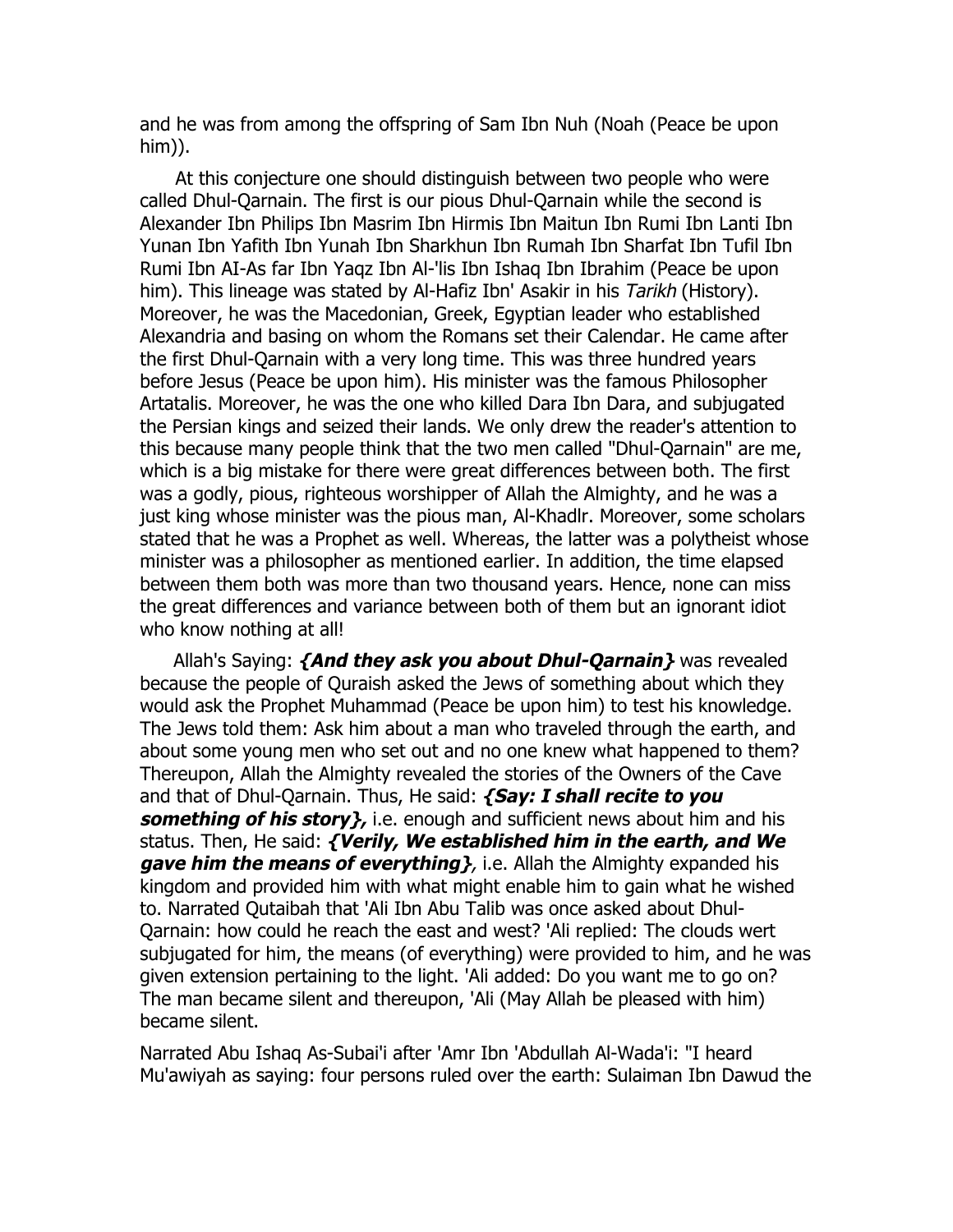Prophet (Peace be upon them), Dhul-Qarnain, a man from the people of Hulwan, and another man. Someone said: was it Al-Khadir? Mu'awiyah said: No."

 Az-Zubair Ibn Bakkar narrated that Sufyan Ath Thawri said: I have come to know that four persons ruled over the whole earth: two of them were believers and the other two were disbelievers. The believing two were: Prophet Sulaiman and Dhul-Qarnain. And, the disbelieving two were: Namrud and Bikhtinassar." The same was narrated by Sa' id

Ibn Bashir.

Narrated Ishaq Ibn Bishr after Sa' id Ibn Abu 'Urubah after Qatadah after Al-Hasan as saying: "Dhul-Qarnain was a king after Namrud. He was a pious, righteous Muslim who traveled through the east and west. Allah the Almighty prolonged his life and granted him victory over the enemies and to ge1 hold of their properties. He conquered the land, subjugated the people and traveled through the earth till he reached the east and west. Allah the Almighty says: **{And they ask you about Dhul-Qarnain. Say: "I shall recite to you something of his story." Verily, We established him in the earth, and We gave him the means of everything, i.e. knowledge of seeking the** means of fulfilling things. Ibn Ishaq said: Muqatil claimed that he used to conquer the lands and collect treasures, and used to offer the people two choices: whether they embrace his religion and follow him, or they be killed.

Ibn 'Abbas, Mujahid, Sa'id Ibn Jubair, 'Ikrimah, 'Ubaid Ibn Ya' la, As-Sadyi, Qatadah and Ad-Dahhak said: {and We gave him the means of everything}, i.e. knowledge. Qatadah and Matar Al-Warraq said: This means landmarks, locations, milestones and traces of the land. 'Abdur Rahman Ibn laid Ibn Aslam said: this means languages as he used not to conquer a people but he first speaks with them in their own language. The most possible and true explanation is that he knew all means through which he could fulfill his need or desire. As he used to take from every conquered region the provisions that enabled him to seize the next region, and so on.

Some scholars from among the People of the Book (Christians and Jews) mentioned that he spent one thousand and six hundred years traveling through the land inviting people to the worship of Allah the Almighty Who has no partner in His Dominion. But, it seems that there is some exaggeration in specifying that lengthy period, and Allah knows best!

Allah's Statement **{So he followed a way. Until, when he reached the setting place of the sun**} i.e. he reached the place that no one can ever overpass, and he stood on the edge of the western ocean called Oqyanus wherein the islands called Al-Khalidat "The Eternal Ones". There, he could watch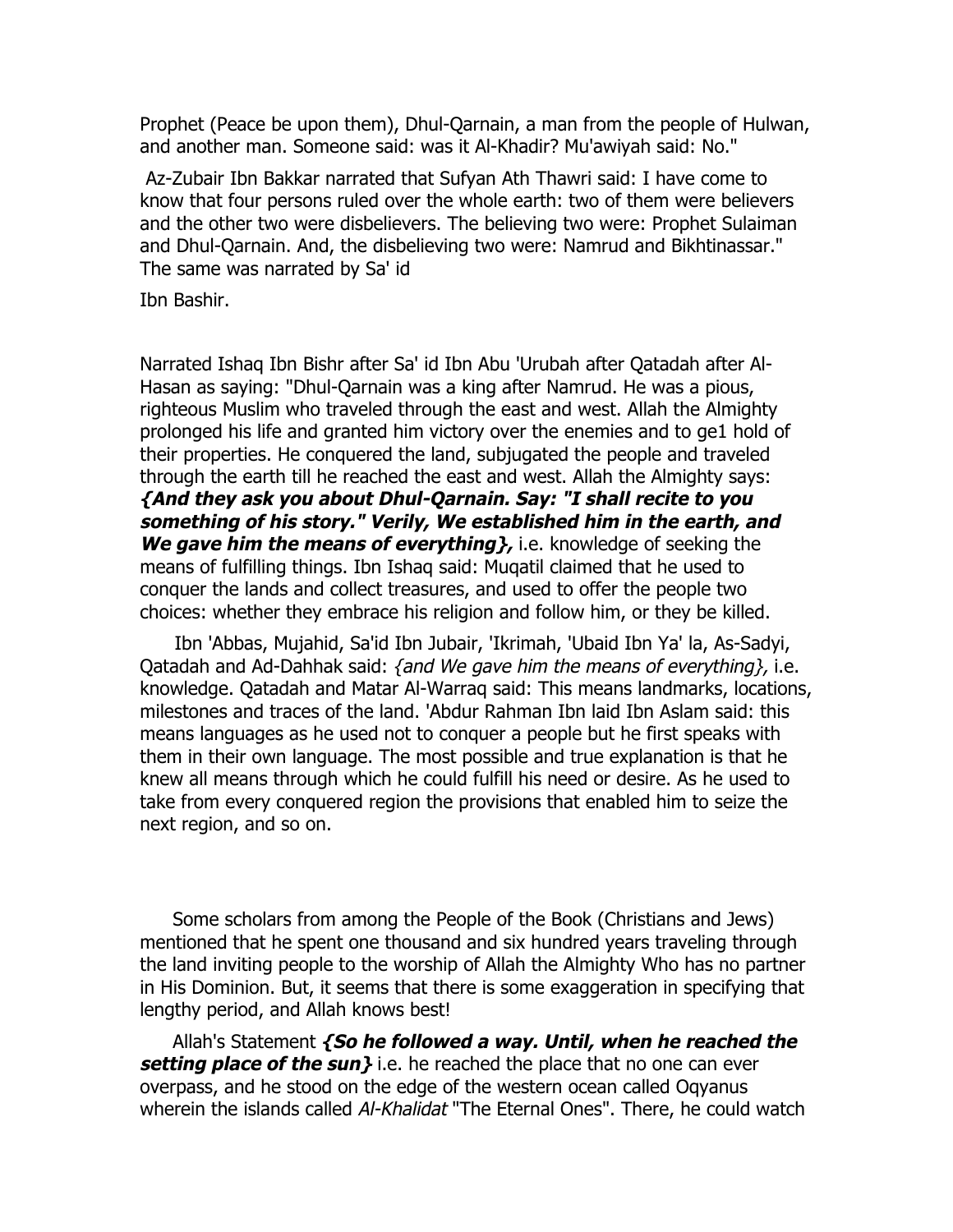the setting of the sun. **{He found it setting in a spring of black muddy (or hot) water}**, i.e. the sea or ocean, as one who stands ashore sees the sun as if it rises from and sets in the sea. For this he said **{he found it}**, i.e. as he thought.

Imam Ahmed narrated after Yazid Ibn Hamn after Al-'Awwam Ibn Haushab as saying: I was told by a freed-slave of 'Abdullah Ibn 'Amr after 'Abdullah as saying: Allah's Messenger (Peace be upon him) looked at the sun when it sat and said: "In Allah's blazing fire. Were it not for its prevention by Allah's Command, it would burn all that is on earth." (This Hadith is very Strange and Odd and surely it is not an Authentic one)

#### **Dhul-Qarnain is Seeking the Eye of Life:**

Ibn 'Asakir reported a lengthy narration in which: Dhul-Qarnain had a friend from among the Angels called Ranaqil. Dhul-Qarnain asked him: Do you know the place on earth called "the Eye of Life"? The Angel described to him its location. Dhul-Qarnain set out seeking it appointing Al-Khadir as his harbinger. Al-Khadir came upon it in the land of darkness and he drank thereof. But, Dhul-Qarnain did not make it. However, Dhul-Qarnain met with a group of Angels in a palace there and he was given a stone. When he returned to his army, he asked the scholars who put it on a scale and put on the other one thousand stones of the like (weight and shape). However, the scale containing the first stone tilted. He, then, asked Al-Khadir who put on the other scale a single stone and a handful of dry dust. Al-Khadir's scale tilted this time. He then commented saying: "This is like the son of Adam, he is never satisfied till he is buried (covered with dust)". Thereupon, the scholars prostrated themselves before him as a sign of respect and honor; and Allah knows best!

Then, Allah the Almighty informs us that Dhul-Qarnain gave verdicts pertaining to the people of that region **{We (Allah) said (by inspiration): "0 Dhul-Qarnain! Either you punish them, or treat them with kindness." He said: "As for him (a disbeliever , in the Oneness of Allah) who does wrong, we shall ! punish him, and then he will be brought back unto his Lord, Who will punish him with a terrible torment (Hell)}** i.e. he tastes the torment in this present life and in the Hereafter. He began with the torment of the present life for its more difficult in the sight of the disbeliever. **{But as for him who believes (in Allah's Oneness) and works righteousness he shall have the best reward, (Paradise), and we (Dhul-Qarnain) shall speak unto him mild words (as instructions)}** where he started with the reward of the Hereafter which is most important and he added thereto kindness, i.e. justice, knowledge and faith. Allah the Almighty says **{Then he followed**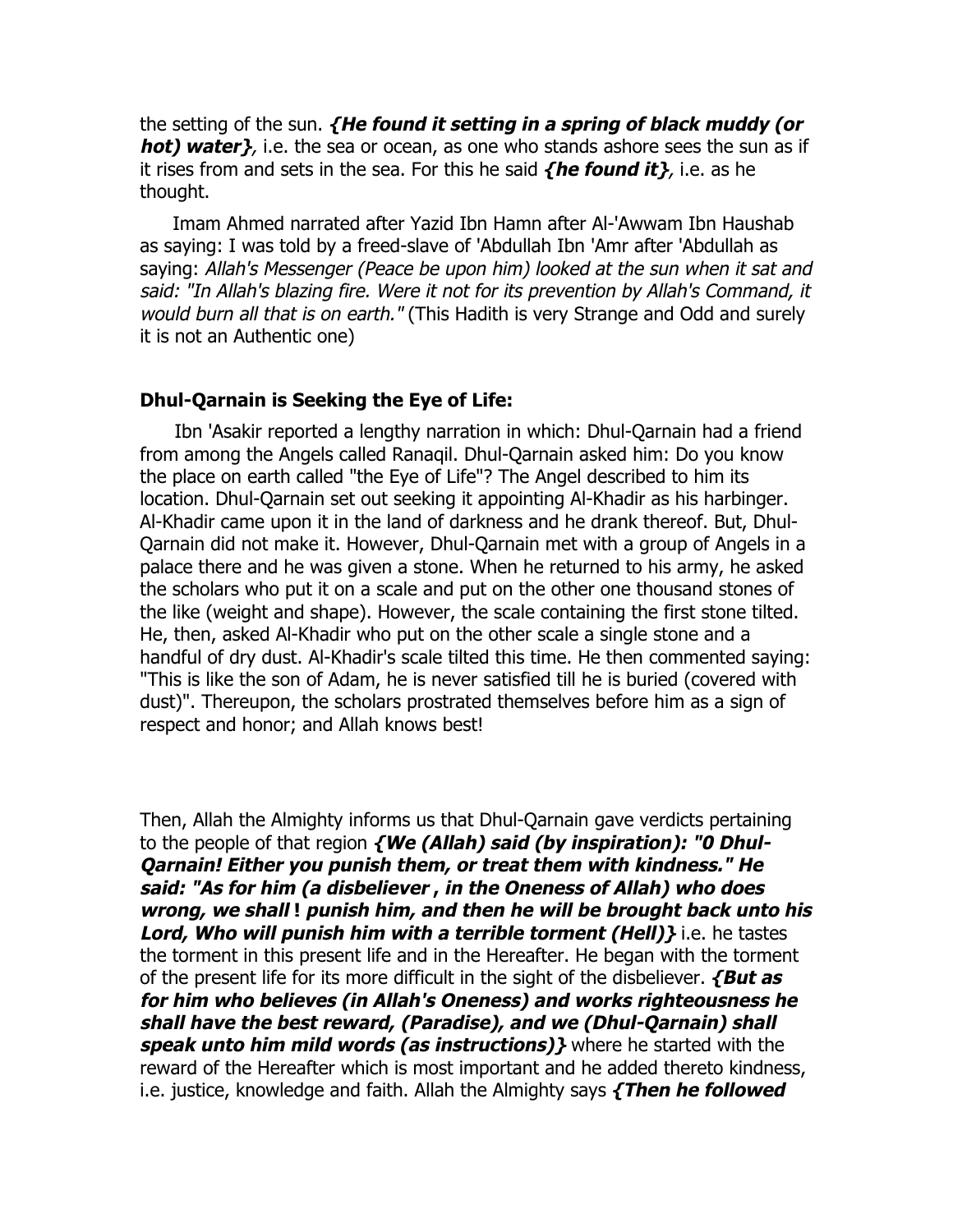**another way**, i.e. he followed a way to return back from the west to the east. Some say that it took him twelve years to return to the east. **{Until, when he came to the rising place of the sun, he found it rising on a people for whom We (Allah) had provided no shelter against the sun},** i.e. they do not have houses or any shelters to save them from the blazing sun. Some scholars say: they used to resort to trenches dug in the earth to shelter then from the burning rays of the sun. Then, Allah the Almighty says: **{So (it was)! And We knew all about him (Dhul-Qarnain)}**, i.e. Allah knows all about his affairs; He preserves and keeps him during his travels through the land from the west to the east and vice versa.

It was narrated after' Ubaid Ibn 'Umair, his son 'Abdullah and others that Dhul-Qarnain performed Pilgrimage on foot. Upon hearing that, Ibrahim (Peace be upon him) met him and on their meeting he invoked Allah for his sake, and advised him. It was said also that he was brought a horse to ride, but he said: I do not ride (on the back of horses) in a land wherein Prophet Ibrahim (Peace be upon him). Hence, Allah the Almighty subjugated for him the clouds, and Ibrahim (Peace be upon him) gave him the glad tidings pertaining to this. The clouds used to carry him anywhere he wished for. Allah the Almighty says: **{then, he followed (another) way. Until, when he reached between two mountains, he found, before (near) them (those two mountains), a people who scarcely understood a word**, i.e. they were ignorant. It was said that they were the  $\mathit{Turk}^{\,6}_{\prime}$  cousins of Gog and Magog. However, they told him that Gog and Magog wronged them and practiced mischief in their land. They offered him a tribute for that he builds a barrier (dam) preventing them from raiding over them. He refused to take the tribute they offered him finding sufficiency in that which Allah the Almighty has given him, so **{He said: "That (wealth, authority and power) in which my Lord had established me is better (than your tribute)}**. Then, he asked them to bring him men and tools to erect the barrier between them. Gog and Magog could only reach them from that place located between two mountain-cliffs. The other paths were either vast seas, or high mountains. Consequently, he erected it using iron and molten copper: he put iron instead of bricks and molten copper instead of clay. Allah the Almighty commented, **{So they (Gog and Magog) could not scale it}** with escalators, **{or dig through it}** with axes or picks. **{(Dhul-Qarnain) said: "This is a mercy from my Lord}** i.e. Allah the Almighty decreed this to be a mercy from Him to His slaves that they no longer assaulted by Gog and Magog. **{But when the Promise of my Lord comes}** i.e. the time He decided for them (Gog and Magog) to demolish it and get out attacking mankind near the Last Hour, *{He shall level it down to the ground}* this will inevitably take place. As He says **{And the Promise of my Lord is ever true},** and **{Until, when Gog and Magog are let loose (from their barrier), and they swoop**

 $6$  These are not the inhabitants of Turkey. (Translator)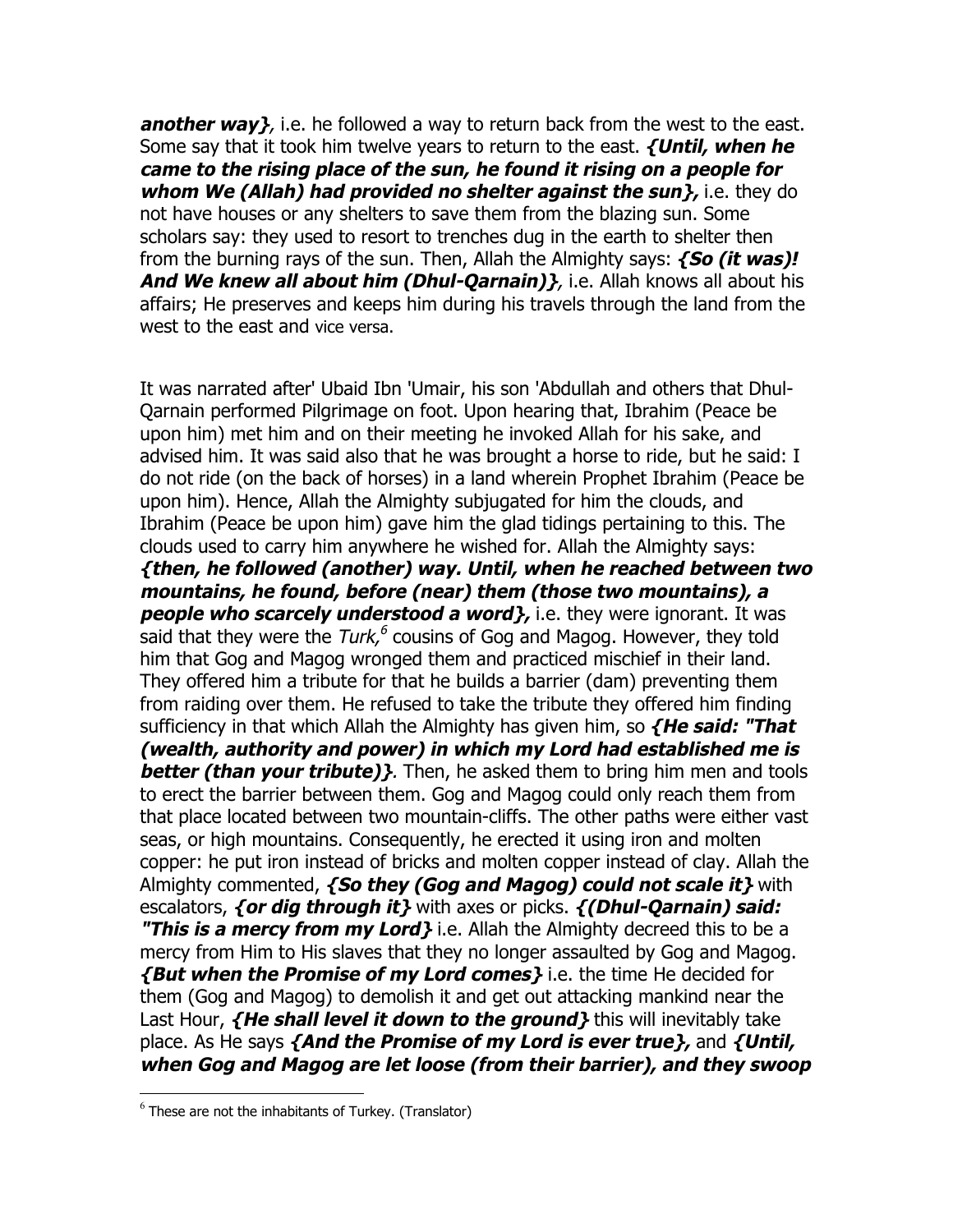**down from every mound. And the true promise (Day of Resurrection) shall draw near (of fulfillment). Then (when mankind is resurrected from their graves), you shall see the eyes of the disbelievers fixedly staring in horror. (They will say): Woe to us! We were indeed heedless of this nay, but we were Zalimun (polytheists and wrongdoers)}**. (Al-Anbiya', 96, 97) Allah the Almighty says: {**We shall leave them to surge like waves"on one another}** i.e. on the day Gog and Magog will come out, **{and the Trumpet will be blown, and We shall collect them (the creatures) all together}.**

Narrated Abu Dawud At- Tyalisi after Ath-Thawri saying: I have been informed that the first human being to shake hands (with someone else) was Dhul-Qarnain. Moreover, it was narrated on the authority of Ka'b Al-Ahbar that he said to Mu'awiyah: Dhul-Qarnain on his death-bed told his mother, after his death, to prepare food and gather the women of the city and invite them to eat save anyone who lost any of her children (she should not eat thereof). The mother did as she asked, and none of them stretched a hand towards the food. She said: Glory be to Allah! Did you all lost children? They answered: By Allah! Yes we did. And, this was a great condolence for her.

Ishaq mentioned after Bishr Ibn 'Abdullah Ibn Ziyad after some of the People of the Book (Christians and Jews) the will of Dhul-Qarnain, an eloquent and lengthy advice, and that he died at the age of three thousand years. (This is very odd and strange)

Ibn 'Asakir said: I was informed that he lived for about thirty-six years. Others said: he lived for thirty-two years and that he came seven hundred and forty years after Dawud (David) (Peace be upon him). He came after Adam (Peace be upon him) with five thousand and one hundred eighty-one years and that his reign lasted for sixteen years. But, that which he related is true as for the Macedonian Alexander and not our Dhul-Qarnain. He thus mixed the former with the latter and this is perfectly wrong.

Among those who mixed them and declared both to be just one, was Imam 'Abdul Malik Ibn Hisham (Narrator of the Prophet's Biography), which was denied and rejected by Al-Hafiz Abu Al-Qasim AsSuhaili. He severely refuted his sayings and set clear boundaries between the two persons as mentioned earlier. He said: May be some of the former kings called themselves "Dhul-Qarnain" following the example of the first true one; and Allah knows best!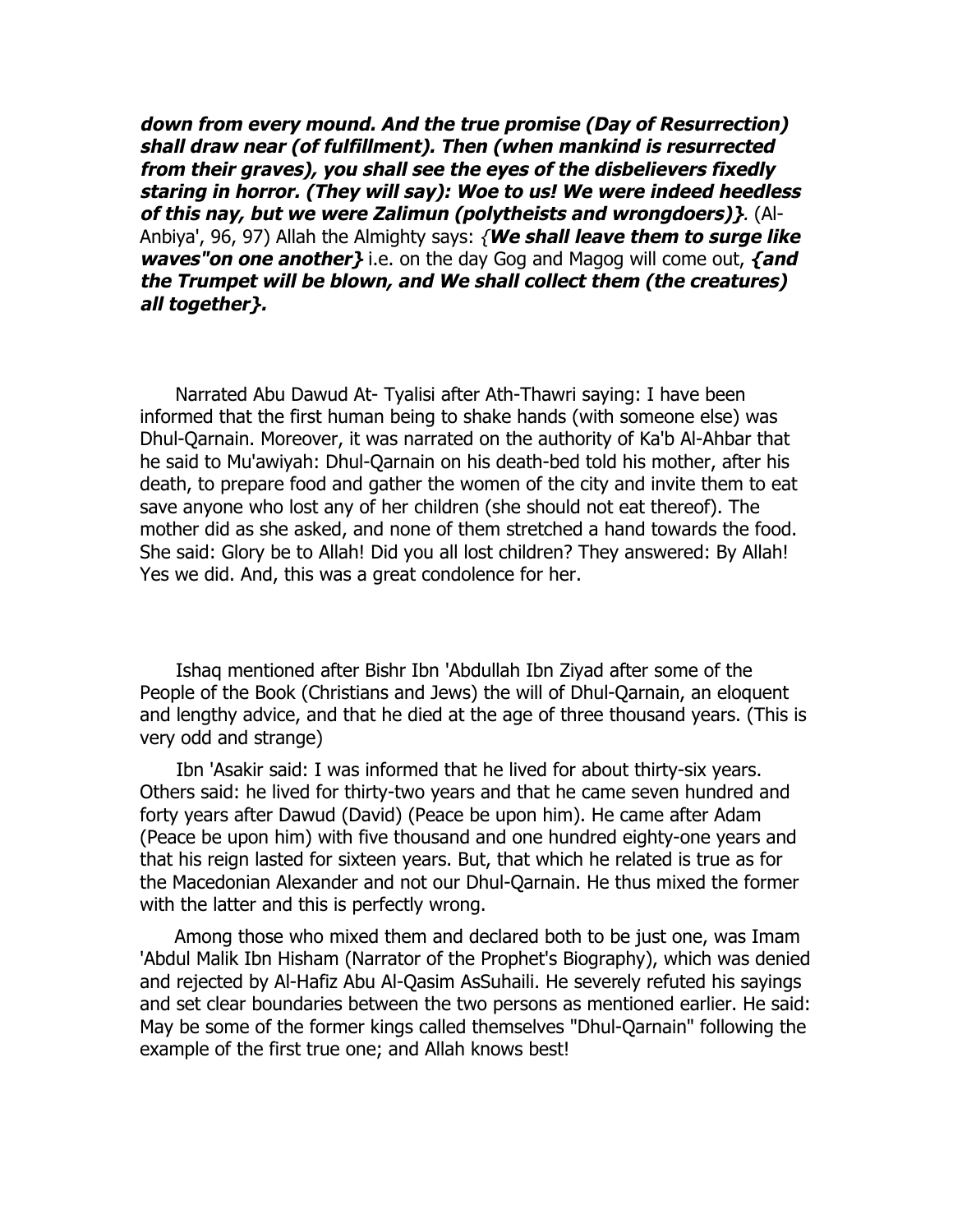(11)

### **Gog and Magog**

Allah the Almighty says:

**{They said: "0 Dhul-Qarnain! Verily Ya'juj and Ma 'juj (Gog and Magog) are doing great mischief in the land. Shall we then pay you a tribute in order that you might erect a barrier between us and them?" He said: "That (wealth, authority and power) in which my Lord had established me is better (than your tribute). So help me with strength (of men), I will erect between you and them a barrier. "Give me pieces (blocks) of iron;" then, when he had filled up the gap between the two mountain-cliffs, he said: "Blow;" then when he had made them (red as) fire, he said: "Bring me molten copper to pour over them." So they (Ya 'juj and Ma 'juj (Gog and Magog)] could not scale it or dig through it. (Dhul-Qarnain) said: "This is a mercy from my Lord, but when the Promise of my Lord comes, He shall level it down to the ground. And the Promise of my Lord is ever true"}.** (Al-Kahf, 94-98)

And, **{Until, when Ya'juj and Ma'juj (Gog and Magog) are let loose (from their barrier), and they swoop downfrom every mound}**. (Al-Anbiya', 96)

No doubt; "Gog and Magog are from among the children of Adam (Peace be upon him). In proof of this, comes the Hadith that is transmitted in the two Sahihs (Bukhari and Muslim) from Al-A'mash, after Abu Salih, after Abu Sa' id Al-Khudri who narrated the Prophet (Peace be upon him) to have said: "Allah will say (on the Day of Resurrection), 'O Adam!' Adam will reply, 'Labbaik wa Sa'daik, and all the good is in Your Hand.' Allah will say: 'Bring out the people of the fire.' Adam will say: 'O Allah! How many are the people of the Fire?' Allah will reply: 'From every one thousand, take out nine-hundredand ninety-nine.' At that time children will become hoary headed, every pregnant female will have a miscarriage, and one will see mankind as drunken, yet they will not be drunken, but dreadful will be the Wrath of Allah." The Companions of the Prophet

(Peace be upon him) asked, "O Allah's Messenger! Who is that (excepted) one?" He said, "Rejoice with glad tidings; one person will be from you and one thousand will be from Gog and Magog." The Prophet (Peace be upon him) further said, "By Him in Whose Hands my life is, hope that you will be one-fourth of the people of Paradise." We shouted,

"Allahu Akbar!" He added, "I hope that you will be one-third of the people of Paradise.We shouted, "Allahu Akbar!" He said, "I hope that you will be half of the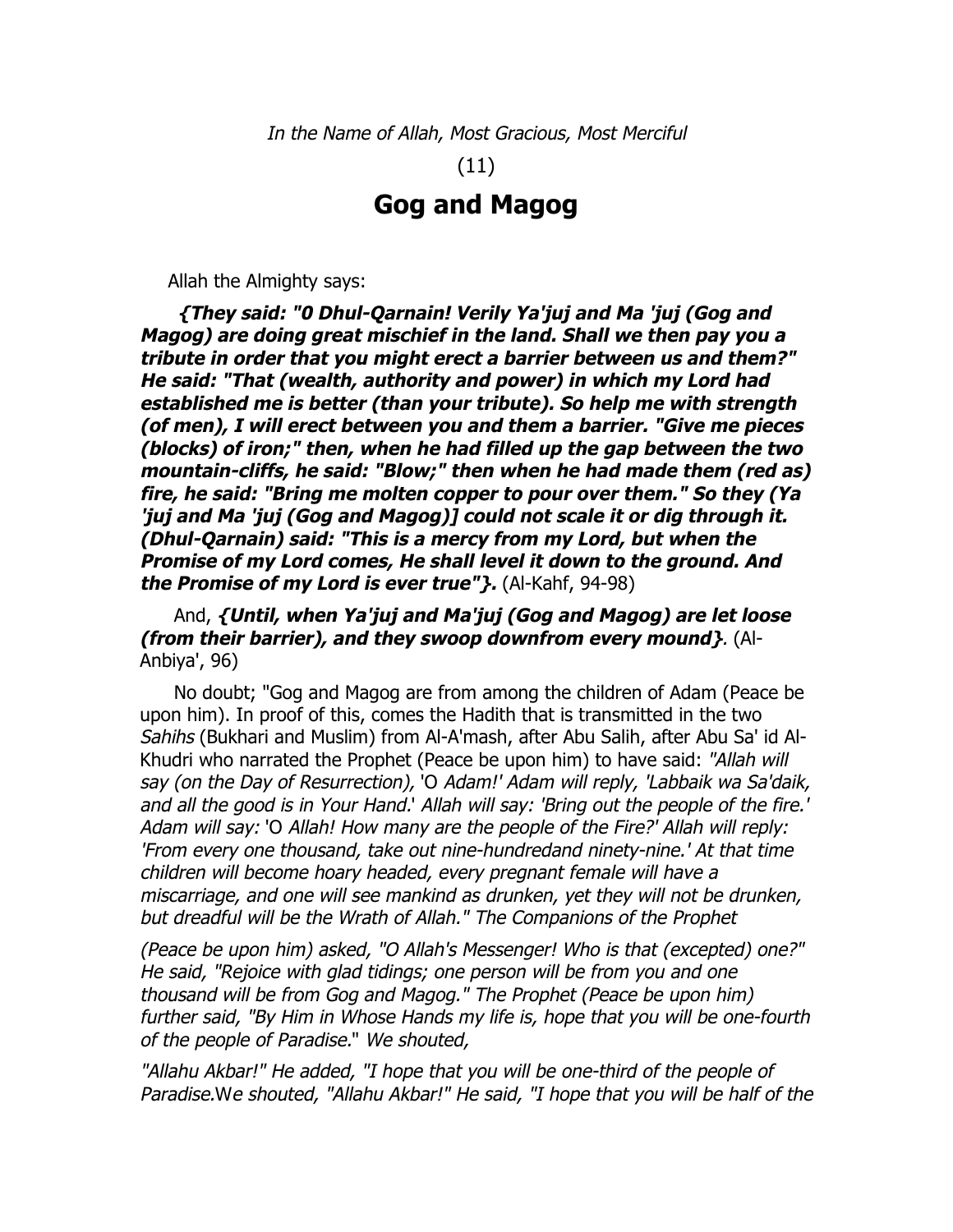people of Paradise." We shouted, "Allahu Akbar!" He further said, "You (Muslims) (compared with non Muslims) are like a black hair in the skin of a white ox or like a white hair in the skin of a black ox (i.e. your number is very small as compared with theirs)." (Al-Bukhari and Muslim)

This Hadith denotes the numerousness of their numbers and that they are a hundred-fold the number of all mankind. Moreover, they are from among the offspring of Nuh (Noah (Peace be upon him)) in particular for Allah the Almighty informs us in His Glorious Qur'an that Nuh (Peace be upon him) invoked Him against the people of the earth saying: **{And Nuh (Noah) said: "My Lord! Leave not one of the disbelievers on the earth!}** (Nuh, 26) And, Allah the Almighty Himself says: **{Then We saved him and those with him in the ship}.** (Al-'Ankabut, 15) And, **{And, his progeny, them We made the survivors}.** (As-Saffat, 77) This is in addition to the Hadith transmitted in Imam Ahmed's *Musnad* and the *Sunan* of Abu Dawud that mentioned: that there were three sons born to Nuh (Peace be upon him): Shell, Ham and Japheth. Shem was the father of the Arabs; Ham was the father of the Sudan; and Japheth was the father of the  $Turk<sup>7</sup>$  Moreover, Gog and Magog are just a part of the  $Turk$ from among the Mangols who were stronger and spread mischief in the land. Some people claimed that Gog and Magog were created out of the semen of Adam (Peace be upon him) that mixed with the earth and thus they were not from Eve. But, this claim -which was held by Sheik Abu Zakariya An-Nawawi in his explanation of Sahih Muslim and by other scholars who declared it to be weak and strange -is too weak. As, there is not any proof on this and moreover, it contradicts the obvious text of the Glorious Qur'an -mentioned earlier -that all mankind of today are from the offspring of Nuh (Peace be upon him). In addition, some people claimed that they (Gog and Magog) are of different shapes and figures: some are as tall as palm-trees, some are too short, and some take one of their ears as a bed and the other as a cover or blanket. However, all these claims are groundless and cannot stand the slightest refutation. But, the correct view is that: they are from among the children of Adam (Peace be upon him) and that they bear the same qualities and shapes. Allah's Prophet (Peace be upon him) said: "Allah created Adam, making him 60 cubits tall. When He created him, He said to him, "Go and greet that group of angels, and listen to their reply, for it will be your greeting (salutation) and the greeting (salutations of your offspring. " So, Adam said (to the angels), As-Salamu 'Alaikum (i.e. Peace be upon you). The angels said, "As-Salamu' Alaika wa Rahmatu-l-lahi" (i. e. Peace and Allah's Mercy be upon you). Thus the angels added to Adam's salutation the expression, 'Wa Rahmatu-l-lah.' Any person who will enter Paradise will resemble Adam (in appearance and figure). People have been decreasing in stature since Adam's creation." This Hadith blocks the way before those who falsely claim things that are groundless.

 $7$  The '*Turk'* here does not mean those of Turkey. (Translator)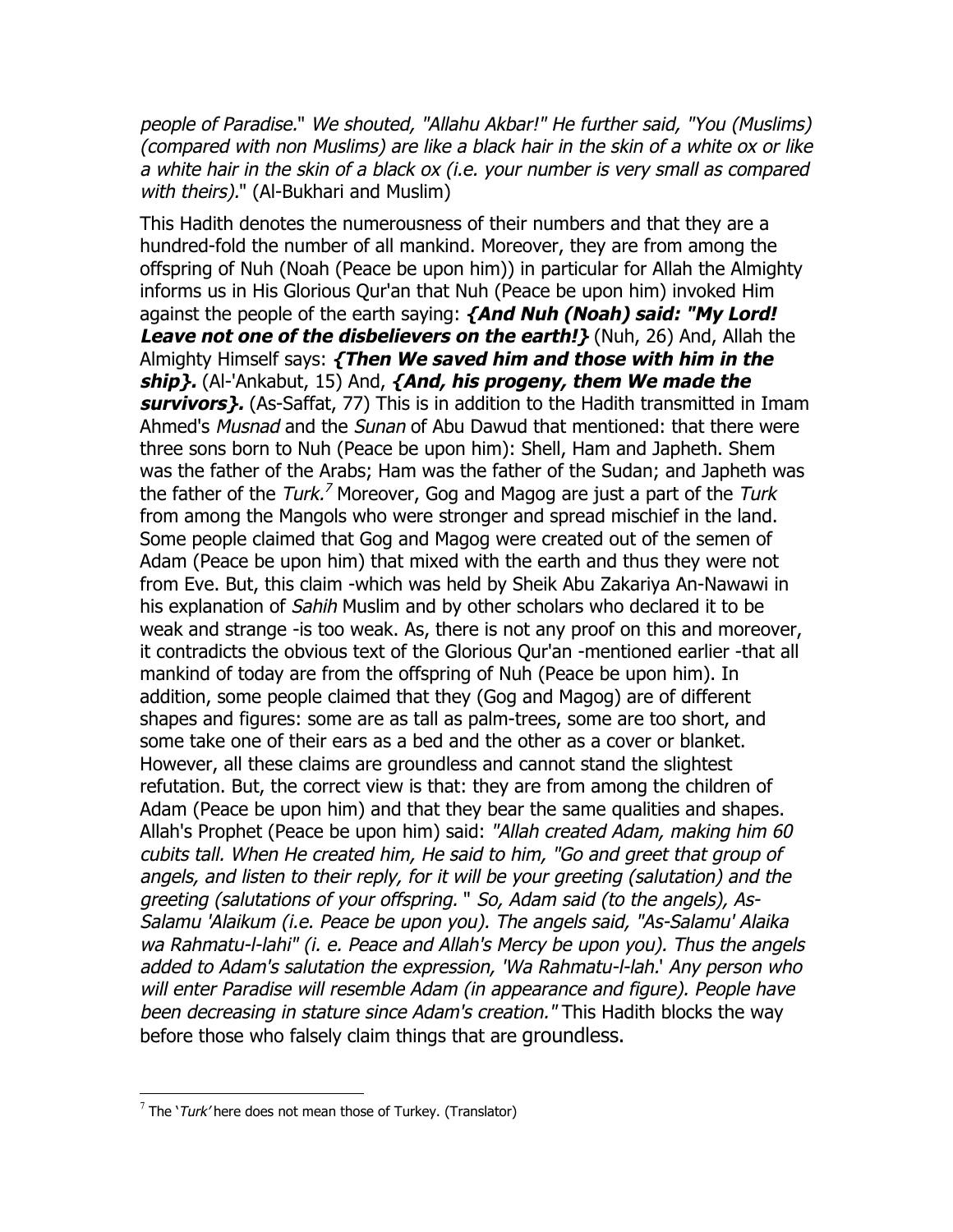### **A Very Important Question:**

If it is said: How does the previously-mentioned Hadith -that was agreed upon denote that they will be treated as ransom for the Believers on the Day of Resurrection and that they will enter Hellfire, while no Messengers were sent to them and Allah the Almighty says: **{And We never punish until We have sent a Messenger (to give warning)}** (Al-Isra', 15)?

The answer is that: They will never be punished until they are given warning. Thereupon, if they were existing before the time of Prophet Muhammad (Peace be upon him) and Messengers were sent to them, thus, they were given warning. And, if no Messengers were sent to them, they would be treated as "People of the Fitrah" and those to whom the Message of Islam did not reach or be conveyed. However, it is indicated by the Hadith transmitted by some of the Companions of the Prophet (Peace be upon him) that he said: "Those and the like will be tested on the pathways of the Resurrection: and whoever responds to the caller, he will enter Paradise. And, whoever refuses, he will enter the Fire." However, testing them neither necessitates their salvation, nor contradicts with the saying that they will enter Hell-fire. For Allah the Almighty reveals to His Prophet (Peace be upon him) what He wills of the Unseen, and hence, He informed him that they will be from among the people of Hell and that their nature denies the truth and submission thereto, as they do not respond to the caller till the Day of Judgment. This indicates that, they would be more stubborn in rejecting the truth if they were to come to know it in this present life. In the pathways of Resurrection, some of those who used to belie the truth in the present life will submit themselves to the truth. Almighty Allah says: **{And if you only could see when the Mujrimun (criminals, disbelievers, polytheists, sinners) shall hang their heads before their Lord (saying): "Our Lord! We have now seen and heard, so send us back (to the world), that we will do righteous good deeds. Verily! We now believe with certainty "}.** (As-Sajdah, 12) However, the Prophetic Hadith indicating that the Prophet (Peace be upon him) invited them on the Night Journey to embrace Islam and they refused, this Hadith is an invented and fabricated one. The one who fabricated it was the liar, `Amr Ibn As-Subh.

### **The (Dam) Barrier:**

It was mentioned earlier that Dhul-Qarnain has built it out of iron and copper and elevated it to a very high point that is equal to the very lofty mountains. However, there is no on earth an equal building in terms of loftiness or benefiting to mankind. Imam Al-Bukhari transmitted in his Sahih the following Hadith saying: ((A man told the Prophet (Peace be upon him) that he had seen the dam (of Gog and Magog). The Prophet (Peace be upon him) asked: (How did you find it?' the man said: (I found it like Al-Burd Al-Muhabbar (stripped garments).' The Prophet (Peace be upon him) said: (You have seen it like that. '"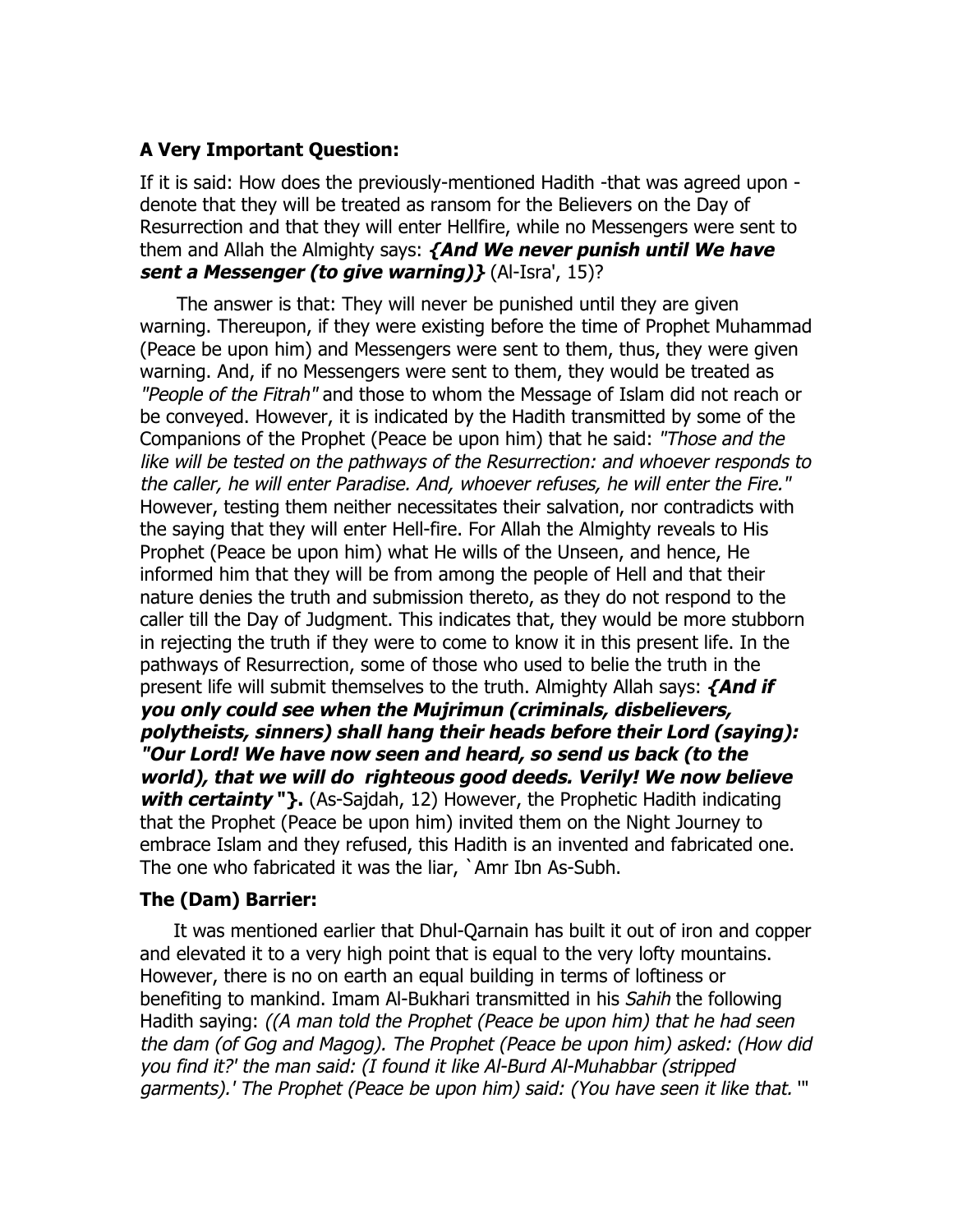In Ibn Jarir's exegesis of the Qur'an, a slight different narration was reported by Qatadah who said: ('I was told that a man said: (0 Allah's Messenger! I have seen the dam of Gog and Magog. 'The Prophet (Peace be upon him) said: (describe it to me. The man said: 'It looked like stripped garments, with red and black stripes.' The Prophet (Peace be upon him) said: 'You have seen it. '"

It was mentioned that the Caliph, Al-Wathiq sent some messengers with messages to different kings to allow them travelling from one country to another till they reach the dam and stand on its reality. When they came back to the Caliph, they described it to him saying that it has a huge door with many locks. It is a very high and tight building and that the remnants of its building materials and tools are kept there in a tower. Also, there are still guards keeping an eye on it. They added that its location is on the northern-east side of the earth. It was also said that their land is very spacious and that they live on farming and hunting and that their numbers are countless.

How can we compromise between the Qur'anic Verse that reads: **{So they (Ya'juj and Ma'juj (Gog and Magog)) could not scale it or dig through it}.** (Al-Kahf, 97) and the Prophetic Hadith that is transmitted by Imam Al-Bukhari and Imam Muslim on the authority of Mother of the Believers, Zainab Bint Jahsh (May Allah be pleased with her) as saying: That the Prophet (Peace be upon him) once came to her in a state of fear and said: ('None has the right to be worshipped but Allah. Woe unto the Arabs from a danger that has come near. An opening has been made in the wall of Gog and Magog like this," making a circle with his thumb and index finger. Zainab Bint lahsh said: ('0 Allah's Messenger! Shall we be destroyed even though there are pious persons among us?" He said: "Yes, when the evil persons will increase." And in another narration: The Prophet (Peace be upon him) said: "Allah has made an opening in the wall of the Gog and Magog (people) like this, and he made with his hand (with the help of his fingers)." (Al-Bukhari and Muslim)

The answer is that: this means one of two things: the first is that this is an indication of the opening of gates of evil and turmoil and hence, this is a mere example set for us. The second view considers this as narrating a concrete matter for His Statement, **{So they (Ya'juj and Ma'juj (Gog and Magog)] could not scale it or dig through it},** i.e. at their time for the sentence is in the past tense, the matter which does not contradict the possibility of its taking place in the future with the Permission of Allah the Almighty. But, as for the other Hadith that is narrated by Imam Ahmed in his *Musnad* that the Prophet (Peace be upon him) said: "Verily, Gog and Magog dig through the dam every day, till they could see the sun rays (through it), their leader would say: 'Go back and you will finish it tomorrow. ' On the next day, they find it as strong as before. Till when their appointed term comes and Allah desires to send them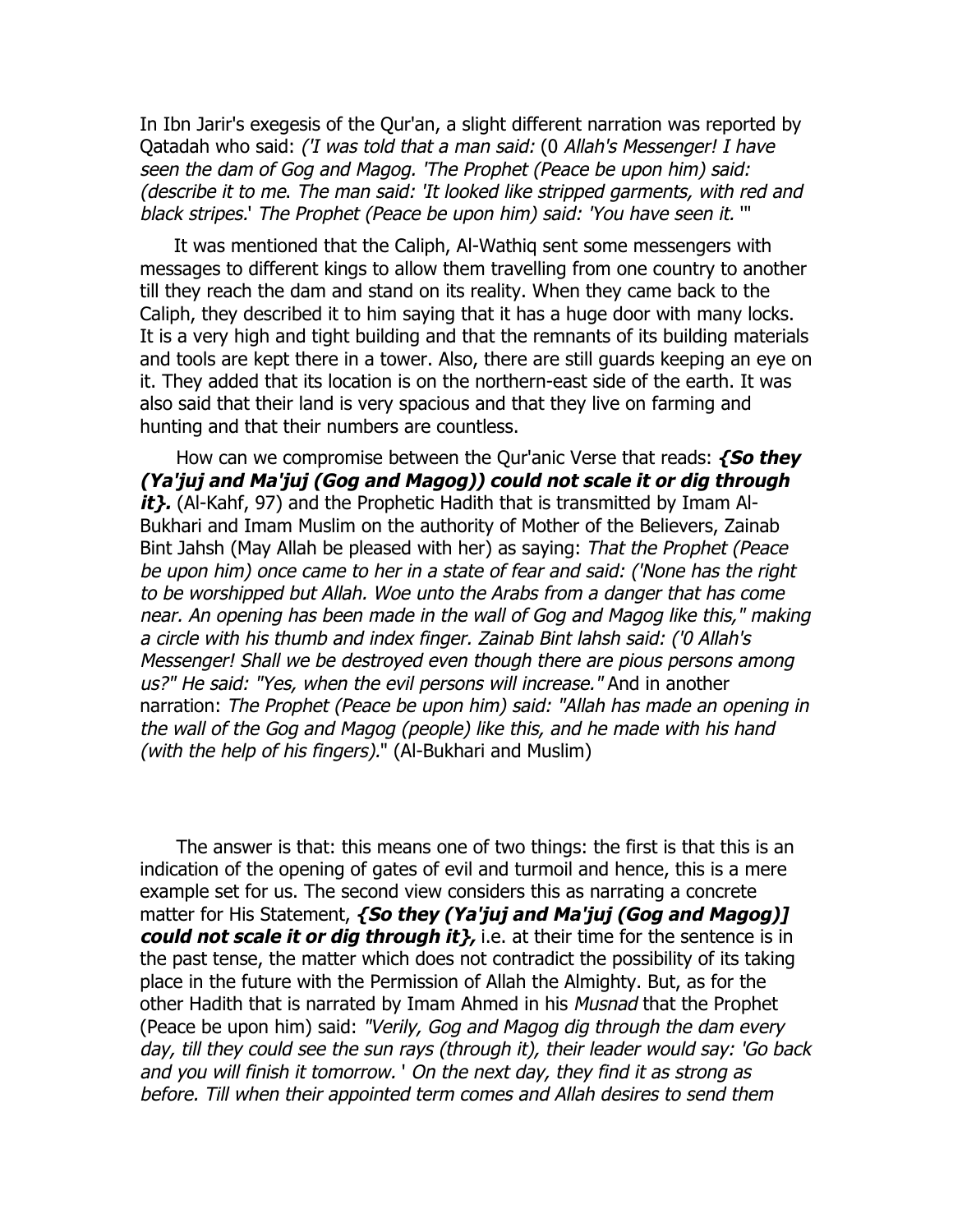against mankind, they dig it till they could see the sun rays (through it) and their leader says: 'Go back and you will finish it tomorrow, if Allah wills!' On the next day, they find it as they had left the day before and they dig through it and come against mankind. They will drink (every drop of water they pass by). The people will resort to strongholds. And, Gog and Magog will throw their arrows towards the sky. When they come back to them stained with what looks like blood, they will say: 'we have defeated the people on earth and those in the heaven as well.' Then, Allah the Almighty sends against them worms in their necks that kill them all. Allah's Messenger (Peace be upon him) said: 'By Whom in Whose Hand Muhammed's soul rests! Living creatures of the earth would go fat and be thankful due to eating their flesh and (drinking their) blood. ", Imam Ahmed transmitted it also on the authority of Hasan Ibn Musa after Sufyan after Qatadah. At-Tirmidhi transmitted the same Hadith on the authority of Abu, Awanah after Qatadah, then he said: it is a Strange Hadith that reached us from none but this Chain of Transmission.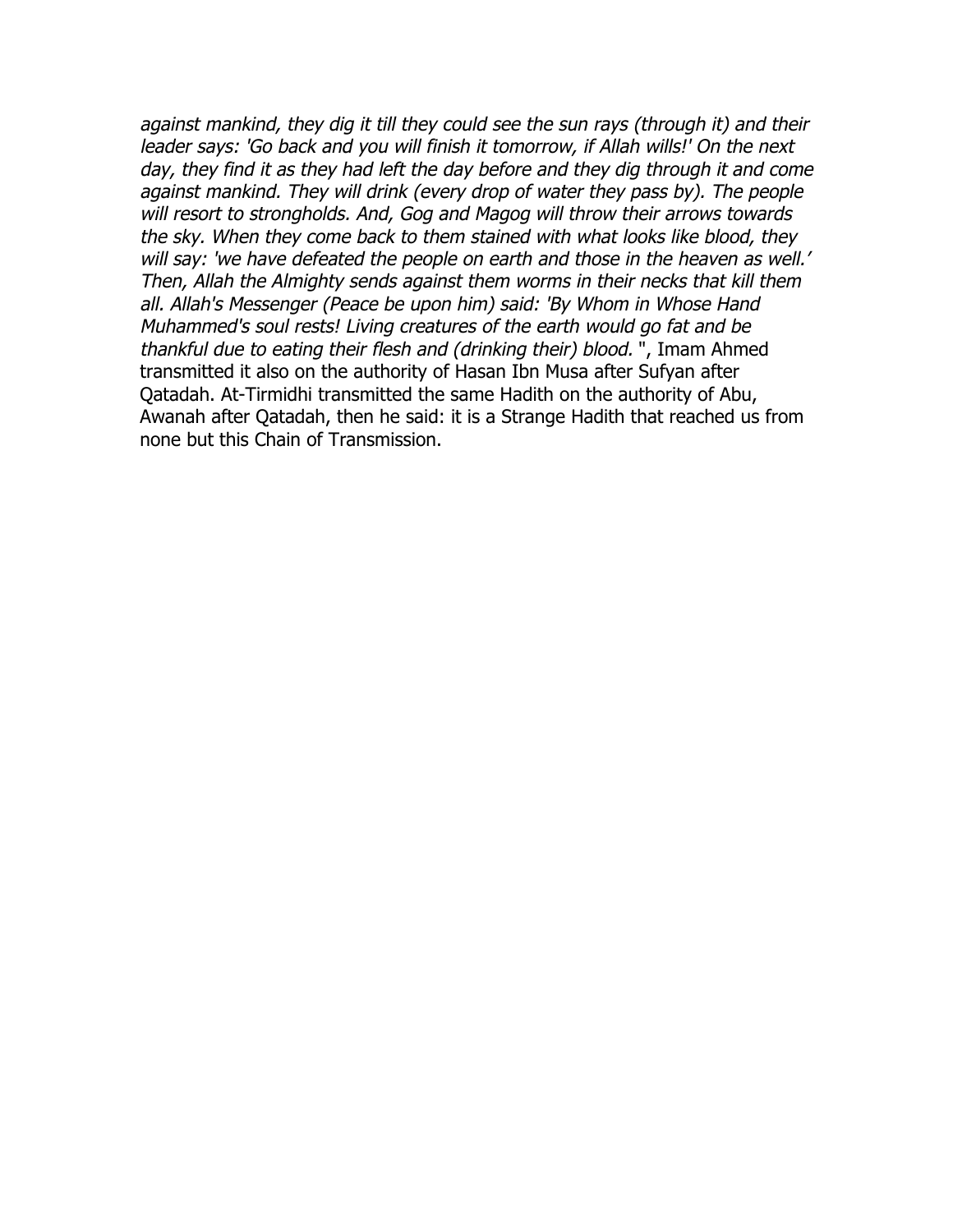# **(12) People of the Cave**

Allah the Almighty says:

**{Do you think that the people of the Cave and the Inscription (the news or the names of the people of the Cave) were a wonder among Our Signs? (Remember) when the young men fled for refuge (from their disbelieving folk) to the Cave. They said: "Our Lord! Bestow on us mercy from Yourself, and facilitate for us our affair in the right way!" Therefore, We covered up their (sense of) hearing (causing them to go in deep sleep) in the Cave for a number of years. Then We raised them up (from their sleep), that We might test which of the two parties was best at calculating the time period that they had tarried. We narrate unto you (0 Muhammad (Peace be upon him)) their story with truth: Truly they were young men who believed in their Lord (Allah), and We increased them in guidance. And We made their hearts firm and strong (with the light of Faith in Allah and bestowed upon them patience to bear the separation of their kith and kin and dwellings.) when they stood up and said: "Our Lord is the Lord of the heavens and the earth, never shall we call upon any llah (god) other than Him,' if we did, we should indeed have uttered an enormity in disbelief."These our people have taken for worship alihah (gods) other than Him (Allah). Why do they not bring for them a clear authority? And who does more wrong than he who invents a lie against Allah. (The young men said to one another): "And when you withdraw from them, and that which they worship, except Allah, then seek refuge in the Cave; your Lord will open a way for you from His Mercy and will make easy for you your affair (i.e. will give you what you will need of provision, dwelling)." And you might have seen the sun, when it rose, declining to the right from their Cave, and when it set, turning away from them to the left, while they lay in the midst of the Cave. That is (one) of the Ayat (proofs, evidences, signs) of Allah. He whom Allah guides, he is the rightly guided,' but he whom He sends astray, for him you will find no Wali (guiding friend) to lead him (to the Right Path). And you would have thought them awake, whereas they were asleep. And We turned them on their right and on their left sides, and their dog stretching forth his two forelegs at the entrance [of the Cave or in the space near to the entrance of the Cave (as a guard at the gate)]. Had you looked at them, you would certainly have turned back from them in flight, and would certainly have been filled with awe of them. Likewise, We awakened**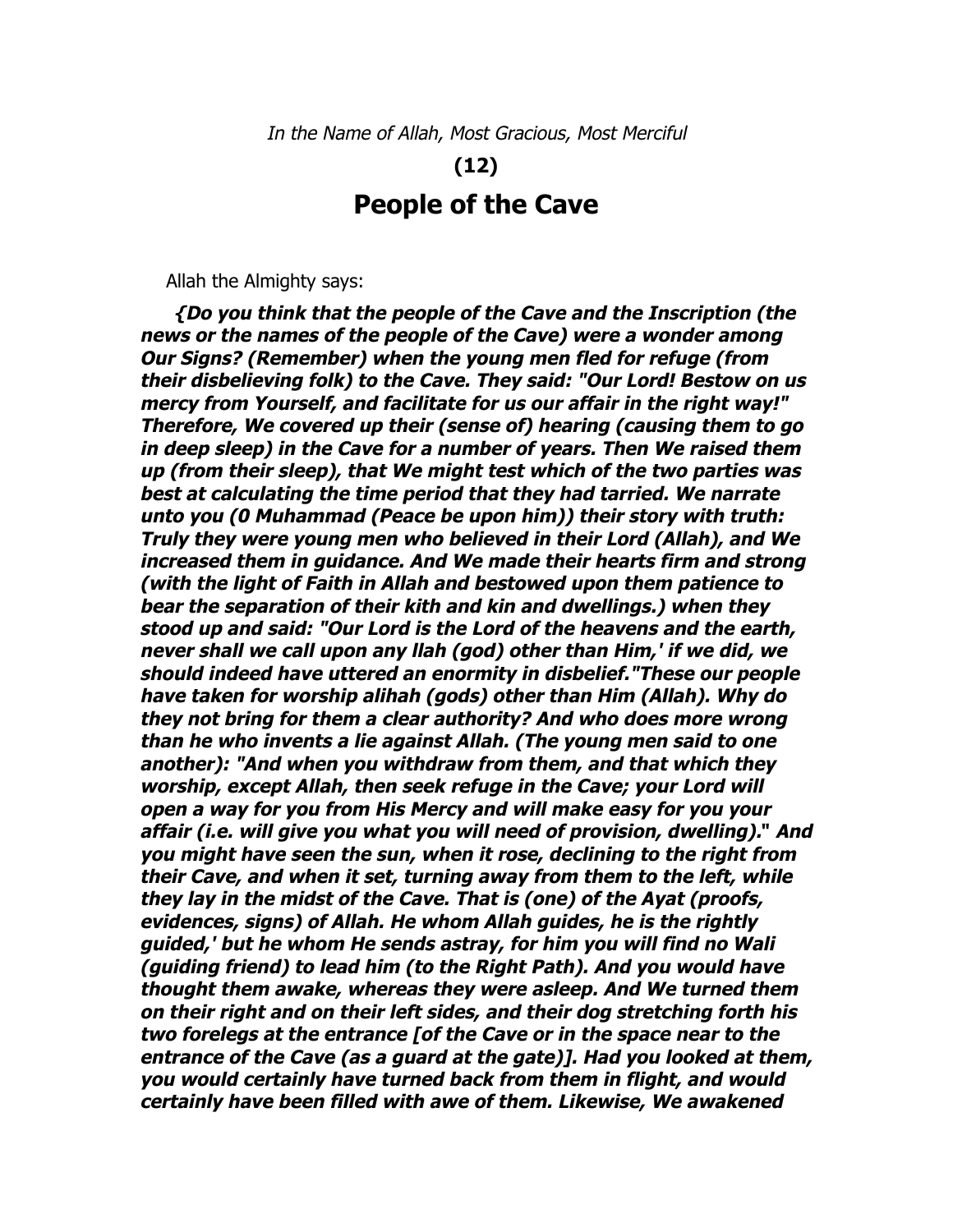**them (from their long deep sleep) that they might question one another. A speaker from among them said: "How long have you stayed (here)?" They said: "We have stayed (perhaps) a day or part of a day." They said: "Your Lord (Alone) knows best how long you have stayed (here). So send one of you with this silver coin of yours to the town, and let him find out which is the good lawful food, and bring some of that to you. And let him be careful and let no man know of you. "For, if they come to know of you, they will stone you (to death or abuse and harm you) or turn you back to their religion; and in that case you will never be successful." And thus We made their case known (to the people), that they might know that the Promise of Allah is true, and that there can be no doubt about the Hour. (Remember) when they (the people of the city) disputed among themselves about their case, they said: "Construct a building over them,. their Lord knows best about them,." (then) those who won their point said (most probably the disbelievers): "We verily shall build a place of worship over them." (Some) say they were three, the dog being the fourth among them; and (others) say they were five, the dog being the sixth, guessing at the unseen; (yet others) say they were seven, and the dog being the eighth. Say (0 Muhammad (Peace be upon him)): "My Lord knows best their number; none knows them but a few." So debate not (about their number) except with the clear proof (which We have revealed to you). And consult not any of them (people of the Scripture -Jews and Christians) about (the affair on the people of the Cave. And never say of anything, "I shall do such and such thing tomorrow." Except (with the saying), "if Allah will!" And remember your Lord when you forget and say: "It may be that my Lord guides me unto a nearer way of truth than this." And they stayed in their Cave three hundred (solar) years, adding nine (for lunar years). Say: "Allah knows best how long they stayed. With Him is (the knowledge on the Unseen of the heavens and the earth. How clearly He sees, and hears (everything)! They have no Wali (Helper, Disposer of affairs, Protector) other than Him, and He makes none to share in His Decision and His Rule."(**Al-Kahf, 9-26)

The reason behind the revelation of these verses and those relating the story of Dhul-Qarnain was cited by Muhammad Ibn Ishaq in his biography of the Prophet: that the people of Quraish sent to the Jews asking them for things to test the Prophet (Peace be upon him) with. The Jews said: ask him about a group of people who disappeared in the past and none has any knowledge about them; about a man who traveled through the land; and about Ar-Ruh (the Spirit). Thereupon, Almighty Allah revealed His Statement, **{And they ask you (0 Muhammad (Peace be upon him)) concerning the Ruh (the Spirit); Say: "The Ruh (the Spirit) is one of the things, the knowledge of which is only with my Lord. And of knowledge, you (mankind) have been given only a little"}** (Al-Isra', 85) and, **{And they ask you about Dhul-**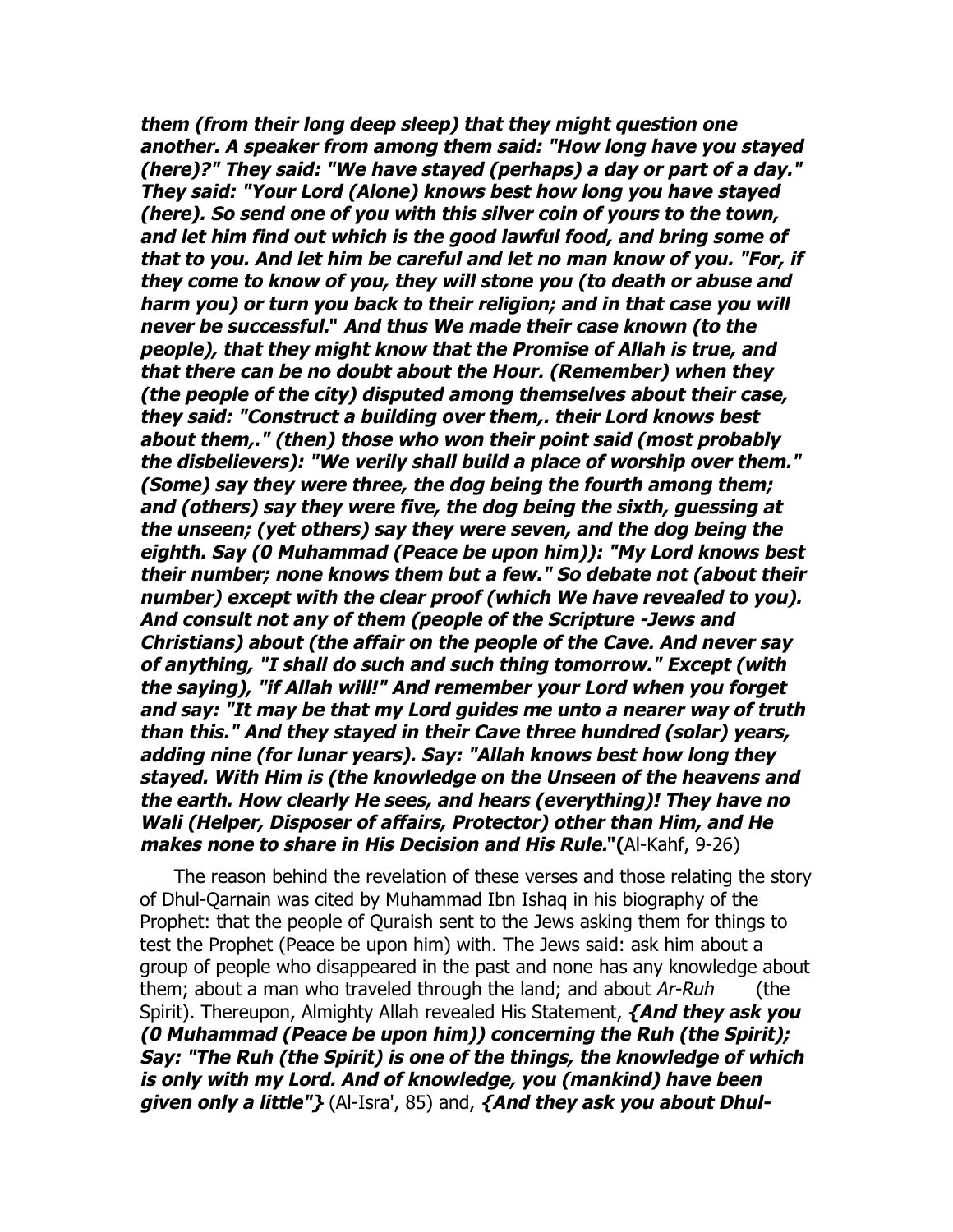**Qarnain. Say (0 Muhammad (Peace be upon him)): "I shall recite to you something of his story"}** (Al-Kahf, 83) and here He says: **{Do you think that the people of the Cave and "Ar-Raqim" the Inscription (the news or the names of the people of the Cave) were a wonder among Our Signs?**, i.e. they are not more amazing than what We have given you of the great news, astonishing signs and gigantic wonders. However, a cave is a hole in the mountain. Mentioned Shu' aib Al-Jiba'i: their cave was called "Haizam". As for "Ar-Raqim", Ibn 'Abbas (May Allah be pleased with him) said: I do not know what it means! Some scholars such as Ibn Jarir and others said: it is the recordwhere their news and names are written thereafter. It was also said: it is the name of the mountain their cave was in. However, many other things were said pertaining to this, but the knowledge thereof rests only with Allah the Almighty Who knows the best! Shu'aib Al-Jiba'i said: their dog was called "Himran".

The fact that the Jews knew about them nullifies the claim of some interpreters that they were after Jesus (Peace be upon him) and that they were Christians. However, it is clear that their people were idol-worshippers. Many interpreters and historians said that they lived during the lifetime of a king called "Diqyanus" and that they were sons of some nobles or kings. They met on a feast day and saw the rituals their people were performing in Norship of the idols. At this very moment, Allah removed the veils from their hearts and they realized hat their people were wrong-doers. Consequently, hey deserted the religion of their people and resorted to the worship of Allah Alone. It is also laid: that each one of them when guided by Allah to he True Religion, abandoned his people and they coincidentally gathered in one place. Imam Muslim transmitted in his Sahih the following Prophetic Hadith which supports that meaning: "Abu Hurairah (May Allah be pleased with him) reported Allah's Messenger (Peace be upon him) as saying: Souls are troops collected together and those who familiarized with each other (in the heaven from where these come) would have affinity, with one another (in the world) and those amongst them who opposed each other (in the Heaven) would also be divergent (in the world)." That, they asked one another about their affair and hence, they agreed on deserting and abandoning their people and fleeing with their true religion. Allah the Almighty says: **{We narrate unto you (0 Muhammad (Peace be upon him)) their story with truth: Truly they were young men who believed in their Lord (Allah), and We increased them in guidance. And We made their hearts firm and strong (with the light of Faith in Allah and bestowed upon them patience to bear the separation )f their kith and kin and dwellings.) when they stood up and said: "Our Lord is the Lord of the heavens and the earth, never shall we call upon any Ilah (god) other than Him; if we did, we should indeed have uttered an enormity in disbelief. "These our people have taken for worship alihah (gods) other than Him (Allah). Why do they not bring for them a clear authority? And who does more wrong than he who invents a lie against Allah}.** (Al-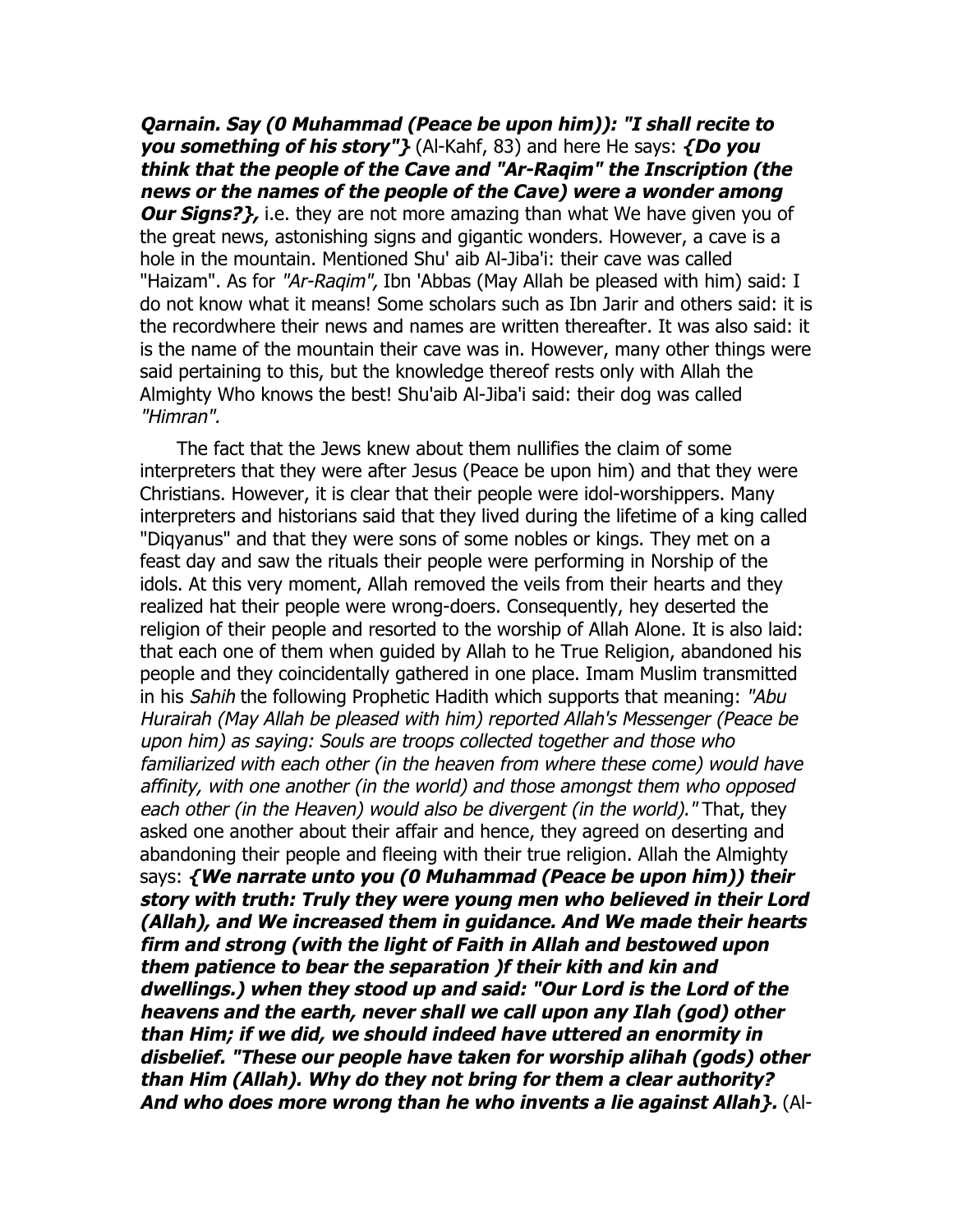Kahf, 13-15) "Clear authority" here means obvious evidence or proof. **{And who does more wrong than he who invents a lie against Allah. (The young men said to one another): "And when you withdraw from them, and that which they worship, except Allah,}** (Al-Kahf, 15, 16) i.e. when you deserted them and their idols that they used to worship others instead of Allah the Almighty. Our Prophet Ibrahim (Peace be upon him) said: **{And (remember) when Ibrahim (Abraham) said to his father and his people: "Verily, I am innocent of what you worship, except Him (i.e. Allah Alone I worship none) Who did create me; and verily He will guide me "}.** (Az-Zukhruf, 26, 27) Thus, some of these young men said: as you did desert your people's religion, you should also desert them in body and figure so as to be safe from the possibility that their evil may touches you, **{then seek refuge in the Cave,. your Lord will open a way for you from His Mercy and will make easy for you your affair (i.e. will give you what you will need of provision, dwelling)},** (Al-Kahf, 16) i.e. Allah will draw on you His cover, protect you and reward you with the best of all rewards. Then, Allah described the cave to which they resorted stating that its door is to the north saying: **{And you might have seen the sun, when it rose, declining to the right from their Cave, and when it set, turning away from them to the left},** i.e. the sun rises on the western side of their cave, then it declines to the right side thereof. And, when it sets its rays come towards the cave from its eastern side. Here, the wisdom is that the sun enters their cave on its rising and setting in order to refresh the air from time to time**. {While they lay in the midst of the Cave. That is (one) of the Ayat (proofs, evidences, signs) of Allah},** i.e. their stay on this state for a very long period of time without eating and drinking is one of the Signs of Allah and a proof of His Magnificent Ability. **{He whom Allah guides, he is the rightly guided,. but he whom He sends astray, for him you will find no Wali (guiding friend) to lead him (to the Right Path). And you would have thought them awake, whereas they were asleep}**, for their eyes were open in order to be kept sound. **{And We turned them on their right and on their left sides}**, it was said: they used to be turned from one side to the other once every year. However, the number of the turnings is known only to Allah the Almighty Who knows best!

Allah the Almighty says: **{And their dog stretching forth his two forelegs at the entrance [of the Cave or in the space near to the entrance of the Cave (as a guard at the gate)]}, i.e. their dog which** accompanied them when they abandoned their people did not enter the cave with them, instead, it stayed at the entrance stretching forth his two forelegs thereat. This is for it was highly disciplined and also as a sign of honor to them because the angels do not enter a house in which there is a dog. Thus, the dog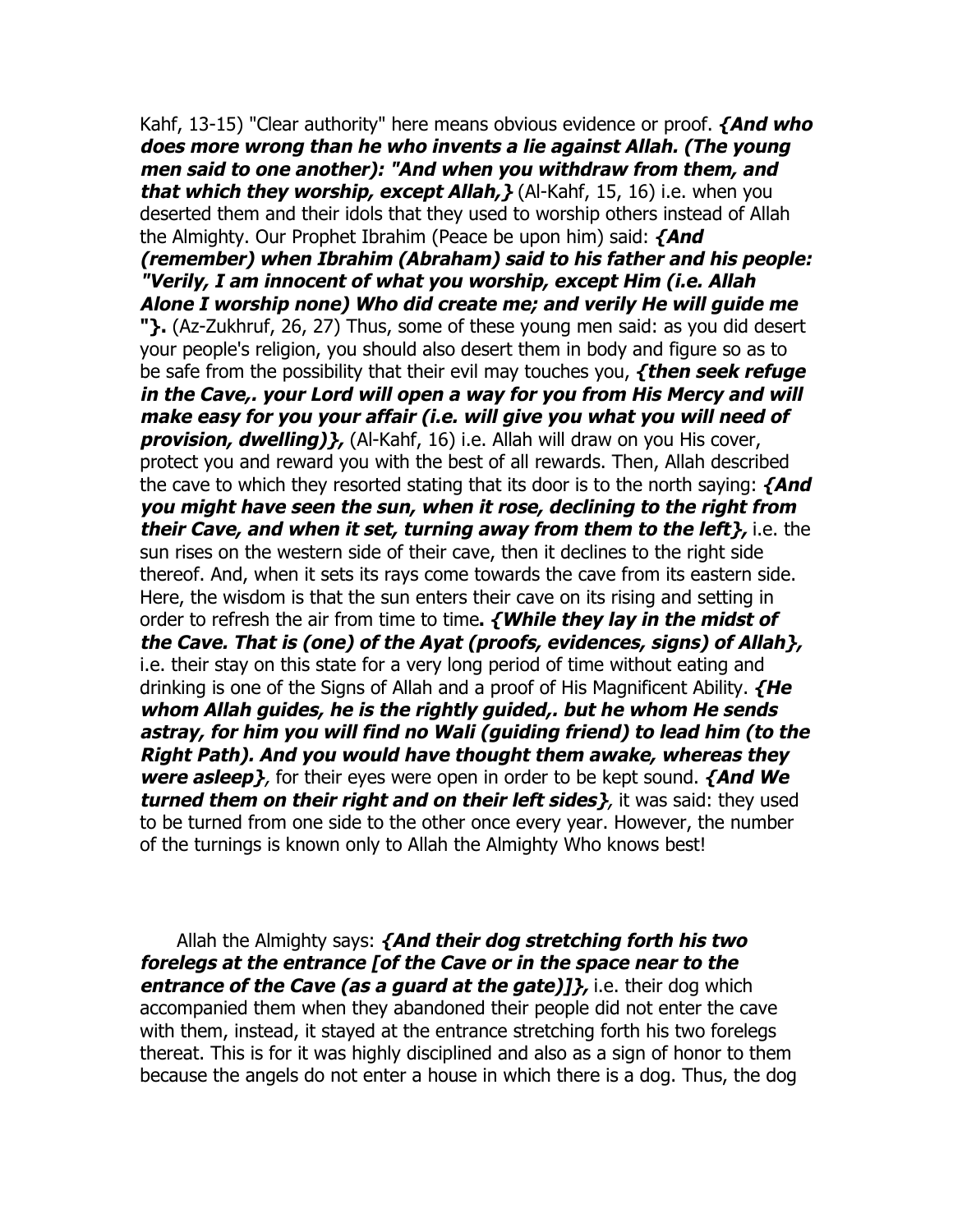was blessed because he was in their company. However, many tales and narrations were invented with regard to the dog's name and color.

Scholars differed on the location of this cave. Some of them said: It is in the land of Aylah (i.e. Jerusalem). Others said: It is in the land of Ninawa. And others said: it is in the *Sham* (Syrian territories) which is more proper and Allah knows best!<sup>8</sup> After Allah the Almighty gave us perfect and complete description of them and made us as seeing them, He said**: {Had you looked at them, you would certainly have turned back from them in flight, and would certainly have been filled with awe of them**, i.e. because of the dignity and loftiness of their appearance. The addressed her is not only Prophet Muhammad (Peace be upon him) but also all mankind because it is a human nature to feel awe when seeing a magnificent or dignified thing. Then, Allah the Almighty awakened them (from their long deep sleep) after three-hundred and nine years; then a speaker from among them said: **{"How long have you stayed (here)?" They said: "We have stayed (perhaps) a day or part of a day." They said: "Your Lord (Alone) knows best how long you have stayed (here). So send one of you with this silver coin of yours to the town}** the coins they had were called "Dafsus". **{And let him find out which is the good lawful food, and bring some of that to you},** i.e. to eat thereof. This is a sign of their piety and godfearing. **{And let him be careful}** during entering that town **{and let no man know of you. For, if they come to know of you, they will stone you (to death or abuse and harm you) or turn you back to their religion; and in that case you will never be successful},** i.e. if you turn back to their religion after you are saved by Allah the Almighty. All this because they thought they slept a day or part of a day, and they did not imagine to have slept for more than three-hundred years. The period in which almost everything have changed and their generation passed away and other generations inhabited the land. Thus, when one of them went to the town to get the food, he feared that the people would recognize him, so he disguised. Instead, the town and its people found him to be a stranger and feared that he might be a spy or that he could harm them in any way. Some scholars said that he escaped from them. But, others said: he informed them with the news and took them to the cave to see his companions. When they approached the cave, he entered it and told his companions all about the period they spent sleeping in the cave and they confessed it to be the Divine Decree of Allah the Almighty. It was said: They went on sleeping; and others said: They all fell dead.

 $^8$  On the sixties, an archeologist called Muhammad Tayseer Zabyan discovered a cave in Jordan, six miles away from Amman, in a region called" Ar-Rajeeb" whose description goes with that which is mentioned in the verses. The great scholar, Abu Al-A' la Al-Maududi visited it and agreed with many scholars who viewed the same opinion. And, I myself visited it in 1986. (Majdi M. AshShahawi)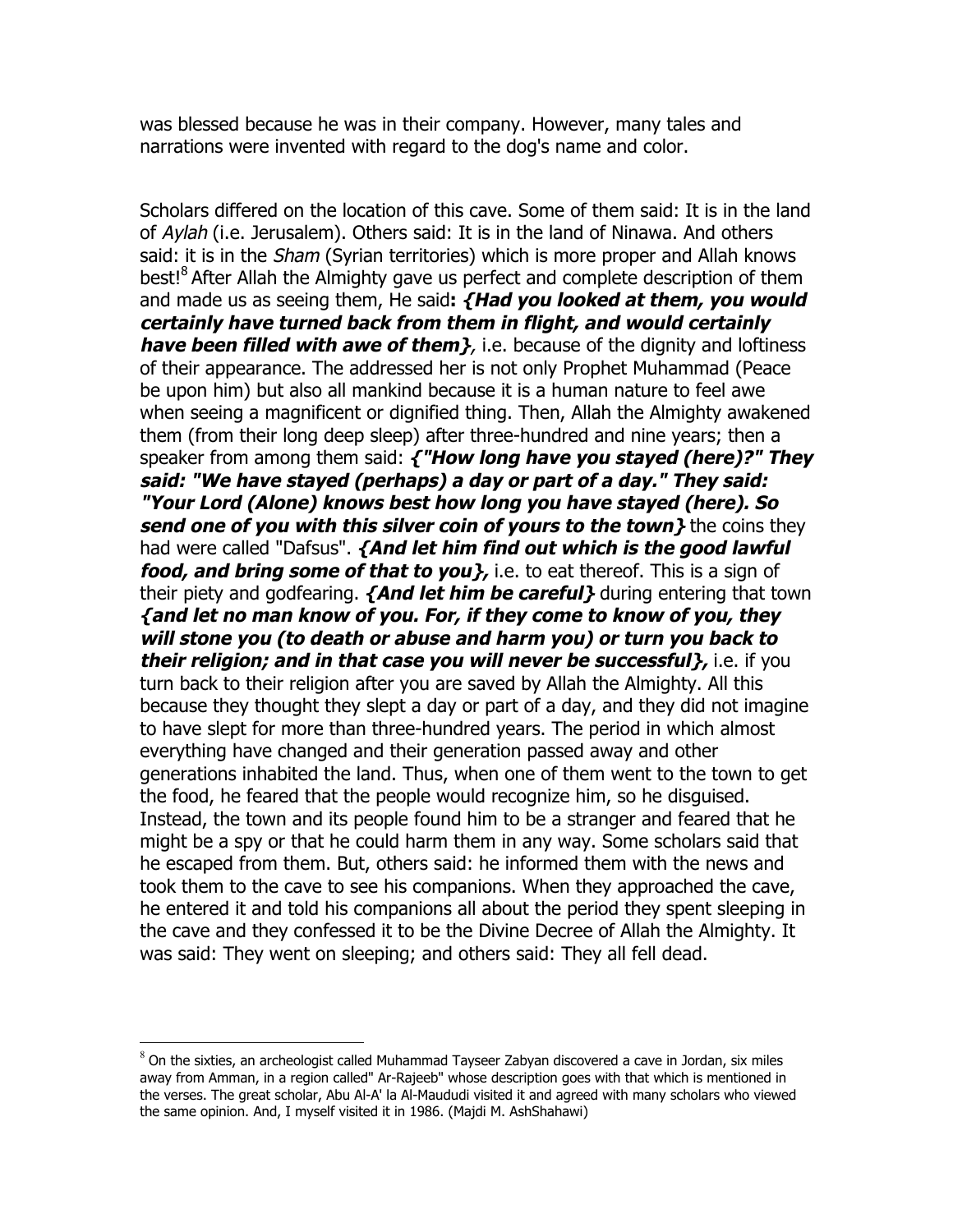As for the people of the city, it was said that they could not see their place in the cave. Or, they could not enter the cave because of their cowardice, or feeling their lofty dignity. However, they (the people of the city) disputed among themselves about their case, some of them said: **{Construct a building over them},** i.e. block the cave's gate to prevent them from getting out or anyone from touching them with harm. But, those who won their point said: that will be blessed because its nearness to these righteous and godly people. This was common in the previous eras and periods prior to Prophet Muhammad (Peace be upon him). But, Islam rejects this deed (building places of worship over the graves of anyone even if it is a Prophet): the Prophet (Peace be upon him) said: "May Allah curse the Jews and Christians for they built the places of worship at the graves of their Prophets." The Prophet (Peace be upon him) was warning (Muslims) against what the previous nations used to do with the graves of their pious people.

Allah the Almighty says: **{And thus We made their case known (to the people), that they might know that the Promise of Allah is true, and that there can be no doubt about the Hour}**, i.e. to let the people know that resurrection is true and that there can be no doubt about the Hour if they know that these young men slept for more than three hundred years then they were awaken unchanged. So, He Who kept them in this state all that period, is capable to resurrect and give life again to the dead bodies after they undergo decomposition. Really, the believers do not doubt this in the least: **{Verily, His Command, when He intends a thing, is only that He says to it, 'Be!' -and it is!}.** (Ya-Sin, 82)

Then, He says: **{(Some) say they were three, the dog being the fourth among them,' and (others) say they were five, the dog being the sixth, guessing at the unseen,' (yet others) say they were seven, and the dog being the eighth}**, as Allah cited the dispute of the people among themselves as to their number. He cited three sayings, the first two He refuted and the third He stated, a matter which indicates that the third is the true one. However, Allah guided His Prophet (Peace be upon him) to the good manners to be followed in such a case: that one should say "Allah knows best!" For this, Allah the Almighty says: **{My Lord knows best their number}.**

#### His Statement: **{None knows them but a few}, from among the people. (So debate not (about their number) except with the clear proof (which We have revealed to you)}**, i.e. an easy debate and do

not exert yourself in such matters. **{And consult not any of them (people of the Scripture -Jews and Christians) about (the affair oj) the people of the**

Cave}, as He concealed their number from the very beginning of the story, saying: **{Truly they were young men who believed in their Lord (Allah)}.**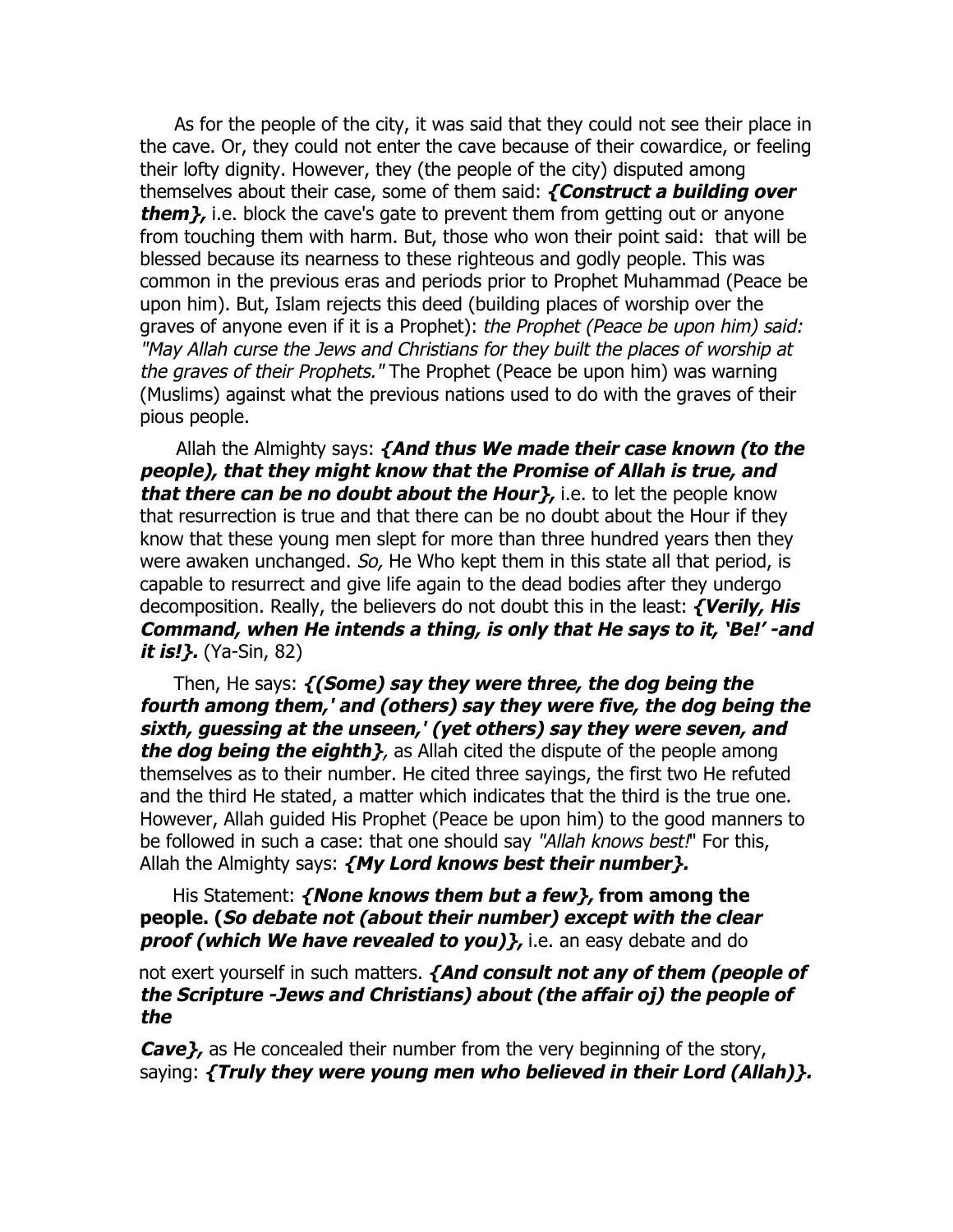(Al-Kahf, 13) So, if there was any benefit in mentioning their number, Allah the Almighty would certainly revealed it to us from the very beginning!

Allah the Almighty says: **{And never say of anything, "I shall do such and such thing tomorrow." Except (with the saying), "if Allah will!" And remember your Lord when you forget and say: "It may be that my Lord guides me unto a nearer way of truth than this "},** this is a great and high moral lesson taught by Allah the Almighty that when anyone wishes to do something, he should say "If Allah wills", because man cannot know what is hidden with Allah for tomorrow or for the future. Abu Hurairah (May Allah be pleased with him) reported Allah's Prophet (Peace be upon him) as saying that "Sulaiman lbn Dawud, the Messenger of Allah, observed: I will have an intercourse with seventy wives during the night; all of them will give birth to a male child who will fight in the cause of Allah. His companion or the angels said to him: Say, "If Allah wills." But he (Sulaiman) did not say so, and he forgot it. And none of his wives gave birth to a child, but one who gave birth to a premature child. Allah's Messenger (Peace be upon him) said: Had he said lnsha'Allah (if Allah so willed), he would not have failed and his desire would have been materialized. "

Allah the Almighty says**: {And remember your Lord when you forget},** for forgetting may be caused by the Devil, and remembering Allah gets the Devil out of one's heart and thus he remembers what he has forgotten. **{And say: "It may be that my Lord guides me unto a nearer way of truth than this"},** i.e. if there were controversies and disputes about something, one should resort to Allah Who can facilitate it and make it so easy. Then, Allah the Almighty says: **{And they stayed in their Cave three hundred (solar) years, adding nine}**, i.e. for lunar years. **{Say: Allah knows best how long they stayed},** i.e. if you are asked about this and you do not know exactly the answer, you should only attribute the matter to Allah the Almighty **{With Him is (the knowledge on the Unseen of the heavens and the earth}**, i.e. He knows the Unseen and gives knowledge thereof to none but Whom He wishes from among His creatures; **{How clearly He sees, and hears (everything)!},** i.e. He puts everything in its proper place with His Perfect Knowledge and Justice. Then, He says: **{They have no Wali (Helper, Disposer of affairs, Protector) other than Him, and He makes none to share in His Decision and His Rule},** i.e. He is the only Disposer of affairs and He is the King Who rules over everything.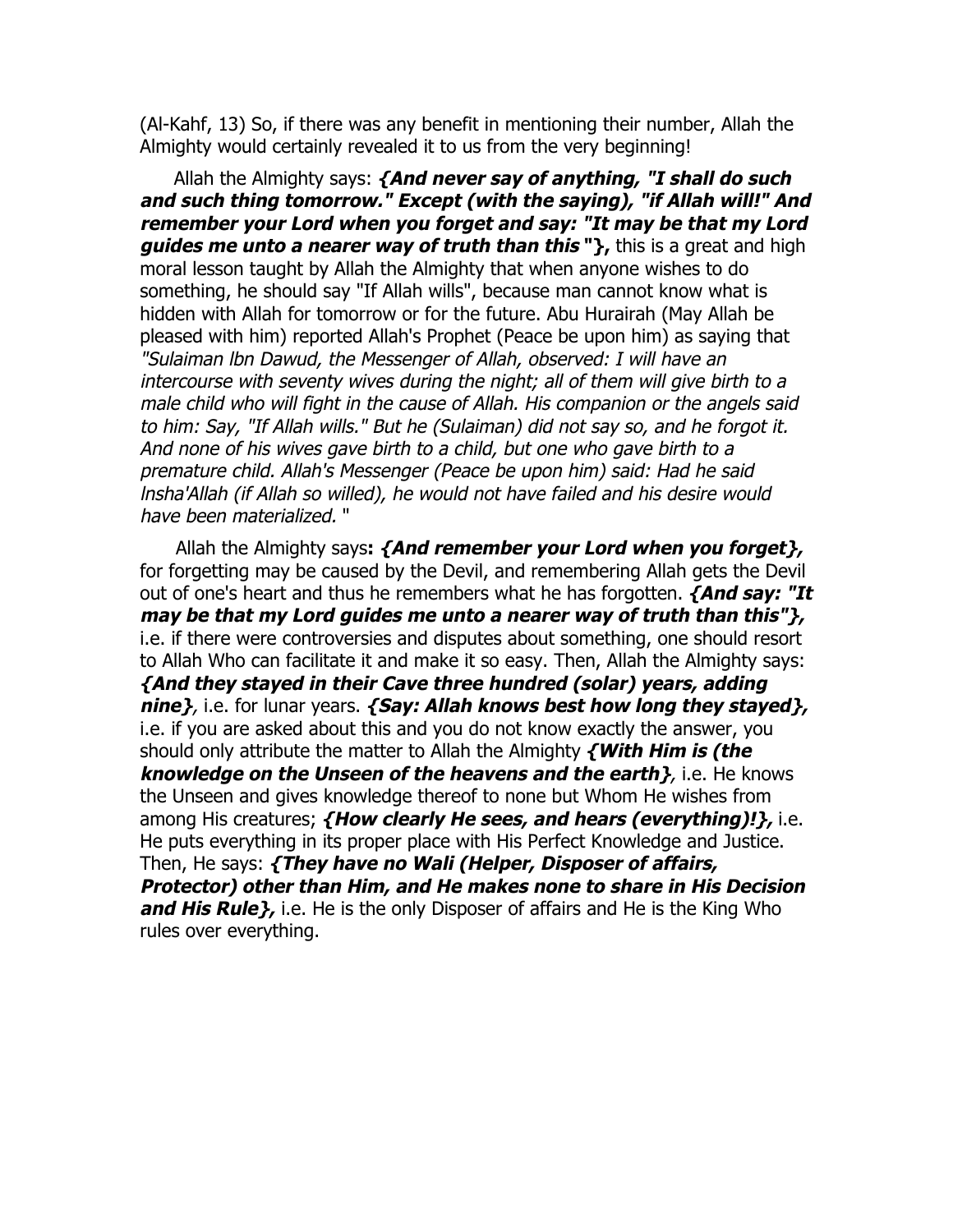In the Name of Allah, Most Gracious, Most Merciful

(13)

### **The Believer & The Disbeliever**

Allah the Almighty says:

**{And put forward to them the example of two men: unto one of them We had given two gardens of grapes, and We had surrounded both with date palms; and had put between them green crops (cultivated fields). Each of those two gardens brought forth its produce, and failed not in the least therein, and We caused a river to gush forth in the midst of them. And he had property (or fruit) and he said to his companion, in the course of mutual talk: "I am more than you in wealth and stronger in respect of men." And he went into his garden while in a state (of pride and disbelief), unjust to himself. He said: "I think not that this will ever perish. And I think not the Hour will ever come, and if indeed I am brought back to my Lord, (on the Day of Resurrection), I surely shall find better than this when I return to Him." His companion said to him during the talk with him: "Do you disbelieve in Him Who created you out of dust (i.e. your father Adam), then out of Nutfah (mixed semen drops of male and female discharge), then fashioned you into a man?"But as for my part, (I believe) that He is Allah, my Lord, and none shall I associate as partner with my Lord. "It was better for you to say, when you entered your garden: 'That which Allah wills (will come to pass)! There is no power but with Allah! If you see me less than you in wealth, and children. "It may be that my Lord will give me something better than your garden and will send on it Husban (torment, bolt) from the sky, then it will be a slippery earth. "Or the water thereof (of the gardens) becomes deep-sunken (underground) so that you will never be able to seek it." So his fruits were encircled (with ruin). And he remained clapping his hands (with sorrow) over what he had spent upon it, while it was all destroyed on its trellises, and he could only say: "Would that I had ascribed no partners to my Lord!" And he had no group of men to help him against Allah, nor could he defend (or save) himself. There (on the Day of Resurrection), Al-Walayah (protection, power, authority and kingdom) will be for Allah (Alone), the True God. He (Allah) is the Best for reward and the Best for the final end. (La ilaha illallah -none has the right to be worshipped but Allah)}.** (Al-Kahf, 32-44)

Some scholars said: This is a mere example that has not necessarily taken place in real life. But, the majority of scholars hold that it really took place and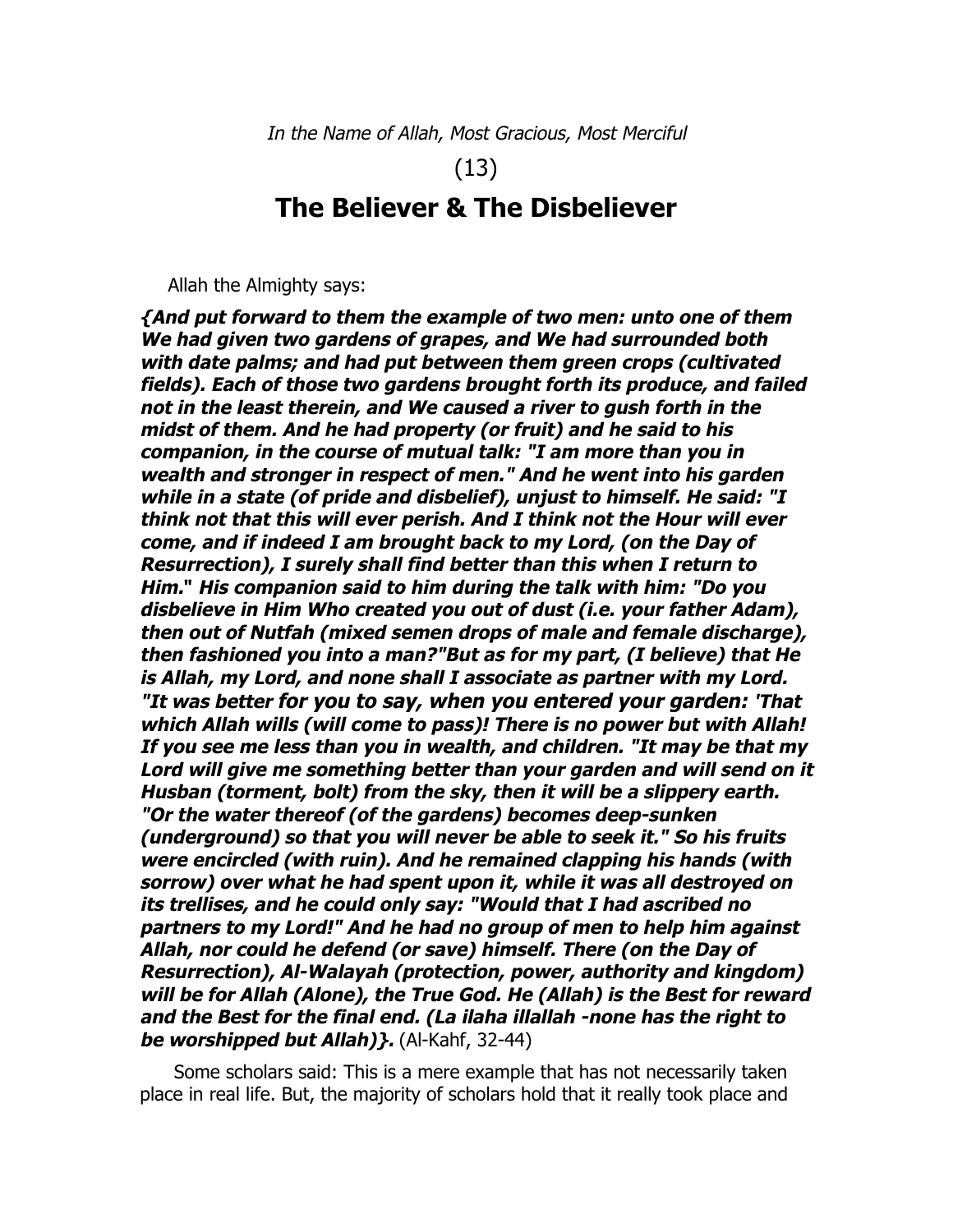happened in this present life of ours. His Statement, **{And put forward to them the example}**, i.e. for the polytheists of Quraish as they wear pride and show arrogance to the weak and poor. This is like Allah's Statement that reads, **{And put forward to them a similitude: the (story of the) dwellers of the town, [it is said that the town was Antioch (Antakiya)], when there came Messengers to them**}. (Ya-Sin, 13) It is well-known that one of these two men was a believer, while the other was a disbeliever. It is also said that each one of them was very rich. The believer spent all his riches and wealth in the Cause of Allah. Conversely, the disbeliever, though granted gardens and orchards (of which are the two gardens mentioned in the Glorious Qur'an in full details), He diverted from Allah's Path. His two gardens contained grapes and date-palms surrounding his plants and grapes, along with overflowing rivers and water streams running everywhere along with his property. The fruits of his trees and plants were numerous and countless (only by Allah's Grace), and the sight of his gardens was very pleasant. However, the owner of the two gardens became proud and dealt arrogantly with the believing man saying: **{I am more than you in wealth and stronger in respect of men },** i.e. I am better than you as you spent all your wealth in vain and you did not do as I did: buying gardens and orchards and investing the money therein to gain the profits later. You should have followed my very steps! And, **{he went into his garden while in a state (of pride and disbelief), unjust to himself), i.e. in a state that is not pleasing to Allah the Almighty (with pride and arrogance). And he {said: I think not that this will ever perish},** that is because there is plenty of its plants and trees and if any of these were to perish, he would certainly (as he thought) get it replaced with a better and more fine one. For -he thought -he has everything: plentiful water, countless fruits, and varieties of plants.

Then, the disbeliever said: **{And I think not the Hour will ever come}**, as he put his perfect trust in the vain pleasures of this life of ours and belied the existence of the everlasting Hereafter. Then, he said: **{and if indeed I am brought back to my Lord, (on the Day of Resurrection), I surely shall find better than this when I return to Him}**, i.e. if there is indeed a Hereafter and a Last Day, he will find there better than what he has been given in the present life. As he was deceived by what he was given and thought that Allah the Almighty granted him all these blessings because He loves him and favors him to other people. The same was said by Al-'As Ibn Wa'il in His Saying: **{Have you seen him who disbelieved in Our Ayat (this Qur'an and Muhammad (Peace be upon him) and said: "I shall certainly be given wealth and children [if I will be alive (again)]." Has he known the Unseen or has he taken a covenant from the Most Gracious (Allah)?}** (Maryam, 77, 78). And, Almighty Allah says pertaining to the one He granted with blessings, **{And truly, if We give him a taste of mercy from Us, after some adversity (severe poverty or disease, etc.) has touched him, he is sure to say: "This is due to my (merit); I think not that the Hour will be established. But if I am brought back to my Lord, surely,**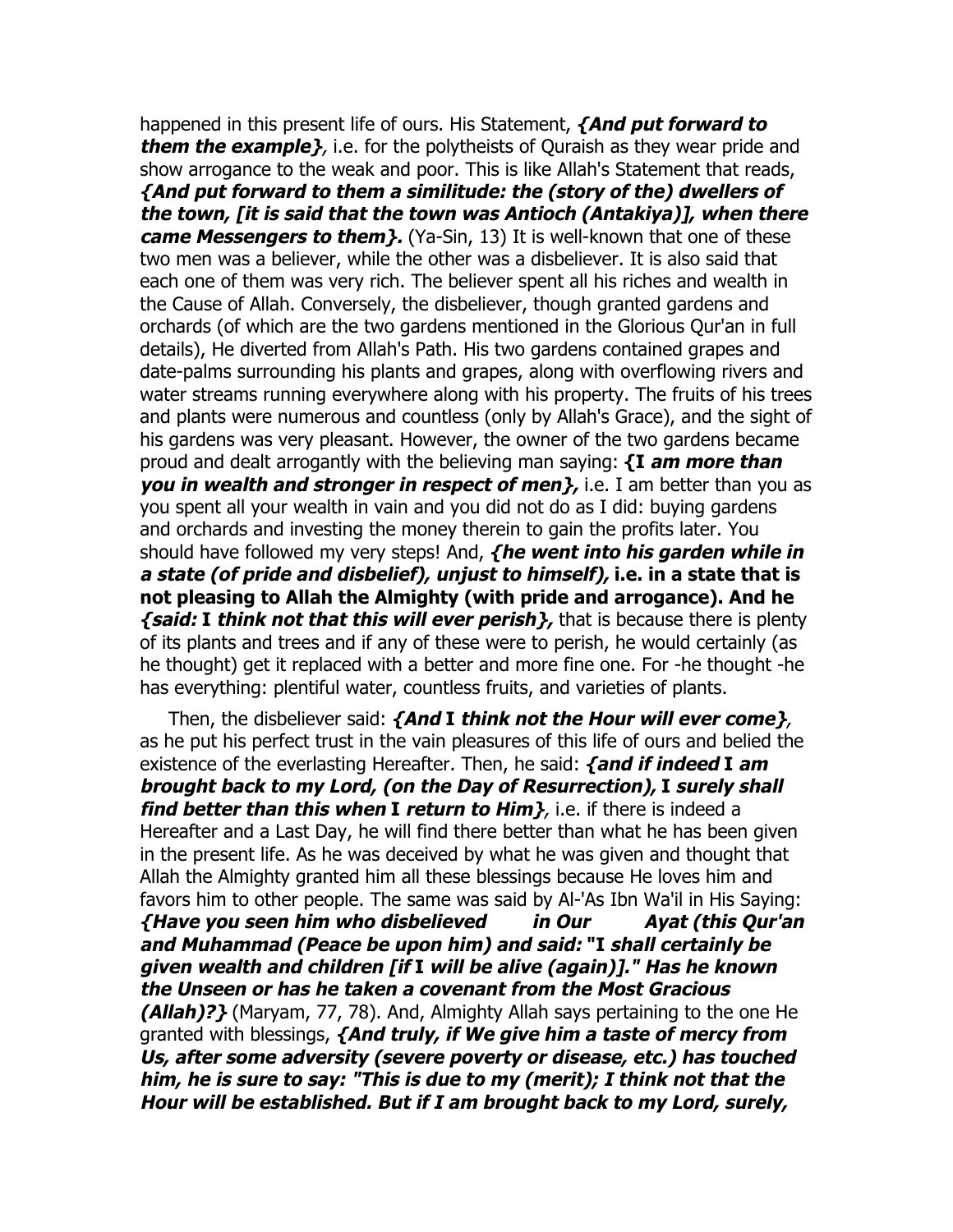**here will be for me the best (wealth) with Him "}** (Fussilat, 50) and, **{Then, We verily, will show to the disbelievers what they have done, and We shall make them taste a severe torment**} (Fussilate, 50), and Qarun (Korah) said, **{This has been given to me only because of the knowledge I possess}**. (Al-Qasas, 78) i.e. for Allah knows that I deserve it. But, Allah the Almighty says: **{Did he not know that Allah had destroyed before him generations, men who were stronger than him in might and greater in the amount (of riches) they had collected? But the Mujrimun (criminals, disbelievers, polytheists, sinners) will not be questioned of their sins (because Allah knows them well, so they will be punished without being called to account)}**. (Al-Qasas, 78) And, Allah the Almighty says: **{And it is not your wealth, nor your children that bring you nearer to Us (i.e. please Allah), but only he who believes (in the Islamic Monotheism), and does righteous deeds (will please Us), as for such, there will be twofold reward for what they did, and they will reside in the high dwellings (Paradise) in peace and security}** (Saba', 37) and, **{Do they think that in wealth and children with which We enlarge them. We hasten unto them with good things. Nay, [it is a Fitnah (trial) in this worldly life so that they will have no share of good things in the Hereafter] but they perceive not}.** (Al-Mu'minun, 55, 56)

When this ignorant was deluded by what he has been given in this present life, he denied the Hereafter and claimed that if it is to be there, he would find that which is better than what he was first given. When his companion (the believing man) heard him saying so, he said to him **{during the talk with him}**, i.e. during their debate. **{Do you disbelieve in Him Who created you out of dust (i.e. your father Adam), then out of Nutfah (mixed semen drops of male and female discharge), then fashioned you into a man?}**, i.e. do you disbelieve in the Day of Resurrection while you know that He, Allah, is Him Who created you out of dust, then out of Nutfah, then fashioned you in stages till you became a sound and well-erected man with hearing, sight, understanding and organs you transgress with! Then, how could you deny the Resurrection while you know that Allah is capable of creating you out of nothingness. **{But as for my part, (I believe) that He is Allah, my Lord},** i.e. I believe in other than what you believe in or even think of. As **{(I believe) that He is Allah, my Lord, and none shall I associate as partner with my** Lord<sub>b</sub>, i.e. I do not worship other than Him and I believe in that He will resurrect the dead and gather the scattered and rotten bones together, and I know that there is no partner with Allah in His Dominion or creation, and that there is no god but Him.

Then, he guided him towards what should have been said upon entering the garden saying: **{It was better for you to say, when you entered your garden: 'That which Allah wills (will come to pass)! There is no power but with Allah!'},** for this, it is better for anyone who becomes admirer of any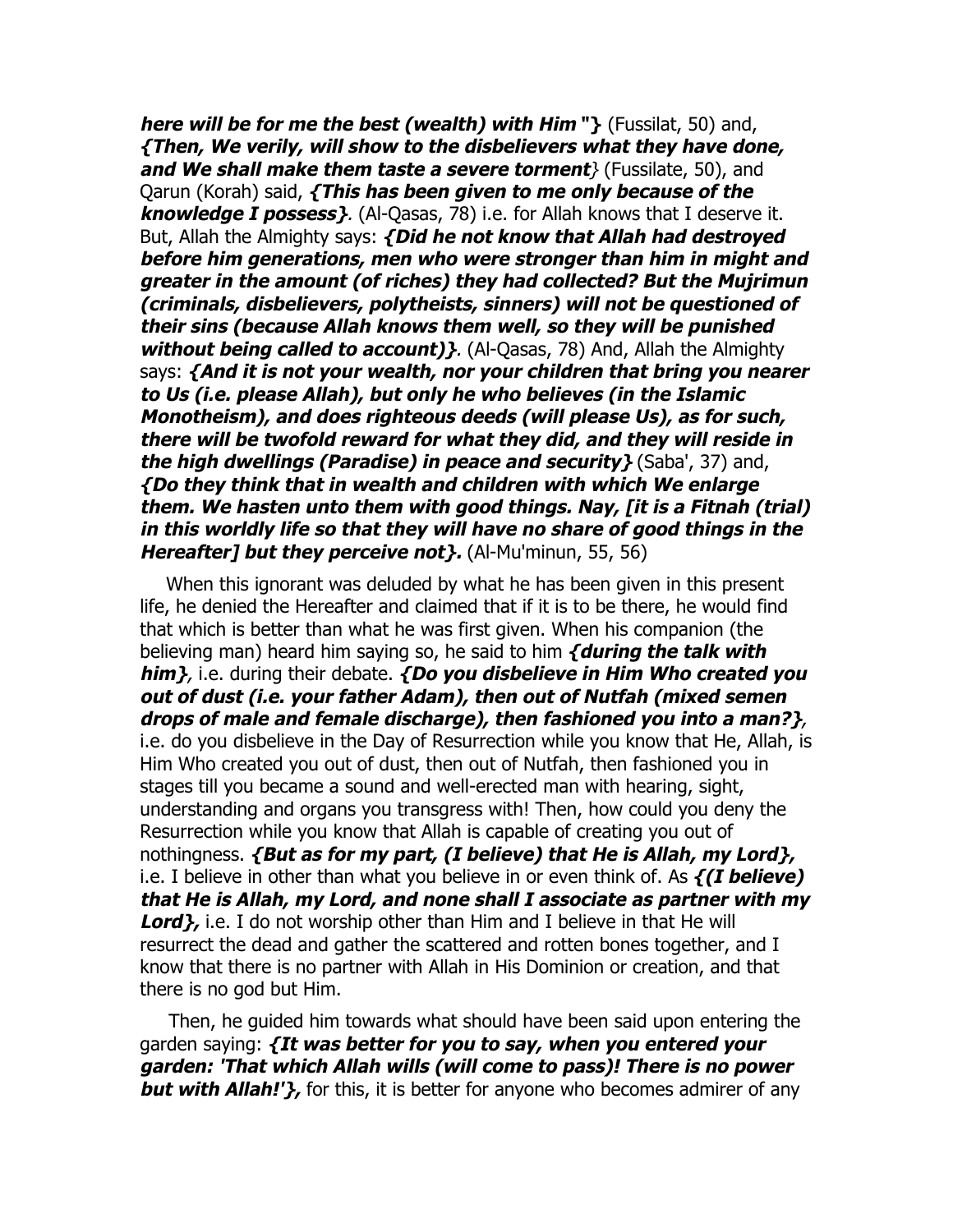of his wealth, household, children or status, he should say these words: (That which Allah wills (will come to pass)! There is no power but with Allah!).

Then, the believer said to the disbeliever: **{If you see me less than you in wealth, and children. It may be that my Lord will give me something better than your garden**, i.e. in the Hereafter. *{And will send on* it Husban (torment, bolt) from the sky}, i.e. torment or heavy rain that uproots its trees and plants**, {then it will be a slippery earth},** i.e. soft dust that does not grow plants or anything. **{Or the water thereof (of the gardens) becomes deep-sunken (underground)}** that is opposite to the overflowing water, **{so that you will never be able to seek it},** i.e. you will never be able to restore or regain it. Then, Allah the Almighty says**: {So his fruits were encircled (with ruin)}**, i.e. all his fruits and plants were ruined and totally destroyed. **{And he remained clapping his hands (with sorrow) over what he had spent upon it, while it was all destroyed on its trellises},** i.e. totally destroyed and perfectly ruined. That was really against his hopes and wishes as he previously said: **{I think not that this will ever perish}**. So, he regretted his previous acts and sayings that declared him as a disbeliever in Allah the Almighty and he could only say: **{Would that I had ascribed no partners to my Lord!}.** Then, Allah the Almighty says: **{And he had no group of men to help him against Allah, nor could he defend (or save) himself}**, i.e. he could neither be helped by others, or even help himself. This is as the Statement of Allah that reads**: {Then he will have no power, nor any helper**}, (At-Tariq, 10) and His Saying, **{There (on the Day of Resurrection), Al-Walayah (protection, power, authority and kingdom) will be for Allah (Alone), the True God}**, i.e. the irrefutable judgment and irresistible ruling on this and on all conditions will be for Allah the Almighty Alone. **{He (Allah) is the Best for reward and the Best for the final end},** i.e. trading with Allah is better than anything else as He gives the best of all rewards and with Him rests the best of all ends and goals. Finally, this story denotes three things:

**(a)** One should not sell himself out to the luxuries of this present life of ours and should not be deluded thereof. Moreover, one should trust what is in Allah's Hand more than what is in his own hand. One should put his entire trust in Allah Alone. Obedience of Allah should be one's first and final goal. Anyone who prefers anything to Allah and His obedience surely will be tormented thereof.

**(b)** One should whole-heartedly accept the advice of his compassionate brother, as in rejecting his counselor advice there rests complete destruction and perfect ruin.

**(c)** Regretting goes in vain if the Divine Decree is already done.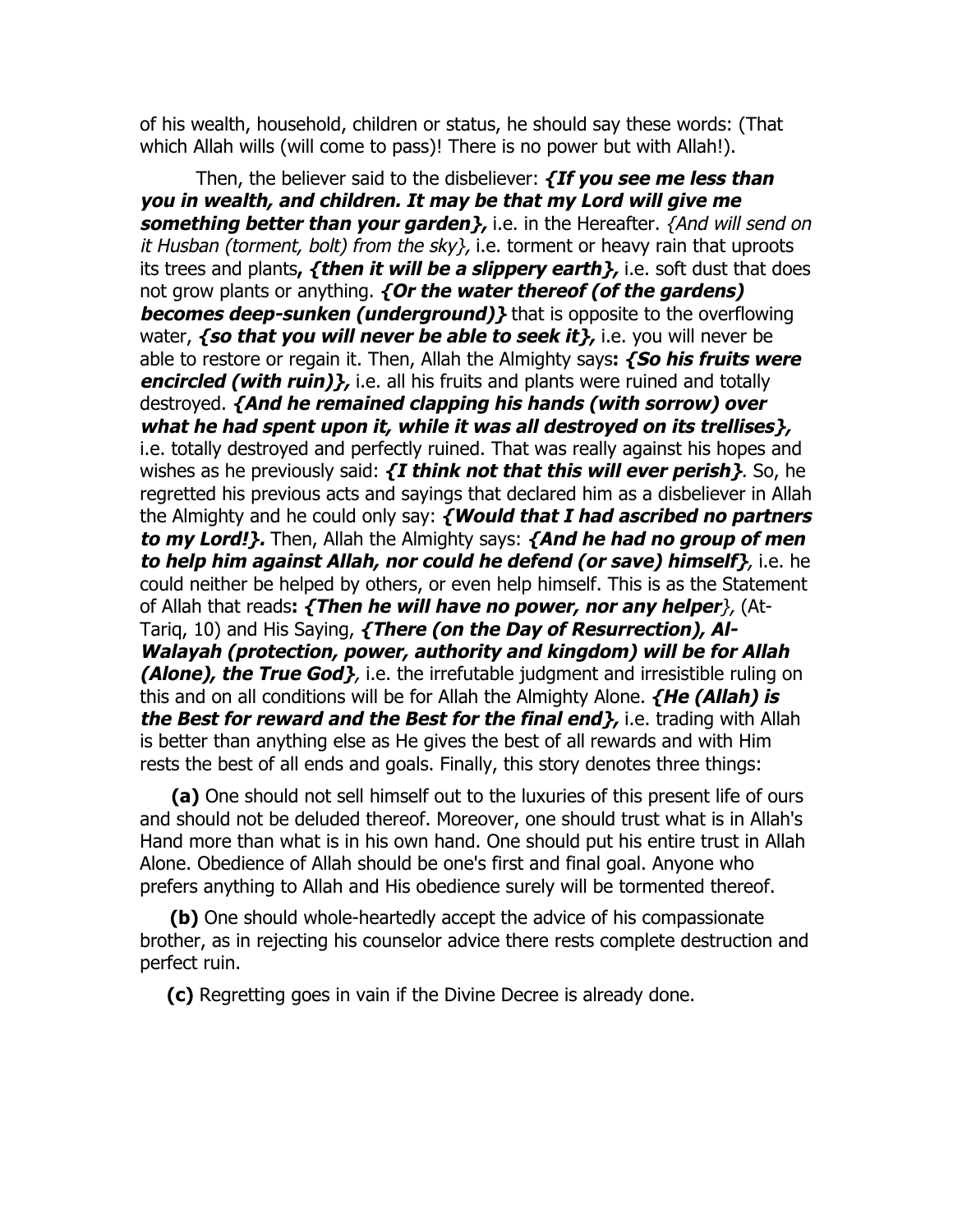# **(14) People of the Garden**

Allah the Almighty says:

**{Verily, We have tried them as We tried the people of the garden, when they swore to pluck the fruits of the (garden) in the morning. Without saying: Insha'Allah (If Allah wills). Then there passed by on the (garden) a visitation (fire) from your Lord at night and burnt it while they were asleep. So the (garden) became black by the morning, like a pitch dark night (in complete ruins). Then they called out one to another as soon as the morning broke. Saying: "Go to your tilth in the morning, if you would pluck the fruits." So they departed, conversing in secret low tones (saying): No Miskin (poor man) shall enter upon you into it today. And they went in the morning with strong intention, thinking that they have power (to prevent the poor taking anything of the fruits therefrom). But when they saw the (garden), they said: "Verily, we have gone astray." (Then they said): "Nay! Indeed we are deprived of (the fruits)!" The best among them said: "Did I not tell you: why say you not: Insha' Allah (If Allah wills)." They said: "Glory to Our Lord! Verily, we have been Zalimun (wrong-doers)." Then they turned one against another, blaming. They said: "Woe to us! Verily, we were Taghun (transgressors and disobedient). We hope that our Lord will give us in exchange a better (garden) than this. Truly, we turn to our Lord (wishing for good that He may forgive our sins and reward us in the Hereafter). Such is the punishment (in this life), but truly the punishment of the Hereafter is greater if they but knew}.** (Al-Qalam, 17- 33)

This is an example set by Allah the Almighty for the polytheists of Quraish as He favored them with sending the honorable and great Prophet, Muhammad (Peace be upon him), but they belied him and rejected what he had brought them. Almighty Allah, says: **{Have you not seen those who have changed the Blessings of Allah into disbelief (by denying Prophet Muhammad (Peace be upon him) and his Message of Islam), and caused their people to dwell in the house of destruction? Hell, in which they will burn, -and what an evil place to settle in!}.** (Ibrahim, 28, 29) Ibn 'Abbas (May Allah be pleased with him) said: They are the polytheists of Quraish whom were likened to the people of the garden that contained various fruits and plants that were ripe and the time of their harvesting has come. Thus, He, Glory be His,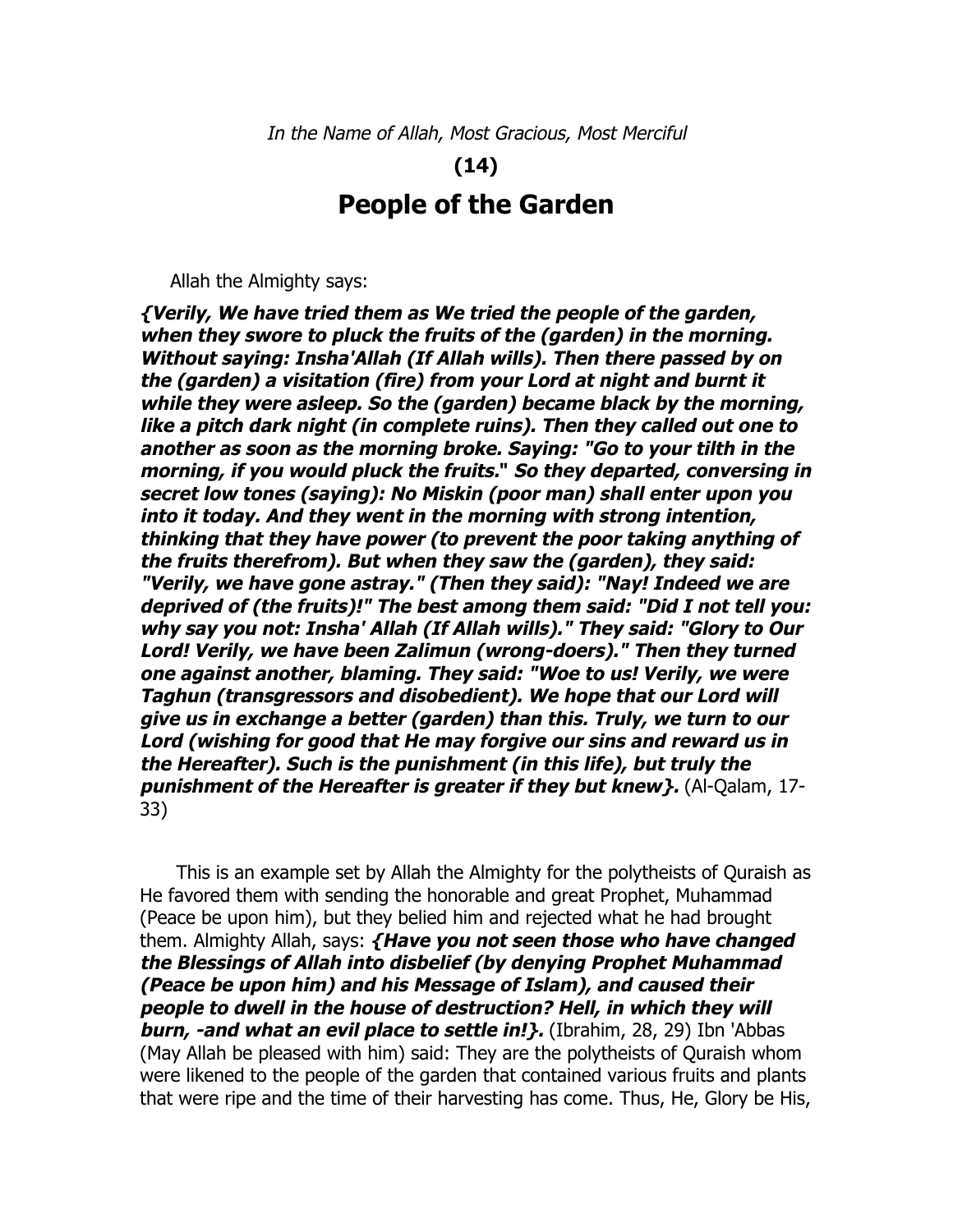says: **{When they swore}** secretly **{to pluck the fruits of the (garden)}** i.e. to harvest it; **{in the morning}** in order not to be seen by either a poor, or a needy and be forced to donate to or give them any of its fruits. So, they swore to this without saying "If Allah wills". Consequently, Allah the Almighty disabled them and sent over their garden fire that burnt it and left nothing thereof. He, Glory be His, says: **{Then, there passed by on the (garden) a visitation (fire) from your Lord at night and burnt it while they were asleep. So the (garden) became black by the morning, like a pitch dark night (in complete ruins)}.**

Allah the Almighty says: **{Then they called out one to another as soon as the morning broke**, i.e. they got up in the morning and they called out one to another saying: **{Go to your tilth in the morning, if you would pluck the fruits**}, i.e. go early to your garden and pluck the fruits before the poor and needy persons come to ask you for charity. The story goes: **{So they departed, conversing in secret low tones},** i.e. talking one to another in low tones saying: **{No Miskin (poor man) shall enter upon you into it today}**, i.e. they agreed upon that and made mutual consultations thereto. The story goes on: **{And they went in the morning with strong intention, thinking that they have power (to prevent the poor taking anything of the fruits therefrom)}**, i.e. they went forth with seriousness, power and strong bad intention.

`Ikrimah and Ash-Shu`abi said: **{And they went in the morning with strong intention**}, i.e. rage and bad intention against the poor. **{But when they saw the (garden)}**, i.e. when they reached their garden and found what had happened to it, upon this **{they said: Verily, we have gone astray}**, i.e. we have lost our way to our own garden, then they said: **{Nay! Indeed we are** deprived of (the fruits)!}, i.e. we have been punished because of our bad intentions and were deprived of the blessing of our tilth.

And, **{the best among them said}** Ibn `Abbas (May Allah be pleased with him), Mujahid and others said: He was the best and the most moderate and just one among them all. **{Did I not tell you: why say you not: Insha'Allah (If Allah wills)},** it was said: To say a good word instead of what you have intended. **{They said: "Glory to Our Lord! Verily, we have been Zalimun (wrong-doers)." Then they turned one against another, blaming. They said: "Woe to us! Verily, we were Taghun (transgressors and disobedient)**, they regretted and showed sorrow when both could do them nothing, and they confessed their sinful deed after they had been punished and all that went in vain.

It was said: That they were brothers and they inherited that garden from their late father who used to give much and much in charity. But, when they possessed the garden they denied the acting of their late father and intended to deprive the poor of its fruits. Thereupon, Allah the Almighty punished them and gave them the severest of penalties. For this, Allah the Almighty commanded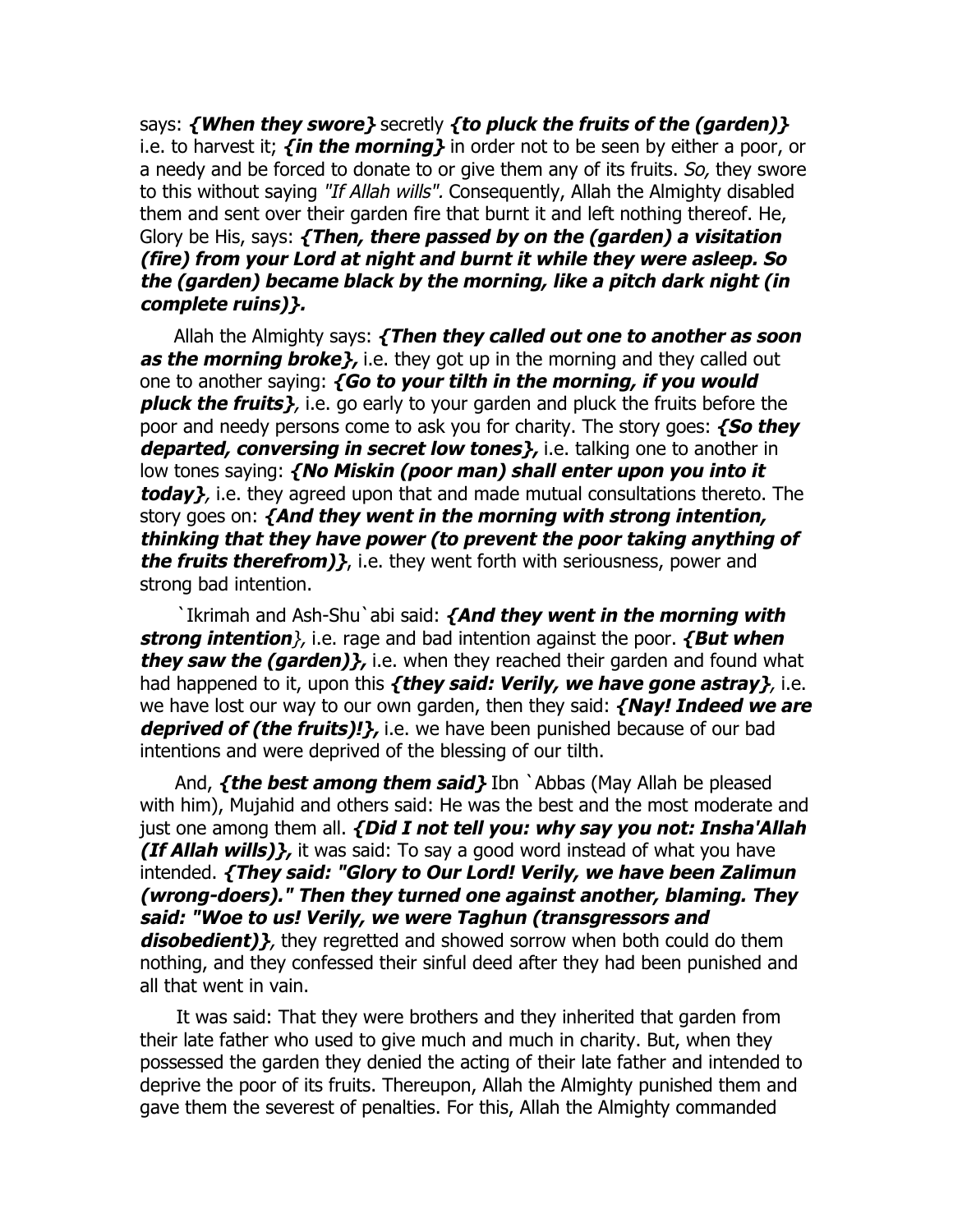that charity must be taken out of fruits and it is preferably to be paid on the day of harvesting. He says: **{Eat of their fruit when they ripen, but pay the due thereof (its Zakah, according to Allah's Orders l/lOth or 1/20th) on the day of its harvest}.** (Al-An'am, 141)

It was said: They were from the Yemen, from a town called "Darwan". It was also said: They were from Abyssinia. Allah knows best!

Allah the Almighty says: **{Such is the punishment}**, i.e. like this We punish whose who disobey Our Command and does not show kindness to the needy from among Our creatures. **{But truly the punishment of the Hereafter is greater} than that of the present life {if they but knew}.**

This story resembles Allah's Saying: **{And Allah puts forward the example of a township, that dwelt secure and well-content: its provision coming to it in abundance from every place, but it (its people) denied the Favors of Allah (with ungratefulness). So Allah made it taste extreme of hunger (famine) and fear, because of that (evil, i.e. denying Prophet Muhammad (Peace be upon him)) which they (its people) used to do. And verily, there had come unto them a Messenger (Muhammad (Peace be upon him)) from among themselves, but they denied him, so the torment overtook them while they were Zalimun (polytheists and wrong-doers)}.** (An-Nahl, 112, 113) It was said that this example was of the people of Mecca set for themselves and verily, there is no contradiction in this. Allah knows best!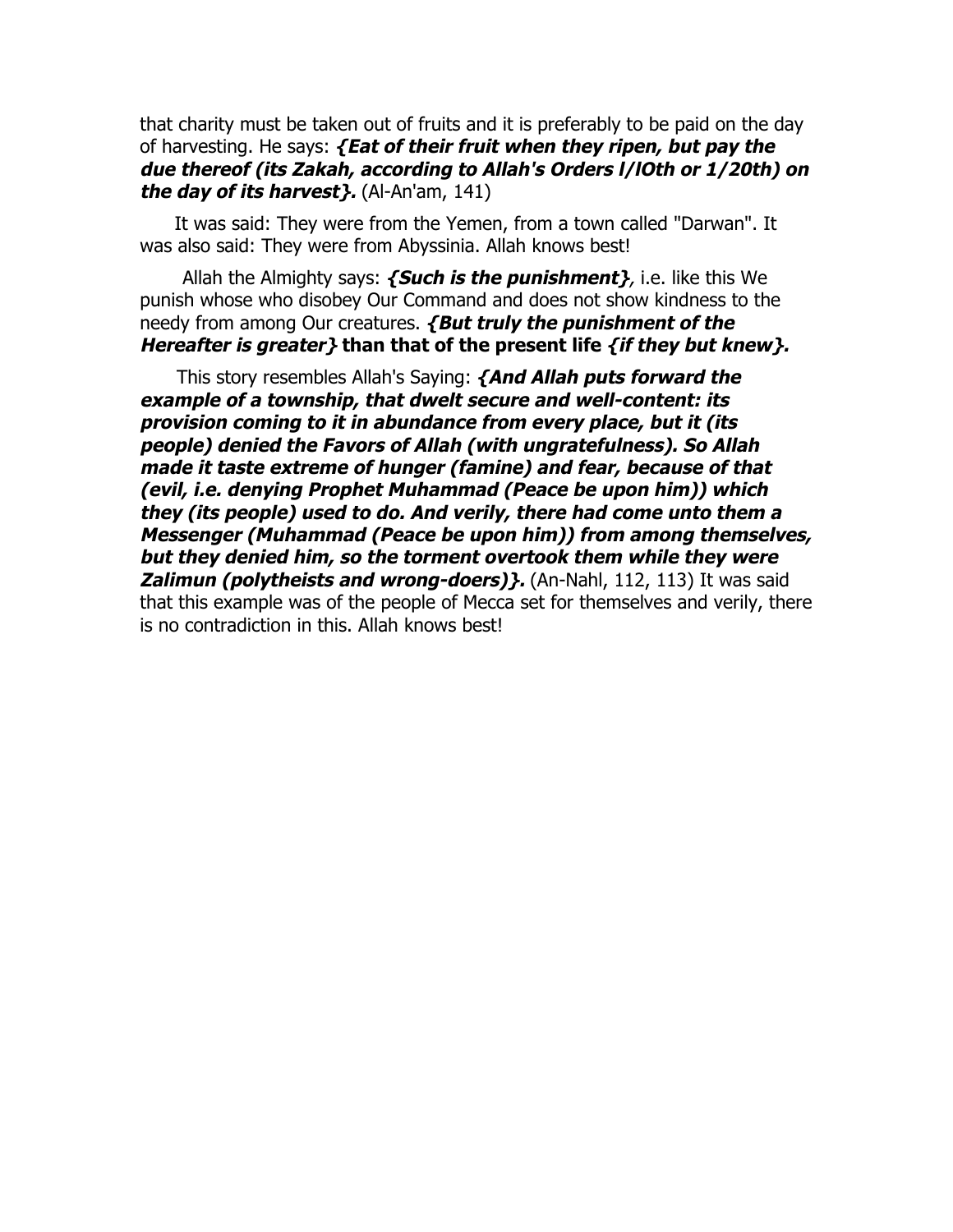In the Name of Allah, Most Gracious, Most Merciful

(15)

### **The Sabbath-Breakers**

Allah the Almighty says:

**{And ask them (O Muhammad (Peace be upon him)) about the town that was by the sea; when they transgressed in the matter of the Sabbath (i.e. Saturday): when their fish came to them openly on the Sabbath day, and did not come to them on the day they had no Sabbath. Thus We made a trial of them, for they used to rebel against Allah's Command (disobey Allah). And when a community among them said: "Why do you preach to a people whom Allah is about to destroy or to punish with q severe torment?" (The preachers) said: "in order to be free from guilt before your Lord (Allah), and perhaps they may fear Allah." So when they forgot the remindings that had been given to them, We rescued those who forbade evil, but We seized those who did wrong with a severe torment because they used to rebel against Allah's Command (disobey Allah). So when they exceeded the limits of what they were prohibited, We said to them: "Be you monkeys, despied and rejected}**. (Al-A' rat, 163-166)

And, **{And indeed you knew those amongst you who transgressed in the matter of the Sabbath (i.e. Saturday). We said to them: "Be you monkeys, despised and rejected." So We made this punishment an example to their own and to succeeding generations and a lesson to those who are Al-Muttaqun (the pious)}.** (Al-Baqarah, 65, 66)

#### And, {Or **curse them as We cursed the Sabbath breakers}.** (An-Nisa', 47)

'Abdullah Ibn 'Abbas, Mujahid,' Ikrimah, Qatadah, As-Sadiy and others said: they were the people of Aylah. Ibn 'Abbas (May Allah be pleased with him) added: it was located between Median and At- Tur. They said: the people of Aylah were adhering attentively to the teachings of the Torah and the prohibition of the Sabbath at that time (the prohibition of fishing on Saturdays). Amazingly, the fish used to expose itself openly on Saturdays and disappear on the other days of the week, **{when their fish came to them openly on the Sabbath day, and did not come to them on the day they had no Sabbath}.** Almighty Allah says **{Thus We made a trial of them}, i.e. We test them through sending great numbers of fish on the Sabbath. {for they used to rebel against Allah's Command (disobey Allah)},** i.e. because of their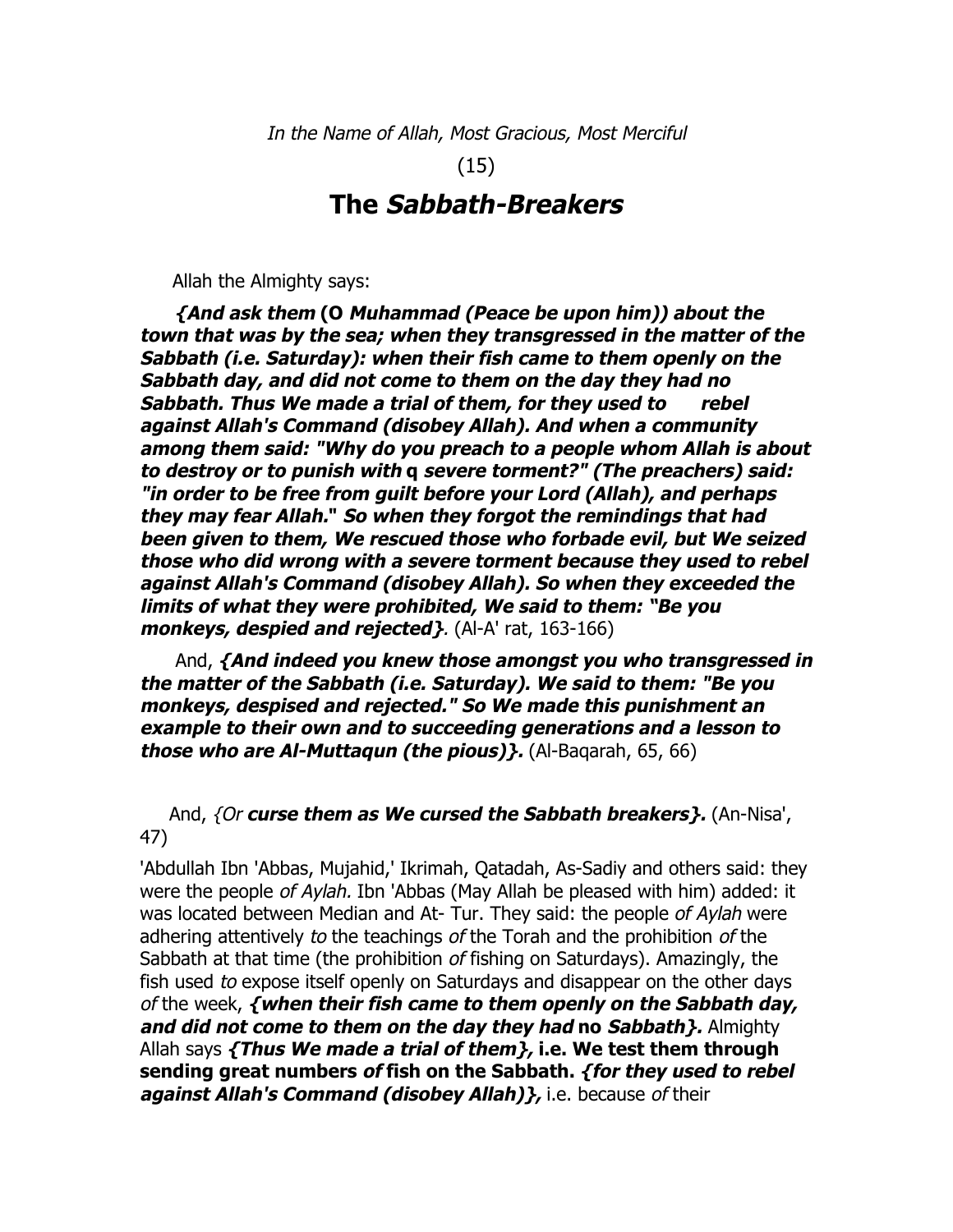disobedience and rebellion. When they saw this, they made a trick to catch the fish on the Sabbath. They fixed their fishing nets and ropes and excavated streams allowing the sea water to run through and the fish to get in but never go back to the sea. They made all this on Friday, in preparation for the coming of the fish on Saturday. And thus, the fish came on the supposedly-peaceful day (knowing not what has been prepared against them). They were caught in the nets, ropes and artificial streams. When the Saturday came to an end, the people of Aylah were present to take their fat catch. Consequently, Allah the Almighty was angry with them and He cursed them because of their trickery and deception. When this was done by a group thereof, the rest who did not participate in their sinful acting were divided into two sects: a sect that rejected their acting and trickery against the Law and Command of Allah the Almighty at that time. The second sect did not reject or forbid them, rather they disapproved of the reaction of the sect that forbade the sinful ones saying: **{Why do you preach to a people whom Allah is about to destroy or to punish with a severe torment?},** i.e. what is the gain in preaching to a people whom will inevitably be punished by Allah the Almighty? But, the second sect (the preachers) replied saying: **{In order to be free from guilt before your Lord (Allah)},** i.e. as we are commanded by Him to enjoin what is good and forbid what is evil; thus, we observe this for our fear of His Torment. **{And perhaps they may fear Allah}**, i.e. perhaps those who made these sins may repent to Allah and regret what they have done and thus be saved from the punishment of Allah and that He forgives them all.

Allah the Almighty says: **{So when they forgot the remindings that had been given to them},** i.e. were heedless towards the godly preachers, **{We rescued those who forbade evil},** i.e. the preaching sect, but **{We seized those who did wrong},** i.e. doers of the sinful deed, **{with a severe torment},** i.e. a painful punishment, **{because they used to rebel against Allah's Command (disobey Allah)}.** Then, Allah explained the torment that befell them saying, **{So when they exceeded the limits of what they were prohibited, We said to them: "Be you monkeys, despised and rejected}.**

Here, the point is that Allah the Almighty informed us that He destroyed the wrong-doers, saved the preaching believers and left the believers who did not practice enjoining the good and forbidding the evil. Scholars disputed regarding the third group. Some said they were granted salvation. And others said that they were destroyed with the wrong-doers. But, the first view is the accepted one by the well-versed scholars, including Ibn 'Abbas head of the interpreters who referred to this opinion on a debate with his master 'lkrimah who upon the victory of Ibn 'Abbas - granted him a valuable garment as a reward.

It should be noted here that the third group were not mentioned with those given salvation even though they despised the sinful deed, with their hearts, because they should have compelled their organs (hand or tongue) to act thereupon and declare their rejection of the wrong-doers' act. So, they were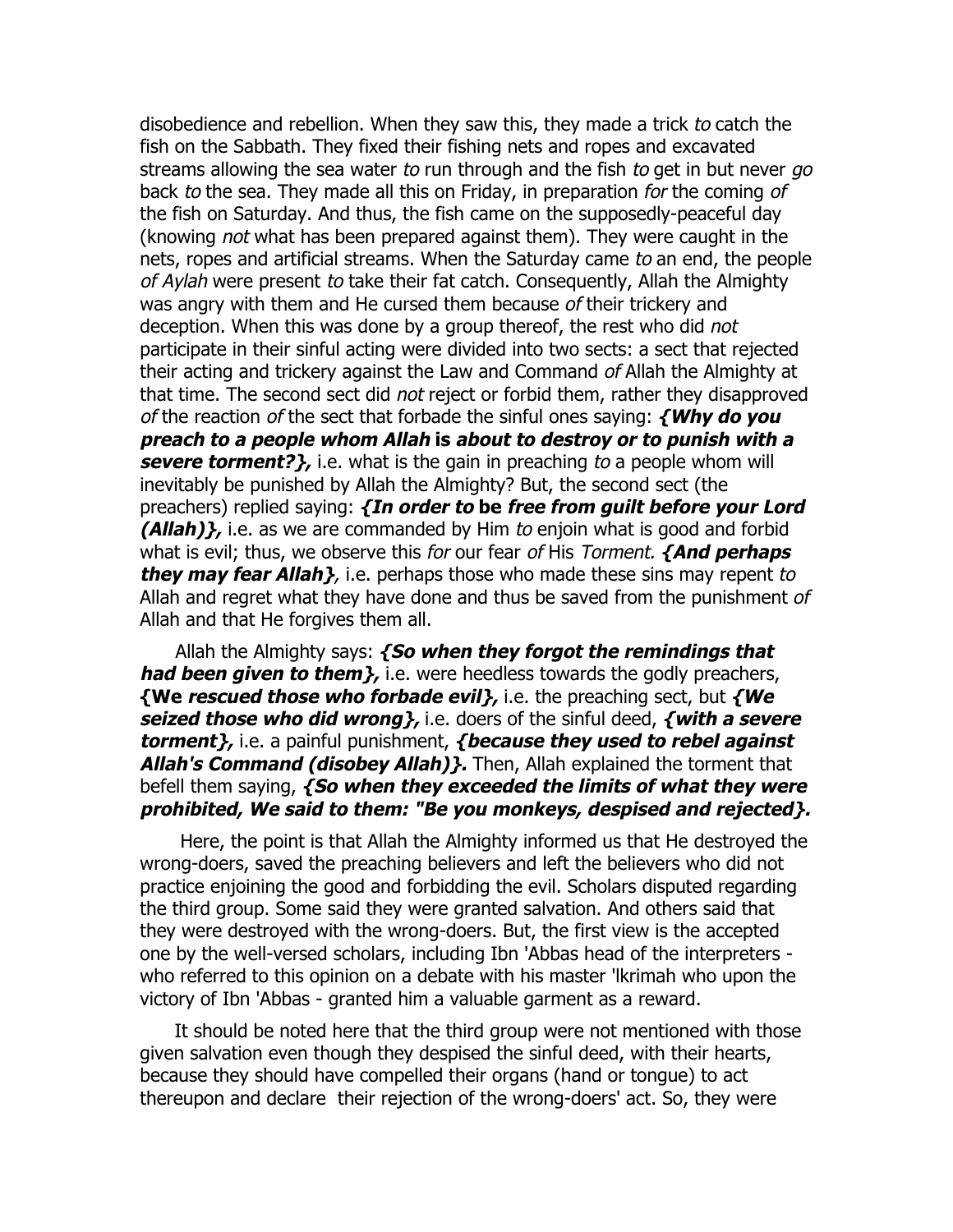saved with the preachers because they themselves did not commit the sinful deed, rather they rejected it with their hearts.

Narrated 'Abdur Razzaq after Juraij after a man (whose name is not known) after 'Ikrimah after Ibn 'Abbas; and Malik transmitted from Ibn Ruman, Shaiban, Qatadah and 'Ata 'Al-Kharasani what means: Those who committed the sinful deed were abandoned by the rest of the people of the town. Some of them declared their rejection and denial of their deed. They did not listen to the preachers. Afterwards, they used to stay the night apart from the rest of the people of the town and there were doors or barriers between them and the rest of the people who were anticipating the befalling of punishment over them. One day, their doors did not open till the noon. The people got anxious and sent one of them to see what happened to them from above the barrier. When he looked he found them turned into monkeys with tails, shouting. They opened the doors (barrier) and the monkeys recognized their relatives while their relatives could not recognize them. Thereupon, the preachers said: Did not we forbid you from doing this? The monkeys made a sign with their heads denoting: Yes. Then, 'Abdullah Ibn 'Abbas (May Allah be pleased with him) wept and said: verily, we see many wrong-doings which we do *not* reject or deny or even make a comment!

Narrated Al-'Ufi after Ibn 'Abbas (May Allah be pleased with him) saying: the young men of the town were turned into monkeys, while the old men into pigs. Moreover, Ibn Abu Hatim narrated from MujaQid after Ibn 'Abbas his saying: they did not live long and they left no offspring. Also, Adpahhag narrated from Ibn 'Abbas (May Allah be pleased with him): no monster has lived more than three days. In addition, they did not eat, drink or leave offspring.

Narrated Ibn Abu Hatim and Ibn Jarir after Ibn Abu Nujaih from Mujahid his saying: only their hearts and not their figures were turned into monkeys and pigs. This is just like His Statement that reads: **{The likeness of those who were entrusted with the (obligation of the) Taurat (Torah) (i.e. to obey its commandments and practice its laws), but who subsequently failed in those (obligations), is as the likeness of a donkey which carries huge burdens of books (but understands nothing from them)}.** (Al-Jumu' ah, 5) But, this view seems to be very strange and it contradicts the apparent meaning of the Glorious Our'an and the concession of the earlier scholars and those who followed them. Allah knows best!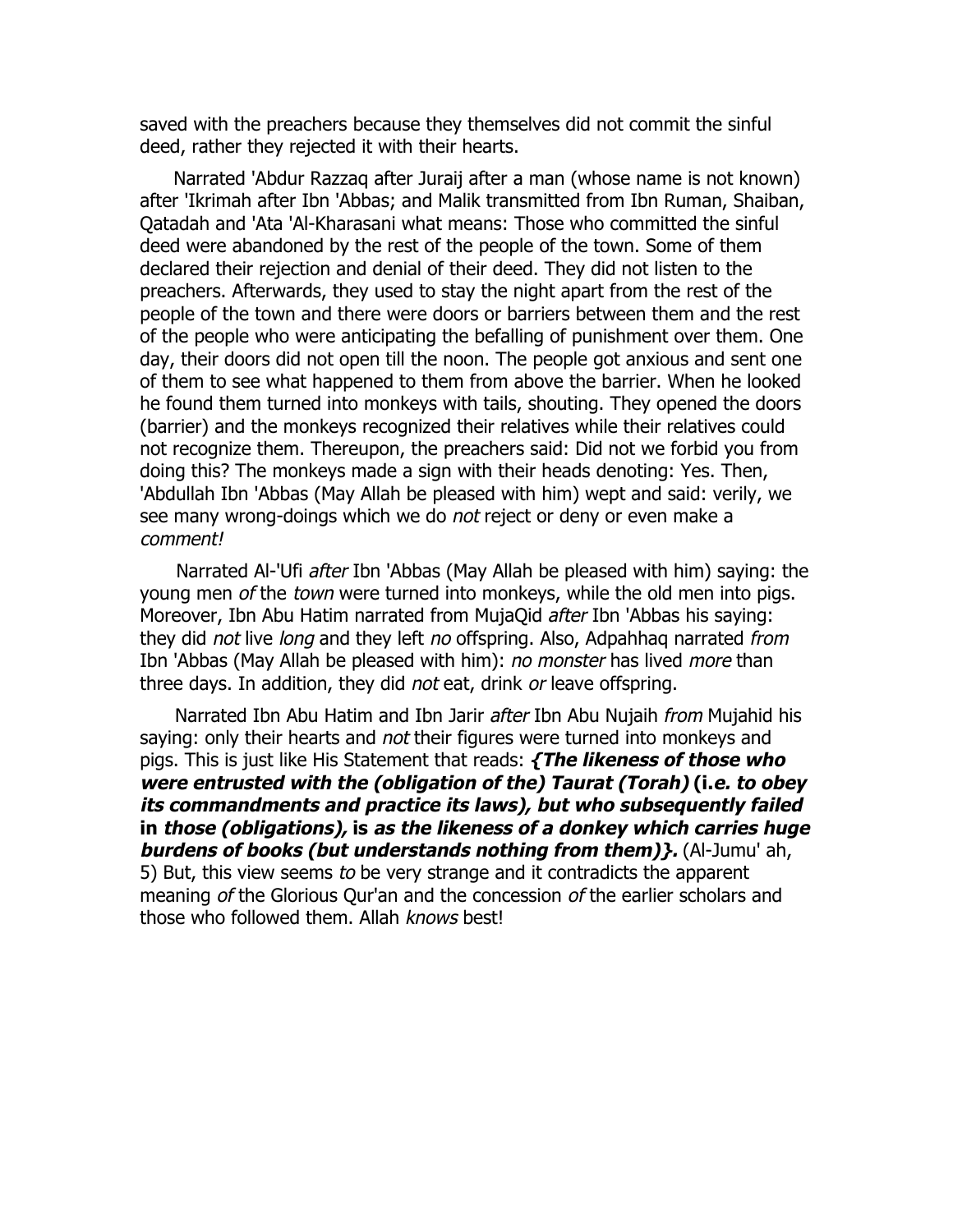(16)

### **Story of Luqman**

Allah the Almighty says:

**{And indeed We bestowed upon Luqman AIHikmah (wisdom and religious understanding) saying: "Give thanks to Allah."And whoever gives thanks, he gives thanks for (the good of) his own self. And whoever is unthankful, then verily, Allah is All-Rich (Free of all needs), Worthy of all praise. And (remember) when Luqman said to his son when he was advising him: "O my son! Join not in worship others with Allah. Verily, joining others in worship with Allah is a great Zulm (wrong) indeed. And We have enjoined on man (to be dutiful and good) to his parents. His mother bore him in weakness and hardship upon weakness and hardship, and his weaning is in two years -give thanks to Me and to our parents. Unto Me is the final destination. But if they (both) strive with you to make you join in worship with Me others that of which you have no knowledge, then obey them not; but behave with them in the world kindly, and follow the path of him who turns to Me in repentance and in obedience.Then to Me will be your return, and I shall tell you what you used to do. "O my son! If it be (anything) equal to the weight of a grain of mustard seed, and though it be in a rock, or in the heavens or in the earth, Allah will bring it forth. Verily, Allah is Subtle (in bringing out that grain), Well-Aware (of its place). "O my son! Aqim-As-Salat (perform As-Salat), enjoin (on people) Al-Ma'ruf (Islamic Monotheism and all that is good), and forbid (people) from Al-Munkar (i.e. disbelief in the Oneness of Allah, polytheists of all kinds and all that is evil and bad), and bear with patience whatever befalls you. Verily, these are some of the important commandments (ordered by Allah with no exemption). "And turn not your face away from men with pride, nor walk in insolence through the earth. Verily, Allah likes not any arrogant boaster." "And be moderate (or show no insolence) in your walking and lower your voice. Verily, the harshest of all voices is the braying of the ass"}.** (Luqman, 12-19)

He is Luqman Ibn 'Anqa' Ibn Sadun. Or, as stated by As-Suhaili from Ibn Jarir and Al-Qutaibi that he is Luqman Ibn Tharan who was from among the people of Aylah (Jerusalem).

He was a pious man who exerted himself in worship and who was blessed with wisdom. Also, it is said that he was a judge during the lifetime of Prophet Dawud (Peace be upon him). And, Allah knows best.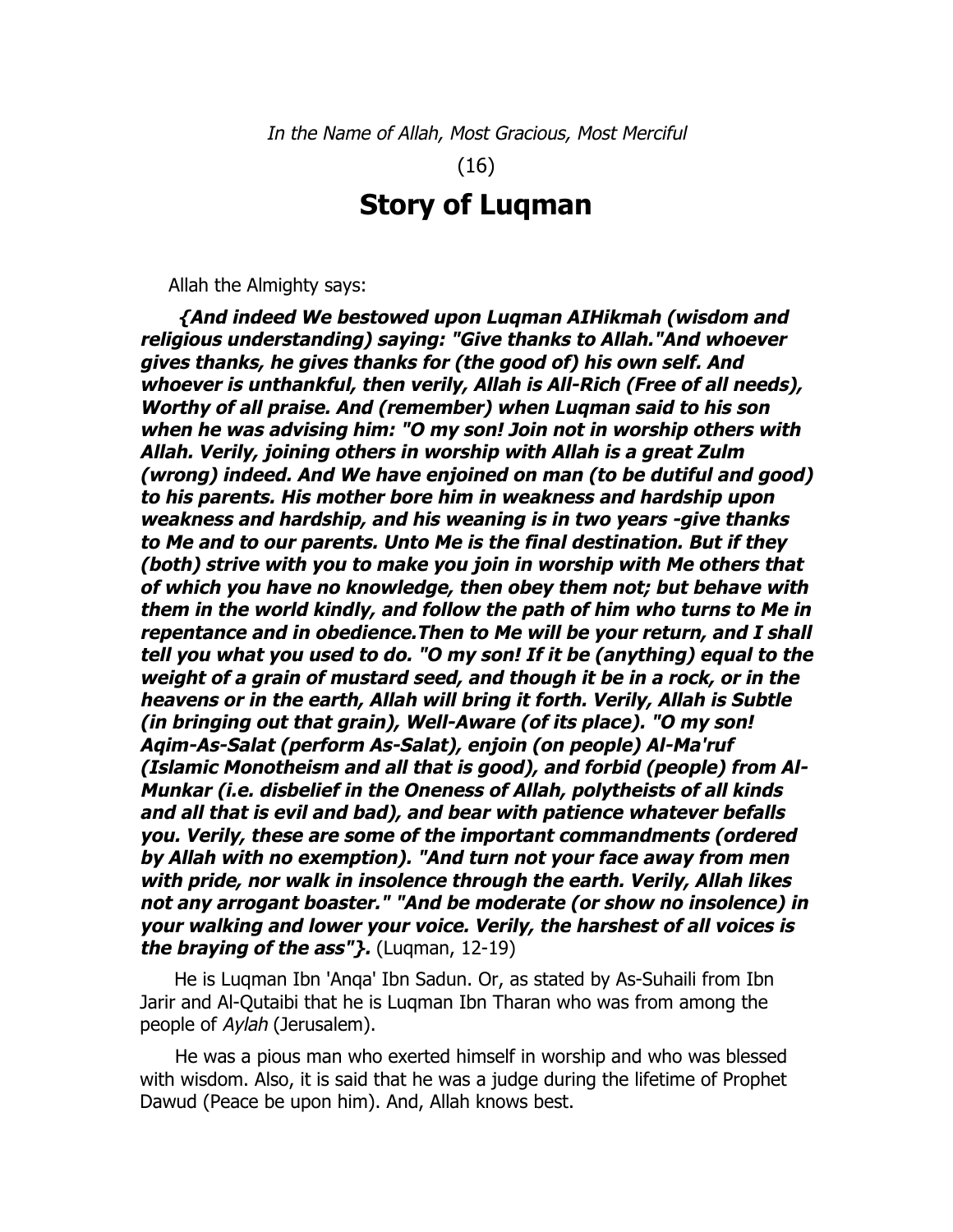Narrated Sufyan Ath- Thawri from Al-Ash'ath after 'Ikrimah on the authority of Ibn 'Abbas (May Allah be pleased with him) as saying: He was an Ethiopian slave who worked as a carpenter. Qatadah narrated from' Abdullah Ibn Az-Zubair as saying: I asked Jabir Ibn 'Abdullah about Luqman. He said: "He was short with a flat nose. He was from Nubia"

Narrated Yahia Ibn Sa' id Al-Ansari after Sa' id Ibn Al-Musayib his saying: Luqman belonged to the black men of Egypt. He had thick lips and Allah the Almighty granted him wisdom but not Prophethood. Al-Awza'i said: I was told by 'Abdur Rahman Ibn Harmalah: that a black man came to Sa' id Ibn AIMusayib asking him for charity. Sa' id said: do not feel distressed for your black color because there were from among the best of all people three blackmen: Bilal Ibn Rabah, Mahja' (the freed-slave of 'Umar Ibn Al-Khattab), and Luqman, the wise who was black, from Nubia and whose lips were thick.

Narrated Al-A'mash after Mujahid: Luqman was a black huge slave, thicklipped, and crackedfooted. 'Umar Ibn Qais said: "Luqman was a black slave, thick-lipped and cracked-footed. It happened while he was preaching some people, a man came to him and said: aren't you the one who used to look after the sheep with me at such and such place? Luqman said: yes, I am! The man said: then, what made you of that position? Luqman said: telling the truth and keeping silent regarding what does not concern me." (This Hadith was narrated by Ibn J arir after lbn Hamid after Al-Hakam)

Ibn Abu Hatim said: I was told by Abu Zar' ah that he was told by Safwan after Al- W alid after 'Abdur Rahman Ibn Abu Yazid Ibn Jabir who said: "Allah the Almighty raised Luqman's status for his wisdom. A man used to know him saw him and said: Aren't you the slave of so and so who used to look after my sheep not so long in the past? Luqman said: yes! The man said: What raised you to this high state I see? Luqman said: the Divine Decree, repaying the trust, telling the truth and discarding what does not concern me. "

Narrated Ibn Wahb: I was told by 'Abdullah Ibn 'Ayyash Al-Fityani after' Umar, the freed slave of 'Afrah as saying: "A man came to Luqman, the wise and asked: Are you Luqman? Are you the slave of so and so? He said: "Yes!" The man said: You are the black shepherd! Luqman said: As for my black color, it is obviously apparent, so what makes you so astonished? The man said: You became frequently visited by the people who pleasingly accept your judgments! Luqman said: 0 cousin! If you do what I am telling you, you will be like this. The man said: What is it? Lugman said: Lowering my gaze, watching my tongue, eating what is lawful, keeping my chastity, undertaking my promises, fulfilling my commitments, being hospitable to guests, respecting my neighbors, and discarding what does not concern me. All these made me the one you are looking at."

One day Abu Ad-Darda' mentioned Luqman the wise and said: He was not granted wisdom because of wealth, children, lineage, or given habits, but he was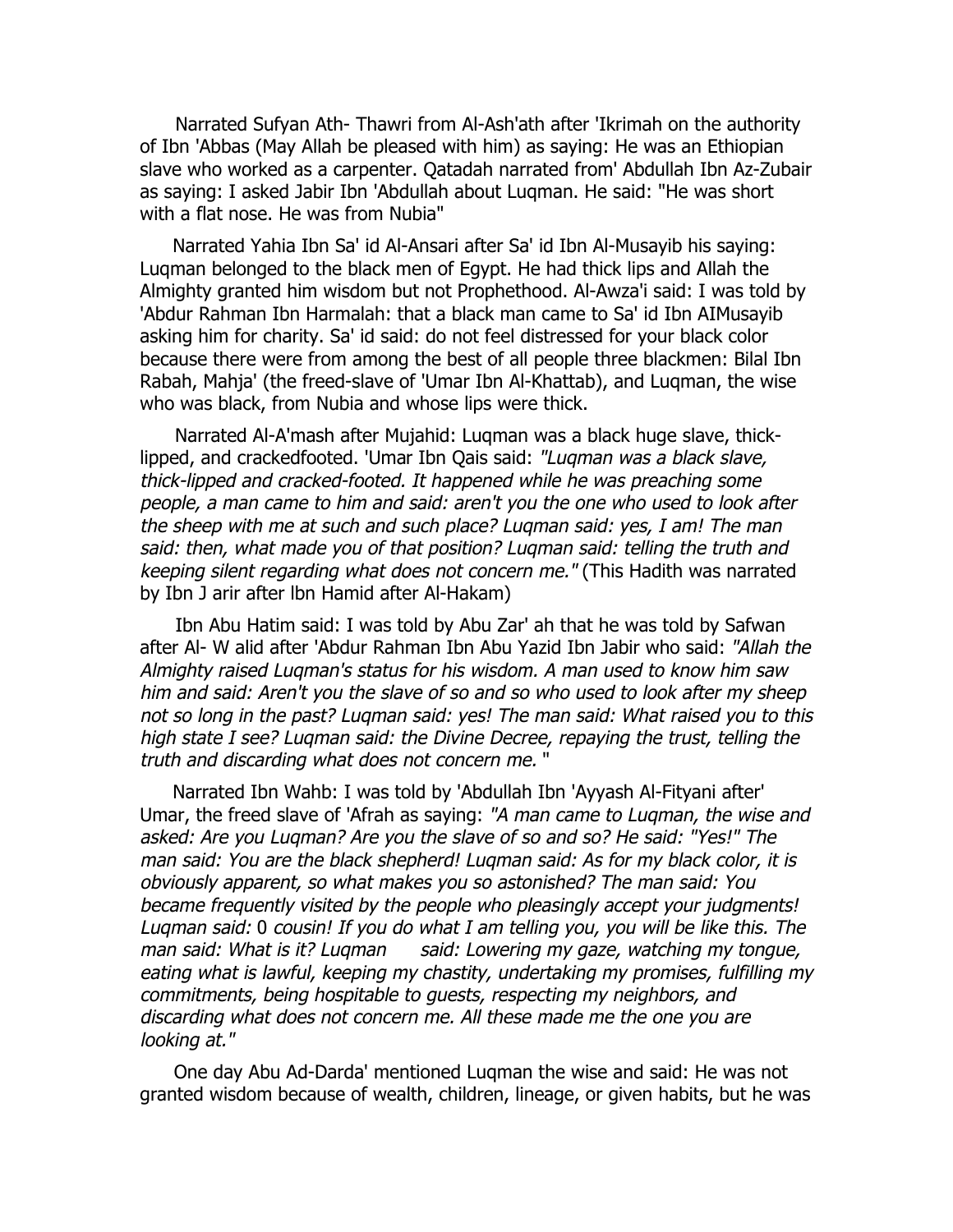self-restrained, taciturn, deep-thinking, and he never slept during the day. In addition, no one has ever seen him spitting, clearing his throat, squeezing the lemon, answering the call of nature, bathing, observing trivialities, or foolishly laughing. He was very eloquent and well-versed. He did not weep or cry when all his children died. Finally, he used to frequent the princes and men of authority to mediate and think thoroughly and find admonition. So, because of all these he was granted that great wisdom.

Some people claimed that he was offered Prophethood, and that he feared not to be able to carry out its requirements and obligations. Thus, he chose to have wisdom for it is easier -this cannot be totally true -and Allah knows best! 'Ikrimah also narrated that: Luqman was a Prophet.**<sup>1</sup>**

1This narration is very weak for the sub-narrator, Al-Ja' fi is mentioned by Imams Al-Bukhari and An-Nasa'i among the Weak Narrators.

However, the majority of scholars are of the view that he was a wise man and not a Prophet. Moreover, he was mentioned in the Glorious Qur'an and was highly praised by Allah the Almighty Who narrates his advice to his own son in which he says: **{O my son! Join not in worship others with Allah. Verily, joining others in worship with Allah is a great Zulm (wrong) indeed},** so he forbade his son and warned him against joining others in worship with Allah. Imam Al-Bukhari said: I was told by Qutaibah after Jarir after Al-A'mash after Ibrahim after 'Alqamah after 'Abdullah as saying: "When the Verse: **{It is those who believe and do not confuse their belief with wrong (i.e. joining others in worship with Allah}** (Al-An' am, 82) was revealed, we said: "0 Allah's Messenger! Who is there amongst us who has not done wrong to himself?" He (Peace be upon him) replied: "It is not as you say, for 'wrong' in the Verse and' do not confuse their belief with wrong' means **'SHIRK**' (i.e. joining others in worship with Allah). Haven't you heard Luqman's saying to his son**, {O my son! Join not others in worship with Allah, verily joining others in worship with Allah is a great wrong indeed}**." (Luqman, 13)

Then, Allah informs us of His advice to mankind to take care of parents. He states their rights on the children and orders us to be kind with them even if they were polytheists. But, one should not obey them if they invite him to join others in worship with Allah. Then Allah resumes Luqman's advice to his son saying: **{O my son! If it be (anything) equal to the weight of a grain of mustard seed, and though it be in a rock, or in the heavens or in the earth, Allah will bring it forth. Verily, Allah is Subtle (in bringing out that grain), Well-Aware (of its place)}**, i.e. he forbids him to do wrong to the people even in the slightest way, for Allah will bring it forth and bring him to account on the Day of Resurrection. Allah Almighty says: **{Surely! Allah wrongs not even of the weight of an atom (or a small ant)}** (An-Nisa', 40) and, **{And We shall set up balances of justice on the Day of Resurrection, then none will be dealt with unjustly in anything. And if**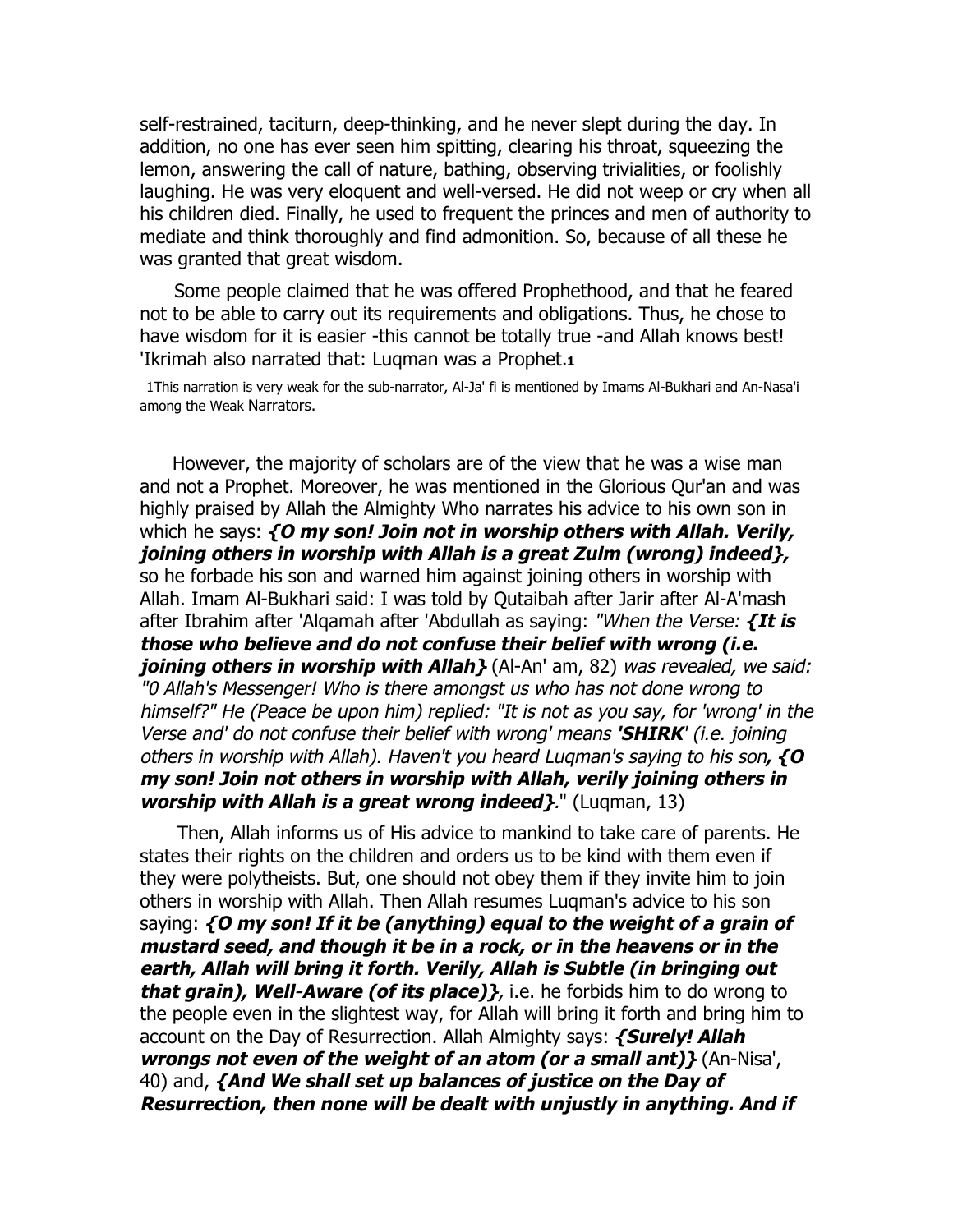**there be the weight of a mustard seed, We will bring it. And Sufficient are We to take account}** (Al-Anbiya', 47) and, he told him if that wrong deed was equal to the weight of a grain of mustard seed, or if it was in a solid rock, or in the heavens or in the earth, Allah will bring it forth for He knows its exact place, {**Verily, Allah is Subtle (in bringing out that grain), Well-Aware (of its place)}.** Allah Almighty also says: **{And with Him are the keys of the Ghaib (all that is hidden), none knows them but He. And He knows whatever there is in the land and in the sea; not a leaf falls, but He knows it. There is not a grain in the darkness of the earth nor anything fresh or dry, but is written in a Clear Record}** (Al-An'am, 59) and, **{And there is nothing hidden in the heaven and the earth but it is in a Clear Book (i.e. Al-Lauh Al-Mahfuz)}** (An-Naml, 75) and, **{the All-Knower of the Unseen, it will come to you; not even the weight of an atom (or a small ant) or less than that or greater escapes His Knowledge in .the heavens or in the earth but it is in a Clear Book (Al-Lauh Al-Mahfuz)}** (Saba', 3).

As-Sadiy claimed that the rock mentioned in the Verse is that which lies beneath the seventh earth. But, this claim is totally rejected for the word "rock" is indefinite and if his claim were true, it would be "the rock". So, "rock" here means any rock whatever and not a particular one. Narrated Abu Sa'id Al- Khudri after Prophet Muhammad (Peace be up9n him) as saying: "If any of you performs deeds in a solid rock that has no door or hole, his deeds, whatever they are, will come out (to the public)." Then, Luqman said: **{O my son! Aqim-As-Sa.lah (perform As-Salah)},** i.e. perform it properly and in due time. Then, he said: **{enjoin (on people) Al-Ma'ruf (Islamic Monotheism and all that is good), and forbid (people) from Al-Munkar (i.e. disbelief in the Oneness of Allah, polytheists of all kinds and all that is evil and bad)}**, i.e. with your full power, with your hand, tongue and if you could not, let it be with your heart (i.e. reject and resent it). Then, he advised him to observe patience saying: **{and bear with patience whatever befalls you},** for if one enjoins what is good and forbids the evil, he will probably regarded as enemy to certain people (but, the final reward would surely be his). For this, he commanded him to observe patience. **{Verily, these are some of the important commandments (ordered by Allah with no exemption)}** that are inevitable and cannot be neglected.

Allah the Almighty says: **{And turn not your face away from men with pride},** narrated Ibn `Abbas, Mujahid, `Ikrimah, Sa`id Ibn Jubair, Ad-Dahhak, Yazid Ibn Al-Asam, Abu Al-Jawza' and others: This means one shouldn't be showy or arrogant.

Allah the Almighty says: **{nor walk in insolence through the earth. Verily, Allah likes not any arrogant boaster},** here, Luqman forbids his son to strut in his walk. Allah the Almighty says: **{And walk not on the earth with conceit and arrogance. Verily, you can neither rend nor penetrate the earth, nor can you attain a stature like the mountains in height}.** (Al-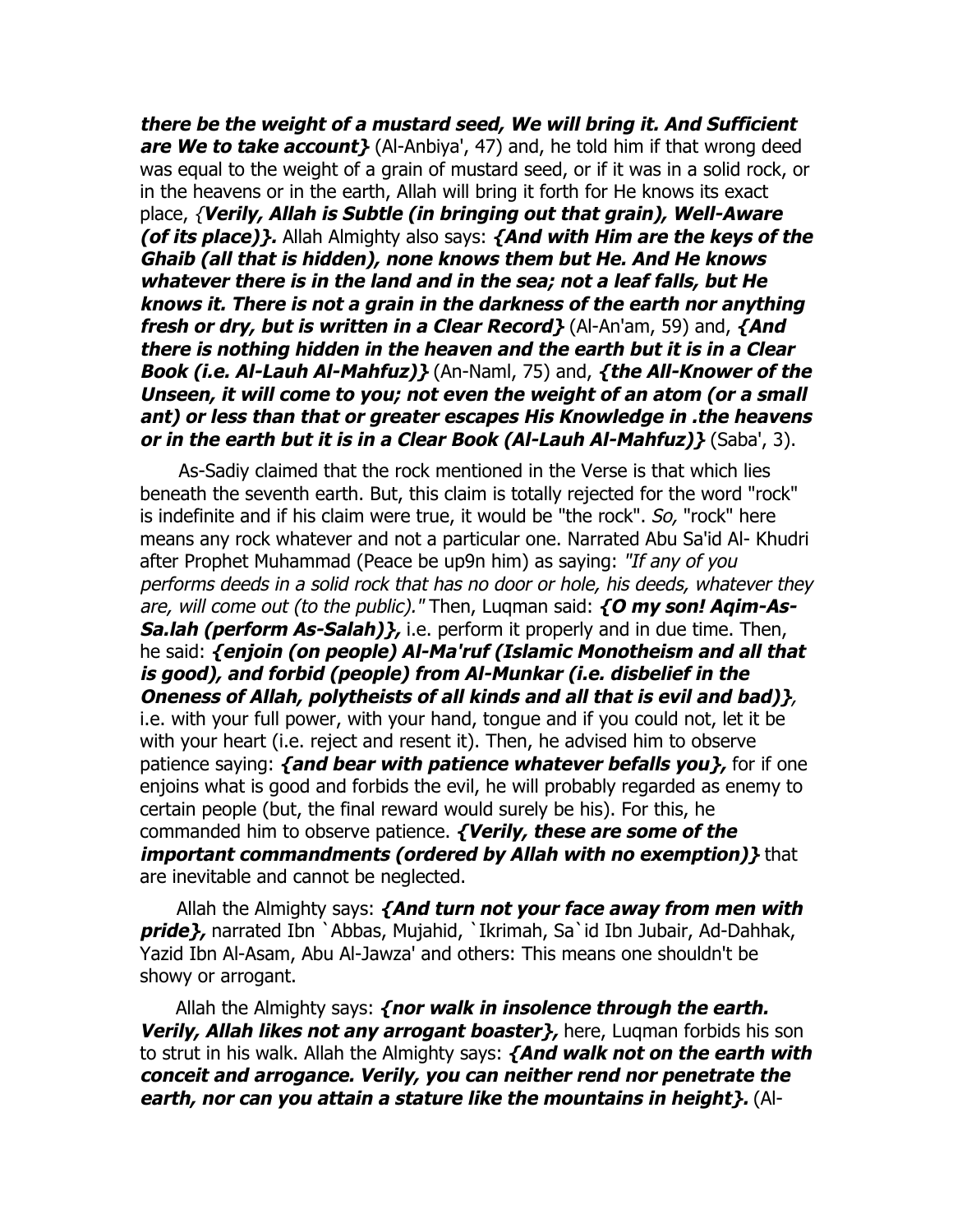Isra', 37) i.e. you will neither be able to tread the whole earth, nor penetrate it with your fast walking or strong footsteps, nor will you be as high as mountains with your showing-off or arrogance. So, know yourself well, for you are only a human being (created to worship Allah Alone). The Prophetic Hadith states: "While a man was walking, dragging his dress with pride, he was caused to be swallowed by the earth and will go on sinking in it till the Day of Resurrection." (Transmitted by Imam Al-Bukhari in his Sahih) Another Prophetic Hadith states that: "Beware dragging your dress with pride, for this is boastfulness which is not loved (liked) by Allah " Allah the Almighty says: **{Verily, Allah likes not any arrogant boaster}.**

After Luqman forbids his son to walk boastfully, he orders him to be moderate in his walking, saying: **{And be moderate (or show no insolence) in your walking },** i.e. do not walk fast or too slow, rather take a course inbetween, **{And the (faithful) slaves of the Most Gracious (Allah) are those who walk on the earth in humility and sedateness, and when the foolish address them (with bad words) they reply back with mild words of gentleness}**. (Al-Furqan, 63) Then, Luqman says: **{and lower your voice}**, i.e. if you talk, do not raise your voice very loudly because the braying of the ass is the harshest of all voices.

Narrated Abu Hurairah (May Allah be pleased with him): The Prophet (Peace be upon him) said: "When you hear the crowing of cocks, ask for Allah's Blessings for (their crowing indicates that) they have seen an angel. And when you hear the braying of donkeys, seek Refuge with Allah from Satan for (their braying indicates) that they have seen a Satan." (Transmitted by Imam Al-Bukhari in his Sahih). For this, it is forbidden to raise one's voice needlessly. But, raising the voice with the Adhan (the Call to Prayer) and in the battlefield is permitted.

These are the pieces of advice given by Luqman to his son that are mentioned in the Glorious Qur'an. Many others have been mentioned in a book titled Hikmat Luqman (Luqman's Wisdom). From this valuable book, we cite the following: Narrated Imam Ahmed that Ibn 'Umar (May Allah be pleased with both of them) said: We were told by Allah's Messenger (Peace be upon him) that: "Luqman, the wise used to say: If anything was entrusted to Allah, He would preserve it.<sup>19</sup>

Narrated Ibn Hatim that Al-Qasim Ibn Mukhaimirah reported that Allah's Messenger (Peace be upon him) said: "Luqman said to his son when he was advising him: "0 my son! Beware of masking for it is treason by night and dispraise during the day. "

Narrated Damurah after As-Sariy Ibn Yahia as saying: Luqman said to his son: "On my son! Verily, wisdom has brought the indigent to the courts of kings. "

 $9$  This narration has a weak sub-narrator in its chain, i.e. Qaz'ah Ibn Suwaid Ibn Hujair AI-Bahili (as mentioned in **An-Nasa'i's Weak and Rejected Narrators**)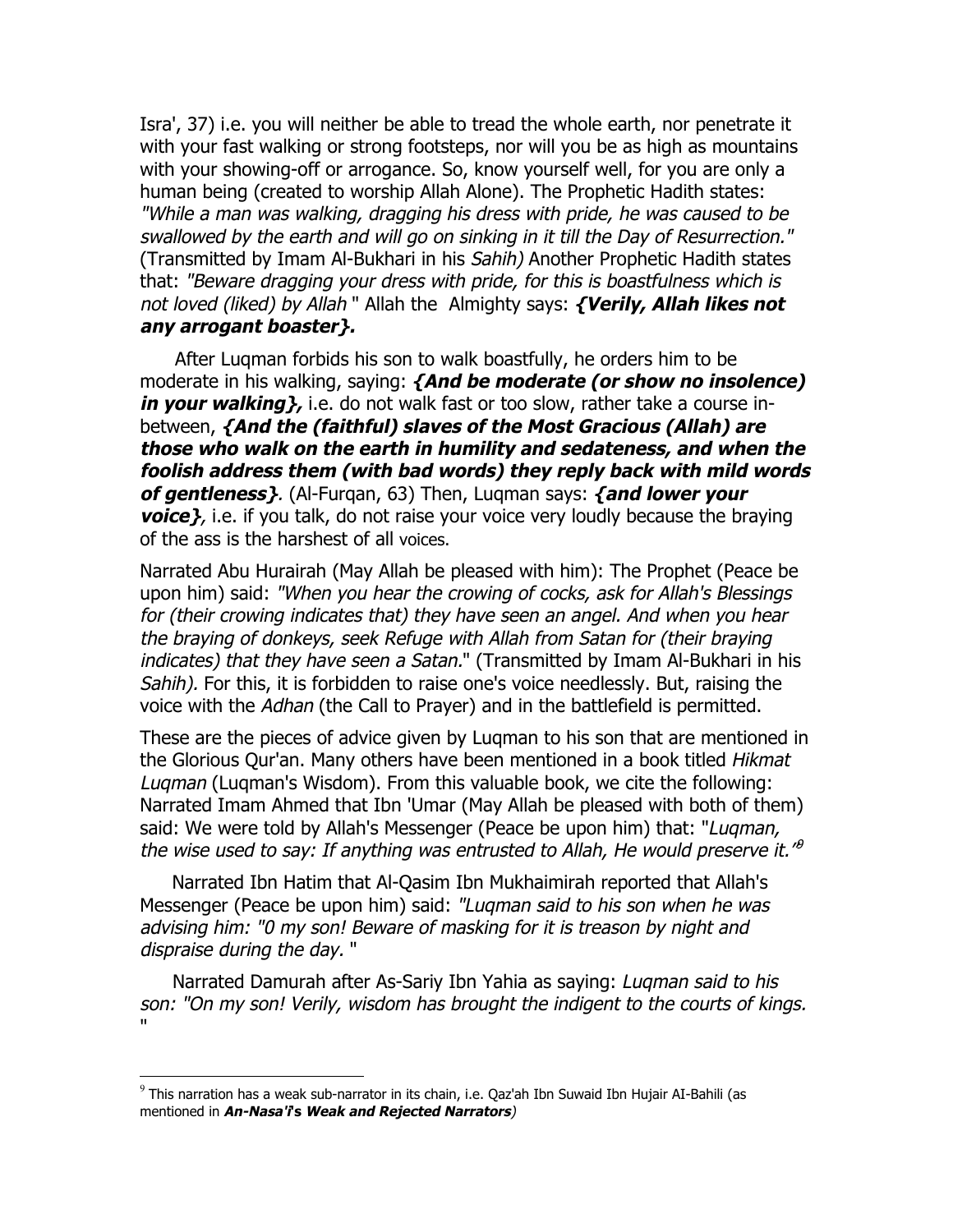I was told by my father after 'Abdah lbn Sulaiman after Ibn Al-Mubarak after 'Abdur Rahman Al-Mas' udi after 'Aun Ibn 'Abdullah as saying: Luqman said to his son: "0 my son! If you come to a people's setting, start them with salutation (Saying As-Salamu 'Alaikum (Peace be with you)), then, take a side and do not utter a word till they speak. If you find them observing the Remembrance of Allah, join them. But, if they observe anything else, turn away from them and seek others (who remember Allah Almighty). "

I was told by my father after 'Amr Ibn 'Uthman after Damurah Ibn Hafs Ibn 'Umar as saying: "Luqman placed a bag of mustards beside him and started to advise his son, giving him with every piece of advice a mustard till it all ran out. He said: 0 my son! I gave you advice that if a mountain was given, it would split. He said: then, his son was as if struck. "

Ibn 'Abbas (May Allah be pleased with him) narrated: "Take care of the black men for three from among them are of the people of Paradise: Luqman the wise, Negus and Bilal (the Caller to Prayer)." (However, this Hadith is odd and rejected).

Imam Ahmed, in his book Az-Zuhd (Asceticism), mentioned Luqman' s biography and many other valuable things. He said: I was told by Waki' after Sufyan after an unidentified man after Mujahid as saying: Allah's Statement: {**And indeed We bestowed upon Luqman Al-Hikmah}**, i.e. wisdom and religious understanding. He added: he was not a Prophet. The same was narrated by Wahb Ibn Munabih.

Waki' told us after Sufyan after Ash'ath after 'Ikrimah after Ibn 'Abbas (May Allah be pleased with him) that he said: Luqman was an Ethiopian slave.

Aswad told us after Hammad after 'Ali Ibn Yazid after Sa'id Ibn Al-Musaiyb as saying: Luqman was a tailor.

Saiyar told us after Ja'far after Malik Ibn Dinar as saying: Luqman said to his son: "0 my son! Take Allah's Obedience as your trade, and you will gain profits without having any merchandises."

Yazid told us after Abul Ashhab after Muhammad Ibn Wasi' as saying: Luqman said to his son: "0 my son! Fear Allah and do not let the people notice that you fear Him to gain honor (from them) while your heart is sinful."

Y azid Ibn Hamn and Waki' told us after Abul AShhab after Khalid Ar-Rab'i as saying: "Luqman was an Ethiopian slave who worked as a carpenter. One day, his master ordered him to slaughter a goat and bring him the most pleasant and delicious two parts thereof. Luqman did so and brought him the tongue and heart. The master asked: Did not you find anything more pleasant than these? Luqman said: No! After a while, the master ordered him to slaughter a goat and to throw the most malignant two parts thereof. Luqman slaughtered the goat and threw the tongue and heart. The master exclaimed and said: I ordered you to bring me the most delicious parts thereof and you brought me the tongue and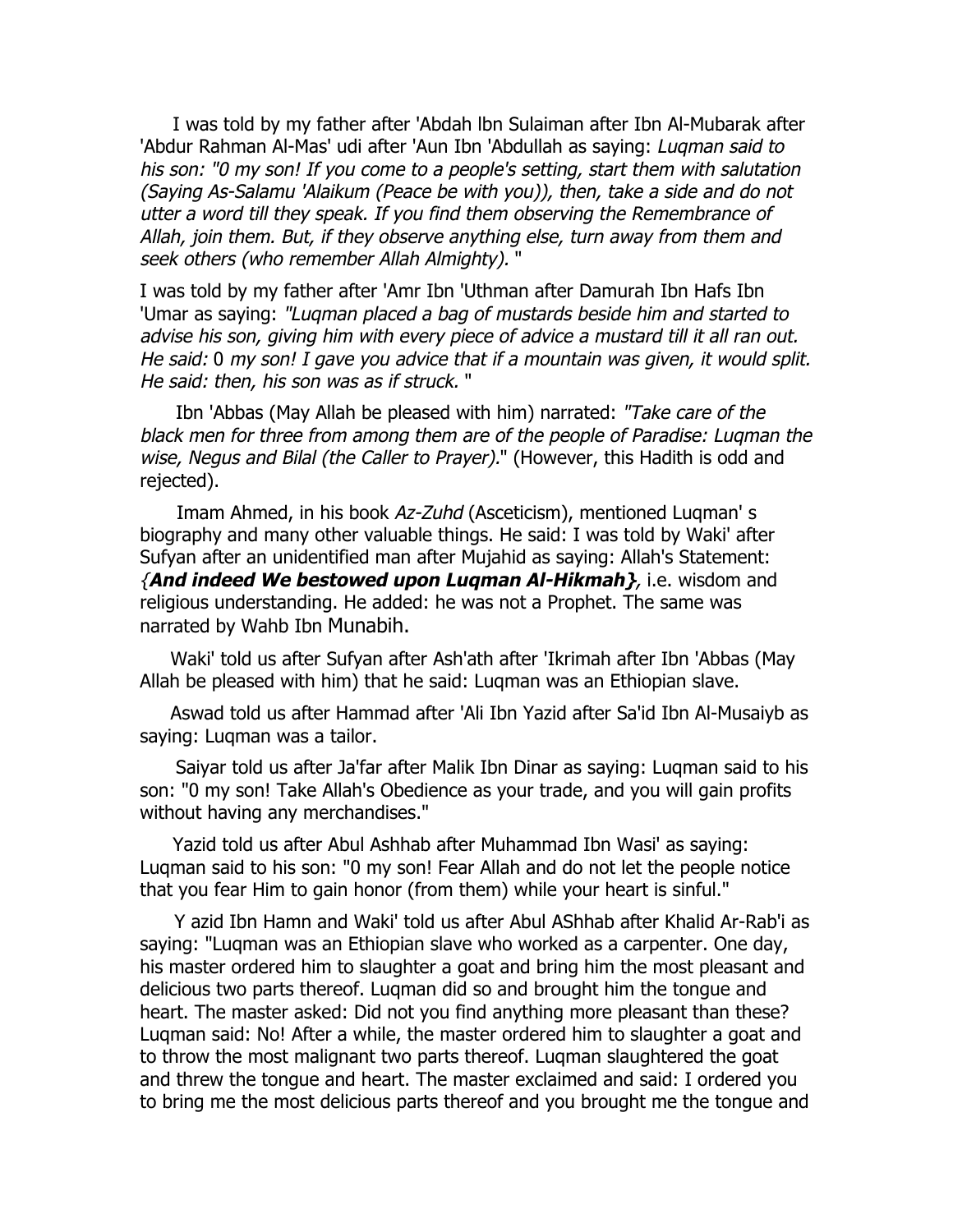heart, and I ordered you to throwaway the most malignant parts thereof and you threw the tongue and heart, how can this be? Luqman said: Nothing can be more pleasing than these if they were good, and nothing can be more malicious than these if they were malignant."

Dawud Ibn Rashid told us after Ibn Al-Mubarak after Mu'amir after Abu 'Uthman, a man from Basrah, as saying: Luqman said to his son: "0 my son! Do not wish for befriending a fool that he may think you approve his foolishness. And, do not take the wise man's rage easily that he may abstain from you."

Dawud Ibn Usaid told us after Isma'il Ibn 'Ayyash after Damdam Ibn Zar'ah after Shuraih Ibn 'Ubaid Al-Hadrami after 'Abdullah Ibn Zaid as saying: Luqman said: "Verily, Allah's Hand is on the mouths of wise men; none of them speaks but with what Allah assigned for him."

'Abdur Razzaq told us that he heard Ibn Juraij as saying: I used to mask my head at night and `Umar said to me: Did not you hear that Luqman had said: masking during the day is humiliation and at night is dispraise. So, why do you mask yourself at night? He said: "Luqman was not indebted."

I was told by Hasan after Al-Junaid after Sufyan as saying: Luqman said to his son: "0 my son! I have never regretted because of keeping silent. If words are silver, silence is golden."

I was told by 'Abdul Samad and Waki' after Abul Ashhab after Qatadah as saying: Luqman said to his son: "0 my son! Set apart with evil and it will set apart with you, for evil begets nothing but evil."

Narrated Imam Ahmed: I was told by 'Abdur Rahman Ibn Mahdi after Nafi' Ibn 'Umar after Ibn Abu Malikah after 'Ubaid Ibn 'Umair as saying: Luqman said to his son when he was advising him: "0 my son! Choose between gatherings (of people) precisely! If you find a gathering in which Allah is mentioned, sit yourself with them. Thus, if you are knowledgeable, your knowledge will benefit you; but, if you are ignorant, they will teach you; and if Allah wishes to do them good, you will be benefited therewith. 0 my son! Do not sit in a gathering in which Allah is not mentioned! Because if you are knowledgeable, your knowledge will not benefit you; and if you are ignorant, they will add to your ignorance; and if Allah wishes to afflict them with harm, you will be afflicted with them. 0 my son! Do not rejoice at seeing a strong man who sheds the blood of the faithful, for Allah appoints for him a killer that does not ever die."

Abu Mu'awiyah told us after Hisham Ibn 'Urwah after his father as saying: "Wisdom dictates: 0 my son: Let your speech be good and your face be smiling, you will be more loved by the people than those who give them provisions." And, he said: "It is stated in the wisdom -or the Torah - : "Kindness is the head of wisdom." And, he said: "It is stated in the Torah: "As you show mercy (to others), mercy will be shown to you." And, he said: "It is stated in the wisdom: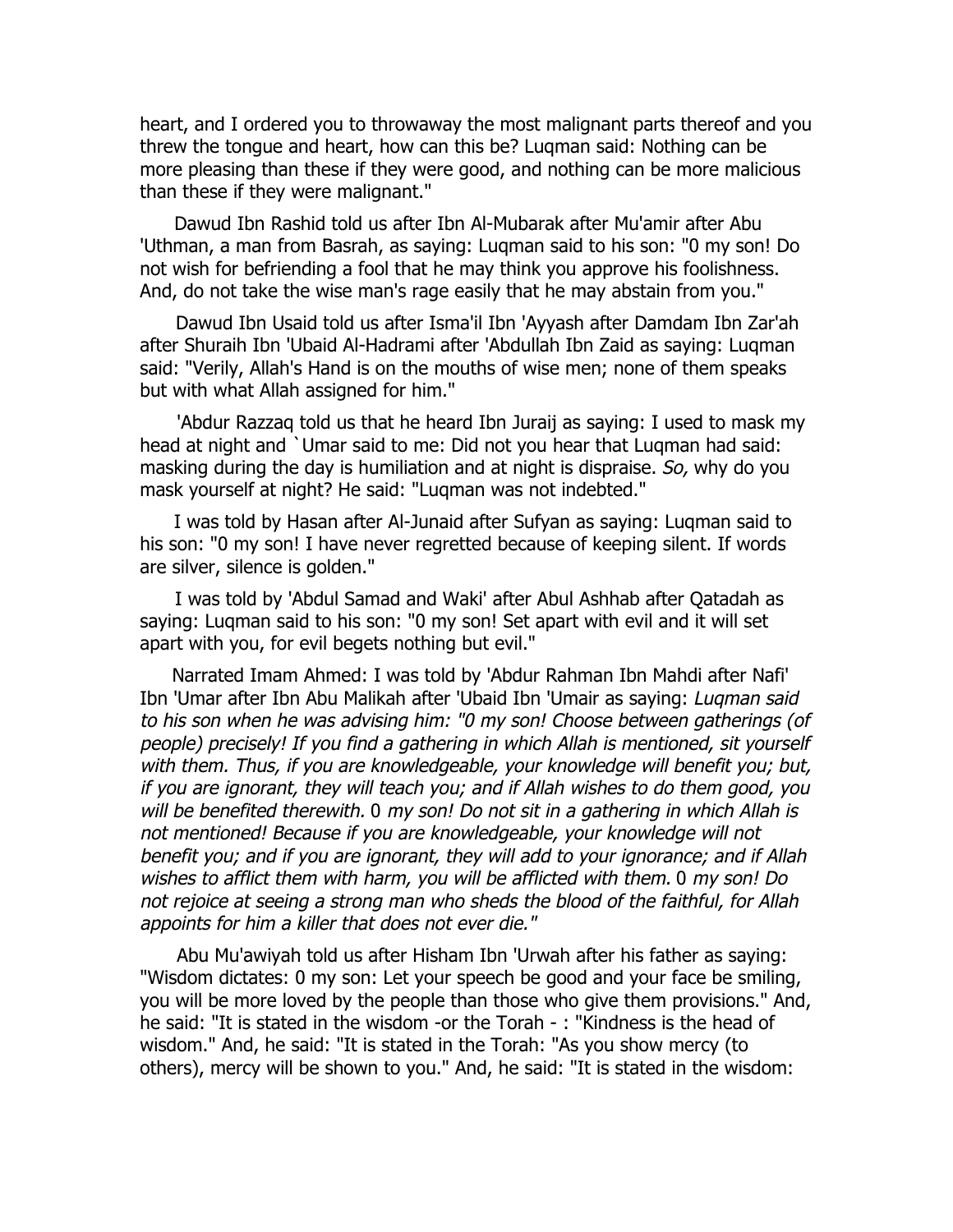"You will gain what you give (or, harvest what you grow)." And, he said: "It is stated in the wisdom: "Love your friend and the friend of your father."

`Abdur Razzaq told us after Mu'amir after Ayyub after Abu Qulabah as saying: Luqman was once asked: Who is the best one in terms of patience? He said: It is the one who practices no harm after observing patience. Those who asked him said: Who is the best one in terms of knowledge? He said: It is he who adds to his own knowledge through the knowledge of others. They asked: Who is the best from among the whole people? He said: It is the wealthy. They said: Is it the one who has properties and riches? He said: No! But, it is the one if whose good was sought, he would not hold it back or prevent it. And, it is the one who does not need anything from others.

Narrated Sufyan Ibn 'Uyaynah: Luqman was asked: Who is the worst of all people? He replied: It is the one who does not feel shame if found committing a sinful deed.

Abu As-Samad told us after Malik Ibn Dianr as saying: I found some pieces of-wisdom as follows: "Allah Almighty scatters and wastes the bones of those who give religious opinions that go with the people's lusts and desires." And, "There is no good for you that you learn something new while you do not practice what you have learnt previously. This is like a man who gathere.d a pile of dry wood, then tried to carry it but couldn't. Thereupon, he collected a second one."

'Abdullah Ibn Ahmed said: I was told by Al-Hakam Ibn Abu Zuhair Ibn Musa after Al-Faraj Ibn Fudalah after Abu Sa'id as saying: Luqman said to his son: "0 my son! Let only the pious men eat your food, and consult the scholars over your affairs." These were what Imam Ahmed quoted from the wisdom of Luqman, and I added some that he did not transmit and indeed, he -Imam Ahmed -quoted things that I did not. And, Allah knows best!

Ibn Abu Hatim said: I was told by my father after Al-'Abbas Ibn Al-Walid after Zaid Ibn Yahya Ibn 'Ubaid Al-Khuza'i after Sa'id Ibn Bashir after Qatadah as saying: Allah Almighty enabled Luqman to choose between Prophethood and wisdom and he (Luqman) preferred wisdom to Prophethood. Then, Gabriel came while he was asleep and poured the wisdom over him. And, he began to pronounce it the next morning.

Sa'id said: I heard Qatadah as saying: It was said to Luqman: How did you prefer wisdom to Prophethood when you were enabled to choose between them? He said: If Allah were to assign me with Prophethood, I would accept it and try hard to win His Pleasure, but He enabled me to choose. I feared of being too weak for Prophethood, so I chose wisdom.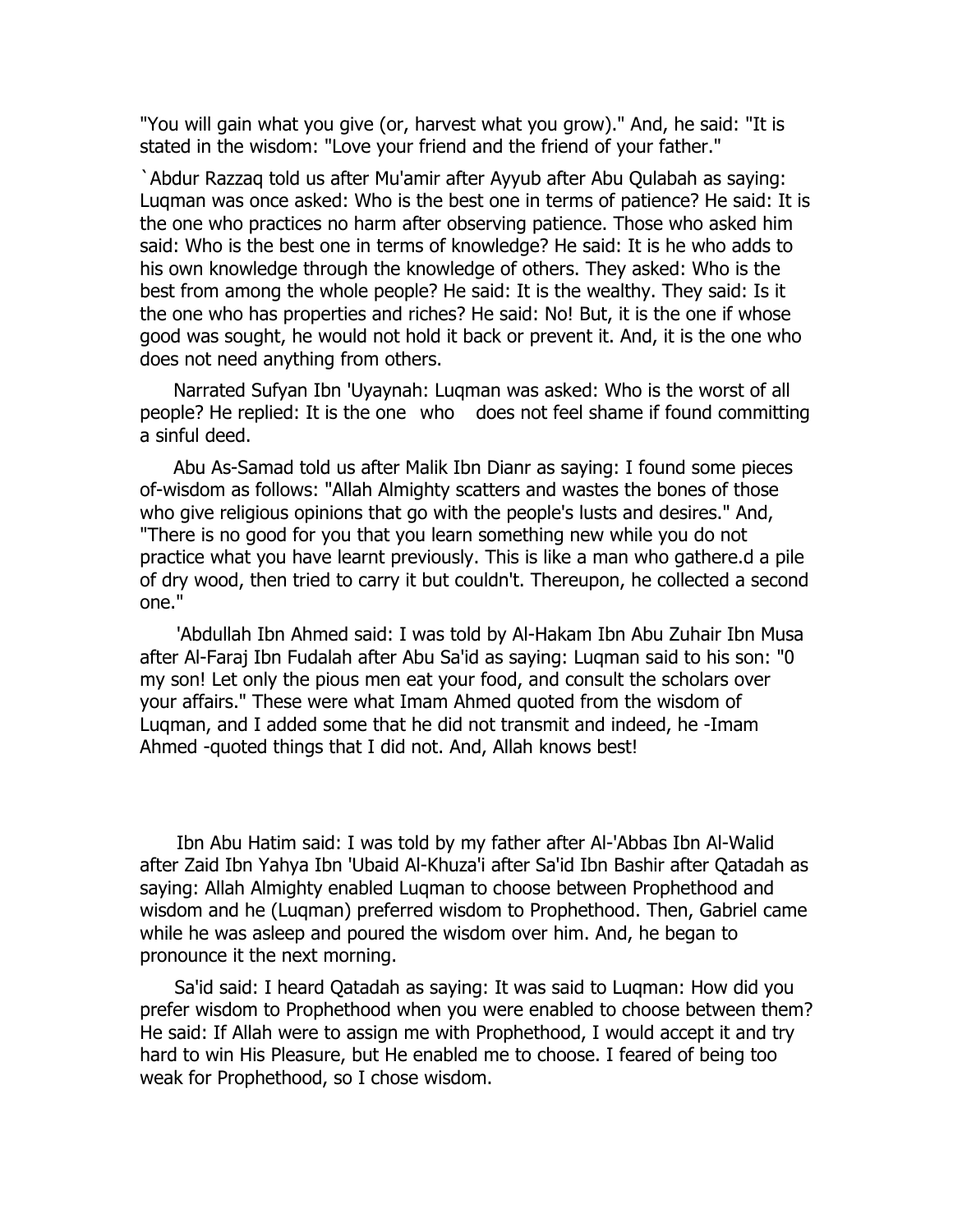This narration is not perfectly authentic or sound for that sub-narrator, Sa' id Ibn Bashir, is not a trustworthy one. However, many from among our earlier scholars, foremost among whom were: Mujahid, Sa'id Ibn Al-Musayyb and Ibn 'Abbas (May Allah be pleased with him) were of the viewpoint that Allah's Statement that reads: {And indeed We bestowed upon Luqman Al-**Hikmah (wisdom)}**, means: discretion and religious understanding. Thereupon, he was not a Prophet and nothing has been revealed to him Al- Wahi (Divine Inspiration).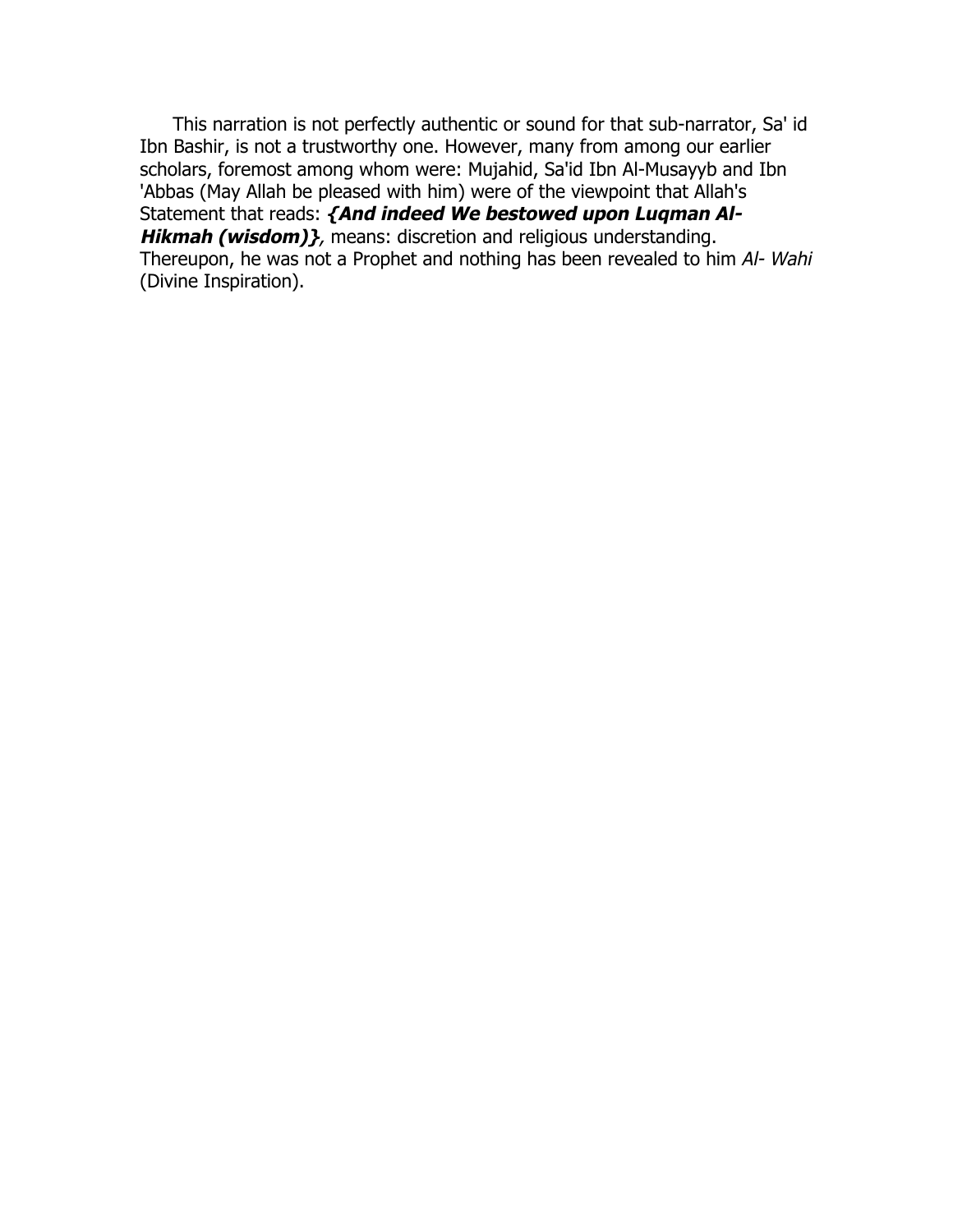(17)

**People of the Ditch**

Allah the Almighty says:

**{By the heaven holding the big stars. And by the Promised Day (i.e. the Day of Resurrection). And by the Witnessing day (i.e. Friday), and by .the Witnessed day (i.e. the Day of 'Arafat (Hajj) the ninth of Dhul-Hijjah]. Cursed were the people of the Ditch (in the story of the Boy and the King). Of fire fed with fuel. When they sat by it (fire). And they witnessed what they were doing against the believers (i.e. burning them). And they had no fault except that they believed in Allah, the All-Mighty, Worthy of all Praise! To Whom belongs the dominion of the heavens and the earth! And Allah is Witness over everything. Verily, those who put into trial the believing men and believing women (by torturing them and burning them), and then do not turn in repentance (to Allah), then they will have the torment of Hell, and they will have the punishment of the burning Fire}**. (Al-Buruj, 1-10)

Muhammad Ibn Ishaq claimed that they lived after the advent of Jesus (Peace be upon him), but other scholars disagreed with him claiming them to live before him (Peace be upon him). However, many scholars mentioned that this incident was repeated more than once. There is a Prophetic Hadith narrating the story of those mentioned in the Glorious Qur'an. Imam Ahmed said: I was told by Harnrnad Ibn Salamah after Thabit after' Abdur Rahman Ibn Abu Laila as saying: Suhaib (May Allah be pleased withhim) reported that Allah's Messenger (Peace be upon him) thus said: 'There lived a king before you and he had a (court) magician. As he (the magician) grew old, he said to the king: I have grown old, send some young boy to me so that I should teach him magic. He (the king) sent him a young boy so that he should train him (in magic). And on his way (to The magician) he (the young boy) found a monk sitting there. He listened to the monk's lalk and was impressed by it. It became his habit to pass by the monk and spent the time with him listening to his teachings and then leave to the magician late. He (the magician) beat him because of delay. He made a complaint of that to the monk and he said to him: When you feel afraid of the magician, say: Members of my family had detained me. And when you feel afraid of your family you should say: The magician had detained me. It so happened that there came a huge beast (of prey) and it blocked the way of the people, and he (the young boy) said: I will, come to know today whether the magician is superior or the monk is superior. He picked up a stone and said: 0 Allah, if the affair of the monk is dearer to Thee than the affair of the magician,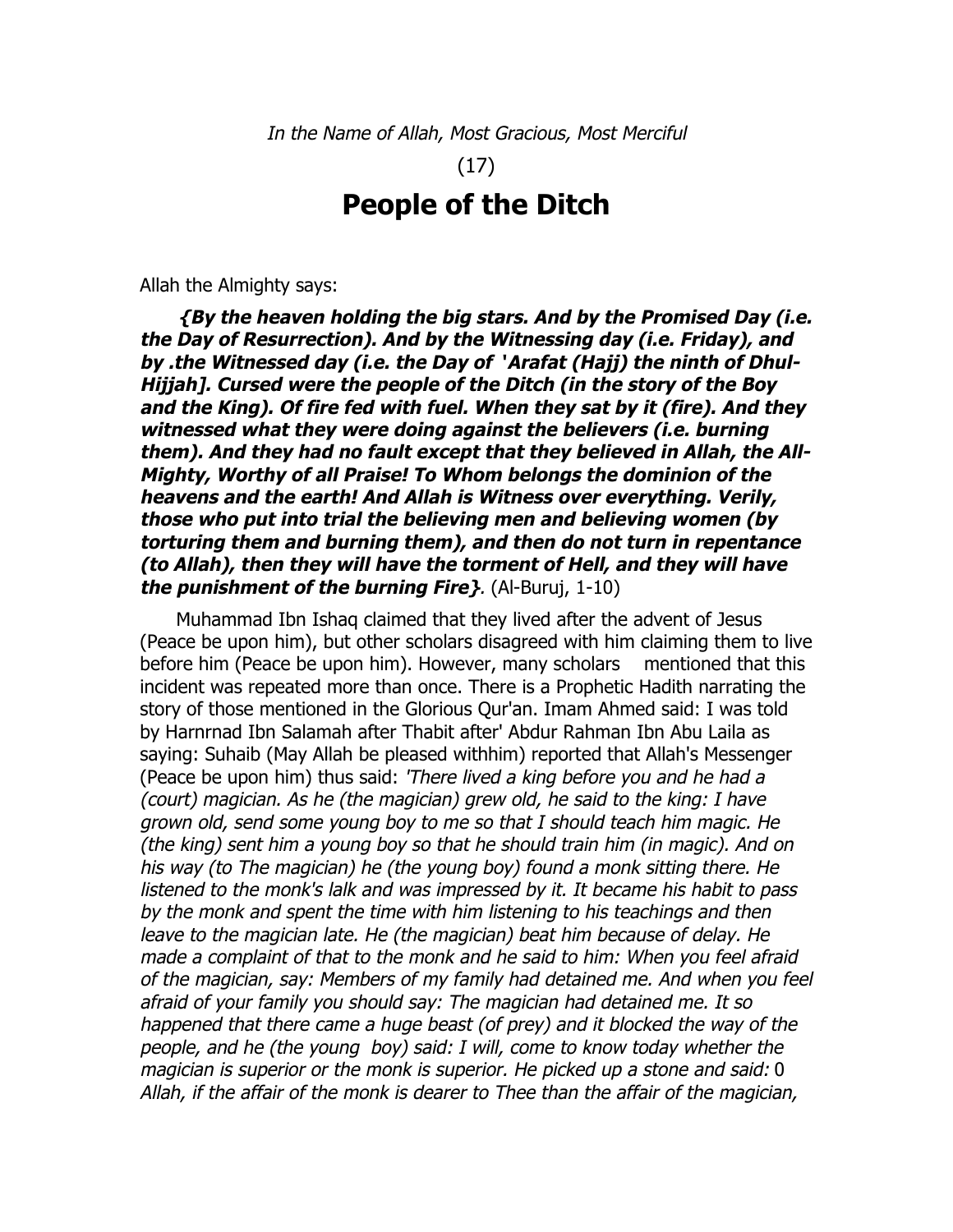cause death to this animal so that the people should be able to move about freely. He threw that stone towards it and killed it and the people began to move about (on the path freely). He (the young man) then came to that monk and informed him and the monk said: Sonny, today you are superior to me. Your affair has come to a stage where I find that you would be soon put to a trial, and in case you are put to a trial don't give my clue. That young man began to treat the blind and those suffering from leprosy. He in fact began to cure people from (all kinds) of illness. When a companion of the king who had gone blind heard about him, he came to him with numerous gifts and said: If you cure me, all these things collected together here

would be yours. He said: I myself do not cure anyone. It is Allah Who cures and if you affirm faith in Allah, I shall also supplicate Allah to cure you. He affirmed his faith in Allah and Allah cured him and he came to the king and sat by his side as he used to sit before. The king said to him: Who restored your eyesight? He said: My Lord! The king got astounded: should it mean that your Lord is another One besides me. He said: My Lord and your Lord is Allah, so he (the king) took hold of him and tormented him till he gave a clue of that boy. The young man was thus summoned and the king said to him: 0 boy, it has been conveyed to me that you have become so much proficient in your magic that you cure the blind and those suffering from leprosy and you do such and such things. The boy said: I do not cure anyone; it is Allah Who cures. The king took hold of him and began to torment him. Eventually the boy gave a clue of the monk. The monk was thus summoned and it was said to him: You should turn back from your religion. He, however, refused to do so. He (ordered) for a saw to be brought (and when it was done) he (the king) placed it in the middle of his head and tore it into parts till a part fell down. Then the courtier of the king was brought and it was said to him: Turn back from your religion. And he refused to do so, and the saw was placed in the midst of his head and it was torn till a part fell down. Then that young boy was brought and it was said to him: Turn back from your religion. He refused to do so and he was handed over to a group of his courtiers. The king ruled: Take him to such and such mountain,' make him climb up that mountain and when you reach its top (ask him to renounce his faith) but if he refuses to do so, then throw him (down the mountain). So they took him and made him climb up the mountain and he said: 0 Allah, save me from them (in any way) Thou likest and the mountain began to quake and they all fell down and that person came walking to the king. The king said to him: What has happened to your companions (the courtiers)? He said: Allah has saved me from them. He again handed him to some of his courtiers and said: Take him and carry him in a small boat and when you reach the middle of the ocean (ask him to renounce) his religion, but if he does not renounce his religion throw him (into the water). So they took him and the boy said: 0 Allah, save me from them and what they want to do. It was quite soon that the boat turned over and they were drowned and he came walking to the king, and the king said to him: What has happened to your companions (the courtiers)? He said: Allah has saved me from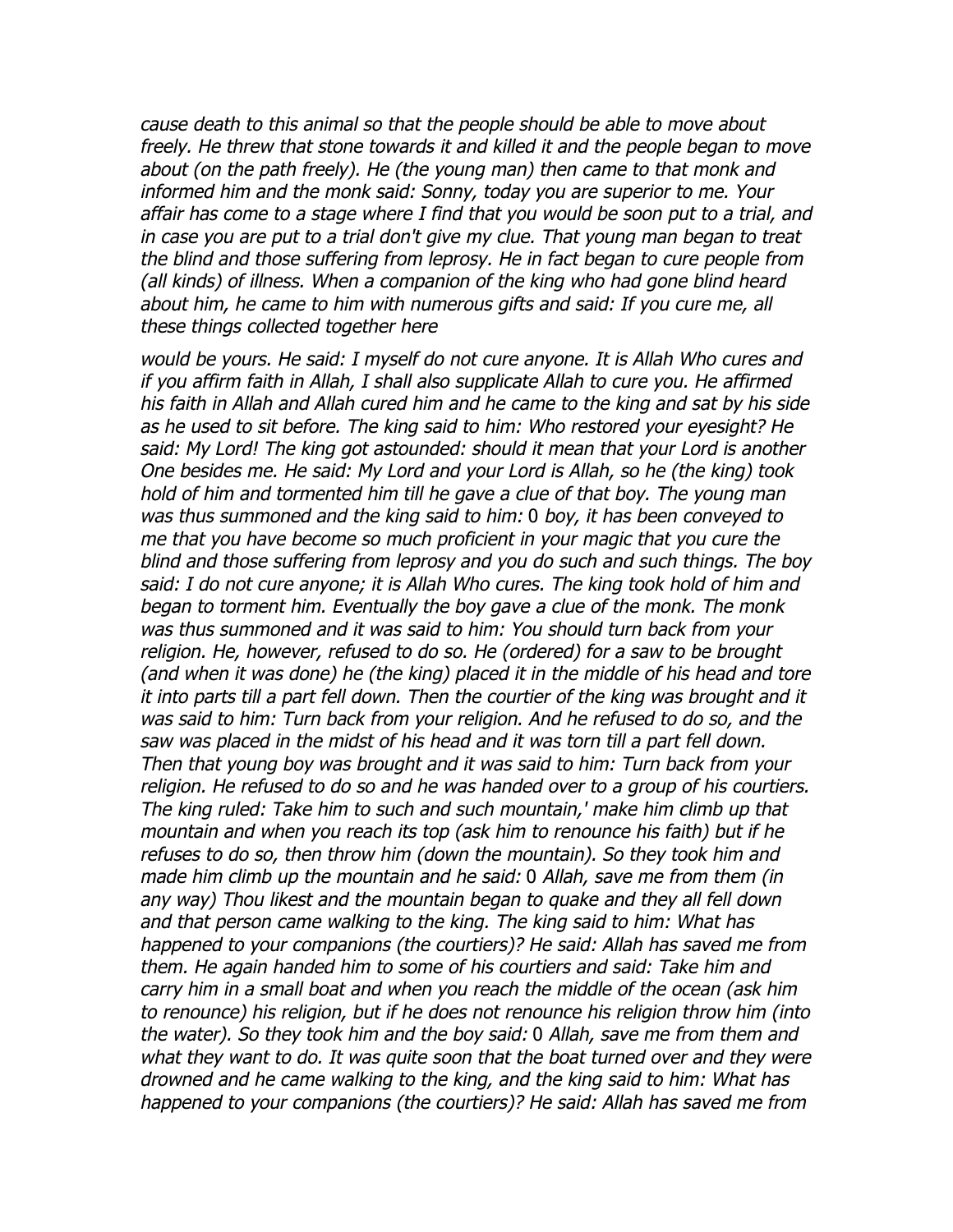them, and he said to the king: You cannot kill me until you do what I ask you to do. And he said: What is that? He said: You should gather people in a plain and hang me by the trunk (of a tree). Then take hold of an arrow from the quiver and say: In the name of Allah, the Lord of the worlds, then shoot an arrow and if you do that then you would be able to kill me. The king called the people in an open plain and tied the boy to the trunk of a tree, then he took hold of an arrow from his quiver and then placed the arrow in the bow and then said: In the Name of Allah, the Lord of the young boy; he then shot an arrow and it bit his temple. He (the boy) placed his hands upon the temple where the arrow had bit him and he died and the people said: We affirm our faith in the Lord of this young man, we affirm our faith in the Lord of this young man, we affirm our faith in the Lord of this young man. The courtiers came to the king and it was said to him: Do you see that Allah has actually done what you aimed at averting. They (the people) have affirmed their faith in the Lord. The king commanded ditches to be dug at certain points in the path. When these ditches were dug, and the fire was lit in them it was said (to the people): He who would not turn back from his (the boy's) religion would be thrown in the fire or it would be said to them to jump in it. (The people courted death but did not renounce religion) till a woman came with her child and she felt hesitant in jumping into the fire and the child said to her: 0 mother, endure (this ordeal) for it is the Truth." (Transmitted by Imam Ahmed, Imam Muslim and An-Nasa'i from the Hadith of Hammad Ibn Salamah).

Some scholars claimed that the incident of the ditch was recurred or repeated in the past more than once. Ibn Abu Hatim said: I was told by my father after Abul Yaman after Safwan Ibn 'Abdur Rahman Ibn Jubair as saying: the incident of the ditch took place in the Yemen during the lifetime of Tubba'. And, it took place in Constantinople during the lifetime of Constantine who set the fires in which he threw the Christians who were sticking to the religion of Jesus (Islamic Monotheism). It also took place in Iraq, in the land of Babylon during the lifetime of Bikhtinassar who erected an idol and ordered the people to prostrate themselves before it. Daniel, 'Izrya and Mashayl refused and thereupon, he set a great fire and threw them into it. However, Allah Almighty saved them from the fire and caused the nine men who transgressed over them to fell into the fire they themselves made.

Concerning Allah's Statement that reads**: {Cursed were the people of the Ditch},** As-Sadiy said: There were three ditches: one in Sham (Syria), another in Iraq, and the third in the Yemen. (Narrated by Ibn Abu Hatim)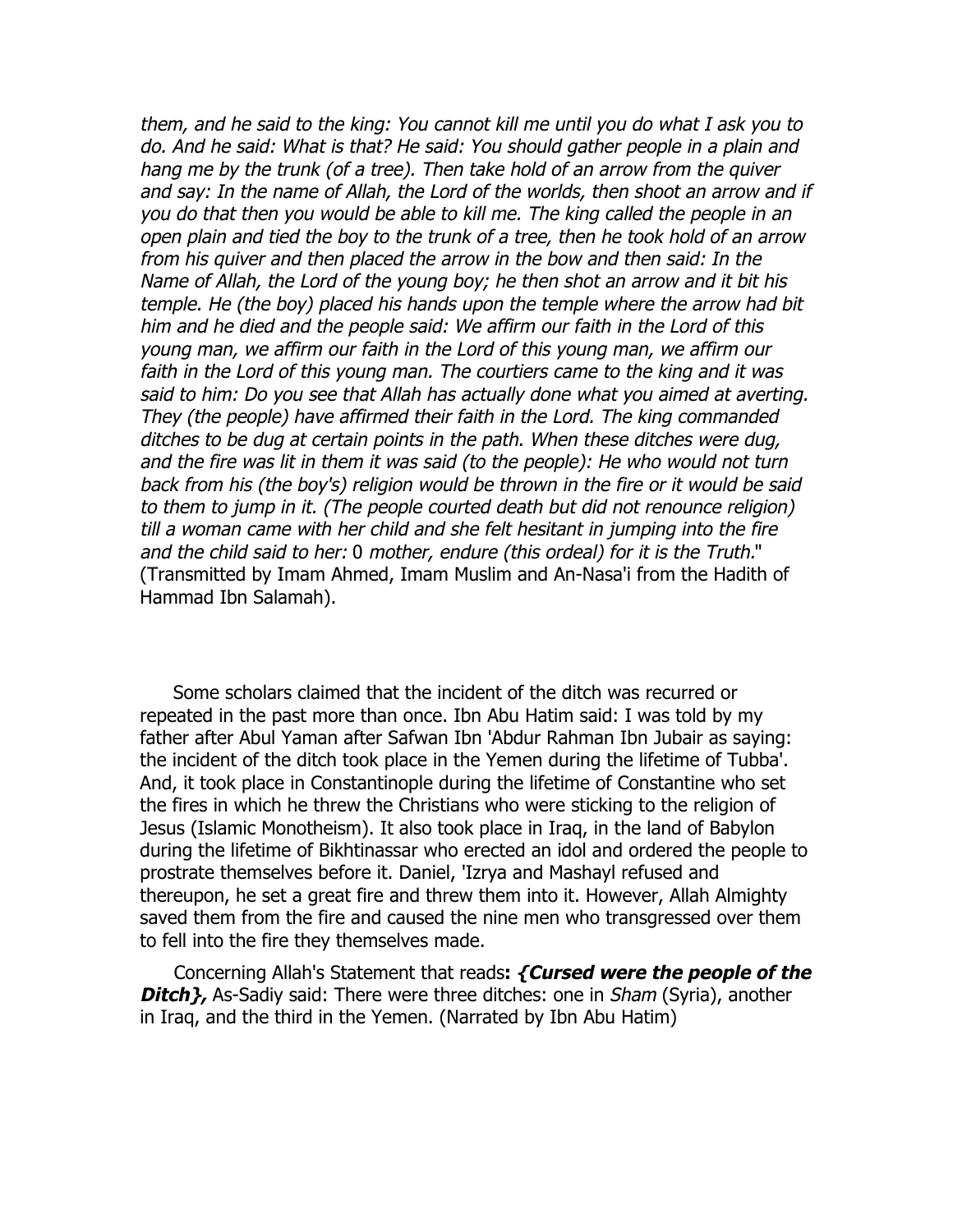In the Name of Allah, Most Gracious, Most Merciful

# **(18) Barsisa the Worshipper (The Renegade)**

Allah the Almighty says in His Glorious Qur'an:

**{(Their allies deceived them) like Shaitan (Satan), when he says to man: "Disbelieve in Allah." But when (man) disbelieves in Allah, Shaitan (Satan) says: "I am free of you, I fear Allah, the Lord of the `Alamin (mankind, jinn and all that exists)!" So the end of both will be that they will be in the Fire, abiding therein. Such is the recompense of the Zalimun (i.e. polytheists, wrongdoers, disbelievers in Allah and in His Oneness)}.** (Al-Hashr, 16, 17)

Ibn J arir said that 'Abdullah Ibn Mas'ud interpreted the Qur'anic Verse that reads: **{(Their allies deceived them) like Shaitan (Satan), when he says to man: "Disbelieve in Allah." But when (man) disbelieves in Allah, Shaitan (Satan) says: "I**

#### **am free of you, I fear Allah, the Lord of the 'Alamin (mankind, jinn and all that exists)!" So the end of both will be that they will be in the Fire, abiding therein. Such is the recompense of the Zalimun (i.e. polytheists, wrong-doers, disbelievers in Allah and in His Oneness)}.** (Al-Hashr, 16, 17)

Ibn Mas'ud (May Allah be pleased with him) said: Once upon a time, there was a woman grazing sheep and goats. She had four brothers. She (for some reason) used to spend the night at a monk's cell. The monk committed adultery with her and she got pregnant. Satan came to him and said: Kill the woman and then bury her for you are a reputable and highly respected man (i.e. don't risk your own reputation for such a simple woman). The monk killed her and then buried her. Thereupon, Satan visited her four brothers in a dream while they were asleep and said to them: the monk committed adultery with your sister, and because she got pregnant, he killed her and buried her in such-and-such location. In the morning, one of them said: "By Allah! Last night I dreamt of something and I do not know whether to relate it to you or just keep it to myself?" They said: Relate it to us. He did so and one of them said: By Allah! I saw the same dream. Another said the same. And the fourth one said the same thing. They agreed on that there must be something serious about that dream.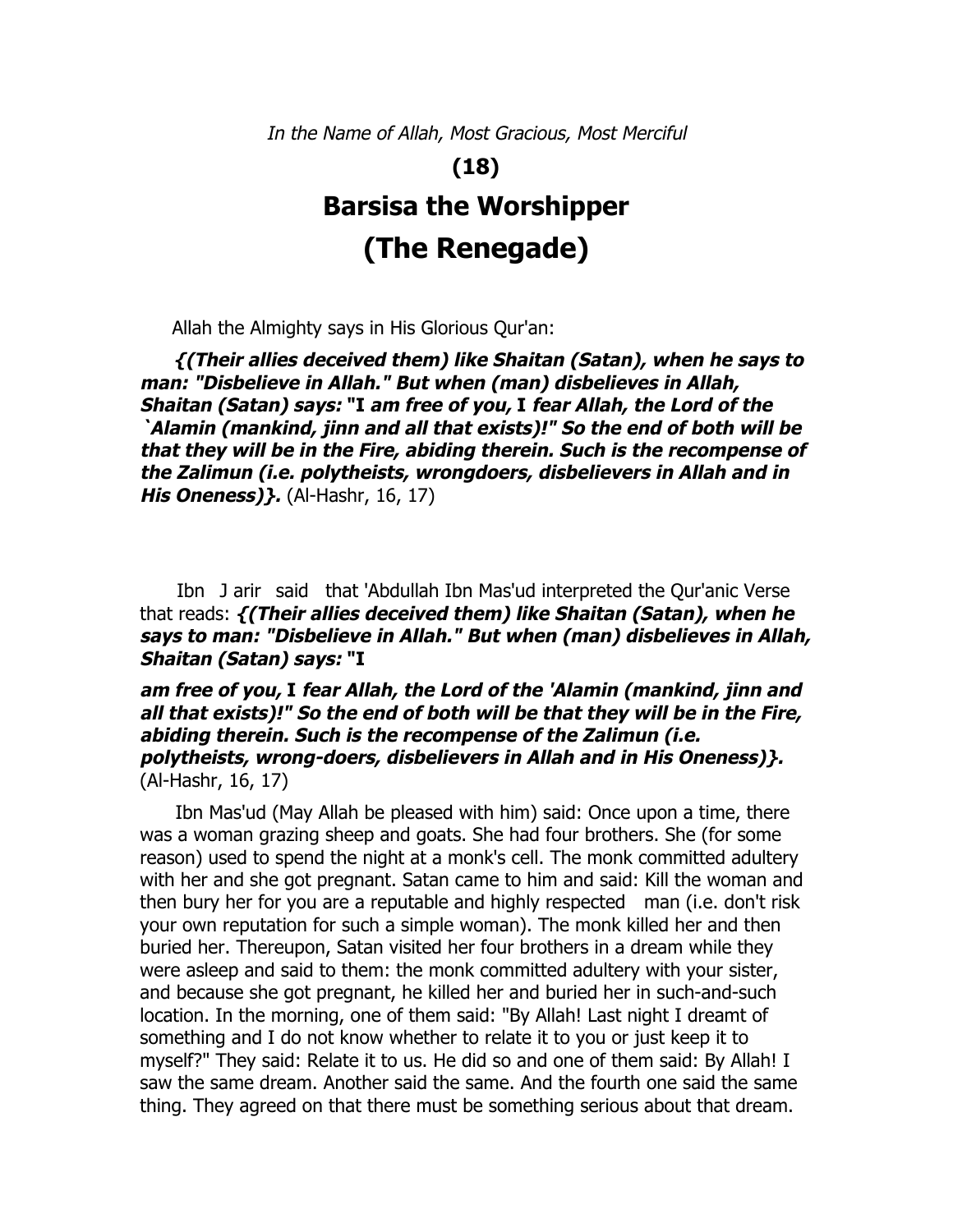They went to the king and appealed for his help against the monk. The king's troops came to arrest him and he was taken away. On the way, Satan came to the monk (and whispered in his ears): I set you up. No one else can save you from this. Prostrate yourself before me just for once and in return, I will save you from this. Thereupon, the monk prostrated himself before Satan. When they presented themselves before the king, Satan said to him: I am free of you! Finally, the monk was killed.

The same story was narrated by the Leader of the Believers, 'Ali Ibn Abu Talib (May Allah be pleased with him) in another wording. Ibn Jarir said: I was told by Khallad Ibn Aslam, on the authority of An-Nadr Ibn Shamil after Shu'bah, after Abu Ishaq, after 'Abdullah Ibn Nahik saying: I heard 'Ali as saying: A monk worshipped Allah Alone for sixty years. Satan exerted himself to seduce him, but could not. He went to a woman and touched her with evil (maddened her). The woman had brothers whom were visited by Satan who told them to take her to that monk to receive treatment and cure. They took her to the monk and he treated her. Afterwards, she stayed for a while at his cell (house). One day, he was attracted to her and he committed adultery with her. She got pregnant and he killed her (to conceal his first crime). Her brothers came (after knowing the matter) and Satan appeared again for the monk and said: I am your friend, I did not find a solution or way to mislead you, but (finally) I set you up. So, obey me and I will save you from this. Prostrate yourself before me and you will be saved. The monk did so. Then, Satan said:  $\frac{f''I}{I}$  am free of you, I fear Allah, the Lord of the`Alamin (mankind, jinn and all that exists)! "} .(Al- Hashr ,16) This is the interpretation of Allah's Saying: **{(Their allies deceived them) like Shaitan (Satan), when he says to man: "Disbelieve in Allah." But when (man) disbelieves in Allah, Shaitan (Satan) says: "I am free of you, I fear Allah, the Lord of the" Alamin (mankind, jinn and all that exists)!" So the end of both will be that they will be in the Fire, abiding therein. Such is the recompense of the Zalimun (i.e. polytheists, wrong-doers, disbelievers in Allah and in His Oneness)}.** (Al-Hashr, 16, 17)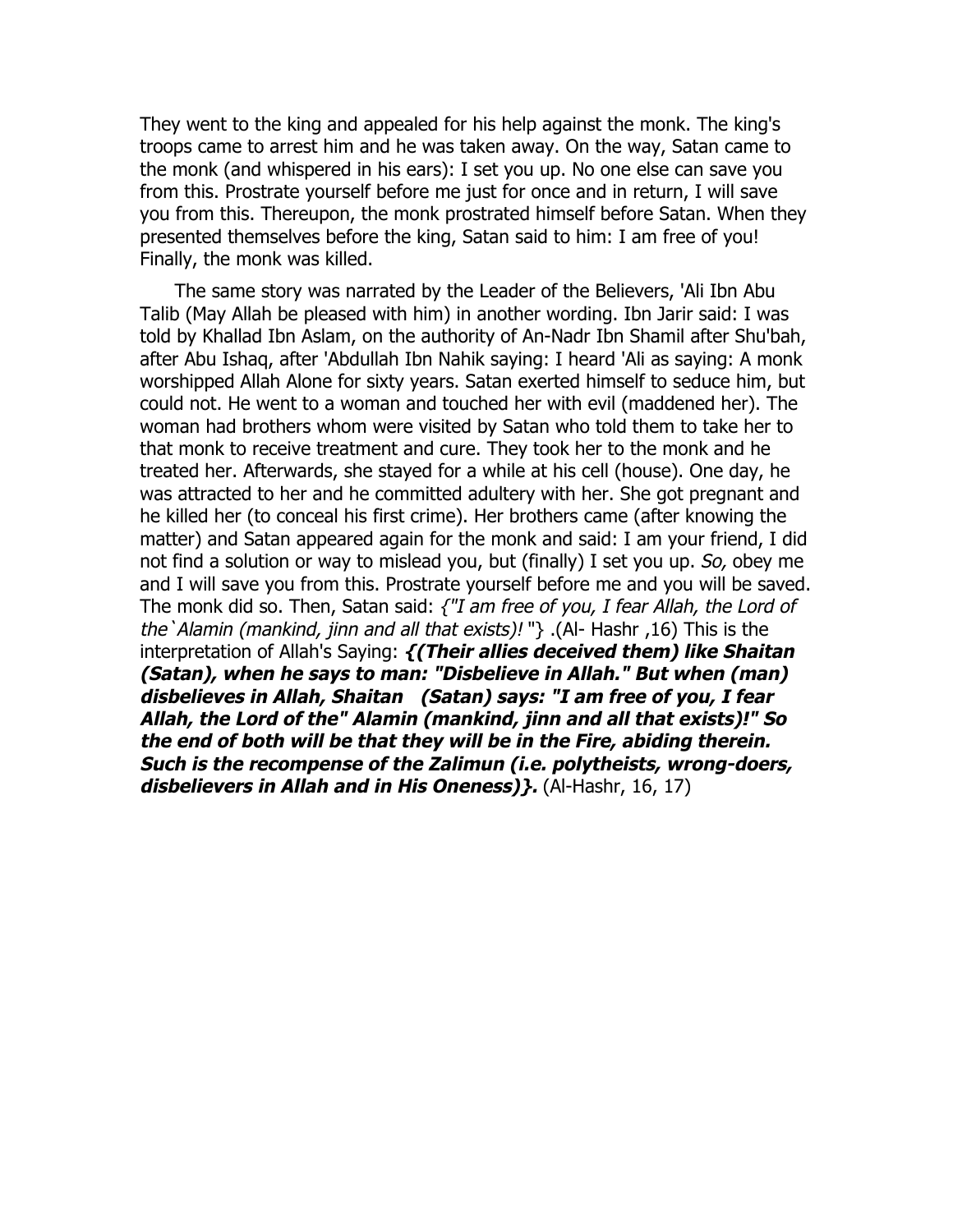In the Name of Allah, Most Gracious, Most Merciful

(19)

**Owners of the Elephant**

Allah the Almighty says:

**{Have you (0 Muhammad (Peace be upon him)) not seen how your Lord dealt with the owners of the Elephant? [The Elephant army which came from Yemen under the command of Abraha Al-Ashram intending to destroy the Ka`bah at Makkah]. Did He not make their plot go astray? And He sent against them birds, in flocks. Striking them with stones of Sijjil (baked clay). And He made them like (an empty field on stalks (of which the corn has been eaten up by cattle)}.** (Al-Pil, 1-5)

At -Tabari said: The first one to tame elephants was Ifridun Ibn Athqiyan who killed Ad- Dahhaq. He was the first to use saddle for horses. But, the first one to tame and ride on horses was Tahmuris, the third king on earth. It is also said that Isma'il Ibn Ibrahim (Peace be upon them) was the first to ride horses. It is probably that he was the first one to ride on them from among the Arabs, and Allah knows the best.

It is said: Though the elephant is so huge, he fears from cats. Thereupon, some warlords, during their fight against the Indians, brought some cats to the battlefield the matter that forced the elephants to bolt.

Ibn Ishaq said: the governor or viceroy, Abraha Al-Ashram built a huge and very lofty churcb, and wrote to the king of Abyssinia, Negus that "I have built you a church that is unprecedented, and I am intending to divert pilgrimage from Mecca to Abyssinia " .

Al-Suhaili said: Abraha Al-Ashram subjugated the Yemenites to build that mean church and forced them to taste several sorts of humiliation. He used to cut off the hand of the one who comes late for labor till the sun rises. He took many valuable things from the palace of Bilqis to add thereto. He took marbles, precious stones, and valuable luggage. Moreover, he erected gold and silver crosses, built ebony and ivory pulpits, and raised the church's stature and expanded its width. Afterwards, when Abraha was killed, whosoever tried to take anything out of its body or ornaments, the Jinn were reluctant and hesitant to do him harm. For, it was built above the burial of two idols called Ku'aib and his wife, the height of which was about sixty cubits. So, the Yemenites left it untouched till the era of Al-Saffah, the first Abbaside Caliph. He, Al-Saffah, sent a group of pious scholars of will firm who totally demolished it, and it was destroyed then till the present day.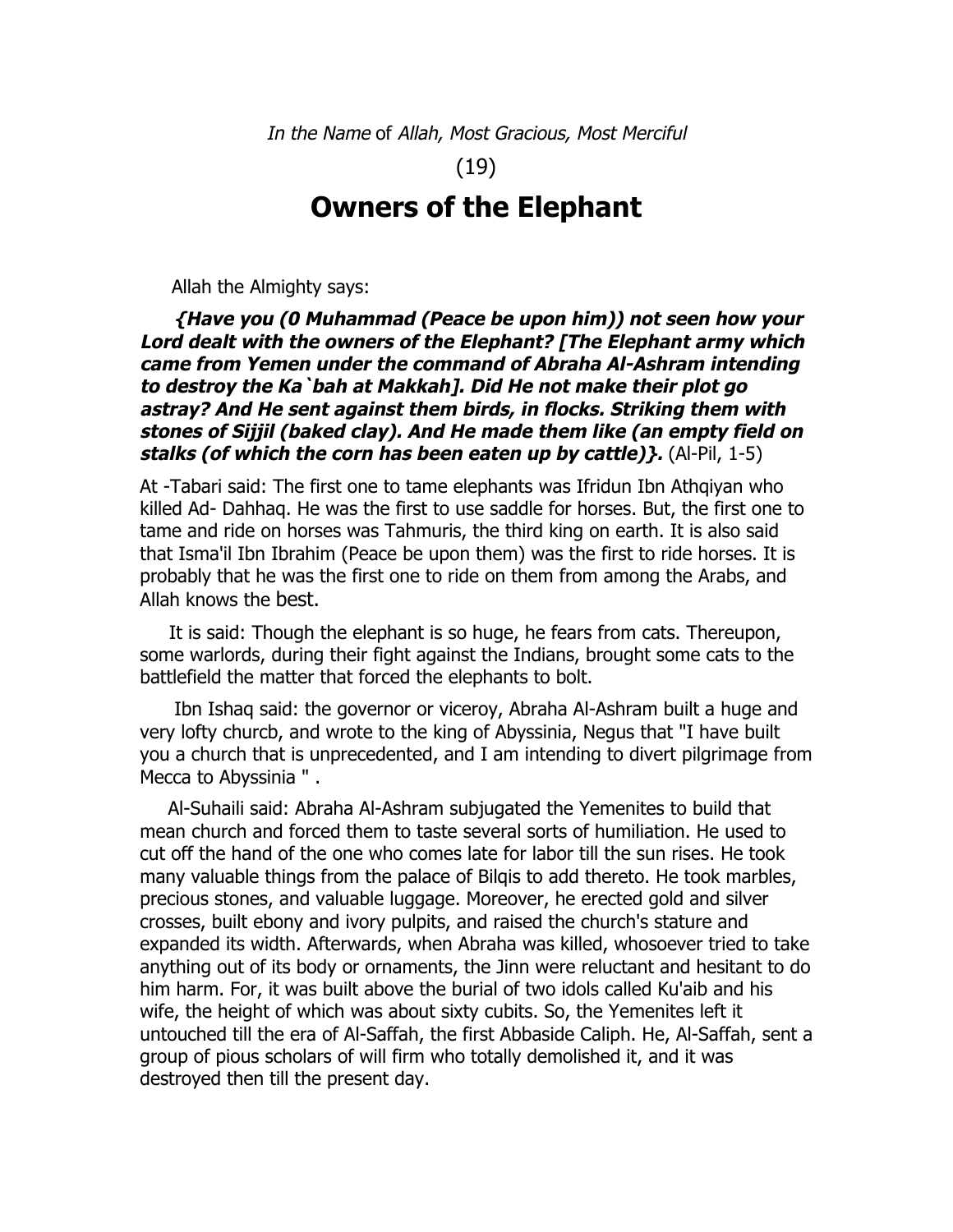Ibn Ishaq said: When the Arabs heard of the letter of Abraha sent to Negus, a man from Kinanah got angry. He set out till he reached the church where he urinated on its walls.**l** No body noticed him, and upon that he returned home safely. The news reached Abraha who asked about the doer. He was answered: this was done by one of those Arabs who perform pilgrimage to the Ka'bah at Mecca when he heard of your declared intention that you would divert pilgrimage from their Sacred House to your (recently-built) church. He (the Arab) got angry and came to excrete therein declaring it to be unqualified (to the event). Upon hearing this, Abraha burst with rage and took oath that he would demolish the Ka'bah. Then, he ordered the Abyssinians (Christians) to get prepared for war. He led a big expedition against Mecca accompanying an elephant or elephants in his train. The Arabs heard of the news and they were terrified, but they decided to fight him when the news was affirmed that he intended to destroy the Sacred House. A man from among the noblemen of Yemen called Dhu Nafar set out for him accompanied with his own clan and those who answered his call to fight against Abraha. The two parties met, Dhu Nafar and his followers were defeated and he himself was taken as a prisoner of 'war. He was then brought before Abraha who was about to kill him, but Dhu Nafar said: "0 king! Don't kill me, I may be of any use to you." Abraha did not kill him and he kept him tied up in custody. Then Abraha went on intending what he set out for. He arrived at the land of Khath'am where he encountered with Nufail Ibn Habib Al-Khath' ami who was leading his two tribes -Shahran and Nahis- along with his followers from among the Arabs. Nufail was defeated and taken as a prisoner of war to be brought before Abraha. Abraha intended to kill him, but Nufail said: "0 king! Don't kill me. I may guide you to the destination you desire. Here you are! My pledge of allegiance. `Abraha set him free and took him as a guide. When they passed by Ta'if, there came to him Mas' ud Ibn Mu' tab Ibn Malik Ibn Ka' b Ibn 'Amr Ibn Sa'd Ibn 'Auf Ibn Thaqif along with his followers who said: "0 king! We are nothing but your slaves, we listen and obey, no hostility is ever there between you and us, and our House is not that which you want -i.e. Al-Lat - you only want the House in Mecca. Hence, we send with you someone who leads you thereto.

#### 1As a sign of showing anger and mockery.

Ibn Ishaq said: Al-Lat was a 'sacred' House in Ta'if, it was to them just as the Ka' bah was to the rest of the Arabs. They sent a man called Abu Rughal to show him (Abraha) the way to Mecca. They went on till they arrived at a place called Al-Maghmas where Abu Rughal died. Abu Rughal was buried there and afterwards, the Arabs used to stone his grave. However, I mentioned on the Story of Thamud that Abu Rughal was among the train of Abraha and that he sheltered himself with the Sacred House (Ka' bah) and when he came out, a stone hit him and he was dead. The Prophet (Peace be upon him) told his Companions: "As a sign on this, he was buried with two branches of gold". They dug and verily, they found them. To compromise between this and the narration of Ibn Ishaq I say: the later Abu Rughal had the same name as his higher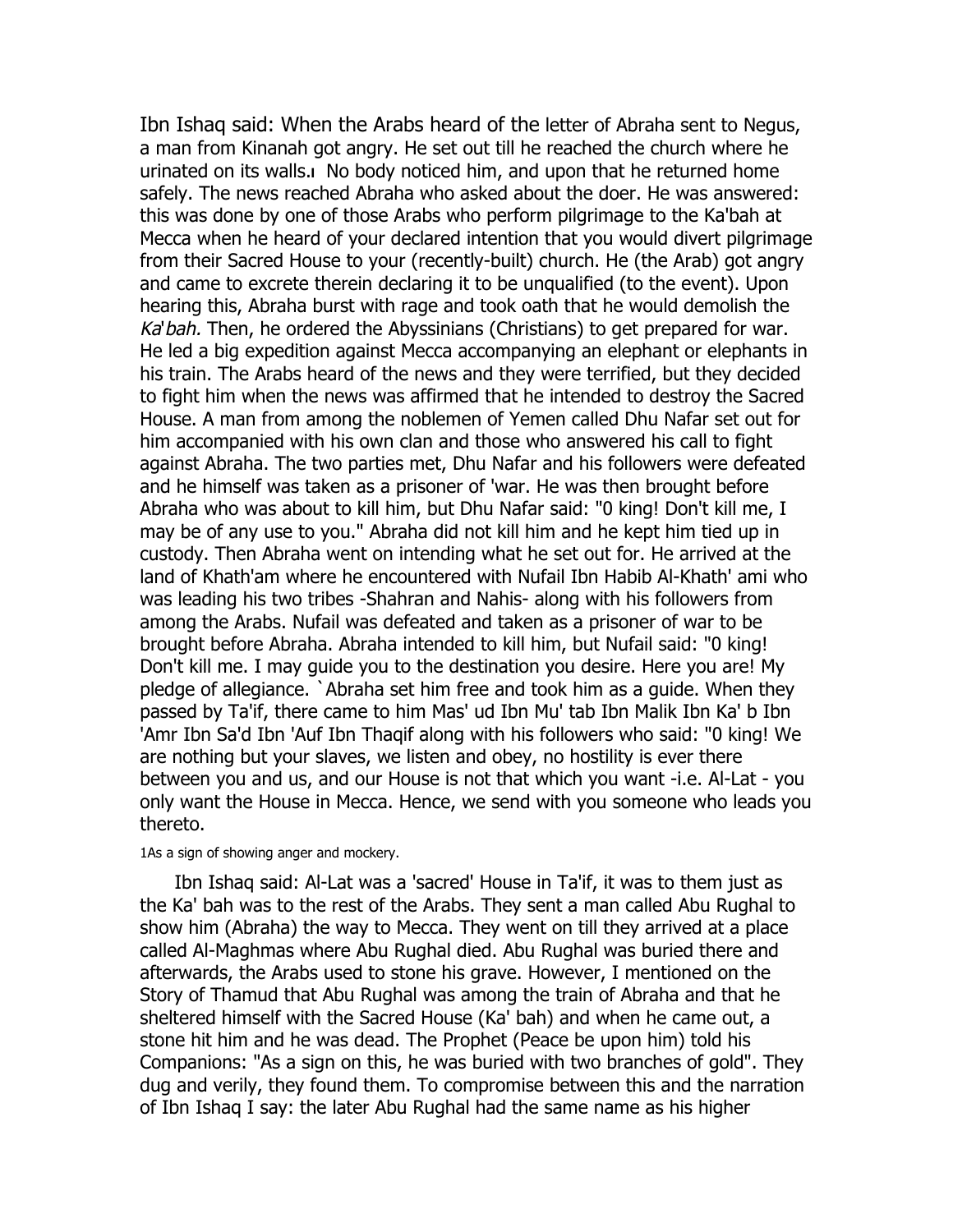ancestor whose grave used to be stoned by the Arabs. Moreover, the people used to stone his grave as they stone that of the former.

Ibn Ishaq said: When Abraha arrived at Al-Maghmas, he sent a man called Al-Aswad Ibn Maqsud with a cavalry dispatch. Al-Aswad seized some of the Arab's property which included two hundred camels that belonged to 'Abdul Muttalib, the Prophet's uncle, who was, then, the principal man among the nobility. Upon this, Quraish, Kinanah and Hudhail decided to fight against Abraha, but they comprehended that they cannot afford that and thus quitted the idea. Then, Abraha sent Hanatah Al-Himiari to Mecca ordering him to ask about the chief of the people and tell him: "I (the king) did not come to fight against you, 1 only came to destroy the Sacred House. If you do not stand in our way, we will not harm any of you all. `Abraha added to his messenger: 'And if he showed his desire not. to fight, bring him to me.' When Hanatah entered Mecca, he asked about its chief and master. He was told: it is 'Abdul Muttalib Ibn Hashim. He saw him and thus delivered the message. 'Abdul Muttalib said: "By Allah! We do not intend to fight. Really we cannot afford it. This is the Sacred House of Allah and His Khalil (friend) Ibrahim (Peace be upon him), only Him Alone can protect it if He wills to." Upon hearing this, Hanatah said: "Come with me to meet with him (Abraha), he ordered me to do so." 'Abdul Muttalib set out for him accompanied with some of his sons till they approached the camp. He asked about Dhu Nafar who was a friend of his. He entered upon him in his prison and said: "0 Dhu Nafar! Can't you do anything for us in this plight of ours?" Dhu Nafar said: "What can a prisoner do while waiting for death to come either in the morning of at night? All that 1 can do is to send to the stableman of the elephant, Anis, who is a friend of mine to recommend you, say a good word of you, intercede for you before him, and to seek permission for you to meet with Abraha." 'Abdul Muttalib said: "That's enough with me." Dhu Nafar sent to Anis saying: Verily, 'Abdul Muttalib is the chief of the Quraishites, he is generous to both humans and animals and the king (Abraha) seized two hundred camels that belong to him. So, seek permission for him to meet Abraha and do whatever you see useful for him. Anis said: Surely, 1 will do. Anis presented himself before Abraha and then said: 0 king! The chief of Quraish is here and wants to present himself before you,so give him permission to, please! Abraha gave his consent. 'Abdul Muttalib was very handsome and grand and when seen by Abraha, Abraha showed great respect and was highly impressed. So, he refused to make him sit lowly in front of him, and also disliked to let the Abyssinians see him allowing him to sit on his own chair (throne). Consequently, he descended from above his chair and sat besides him on the rich carpet. Then, he said to his interpreter: Ask him what does he want? However, Abraha was surprised to hear from 'Abdul Muttalib through the interpreter that all he wanted was a compensation for his two hundred camels, but did not ask him to leave the Ka' bah alone. When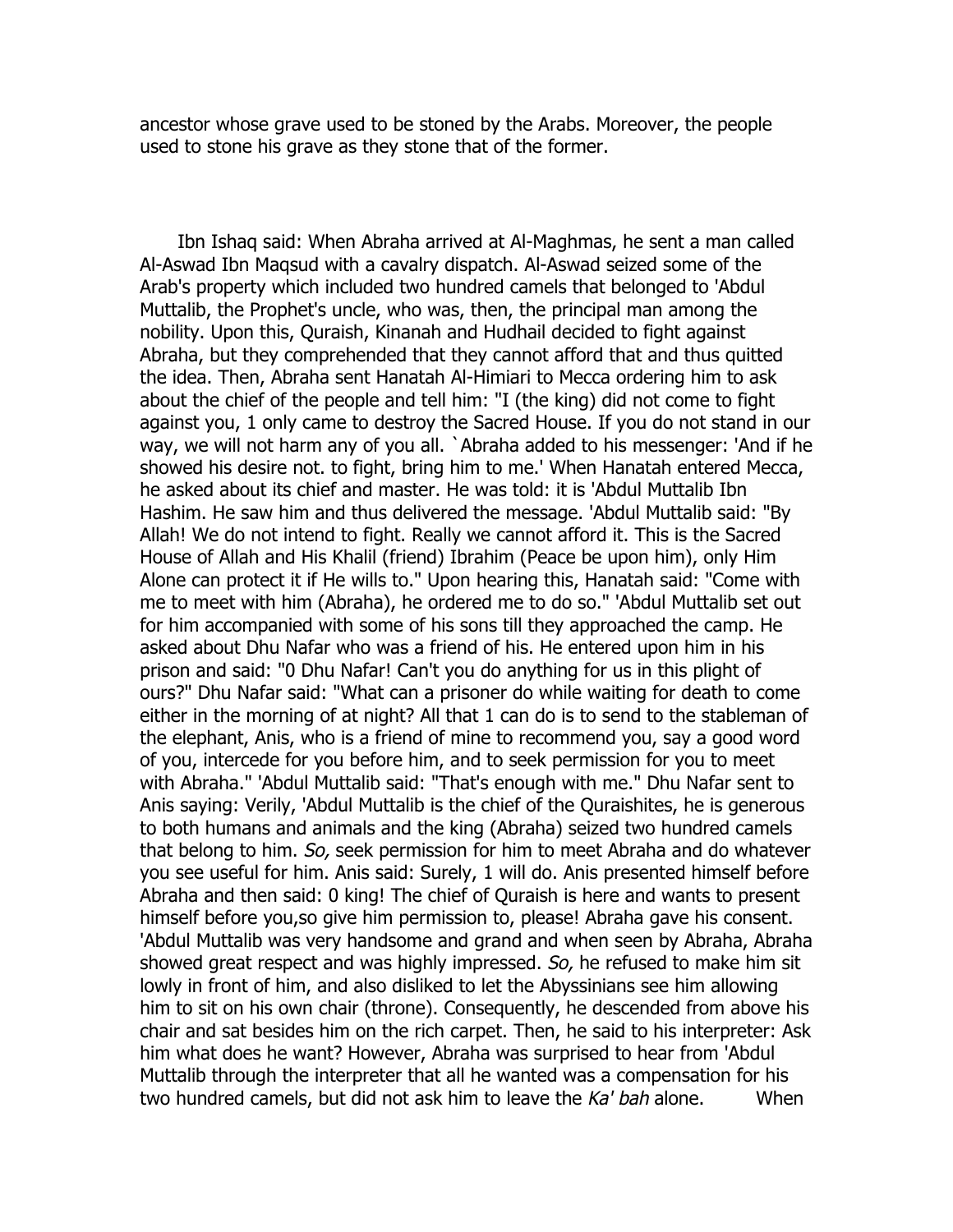Abraha expressed surprise, 'Abdul Muttalib answered: "I am the master of the camels, whereas the Ka' bah house of worship -has its lord to defend it". Abraha said: No one can defend it from me. 'Abdul Muttalib said: You are on your own! Finally, Abraha gave him the camels back.

Ibn Ishaq said: It is said that when 'Abdul Muttalib entered upon Abraha he was accompanied with Ya'mur Ibn Nafa'ah Ibn 'Adiy Ibn Ad-Dail Ibn Bakr Ibn 'Abd Manah Ibn Kinanah the chief of the Banu Bakr tribe and Khuwailid Ibn Wa'ilah the chief of the Hudhail tribe who offered Abraha one-third of the properties of Tihamah district in return for his going back and leaving the Ka'bah alone. But, Abraha refused their offer. Ibn Ishaq added: "I am not certain about the authenticity of this!"

When 'Abdul Muttalib returned home he told the Quraishites about what happened between him and Abraha and ordered them to evacuate Mecca and move to the mountains. Then, he accompanied with some men stood holding the ring of the Ka 'bah' s door invoking Allah and seeking His Aid against Abraha and his troops.

Ibn Ishaq said: then, 'Abdul Muttalib let the door's ring and set out with his companions to the mountains seeking shelter and awaiting for what would happen next. In the morning, Abraha got prepared to enter Mecca, and got his elephant and troops prepared. The elephant's name was Mahmoud. When he was directed towards Mecca, Nufail Ibn Habib came near him and whispered in his ear: Kneel down Mahmoud and go back home safe, you are in Allah's Sacred Town. He let go his ear and the elephant kneeled down.

As-Suhaili said: this means that the elephant fell to the ground, as elephants do not kneel down. It is said: that some elephants might kneel down just as camels. And, Allah Knows Best.

Nufail Ibn Habib went away and climbed up the mount till he was far and safe. The Abyssinians beat the elephant forcing him to stand up to his feet, but he refused. They hit his head with axe-like weapons, but he refused. They tried their best to force him to stand up to his feet, but they could not. They directed his face back towards the Yemen and he stood up and ran thereto. They directed him towards the Sham (Syria) and then towards the east and he stood up to his feet and ran thereto. They again directed him towards Mecca, but he refused. Thereupon, Allah the Almighty sent upon them birds from the seaside resembling hawks. Each bird held three stones: one in his beak and two in his two legs. The stones were like chick-peas and lentils, and none from among the Abyssinians was hit by a stone, but he was killed. Moreover, the birds did not hit them all. The rest of them fled away seeking the way they first came from and asking about Nufail Ibn Habib to guide them back to Yemen.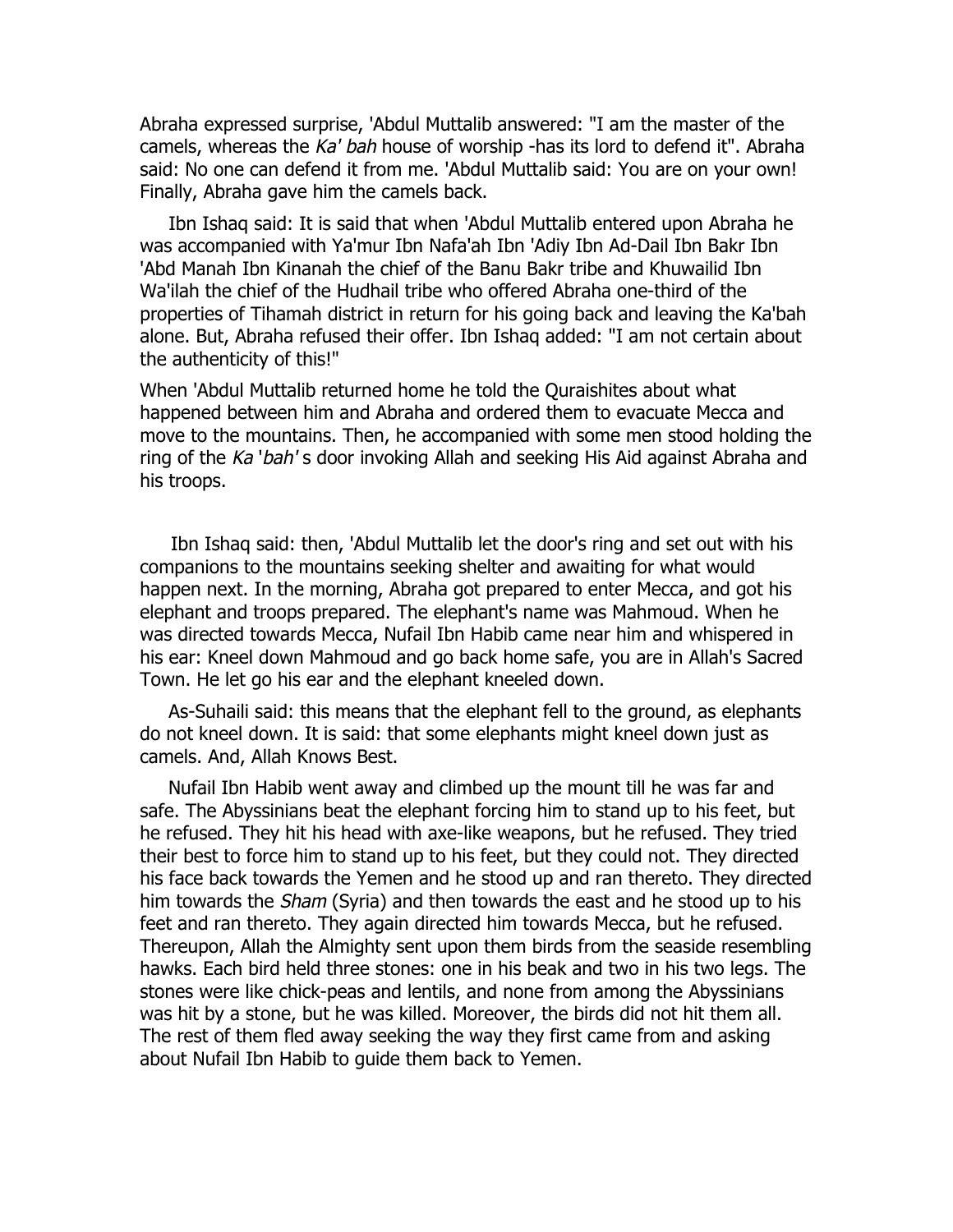Ibn Ishaq said: the Abyssinians fled away while death pursuing them on every path and in every way and Abraha was hit with a stone as well. They carried him and his body began to tear up part after part till they reached San'aa. After a short while, his chest cracked (as claimed by historians) and he died.

Ibn Ishaq said: I have been told by Ya' qub Ibn 'Utbah that that year was the first in which measles, small-box, and bitter trees such as colocynth and African rue appeared in the Arab Peninsula.

Ibn Ishaq said: When Allah the Almighty sent His Prophet Muhammad (Peace be upon him), He reminded the Quraishites with His Grace and Favor bestowed on them through defeating the Abyssinians and defying them saying: **{Have you (0 Muhammad (Peace be upon him)) not seen how your Lord dealt with the owners of the Elephant? [The Elephant army which came from Yemen under the command of Abraha Al-Ashram intending to destroy the Ka'bah at Makkah]. Did He not make their plot go astray? And He sent against them birds, (Ababil) in flocks. Striking them with stones of Sijjil (baked clay). And He made them like (an empty field of) stalks (of which the corn has been eaten up by cattle)}.**

Then, Ibn Hisham and Ibn Ishaq started to interpret this Surah and the next stated as follows: Ibn Hisham said: The word "Ababil" means "in flocks", though the Arabs never used that word before the Revelation of the Glorious Qur'an. But as for the word "Sijjil", I was told by Yunus An-Nahwi and Abu' Ubaidah that it was used by the Arabs to mean: solid and strong. Moreover, some interpreters claimed that this word was originally two in Persian, but the Arabs rendered them a single word that is "Sinj" and "lil". 'Sinj' means stone and lil' stands for clay and hard stones consist of these two materials, stone and clay. He added, ". Assf<sup>"</sup> stands for leaves. AI-Kasa'i said: I have heard some grammarians saving: "The singular form of 'Ababil' (flock) is `Abil'. Besides, many of our early scholars said: `Ababil' are flocks of birds gathering group after group from here and there.

Narrated 'Abdullah Ibn 'Abbas (May Allah be pleased with them): Their beaks were like those of the birds and their legs were like those of the dogs. In addition, 'Ikrimah transmitted: their heads were like those of the lions and they came from the seaside and their color was green. Also, 'Ubaid Ibn 'Umair said: they were marine black birds, holding stones in their beaks and legs. 'Abdullah Ibn 'Abbas (May Allah be pleased with him) said also: they looked like the Phoenix, and the smallest stone they carried was equal to the head of a human being and other stones were equal to camels. The same view was held by Yunus Ibn Bakir after Ibn Ishaq. Some interpreters said: The stones were too small. Allah knows best!

Ibn Abu Hatim said: Abu Zar'ah told us on the authority of Muhammad Ibn 'Abdullah Ibn Abu Shaibah after Mu'awiyah after Al-A'mash after Abu Sufyan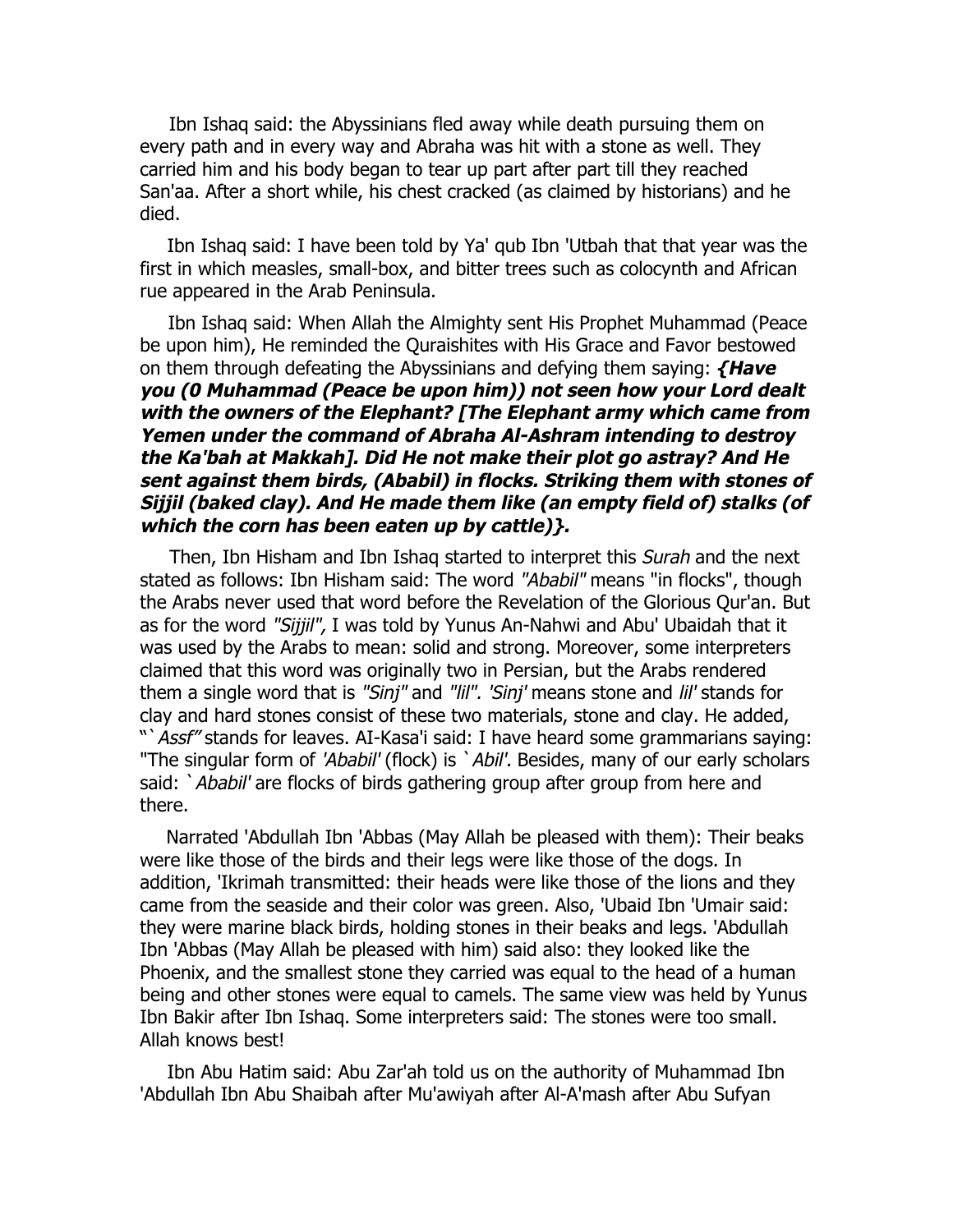after 'Ubaid Ibn 'Umair saying: When Allah the Almighty wanted to destroy the owners of the elephant He sent against them birds in flocks from the seaside resembling hawks, each one of them carried three stones: one in his beak and two in his two legs. They flew over till they were directly above the .army, then they screamed and let go of the stones. The stones used to cut off or crack whom they hit from his head to his toes. In addition, Allah the Almighty sent a severe wind that hit the stones and added to their speed and strength, the matter that caused the majority of the army to perish.

Ibn Ishaq said as stated earlier that not all of them were hit by the stones. Rather, some of them managed to return to the Yemen and related to their people what had happened to them and to the whole army. And Abraha himself was hit with the stones and was carried till he reached the Yemen where he died, may Allah the Almighty damn him!

Narrated Ibn Ishaq saying: I was told by `Abdullah Ibn Abu Bakr after Samurah after 'A'ishah (May Allah be pleased with her) that she said: "I have seen the rider and stableman of the elephant at Mecca blind, crippled and asking the people to feed them up." However, it was mentioned earlier that the stableman was called Anis, but the rider was unidentified. Allah knows best!

In his Tafsir (interpretation), An-Naqqash mentioned that the flood carried away their dead bodies and threw them into the sea. At the same year of this great incident, Prophet Muhammad (Peace be upon him) was born. Some scholars say that it took place two years' prior to his (Peace be upon him) birth.

Then, Ibn Ishaq cited the poetry the Arabs composed pertaining to that great incident in which Allah the Almighty made victorious His Sacred House which He wanted to grant honor, dignity, purification and respect through sending His Messenger Muhammad (Peace be upon him) and the Legislation He sends with him. One of the fundamental pillars of this Legislation is the Prayer whose Oiblah direction would be made to the honorable Ka' *bah.* That which Allah the Almighty did to the owners of the elephant was never for the sake of the Quraishites themselves. As the Christians who were represented in the Abyssinians were really nearer to the Ka' bah than the polytheists of Quraish, but the victory was granted to the Sacred House itself in preparation for the advent of Prophet Muhammad (Peace be upon him).

Added Ibn Ishaq and others: After the death of Abraha, the Abyssinians were ruled by his son, Yaksum, then by his brother, Masruq Ibn Abraha who was their last king.

The incident of the elephant took place in Al-Muharram, 882 according to the Roman Calendar. Following the death of Abraha and his succeeding two sons, the Abyssinian rule over the Yemen came to an end, the church built by Abraha was deserted. No one could even approach it for it was built over the burial place